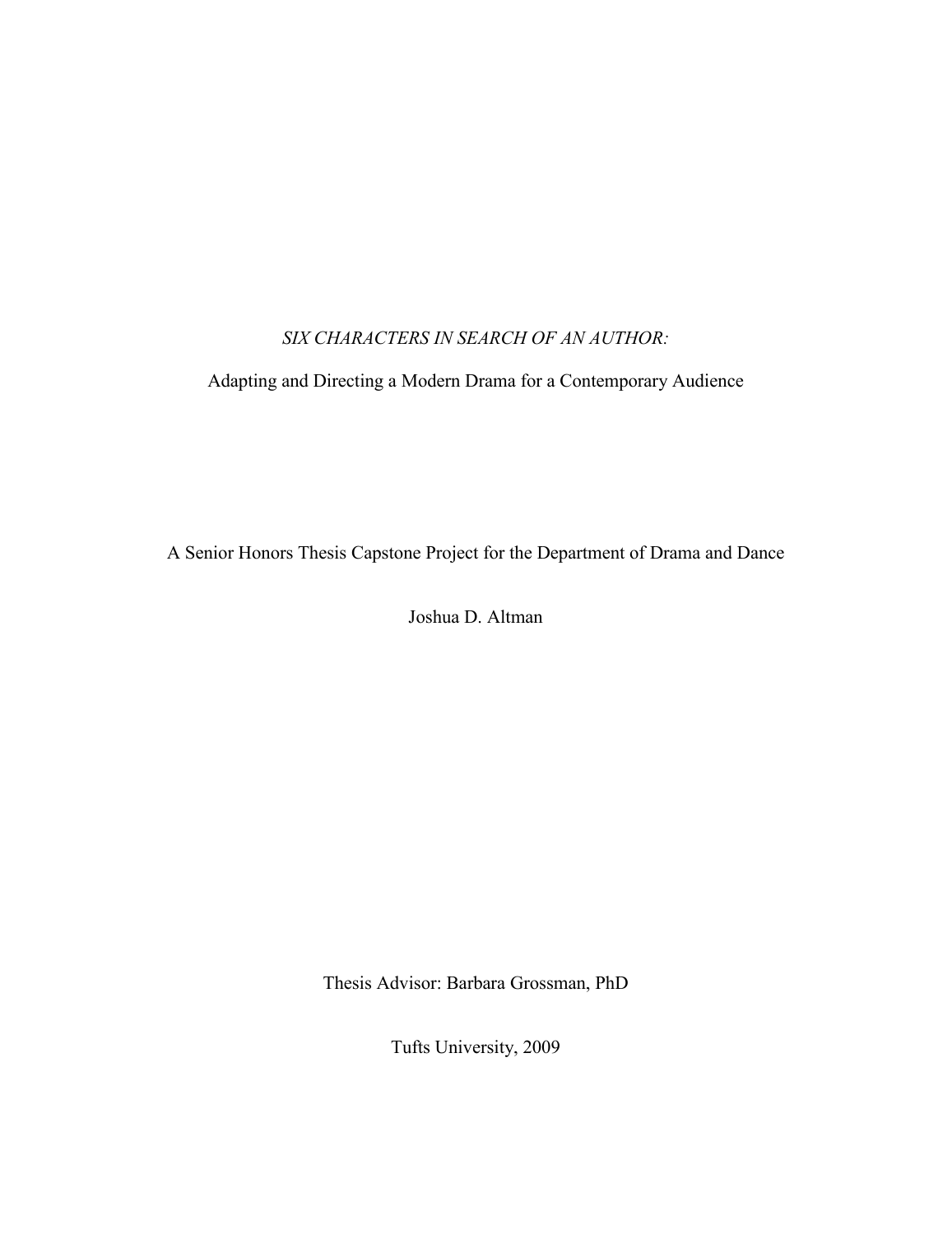# Table of Contents

Please find the program, which includes my essay, "The Man and His Muse," attached.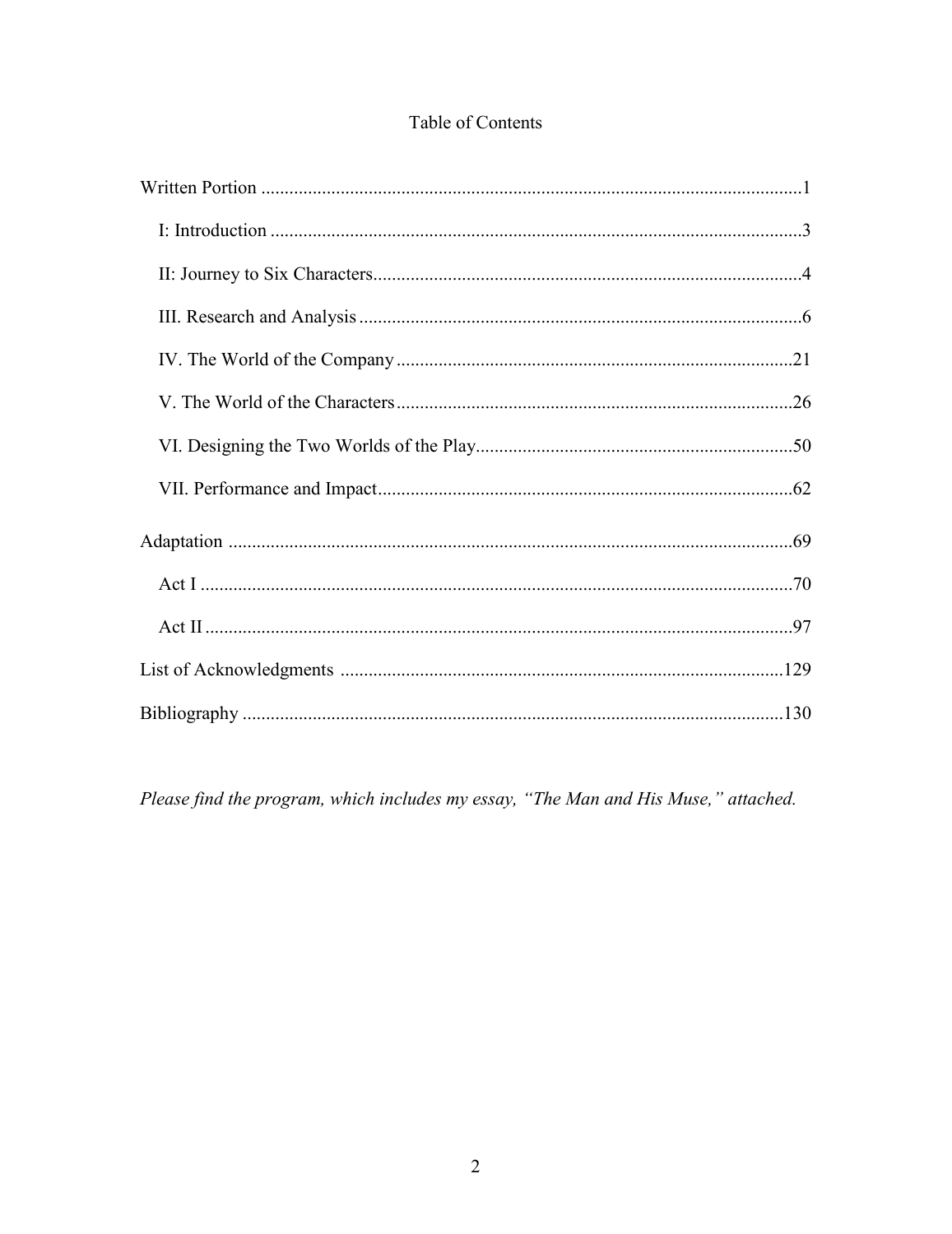### **I. INTRODUCTION**

At base, the task of the stage director is to serve as the filter between author and audience. It is my duty to take the detailed creation of the playwright and present it with great relevance and expression to a contemporary audience. This may require the play to be presented precisely as written, or perhaps, involve adaptation or refraction as the audience and author are often separated by eras. This theatrical role, the leader of the artistic process, is all encompassing and includes active, collaborative work with actors and designers. Much of my time at Tufts University has been dedicated to exploring the role of the director and discovering how to best bring a play to life for an audience. This work culminates in my senior honors thesis capstone project. After much thought and consideration, I chose to direct Pirandello's modern masterpiece, *Six Characters in Search of an Author*. The play's role in modern drama and exploration of theatre as an art form seemed an appropriate capstone project for a drama major with a focus in directing. After my initial encounter with the text, I was confronted with the following question: how can I present this play and its latent themes, so deeply rooted in its modern context, to a contemporary audience? As the play began to sift through me, it became apparent that a successful production would require more than simply staging the drama as written. This question led to a myriad of other provocative ones, but seemed to possess a challenge worthy of the culminating project of my academic dramatic career. It has served as my driving question throughout the entire process and the core of my work. Both a highly academic and artistic endeavor, it forced me to reexamine the text—as it passed through me, the filter—and the way in which I would present it to my audience with as much verve and thematic relevance as its premiere in 1921. The written portion of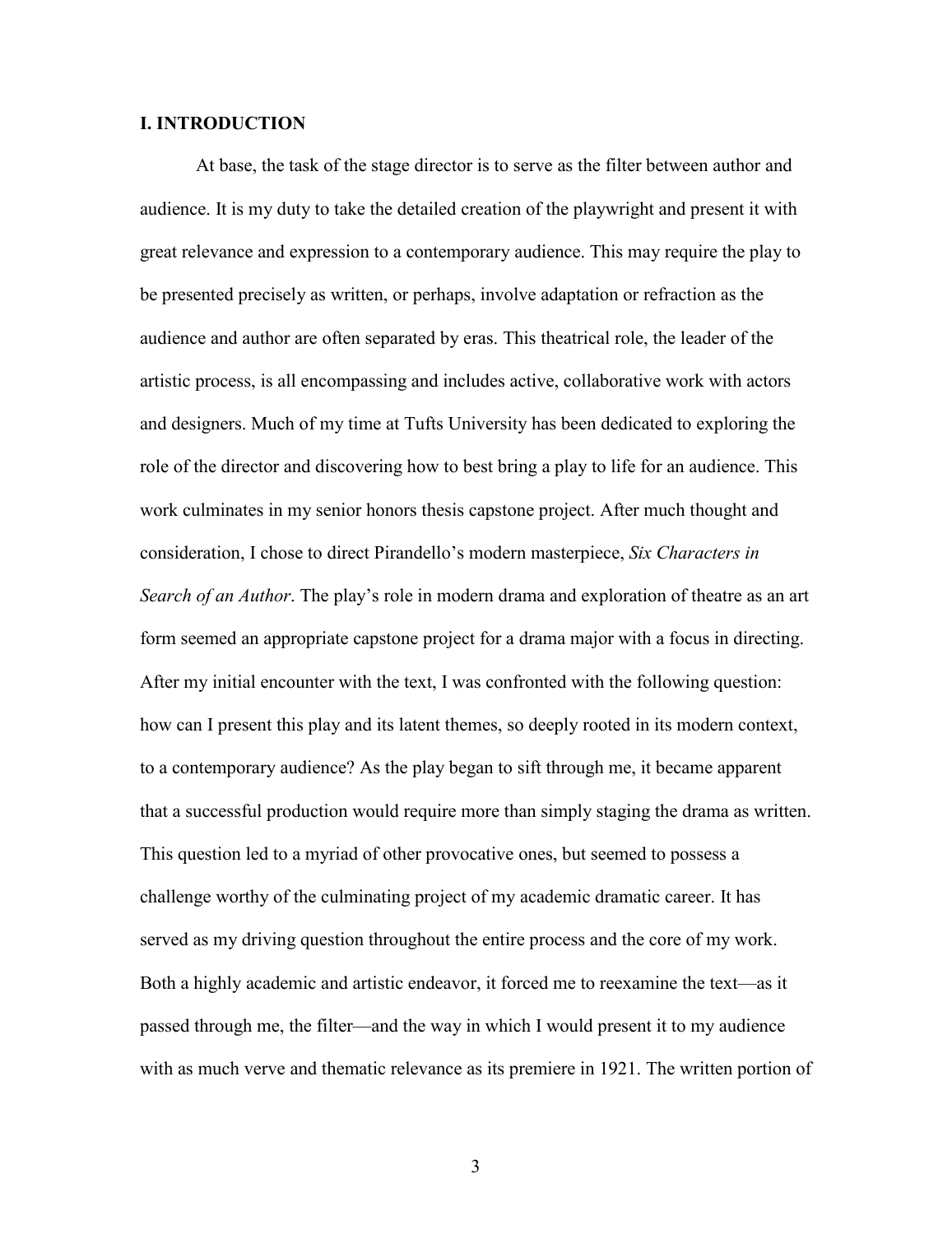the thesis capstone project details my work in answering this essential question from the selection process to performance. However, this written component must be combined with the adapted script, rehearsal notebooks and documented performance, itself, to comprise the project in it entirety.

### **II. THE JOURNEY TO** *SIX CHARACTERS*

After completing Directing II, I refined my values as a theatre artist and a director. I began to develop a relationship with plays that are self-referential: texts that, in some way, address the obvious and essential, though often ignored, nature of this unique, live, form of art. My study-play in Directing II speaks strongly and clearly to the type of theatre that I am passionate about. Both comic and dramatic, Thornton Wilder's *The Skin of Our Teeth* celebrates and challenges theatre. What struck me most profoundly in my close scrutiny of the play was the presence of both actor and character on stage. Whereas in realism, the actor assumes the role and attempts to completely "become" the character, leaving his sense of self in the dressing room, Wilder brings both on stage. He allows the actor and character to exist at separate times, within the same body. This convention felt jarring, frightening, but quintessentially theatrical. For many audiences—and actors, too—the ultimate crime, the most significant and detrimental mistake that can be committed in the theatre is "breaking character." It stops the flow of the action and breaks the *illusion* of the play. For Wilder, the presence of the actor on stage is of equal importance, and so the audience is confronted with two separate "worlds" of the play.

After discussing my desire to express the themes and meta-theatrical qualities of *Skin* with my thesis advisor, Barbara Grossman, she suggested I explore an earlier text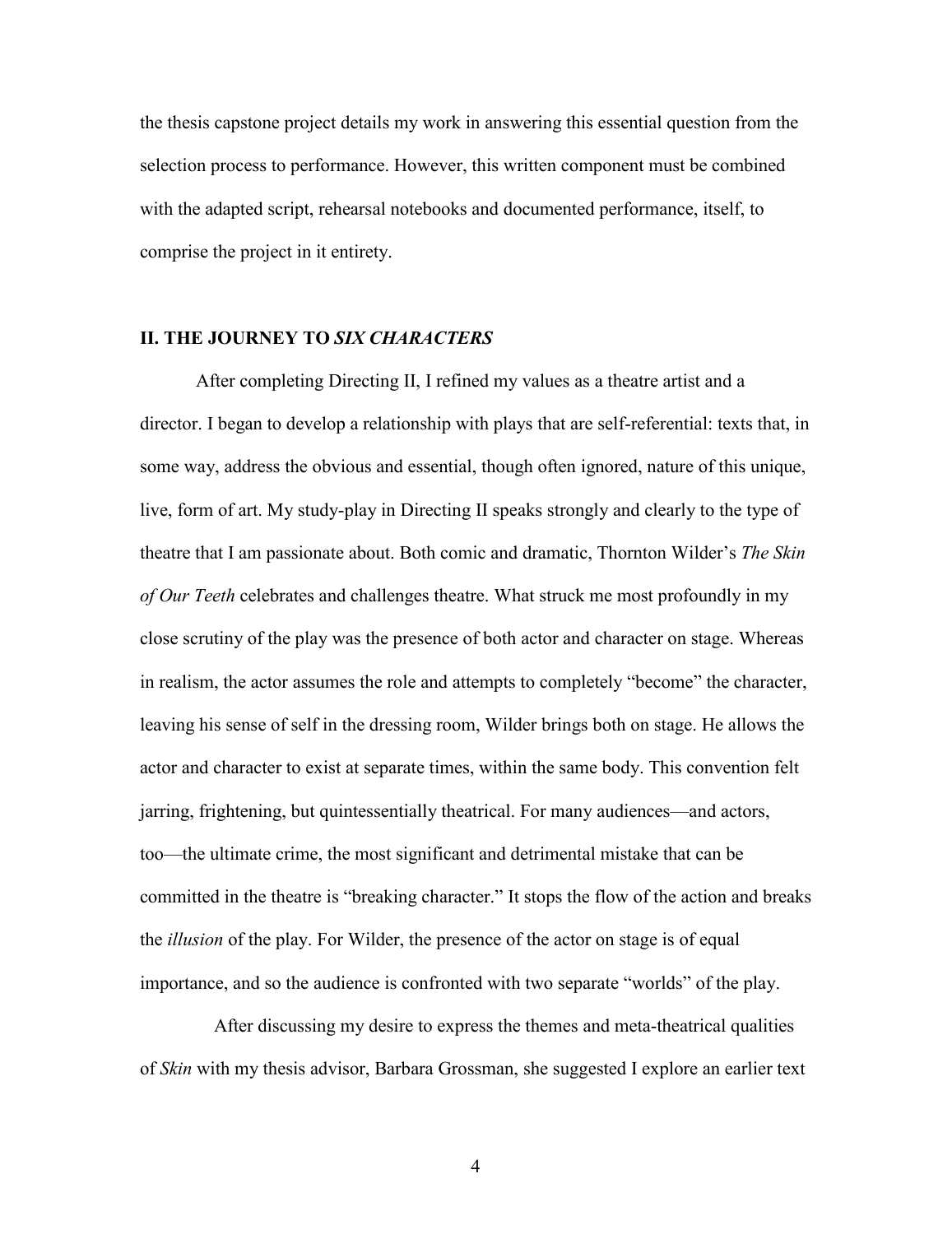that possesses similarities in genre and form. It, too, explores the actor-character relationship, yet polarizes it even more severely than in Wilder's work by placing the actor and character in separate bodies. Though I had not initially been captivated by its message and argument, returning to the text several years later revealed its power and incited my passion to direct it. This play, of course, is Luigi Pirandello's *Six Characters in Search of an Author*. On the surface, the play celebrates and challenges the theatre and its forms. I knew there were other, more powerful themes buried deep within the text that would soon envelop and inspire me, but I first encountered this play as an investigation of dramatic art, itself. As such, it was the ideal selection for my senior honors thesis capstone project; it explored the art form to which I am committing my life.

This rather personal theme felt relevant and timely. My disillusionment with the commercial American theatre paralleled Pirandello's disdain of the dominant theatrical forms of his own era. While there is a wide variety of challenging, thought provoking drama presented throughout the country, the most widely viewed productions seem to reintroduce an audience to a recognizable world or reality. However, as in *Six Characters*, the most effective drama focuses on *defamiliarizing* what is known in order to increase perception and reveal an otherwise hidden truth (Shklovsky 16). I felt it was the appropriate time for a revival of this challenging piece of theatre; it would illuminate the necessity of form-challenging drama and, if presented effectively, garner the spirited, violent reaction it received at its premiere. Although an important message to communicate, it did not seem the play's essential one. I began my investigative "textual analysis and research phase" of the process in order to get closer to Pirandello, the play itself, and its universal, human themes.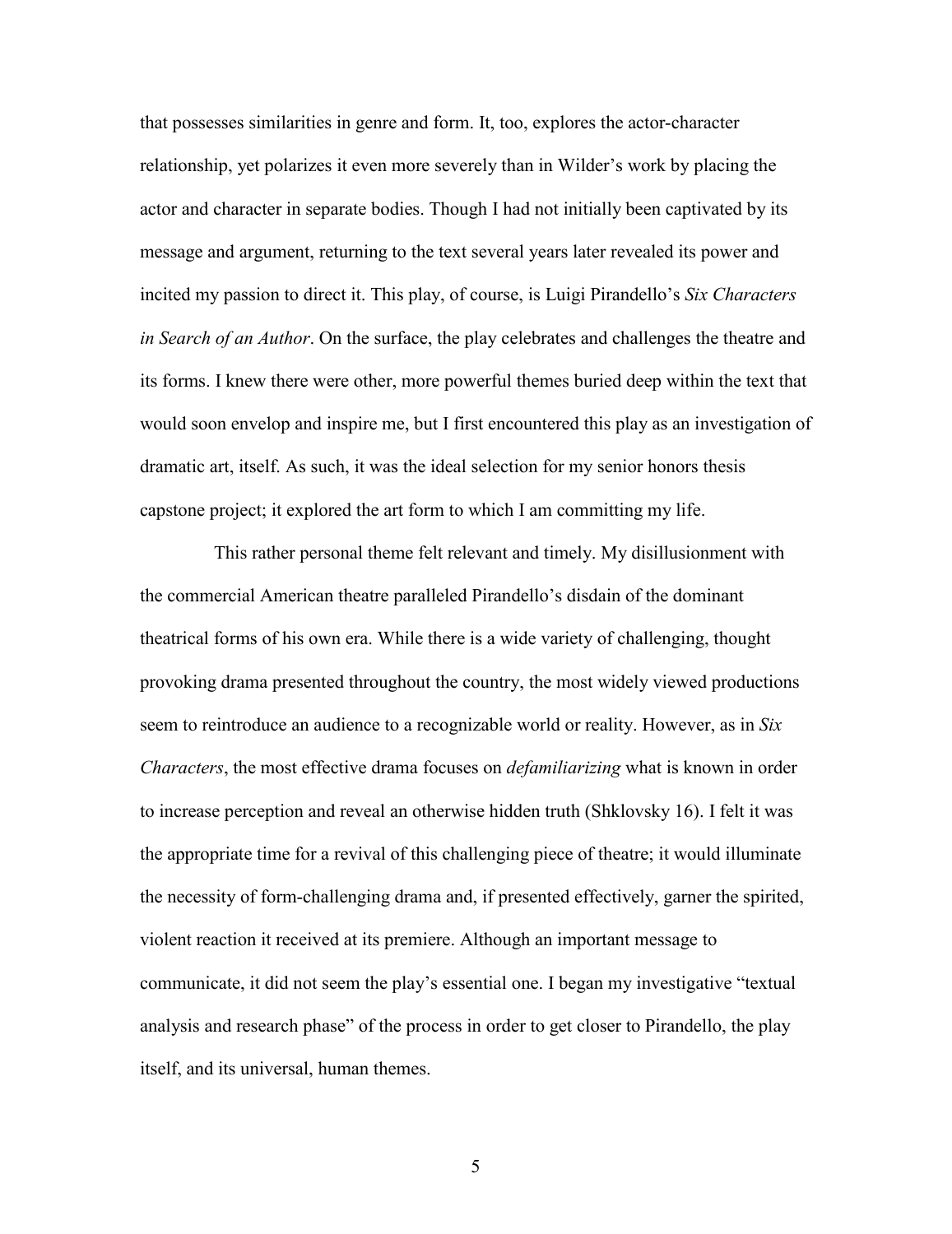#### **III. RESEARCH AND ANALYSIS**

Before I began conducting research outside of the text, I set out to ascertain the story Pirandello is telling, the story I needed to tell to my audience. This would help keep my research focused on fueling and informing what is already present in the text. The story describes the journey of the play. It involves character, and, most importantly, it embodies a value change. This also involves the emotional world of the play. I ask the question: what happens to this character, or this group of characters in his/her/their journey? What changes for them? The Characters make a massive and impactful realization in the final moments of their time on stage. It is a realization that they make time and time again, yet nonetheless, they become brutally aware of their state of being, as characters. They reaffirm, as fresh as the first time, that, without an author, they cannot alter the events of their past. Their present is the inexorable repetition of past events. This is why, then, they so desperately seek an author; they want to write an end to their story in order to escape the pain and suffering they must endure.

 Although the story often belongs to one specific character, I felt very much that the story belongs to the family, specifically the Father, Son, Mother, and Stepdaughter. They all share the role of storyteller and, without each of them, it would be impossible to share their drama; this life drama revolves around all four of them. Thus, *Six Characters in Search of an Author* tells the story of group of characters who arrive at the theatre in pursuit of a new playwright in order to resolve their "cataclysmic" and painful life drama only to re-realize their immutability as characters, products of art, and thus, their inability to alter or escape their predetermined, cyclical fate. Ascertaining this story early in the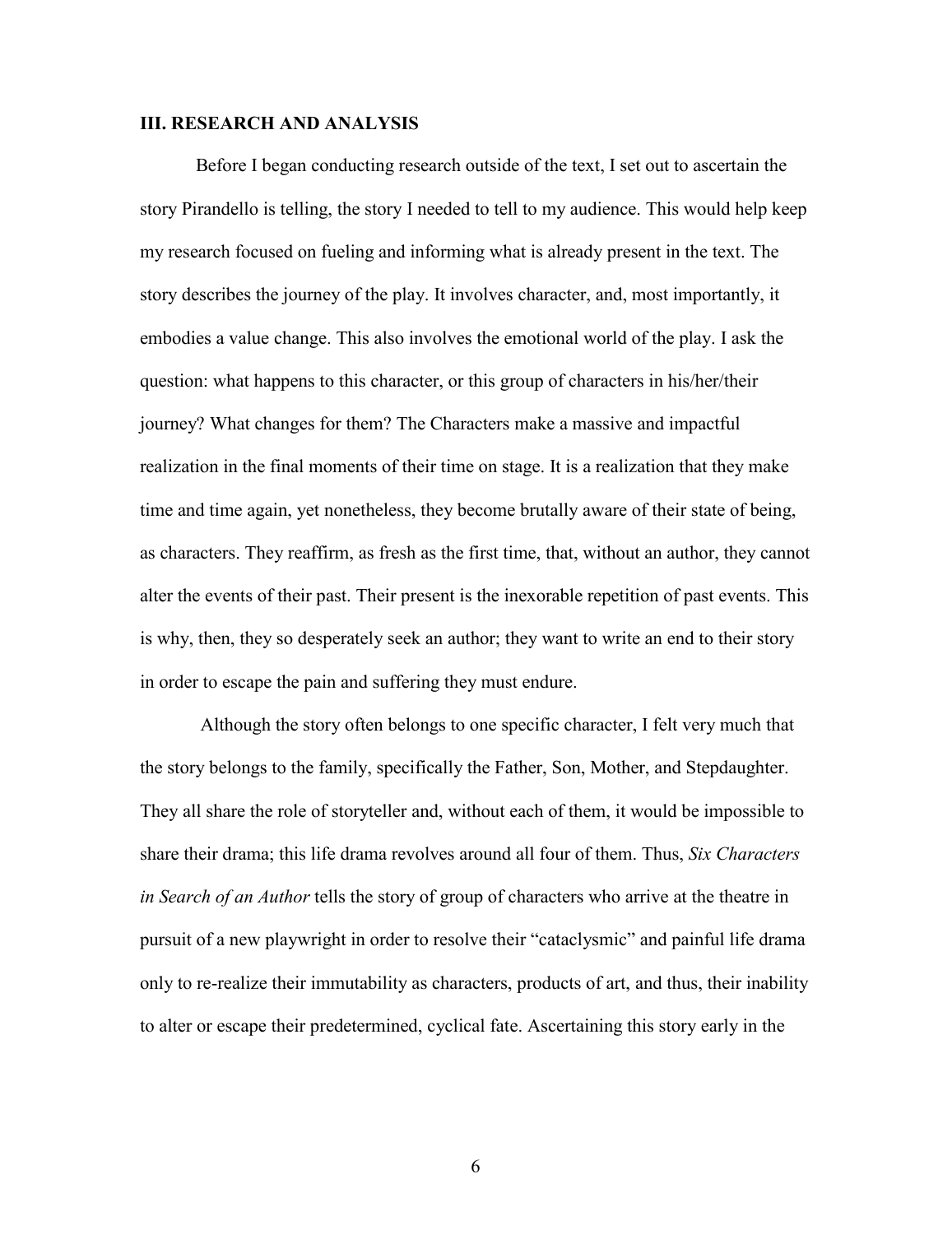process was imperative, as it informed nearly every decision during the rehearsal and design process.

This goal of this phase of the process was to excavate and explore the text's universal themes, but also to gain a greater understanding of its theoretical arguments and contexts. This period of the analysis and exploration occurs before the rehearsal and design process and it is important that it end before they begin. As with every rule, however, this one has it exceptions—sometimes certain aspects of the play warrant research in these later stages. I attempt to "get lost in the play," as director Anna D. Shapiro describes it, and researching the play helps me achieve this. It is also important to conduct the appropriate amount of research; too little leaves a director uninformed and too much deters one from the primary goal of staging a live, active event for an audience.

The discoveries made and knowledge acquired in this phase of the process informs my later decisions and work in the rehearsal room. As such, I present the majority of my research in this section and my work in the rehearsal room separately to represent the progression of my directorial process. However, where a direct correlation between a discovery in the research phase and a choice in the rehearsal/design phase exists, I synthesize them where appropriate to reflect my translation of the research into an active, theatrical context.

I began with the exploration of previous productions of *Six Characters*. Typically, I do not allow myself any knowledge of this information in order to keep my work as organic as possible. Yet given this play's rich performance history and role in the Western theatrical canon, I felt it necessary to explore the evolution of the text and responses to other productions in order discern what would work best for my own.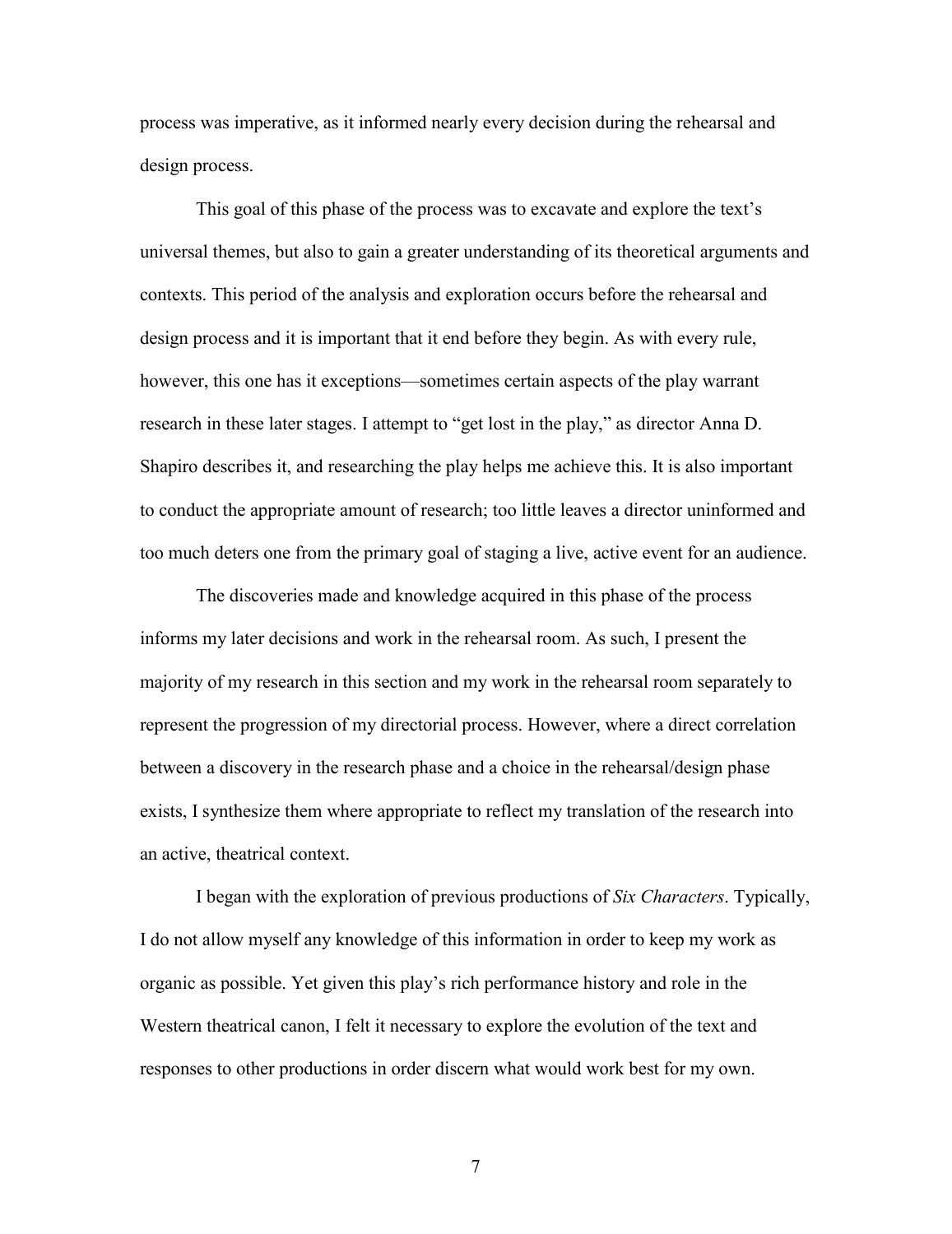I began by exploring Robert Brustein's adaptation for the American Repertory Theatre. Though I did not use his adaptation, I retained a strong sense of its spirit. My decision to use Shakespeare's *Hamlet* as the play the Company is rehearsing and have the Characters interrupt its opening scene came directly from the American Conservatory Theatre's production that Brustein describes in his introduction to his adaptation (3). He recommends "the play being rehearsed by the actors should, if possible, be a vehicle familiar to your audiences" (3). Although I initially intended to use *Macbeth*, based on the presence of magic and spirits in that text, I, instead, turned to *Hamlet*; my audience would be a wide-ranging, diverse one and *Hamlet* would certainly be the most accessible to such an audience. Brustein also claims that *Six Characters* "depends a lot on magic, which is to say stage tricks" (4). Even though I agree that there exists magical quality of the play, the use of stage tricks seemed, well, cheap. Fooling the audience is something of the illusory theatre Pirandello was so strongly averse to. The genre of this play is, quite famously and undoubtedly, meta-theatre. Given this, the play must assert itself as a play. The revelation of the rehearsal process achieves this, but Pirandello embraces this metatheatricality more prevalently throughout the play. The goal was not to trick the audience into believing the Characters are "real," but rather, to create circumstances in which the truth of the Characters' reality is undeniable. It seemed that Brustein was focused on what the audience *sees*, yet I became much more concerned with what the audience *feels*. If the audience believed a certain moment to be true for one nanosecond and then determined the simple obvious way in which we created "stage magic," it would not matter. For then the audience would question the reality of the Characters and actually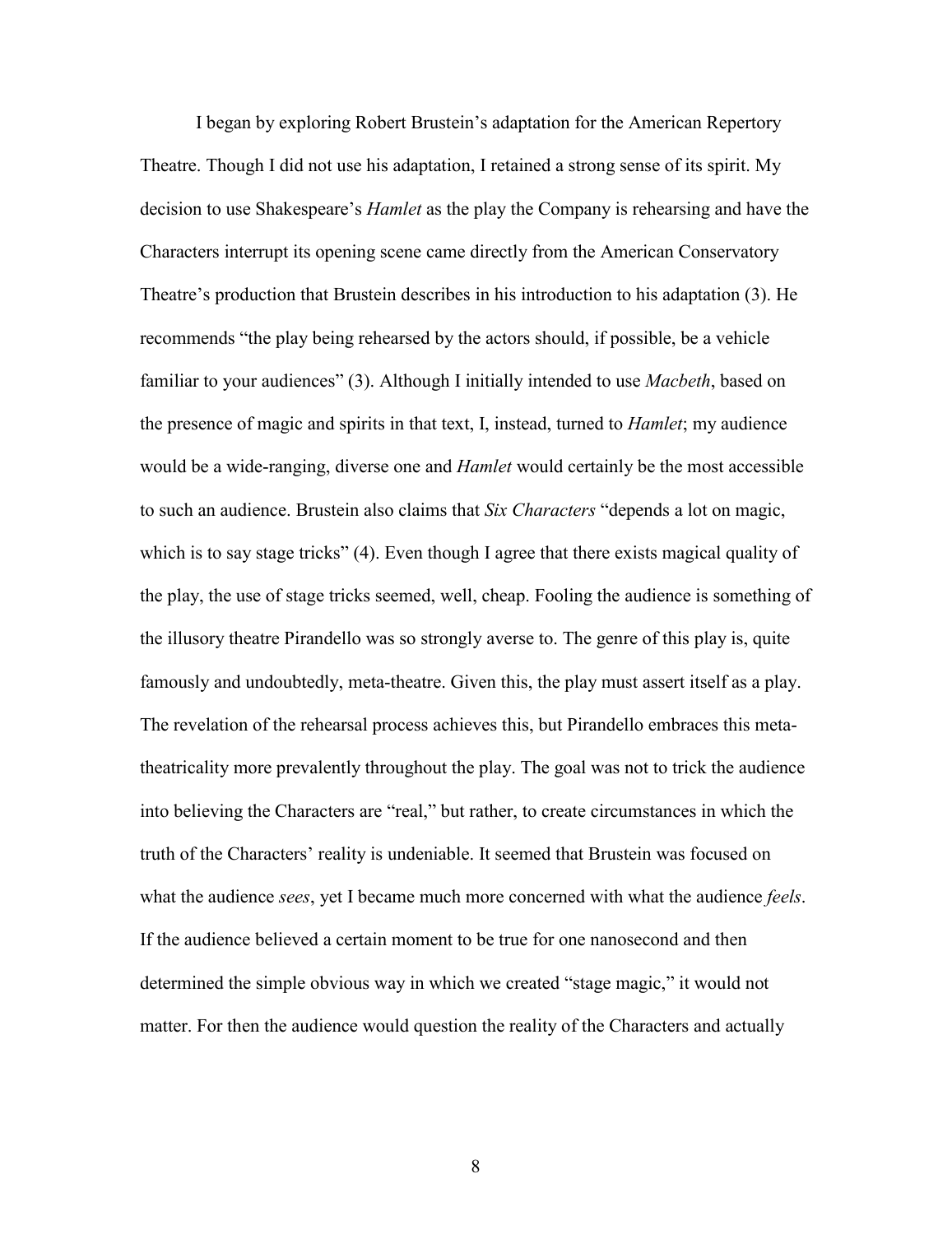debate it. This is the meta-theatrical paradox I, and Pirandello, want the audience to experience.

*Six Characters* made its premiere in an English-speaking nation in the West End of London in 1922; it did not make its debut in English, however, until its New York presentation later the same year. A review of the opening performance rationalizes this oddity: "Owing to some difficulty with our Censor [the Lord Chamberlain] the play was presented in its native tongue, the assumption being, I suppose, that however objectionable it might prove to be, only the Italian members of the audience would run the terrible risk of contamination!" (Pharamond). The radical form of the play, including its setting in a theatre and destruction of accepted theatrical convention prevented the Lord Chamberlain from allowing the audience any possibility of actually understanding it! Though preposterous, this helped me gain a sense of just how strongly Pirandello challenged the Western theatre. This feeling of disarray and demolition of the theatrical norm was a necessary aspect of the drama and something I would want to incorporate in my production.

I next turned to a seasoned and well-respected literary and dramatic expert. In his introduction to *Luigi Pirandello*, Harold Bloom discusses the importance of action in the work of Pirandello. With a text like *Six Characters*, so reliant on rhetoric, with its densely packed speeches that do not inherently yield action, Bloom makes clear the importance of *doing*. What happens is the most important aspect of the play and good dialogue must support it (Bloom). This reminded me that no matter how imperative the words are—in this case, they certainly are powerful and eloquent—they must be supported by action. The text *informs* the action.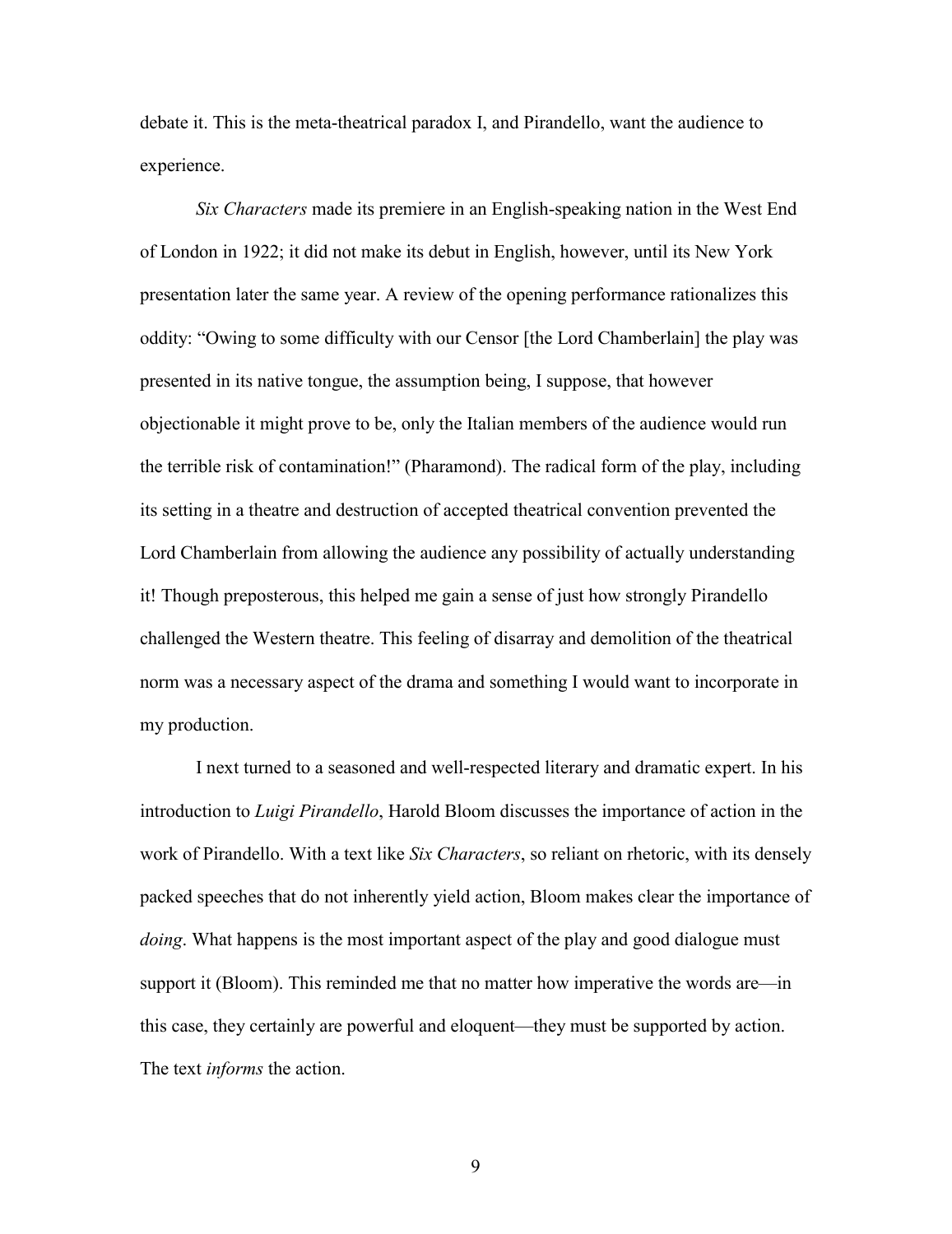I also explored Anne Paolucci's expansive investigation of *Pirandello's Theatre*. Paolucci discusses Pirandello's transition from the literary world to the theatrical one and his dedication to the detailed differences between these forms of storytelling. "He looked down upon the stage representation as a mere technique for communicating the substance of stories that are much better told, for intelligent readers, in narrative form" (Paolucci 8). Though a novelist himself, Pirandello embraced the power of drama and recognized that only certainly stories deserve to have their action, their narrative, unfold on stage before a live audience. He initially believed the six Characters to belong inside a novel. Yet as he "went on grimly determined to expunge them from [his] consciousness, they, who by now had almost completely broken free of their narrative context, fictional characters magically transported outside the pages of a book, were carrying on with their own lives" (xiv). As they exited his imagination and took shape outside of the mind, they transported themselves beyond the page and into the world of art, specifically, the world of theatre. In his detestation of symbolic art and stories unworthy of the stage, Pirandello "invaded the modern stage to recover it for dramatic art" (Paolucci 12). To do this, he breaks apart the theatre and reveals to us, his audience, its inner workings—something typically kept highly secretive. "He shows us... how it works to shape personality for us on the stage and in us through the dramatic catharsis we experience" (Paolucci 12). Paolucci recognizes Pirandello's ability to create drama on stage that demands the audience's involvement and possesses the ability to shape our personalities. It seems to me, however, that the *lack* of dramatic catharsis is what stays with the audience; the absence of a resolution prevents a clean dismissal of the event and comfortable exit from the theatre. Like the Characters, the audience does not receive the conclusion they desire and are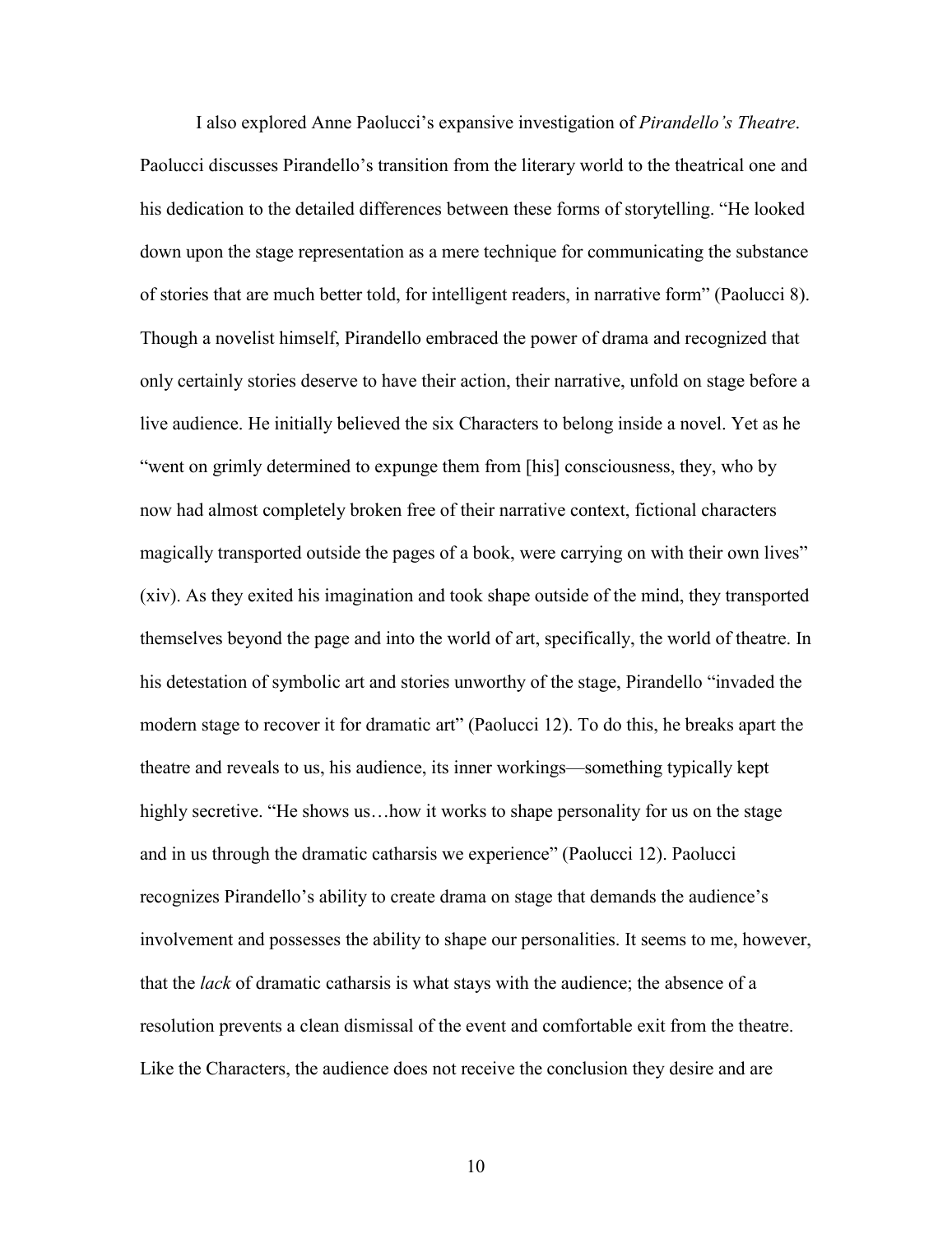accustomed to. Although Paolucci recognizes Pirandello's dramatic power of expression, it is the lack of dramatic catharsis that has the most enduring effect on the audience.

Pirandello also reveals the consciousness and self-consciousness of the theatre (Paolucci 16). The action of the play includes the preparation for a performance, yet never addresses the audience directly. This is yet another Pirandellian paradox; its genre is meta-theatre, but must also operate under some rules of realism to create the illusion of an interrupted rehearsal. In doing so, Pirandello "[shatters] the illusion of the stage as the mirror of everyday life and forces us to look upon it as a reality itself" (Paolucci 19). This is the most enduring image in my approach to staging the play. While the reality of the Company should feel like looking into a mirror, the entrance of the Characters should shatter it. A separate reality of the stage, of the Characters, must be revealed in the presentation of this drama. As the Father states, this reality must be "not as real, possibly, but more true" than that of the Company (Pirandello 11).

Paolucci also discusses what the Father refers to as the "eternal moment" in which the Father, Stepdaughter, Son and Mother receive their frozen motivation and become solidified in this painful expression. "In their characteristic posture, each of them recollects the spontaneous overflow of emotion associated with the eternal moment which is their entire being" (45). This highlighted the entirety and the impact of this moment upon each of the four main Characters. It would later influence my decision to create a "characteristic posture," which would be the physical and emotional foundation for each Character, as well as the basis of expression during moments of passionate "flare-ups." Similarly, Paolucci's description of the Characters' ability to "only narrate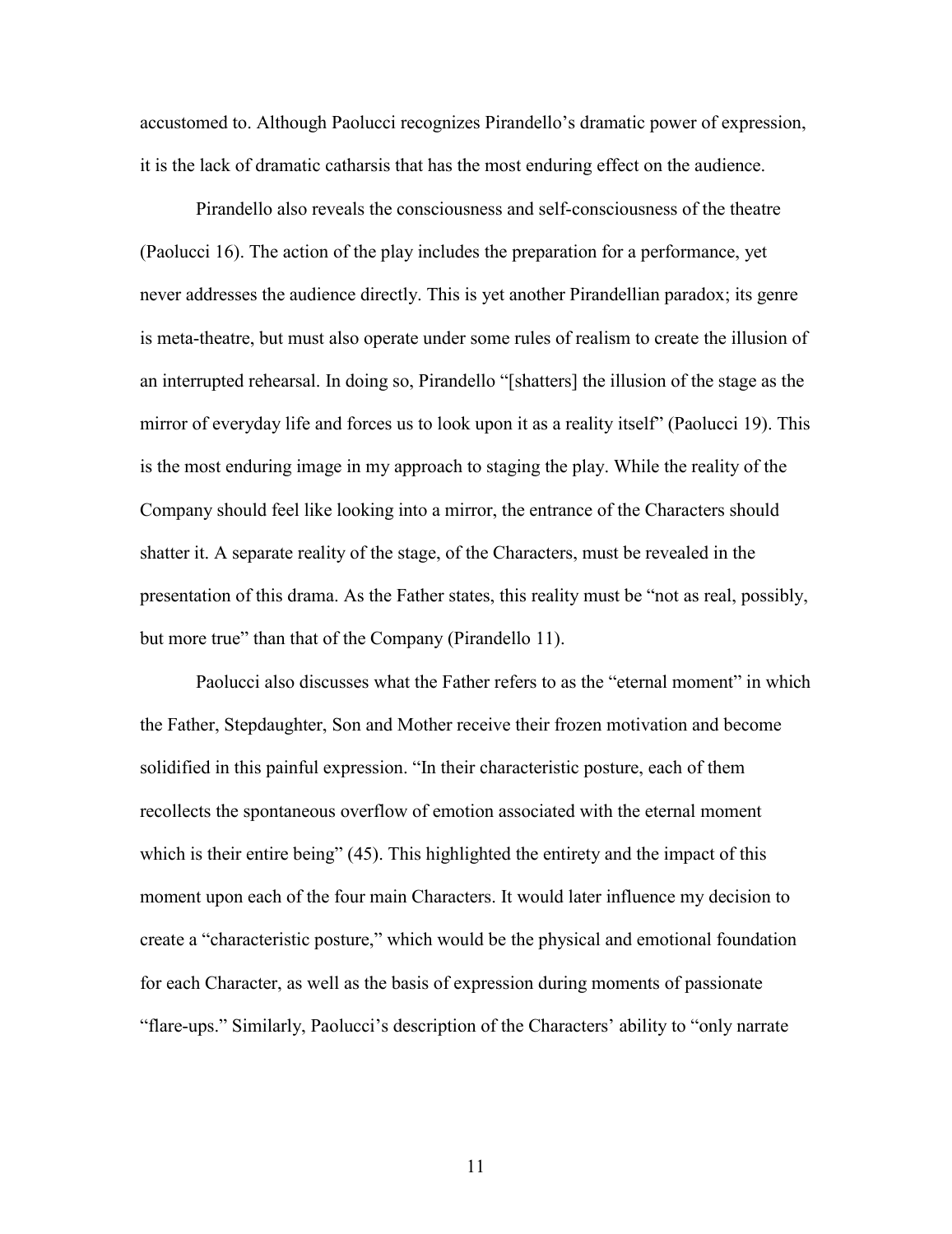and act out the key moments that have shaped them" influenced my creation of the "levels of existence" within the Characters, described in detail in Section V.

Bassnet-McGuire also discusses the importance of this eternal moment not only in *Six Characters* but in all of Pirandello's work. His "plays continually revolve around the moment of exposure, the point at which the fictions collapse and the emptiness of human life is laid bare" (26). *Six Characters* does not revolve around this moment, but the life drama of the Characters certainly does. This is the moment in which the Father's physical frustration, of which he is quite ashamed, transcends from the private world into the public one. Even though he describes the pains of "physical frustration" in great detail, and defends his "unconfessable…temptation," these excuses seem a façade that crumbles away, revealing a base human desire; in this case, it is a shameful one (Pirandello 24). Bassnet-McGuire goes further to discuss how one is always posing, for others, in a characteristic posture that suggests the way in which one wishes to appear. (27-30). In this eternal moment, the Characters' pretense is stripped away and their truths revealed. As characters, products of art, the Characters lack the ability to pose a certain way and create a more respectable, desirable image for oneself. They cannot present themselves in any other way; their mistakes and sufferings experienced in this moment become their inescapable reality. By forcing the Characters to remain in this expression, Pirandello compels the audience to recognize the enduring pain that can occur in *life* in such a moment of exposure. When we make mistake, a regrettable decision, it cannot be altered. It is fixed, and, no matter how much we may try to cover it up, it still exists within us. The reality of the past is unchangeable. This revealed an extraordinarily painful yet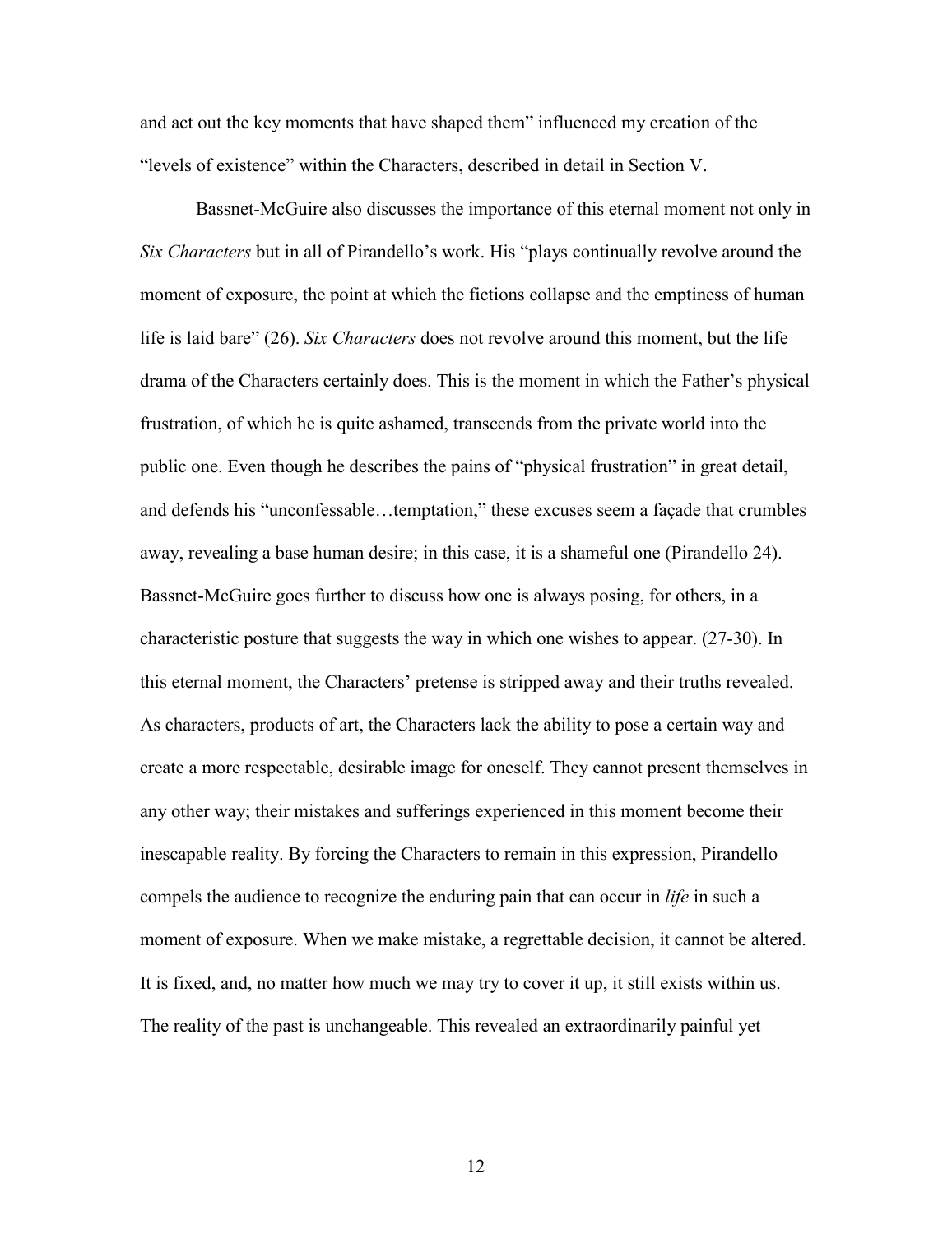truthful and universal aspect of our being that could be, and would need to be, communicated to each and every audience member.

Paolucci quotes the Italian critic Bontempelli: "They [Pirandellian figures] are the victims of a clear and restless consciousness of the nothingness which surrounds man the center and the outermost limit of a universe of infinite radius" (qtd. 48). This paradox revealed a great sense of the loneliness that surrounded and haunted Pirandello; his extreme awareness of his solitude certainly contributed to the creation of these creatures. Like Pirandello, they are trapped in their reality. This sense of agony in isolation makes itself present in one of the Father's monologues in which he discusses being trapped in his "empty house...wandering blindly from room to room" (22). The Father, and the Characters, exceed any agony with which we are familiar. Their emotion is so powerful, so palpable and painful that they "go beyond tragedy, to the very limits of art" (Paolucci 49). Their life drama is tragic and its inexorability even more so.

A key and troubling question I confronted in my research was, "Why do the Characters come to the Balch Arena Theater tonight?" It seems as though they continue to metamorphose in theatres all over the world, reminding companies and audiences of the true nature and force of dramatic art. Still, the question remained. Why here? Why now? Paolucci suggests that perhaps they have been "called forth out of the eternal limbo by the unanswered questions in all of us" (50). They do seem to exist in a universe parallel to our own, neither fully able to adopt the naturalness of life, nor find peace in death. Tragically, they exist somewhere in between and take shape on stage for the duration of the play, only to return to their limbo.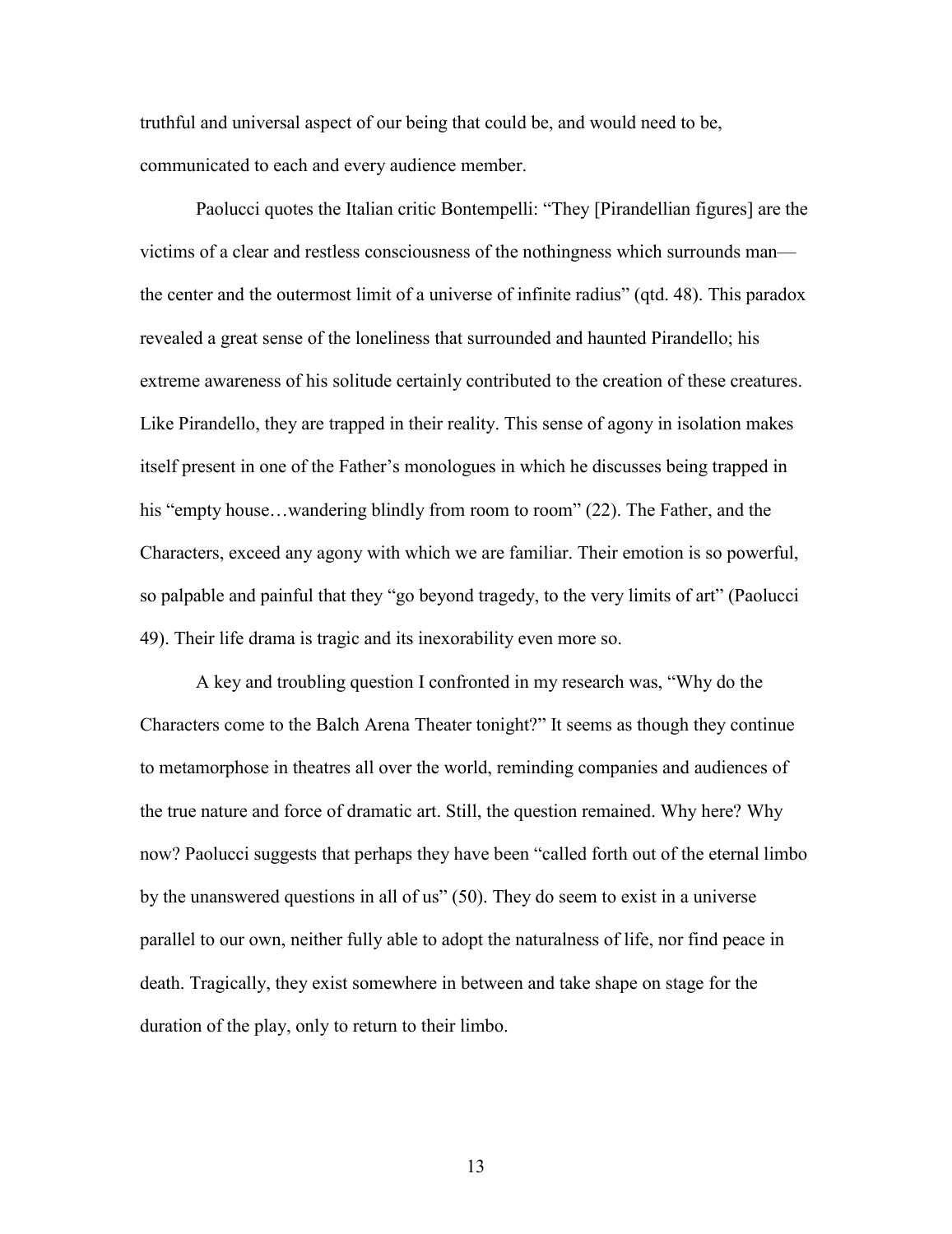As a director, I believe in the power of asking questions, impossible questions that generate conversation, thought and not necessarily answers. Through the text, Pirandello poses questions of great magnitude that deal with the plight of human existence. The Characters, then, may arrive, in part, not necessarily to answer these questions, but simply to bring them into our awareness. Perhaps the Characters will force us to question what we know and accept, and possibly, take for granted. As such, "theatre invades life" itself" (Paolucci 50). This highlights a key, universal theme, while providing a fruitful and terse description of the play's primary action.

Also important to consider is the multifaceted disposition of the Characters. They are both nothing and everything. They are nothing because they are, after all, figments of one man's imagination. They are everything, then, as they are made up of the emotions, pains and truths present in all of us (Paolucci 57). The Characters are created from the aspects of all our lives, rearranged and amplified to create an independent reality. Paolucci directly addresses the play's meta-theatricality as she later states that Pirandello is "staging the illusion of life and the life drama itself" (61). This made abundantly clear to me that the illusory aspect of the play is, in fact, the Company. We must attempt to create the illusion that natural, unplanned life is taking shape on stage. The Characters then must not possess any illusory qualities. They are made up of the emotions and truths of life, but their existence is completely separate from ours, governed by different rules, and exists on another plane. Thus, their drama is completely real; it is merely unknown. It is their life drama that must be presented on stage; the drama is their life and their life is the drama. Nothing in this world must seem illusory—no tricks are to be played on the audience.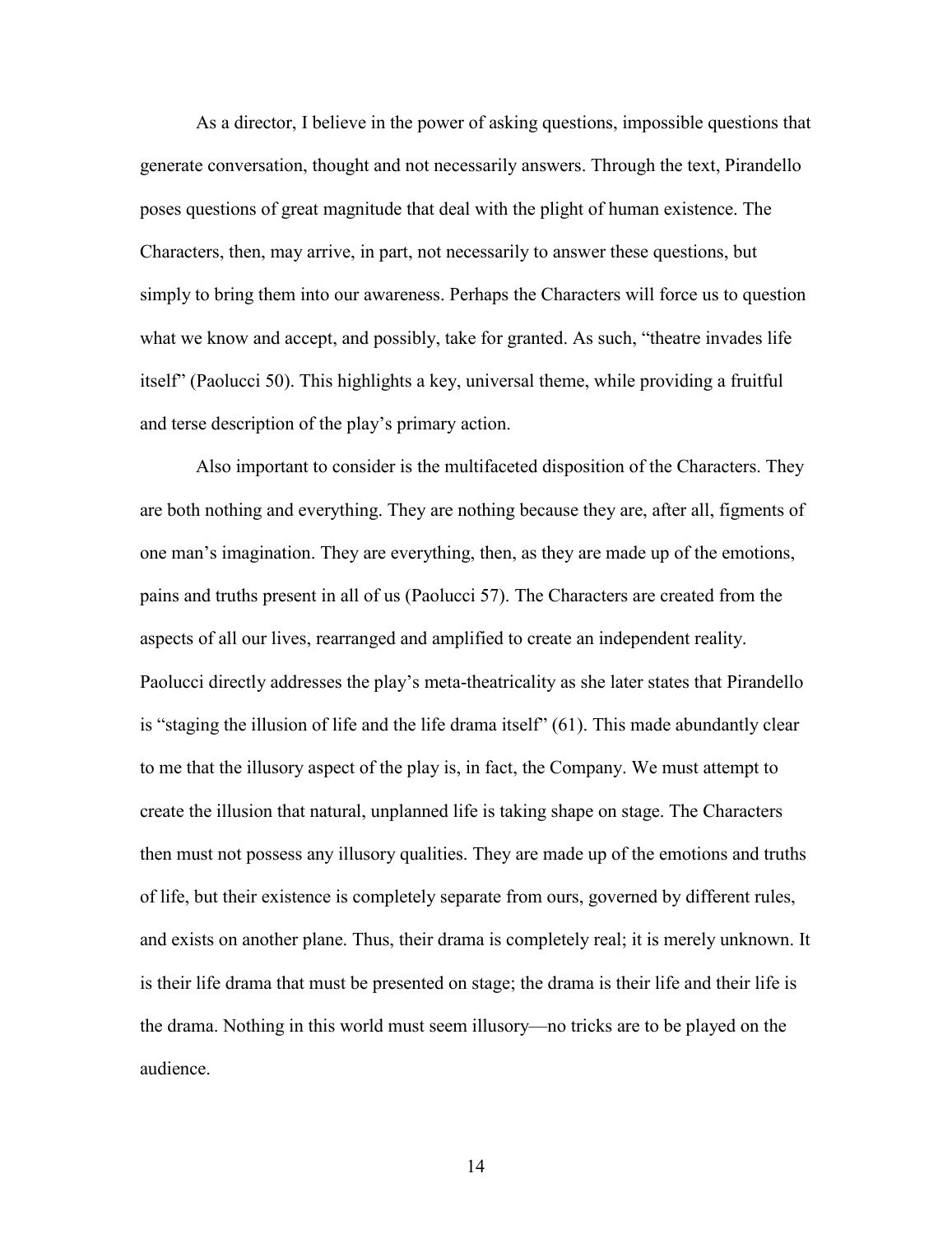In exploring A. Richard Sogliuzzo's *Luigi Pirandello, Director: The Playwright in the Theatre*, I was able to ascertain some of my impulses based upon the text. Sogliuzzo discusses the Company as sort of Greek Chorus, with the [Director] serving as the Chorus leader (154). The play tells the story of the Characters and the audience views this story through the eyes of the Company. This greatly influenced the staging of the play. The Company sat in the first row of seats for nearly the entire first act, watching and commenting on the action. The Arena allowed for this to be enhanced, as the Company sat in the house as well; the audience truly needed to look through the Company to see and feel the Characters.

One key aspect of the play that perplexed me was the Stepdaughter's "song and dance" in the first act. Sogliuzzo describes this moment as both a warning to the Company of the mysterious power and drama they possess and also a means to lure them (162). This is the first moment in which the Characters seem to bring their distinctive world into the theatre. To do so, Pirandello has the Stepdaughter sing a popular Italian nursery rhyme. Felicity Firth, the translator of the text on which my adaptation is based, adopted a popular British tune of the day. I knew neither of these would work for my adaptation, my production. It would need to be something that was of the Characters' unique world, something completely unfamiliar to the Company and the audience. Yet it needed to possess this luring quality. After much deliberation, I turned to some of Pirandello's contemporaries and discovered a book of Romantic poems. The degree of emotion expressed in this Italian poetry matched that of the Characters. Drawing upon the musical skill of the actress playing the Stepdaughter, Natalie Buzzeo, we created a tune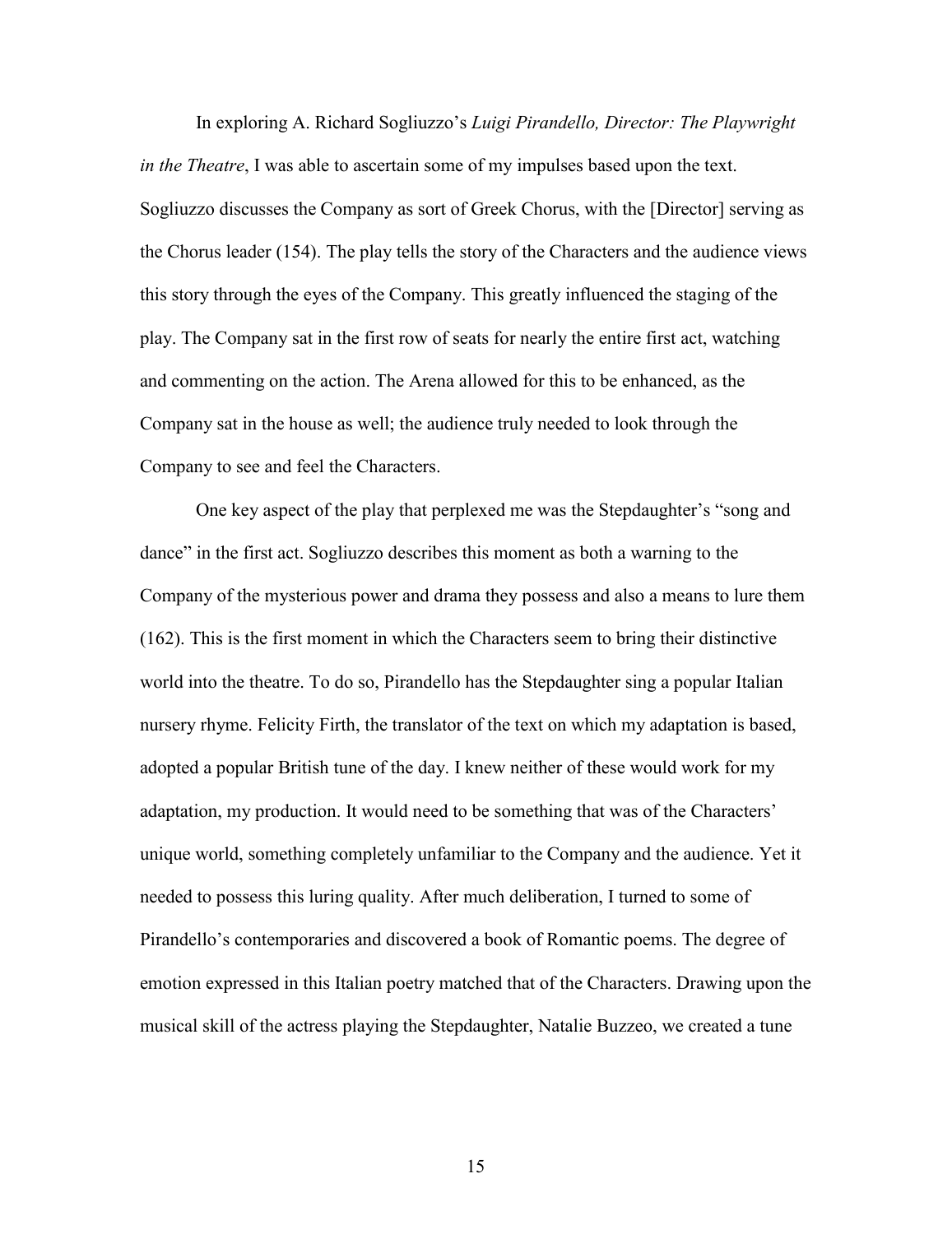for one stanza of this poem. In a minor key, seething with dissonance, it certainly captured a sense of mystery and enticement.

Olga Ragusa describes a reading of *Six Characters* in which Pirandello read the entire play himself, with great passion, taking on a new persona and voice for each role. This was surely a great treat for those in attendance at the reading, but, more importantly, evinces the reflexive nature of personality. Like the characteristic posture of the Characters, we merely assume different personalities for different people in order to communicate the aspects of ourselves we wish to reveal. This notion takes on great importance, then, when the Father boldly proclaims that "this is the heart of the drama: we think of ourselves as just one person. But this is wrong; each one of us is many different people. We go around thinking we're exactly the same person for everybody, but this isn't the case at all!" (Pirandello 26).

Ragusa further explores the differences between the Characters and the Company, specifically, the way in which they are "birthed" into and are formed by their respective worlds. "Characters are distinguished from persons, the former being creations of authors, the latter products of procreation and environment" (158). Thus, all discoveries and decisions made about the Characters were to stem from the script and Pirandello's introduction, and all choices for the Company should be born out of the environment I create in the rehearsal room, based on the environment we experience daily. Though actors typically "play" the role of the Character, in separating these two realities, Pirandello suggests that "characters are essences; actors are roles" (Ragusa 159). This highlights, further, the tangible quality of the Company and the ethereal existence of the Characters. The externalization, or concretization, of these Characters is, essentially, the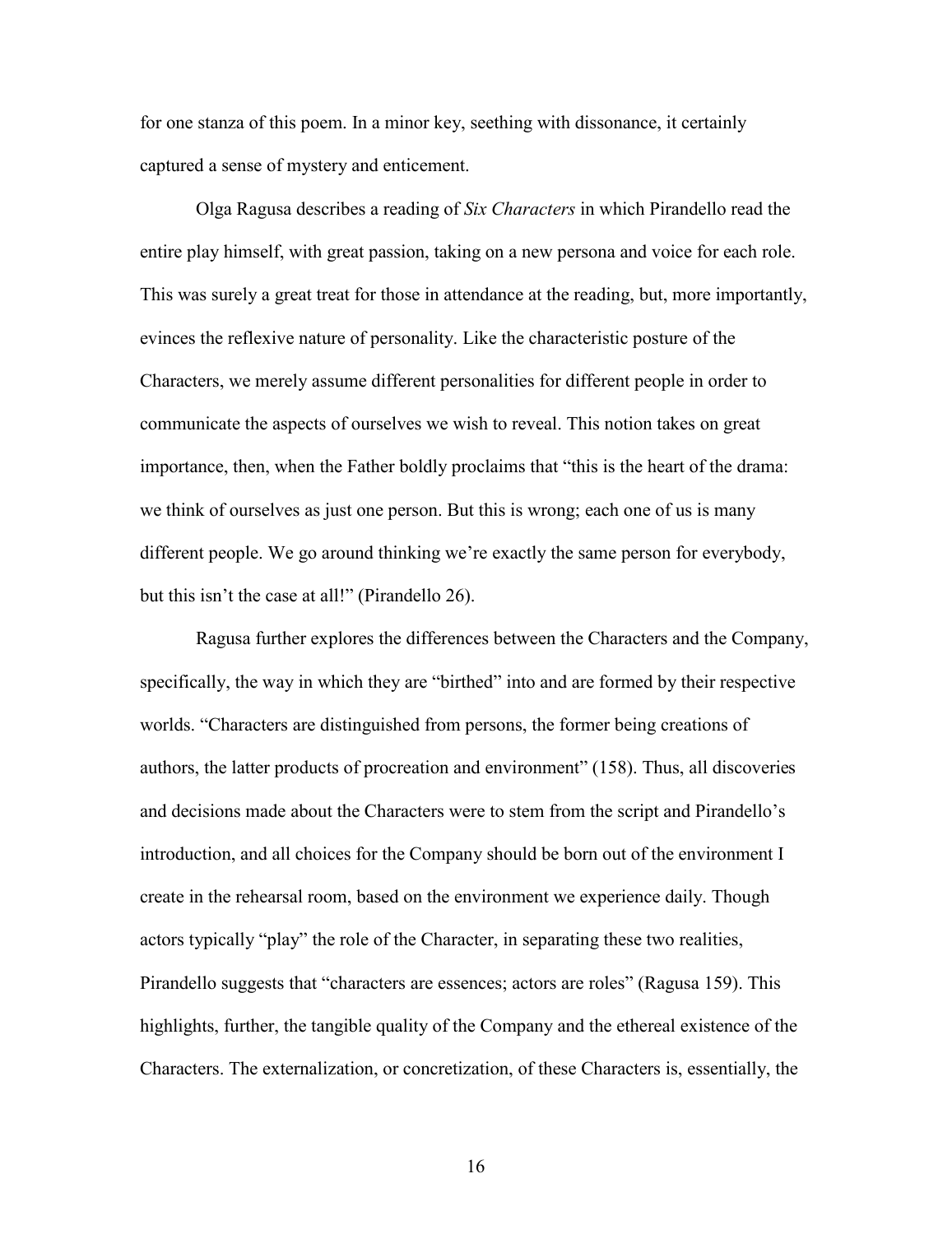imagination taking the form of a stage presentation (Ragusa 168). This is one of the great powers of theatre, and, it is necessary, then, to make sure the Characters stem from someplace imaginative rather than actual.

A final conclusion that Paolucci draws deals with the meta-theatricality of the play in the clearest and most visual sense. She unveils how his adoption of this genre is able to evoke a sense of his theme, his message to the audience. "For Pirandello, communication is ultimately not in words but in the mirroring of intuitions—through phrases that echo one another, through parallel situations, through the very image of the mirror" (62). Revealing the reflexive nature of art and life, their interaction, their parallel existence and eventual intertwining is of the utmost important to him. The text reflects this, certainly, but this discussion informed a great deal of work in my adaptation. I wanted to make sure to create this sense of the mirror in every way possible; it would need to be done organically and subtly so as to not overwhelm or insult the audience with the obviousness of the image.

Working in the round made achieving the image of the mirror both achievable and fascinating. I drew an imaginary line down the center of the space and reflected each reality on either side. The height and circularity of the Arena allowed this image to become clearer than in a proscenium or thrust space. It also allowed the audience to look through the mirror via a unique lens, based on the composition of the Characters on one side of the stage and the Company on the other. Audience members seated in section IV saw the play through the eyes of the Company and through the mirror, the Characters. For the audience in Section II, it was the opposite; like a mirror, this is not a symmetrical image, but an inverted one. It seemed that this would be a visual that would satisfy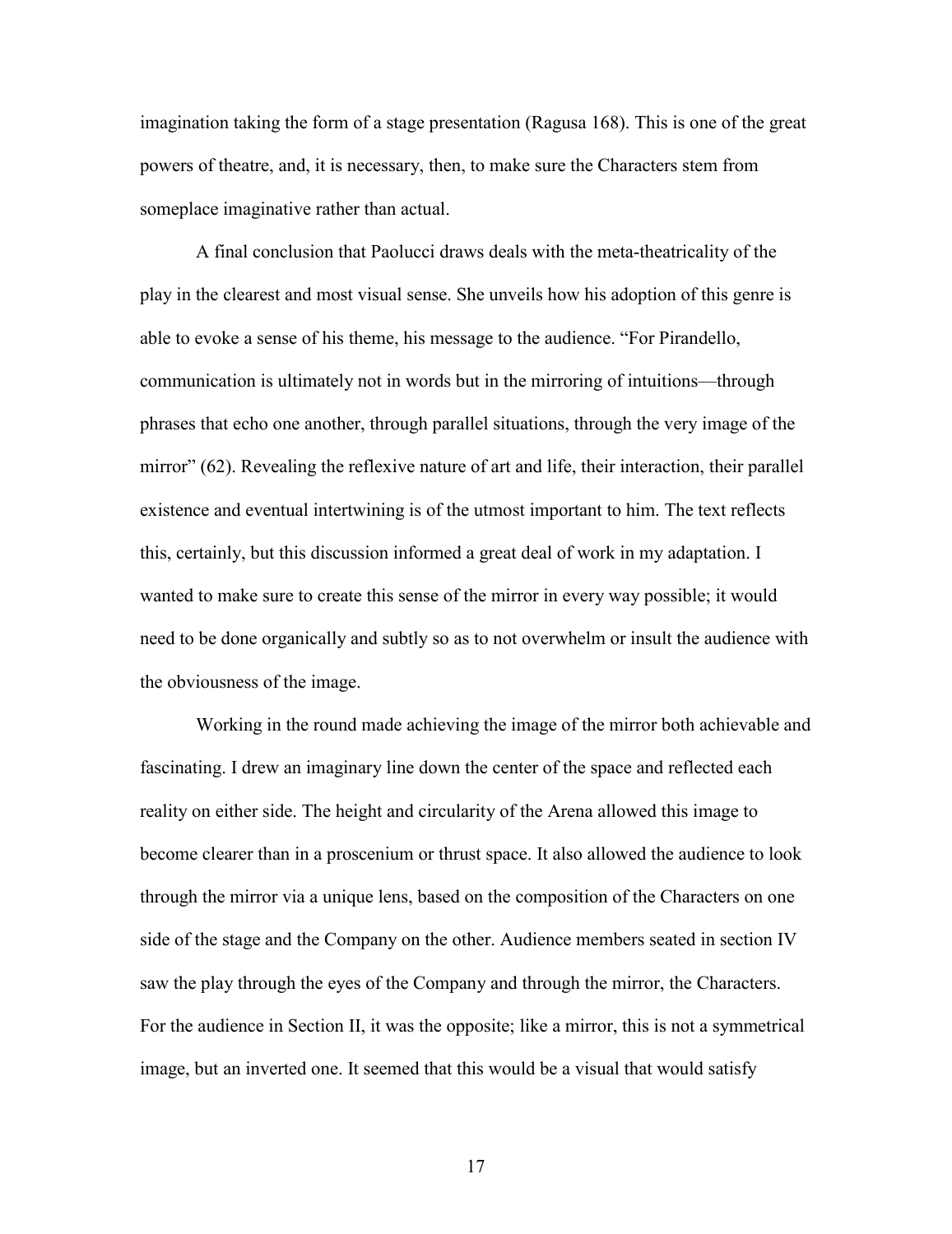Pirandello's message. For those audience members in Sections I, III, and V, this visual was a more balanced view of the Characters and Company. For these sections, I wanted the first act of the play to feel as though it was played upon the "scales of justice." Each world of the play exists on either side of the scale, tipping back and forth as the degree of reality served as each world's weight.

I also worked to incorporate this image of the mirror into phrases and situations. For example, Royi, the Company member, played his role as if he had no actual desire to take on Hamlet. He did not want to rehearse or take the stage because of the work required to play this seminal character, as well as the physical and emotional abuse required to fully absorb the role. Though this could have been communicated more clearly in my adaptation, Royi the Company member's rejection of the role was to mirror the Son's; neither wanted to take the stage for fear of the emotional weight it exerted upon one. The Son, to me, always seemed to be contemplating suicide. Though is it never stated outright and cannot necessarily be proven, it was clear to me that if the Son had the ability to take his own life, to remove himself from the life drama of the Characters, he would certainly do so. When Bassnet-McGuire asserted that "an actor who desires not to appear on stage may be parallel to a man contemplating suicide," I knew my initial inclination was correct (45). The drama is the life of the Son and so his rejection to participate in it, then, is a rejection to participate in his life. This was comically mirrored in Royi's dissatisfaction with his role in art.

This mirroring also affected the formation of Eliza's personality. She, like the Stepdaughter, possessed a sense of insolence and immaturity. She commanded others to do as she wished, and seemed to think that, for lack of a better phrase, the world revolved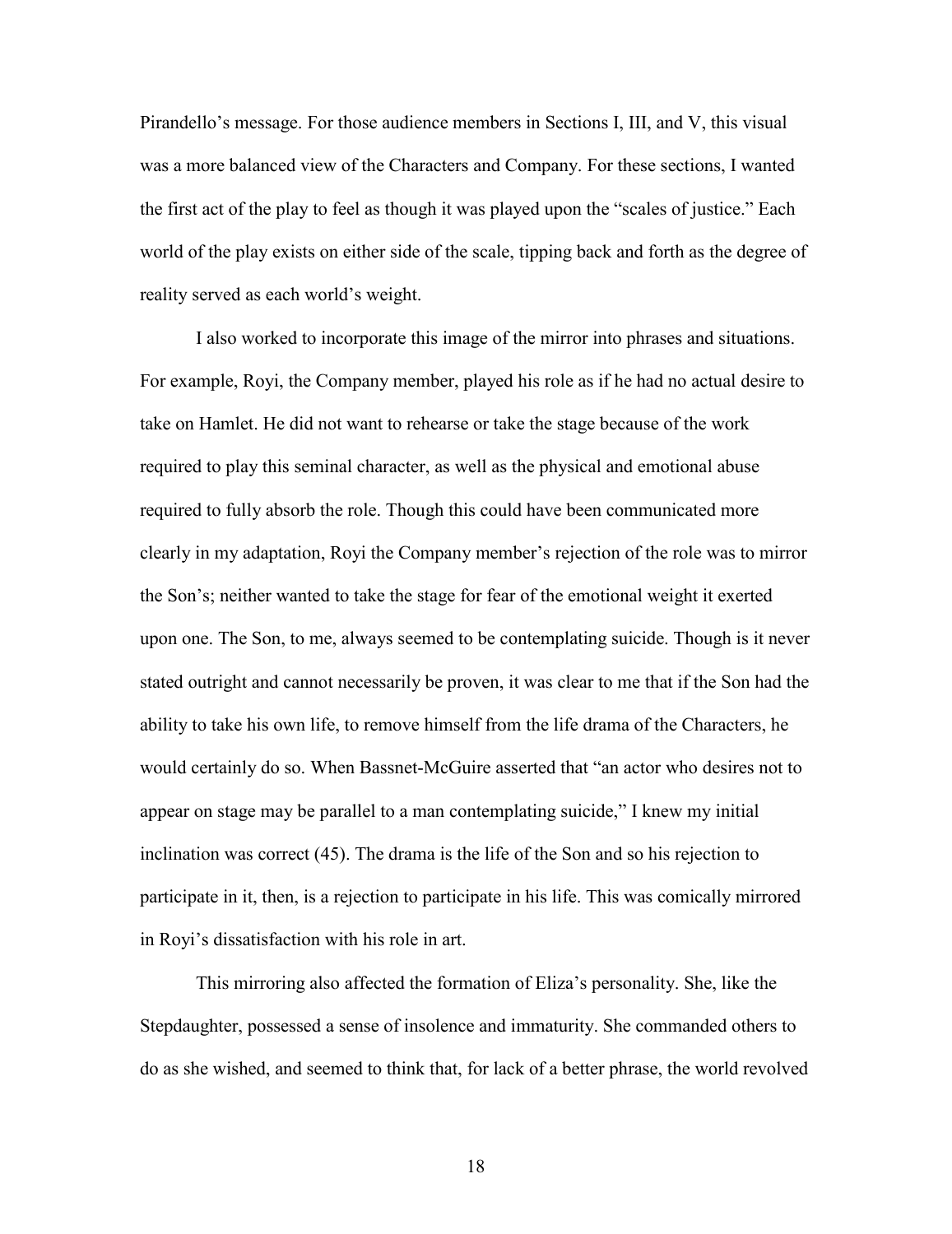around her. The Stepdaughter certainly believes her world revolves around her. They serve similar roles in their respective worlds and often question and doubt their leaders.

I also created a parallel situation in the passing of the scarf utilized in THE SCENE. Pirandello calls for the Leading Actress—in my adaptation, Eliza, the actress to be wearing a hat that the Stepdaughter is to borrow and wear in the scene. (The mere usage of a costume piece belonging to the Company in THE SCENE, the most fully realized moment of the Characters' life drama is strong symbol of the intertwining of these universes). In my production, a pashmina scarf was utilized instead of a hat. This was, truthfully, a piece of clothing that actresses often wore to rehearsal and seemed a stronger image that the hat; though a hat would hide the Stepdaughter's face, a scarf would disclose her breast, her sexuality. And so when the Father asks her to remove the scarf, the long, tense, painful removal and hand-off to the Father served as a palpable symbol and evocation of the loss, or, rather, abandonment, of the Stepdaughter's innocence. Mirroring the Stepdaughter's tentativeness, when the Father asks Eliza to borrow her scarf, she, too, is slow and reluctant to hand it off.

This sense of intertwining became strong image in the staging of the play. The first act consisted heavily of the image of the mirror; the Characters and the Company reflected one another across an imaginary line down the center of the stage. Paolucci further describes the journey of the Characters as a "spiral-like movement towards insight" (58). Firstly, this reassured my decision that the story of the play centered on the value change that occurs in the Characters as they, once more, realize the inexorability of their fate and their inability to escape it. The journey to this painful re-discovery certainly felt to be a spiraling one, an ideal staging concept for our presentation, in which the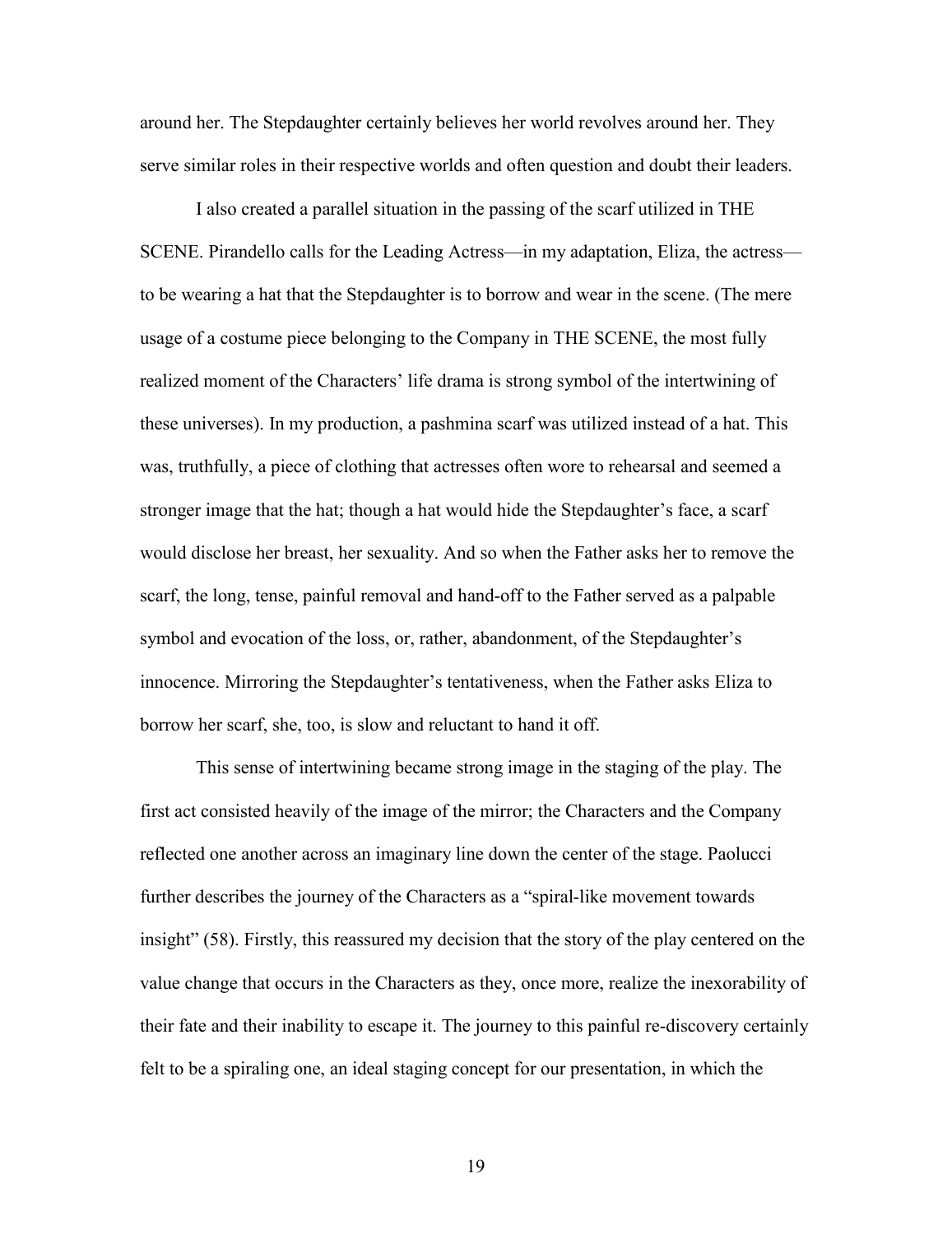audience fully surrounds the action. From the image of the mirror, it seemed as though in the second act of my adaptation, the second and third of the original, the two realities blend together in spiral-like fashion—much like the Yin and yang image—and finally, in the climactic scene in the garden, become almost completely intertwined. Then, with the gunshot, the climax of the play, the lights cut out and the Characters implode into the nucleus of this spiral and zip back to their "eternal limbo." From this one quote, I was able to essentially garner my entire staging concept for the play that reflected its progression and central theme, specifically tailored to the performance space.

Pirandello lived a life full of chaos and unpredictability. After his father lost his wife's entire dowry in the collapse of the mining industry, Pirandello's wife fell ill, becoming quite mentally unstable. Though Pirandello cared for her for some time, he eventually banished her to a mental institution, neglecting her completely and remarrying the actress Marta Abba. It seems as though he took some sort of strange comfort in the rigidity of art, of theatre (Bassnet-McGuire). However, he cannot neglect the involvement of his tumultuous life in his art and their constant blurring. In the introduction to the second edition of the play, Pirandello exquisitely describes how the story of these Characters began to take shape. "For a great many years now, though it seems no time at all, I have been assisted in my artistic labours by a sprightly young helpmate, whose work remains as fresh today as when she first entered my service. Her name is Imagination…Her great delight is to search out the worlds' unhappiest people and to bring them home for me to turn into stories and novels and plays" (Pirandello xi-xii). Whether the world's unhappiest people visit Pirandello because he is unhappy or he is unhappy because the world's unhappiest people visit him cannot be determined. This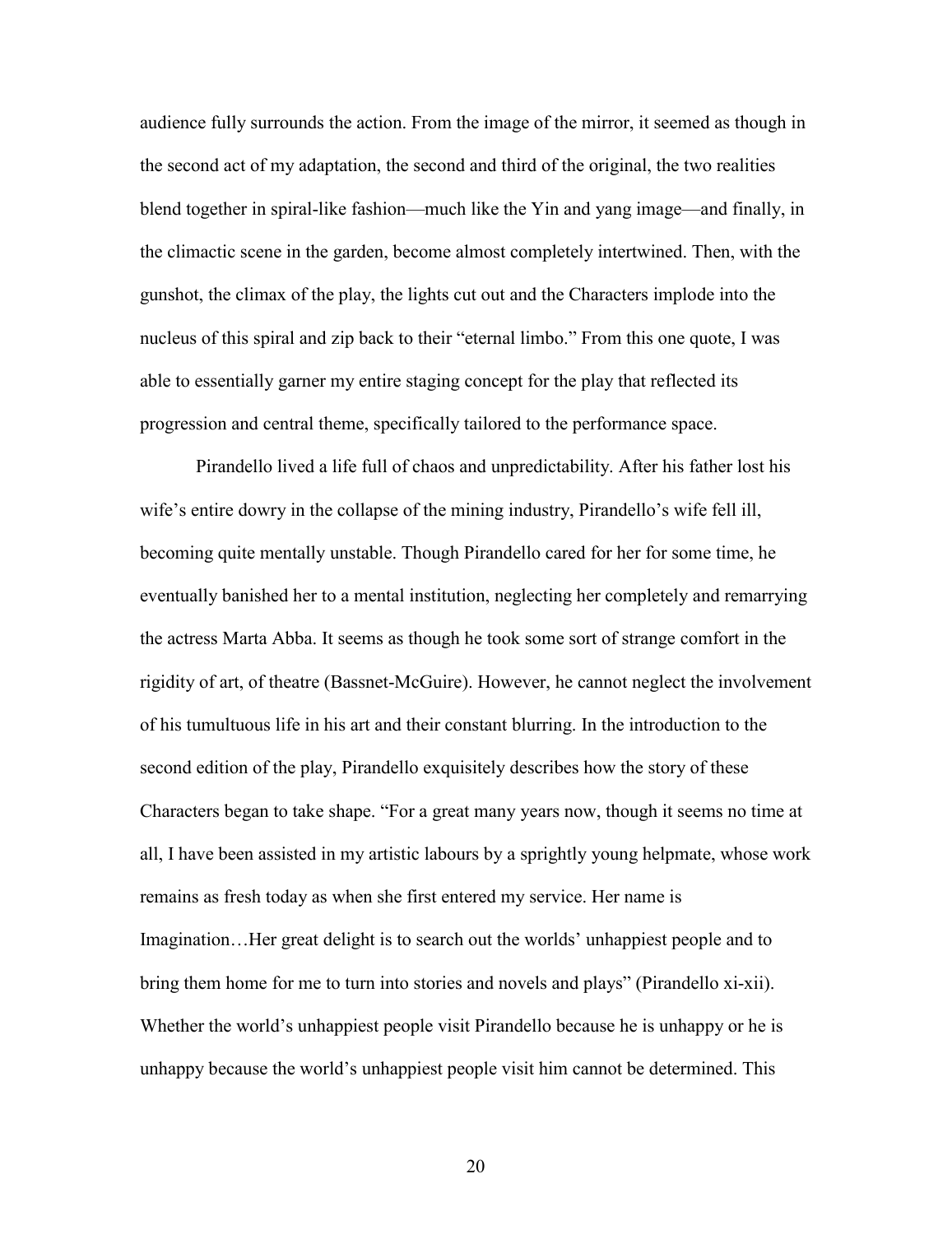may be the ultimate Pirandellian paradox, and is certainly an issue that pervades *Six Characters* and much of his other work. There is great tension and a troubling overlap that occurs between life and art, and it became quite clear to me how important it would be to make this philosophical theme come alive in a palpable and active way. I did not merely want to present this argument, but to have it actively and competitively play out on stage. As a dialectical argument, the onstage battle would not result in one world "winning" and the other "losing," but appear as "face-off" in which each side feuds with one another, actively and aggressively, as the audience is forced to consider the outcome for themselves.

#### **IV. THE WORLD OF THE COMPANY**

Prior to my interaction with *Six Characters*, I did not believe adaptation to be the best approach to presenting plays of the past. Adapting canonical plays, whether they require translation or not, often seems a heavy-handed approach that can override the intention of the playwright. The language spoken by the characters is specific to the world of the play. By changing the text, often making it more contemporary, the specifically crafted world of the play is altered as the language is brought closer to the audience. As it turns out, this is precisely what I would need to do to one "world" of the play.

In our formation of the dialogue and action of the Company, I aimed to be as truthful to Pirandello's story as possible. There are several key facts revealed about the Company in the opening scene that need to be established. There must to be a sense of chaos, a lack of organization. This will allow for comedy similar to the perfectly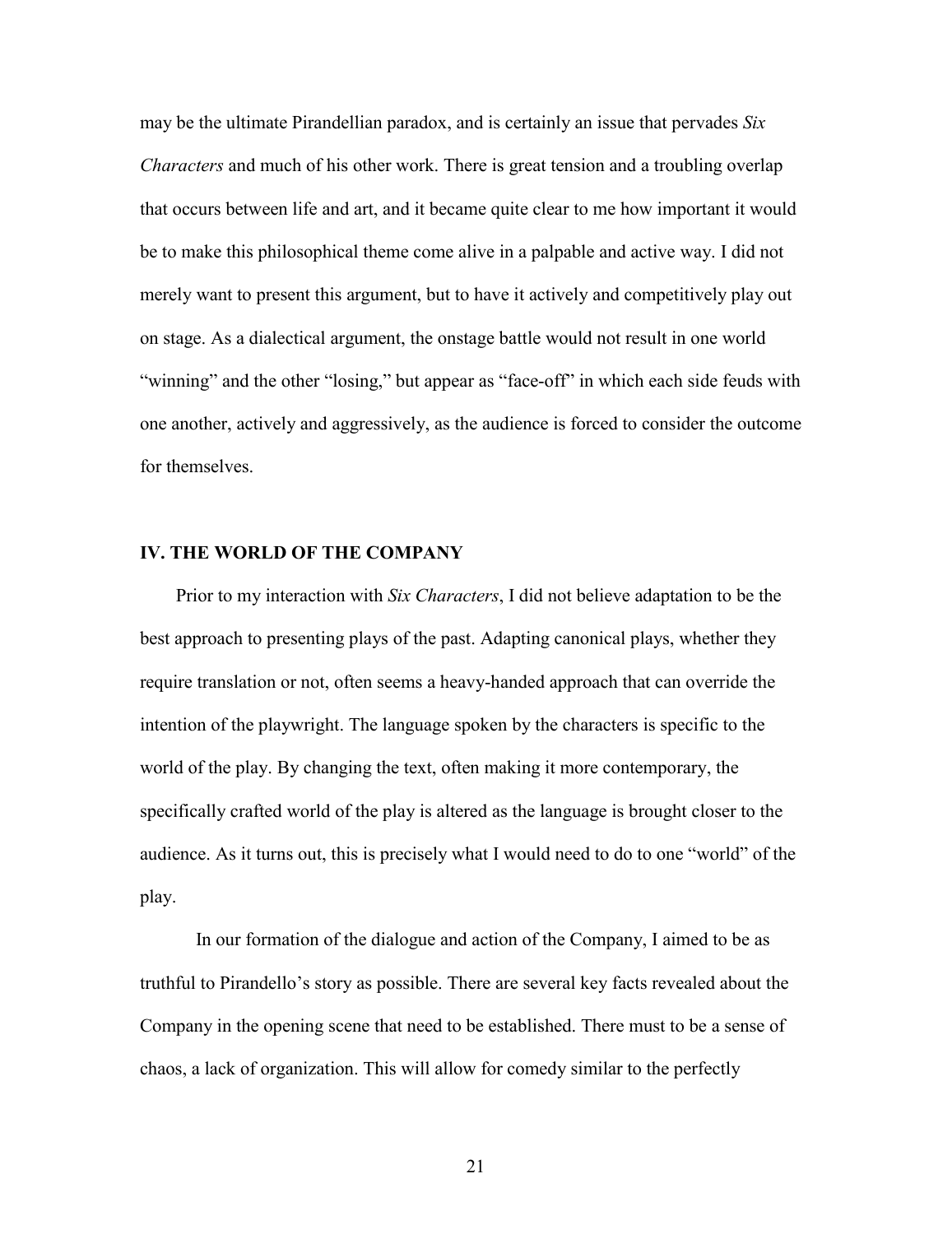orchestrated disarray of farce, as well as humor in contrast to the exactness of the Characters. It also became immensely important to illustrate the flux and flow of life and art. Where art is unchanging and pre-determined, life is chaotic and constantly changing and evolving in an unexpected manner.

Just prior to the entrance of the six Characters, Pirandello curtly informs the reader, "Any stage production of the play must make absolutely clear the fundamental distinction between the six Characters and the…Company" (8). This would become one of the primary foci of the entire process and a key concept of the play that I adhered to with a religious dedication. Pirandello calls for the actors to be "natural and volatile" (8). The Company needs to be organic and natural, almost to the point of natural*ism*. It also must have the ability to rapidly change at any moment. Volatile seemed a threatening word choice for changeable, yet immensely specific. There is something dangerous and frightening about the inconsistency. Changes can be dramatic, sudden and unexpected. These two words are all that Pirandello shares with us about the Company. It seems as though that is enough, as he expected us to be quite in touch with this reality.

In order to stage this battle and explore the tension between art and life, Pirandello created the Company as an example of life as *he* felt it to be. In order to carry out this key theme, the Company would need to be a staging of life as *we*, the audience and I, know it. It is, first, important to note the impossibility of staging true life. This paradox was important to Pirandello and I think he embraced challenge. Although it would be the present, contemporary life, the rules of the world that Pirandello insists upon cannot be ignored. The world of the Company must be a chaotic one. This "life" must possess a frightening lack of consistency. This world must also be comical. The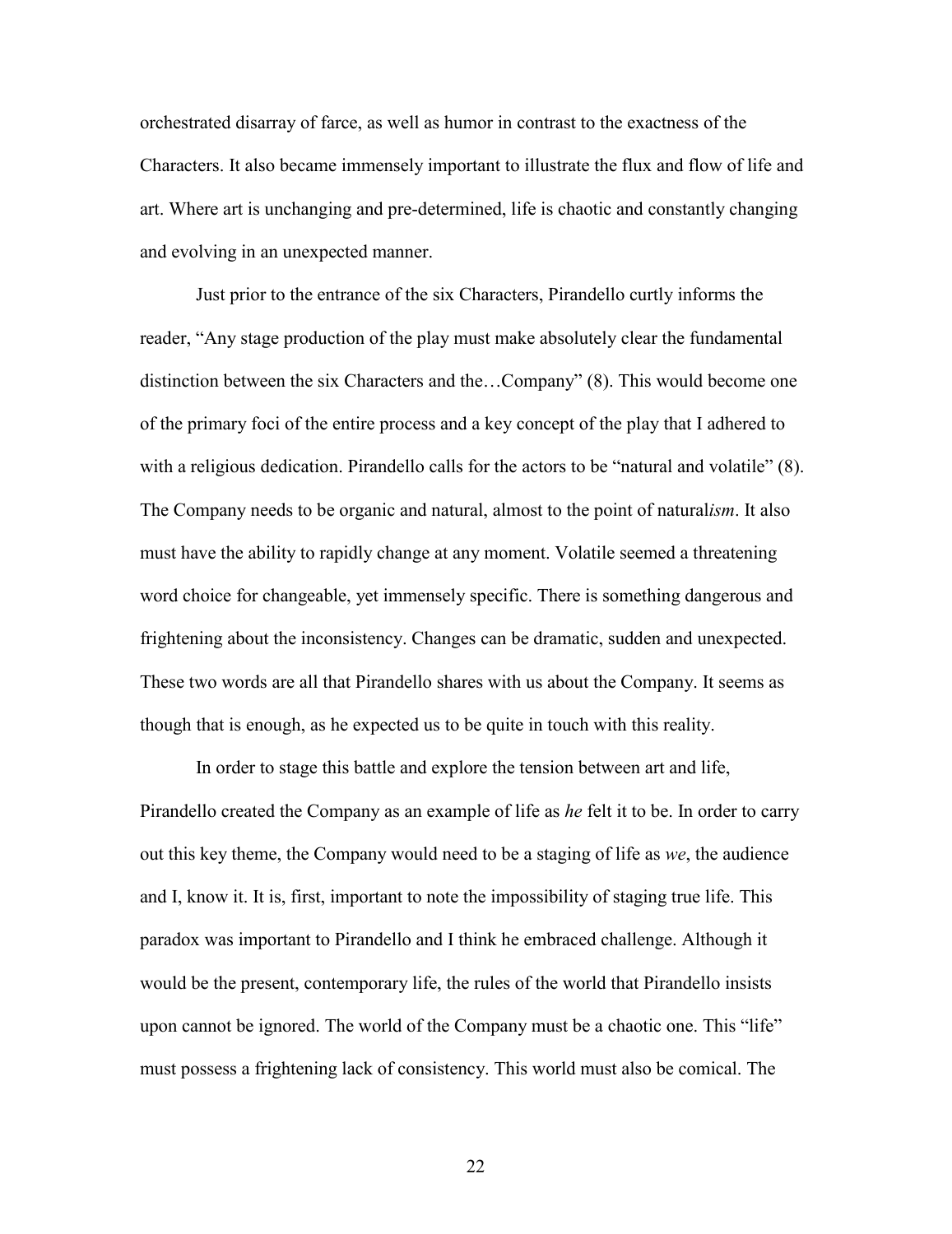audience needs to be able to find joy in the tribulations of the Company, in contrast to the extreme pain felt in the misfortunes of the Characters. The Company should move, speak, behave and interact as naturally on stage as they do off stage. This is an immense challenge to be so true to oneself on stage, when the expectation is to perform, but this rule of the world further heightens the contrast with the Characters.

I began by looking at the opening moment of Pirandello's play carefully, trying to determine (a) what is revealed to the audience and (b) what happens, the action. The actors and production staff are revealed, as well as their relationships to one another. Some care about the play, others do not. The audience is also informed that the Company is rehearsing *The Rules of the Game*, another of Pirandello's plays—it cannot get more meta-theatrical than that! They begin to rehearse a scene from the play. The actors question decisions—or indecisions, rather—of the Producer and the Producer responds in a rather "volatile" manner. He begins a ranting monologue about the representative nature of theatrical actions. "And there's more to beating eggs than you might think" (Pirandello 7). Finally at the climax of this unsuccessful rehearsal, the Characters enter.

In our adaptation, we retained the essential information and action, but reinvented it in the most organic process possible. Prior to engaging with it in the rehearsal room, I changed the play the Company is rehearsing to *Hamlet*. I selected the most widely known and studied play in the Western theatrical canon since, unlike Pirandello's 1923 audience, my audience would unfamiliar with *The Rules of the Game*. Every audience member would know this Shakespearean classic, regardless of theatrical experience, and rehearsing the opening scene would allow for a poignant revelation of the Characters. In casting the Company I worked to create a balance and variety of personality and dramatic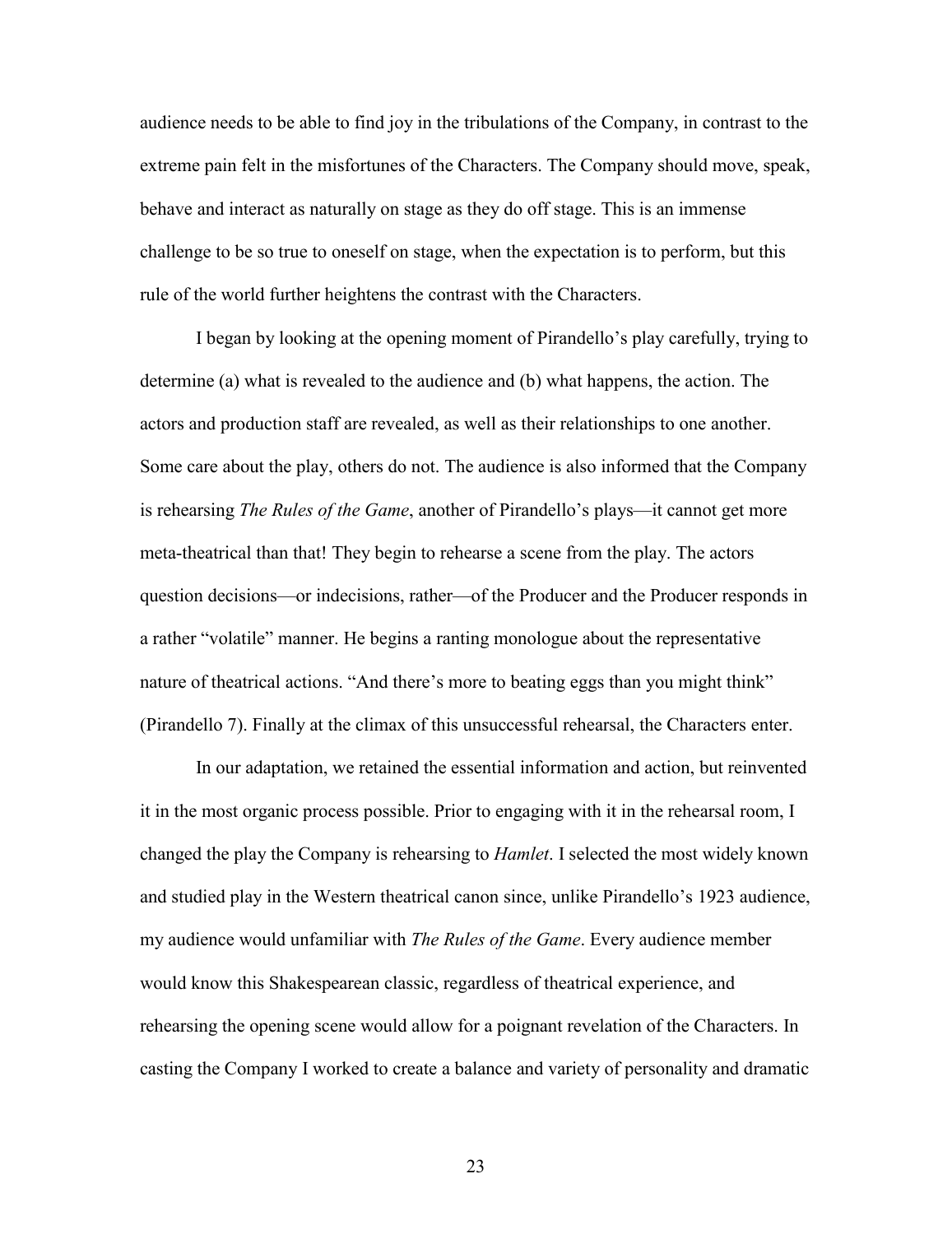experience. They would need to feel like a complete ensemble, with varying shades and differences in opinion to create an exciting and entertaining diversity.

Once in rehearsal I worked with each member of the Company to create what a *Boston Globe* theatre critic refers to as a "facsimile of oneself" (Siegel). I worked individually with each actor to create his or her stage persona, picking up on specific traits that were needed to create a diverse rehearsal room. Eliza was to play the leading actress, so we heightened her dedication to the rehearsal process and focus in rehearsal. Truthfully and comically, I also encouraged her to react strongly to her fellow Company members and embrace a negative attitude whenever possible. Emily, too, had a great deal of focus in rehearsal, always believed in the work and adopted a serious-minded approach, so we worked to amplify these traits. Bradley had less experience and was a more of a jokester, so he took on a rather clown-like role in the Company; he was often unaware of obvious facts about the play and mocked the process. Royi had a goofy side, as well, and was constantly stressed about his work, so we allowed these traits to take precedence in his interactions with others. Eliana, dedicated, focused and beaming with energy, needed to be the theoretically-minded, vague director. Lily did not like administrative tasks, so she was a Stage Manager who would rather be mingling with the actors than doing her job. From these initial decisions and discoveries, these "facsimiles" grew and developed truthful relationships with one another.

Once this was established, I incorporated two techniques into the rehearsal process to help the Company exist on stage in a relaxed and natural state. The first is a method acting technique created by Uta Hagen and discussed in her instructional and descriptive acting textbook *A Challenge for the Actor*. Hagen believes that an actor must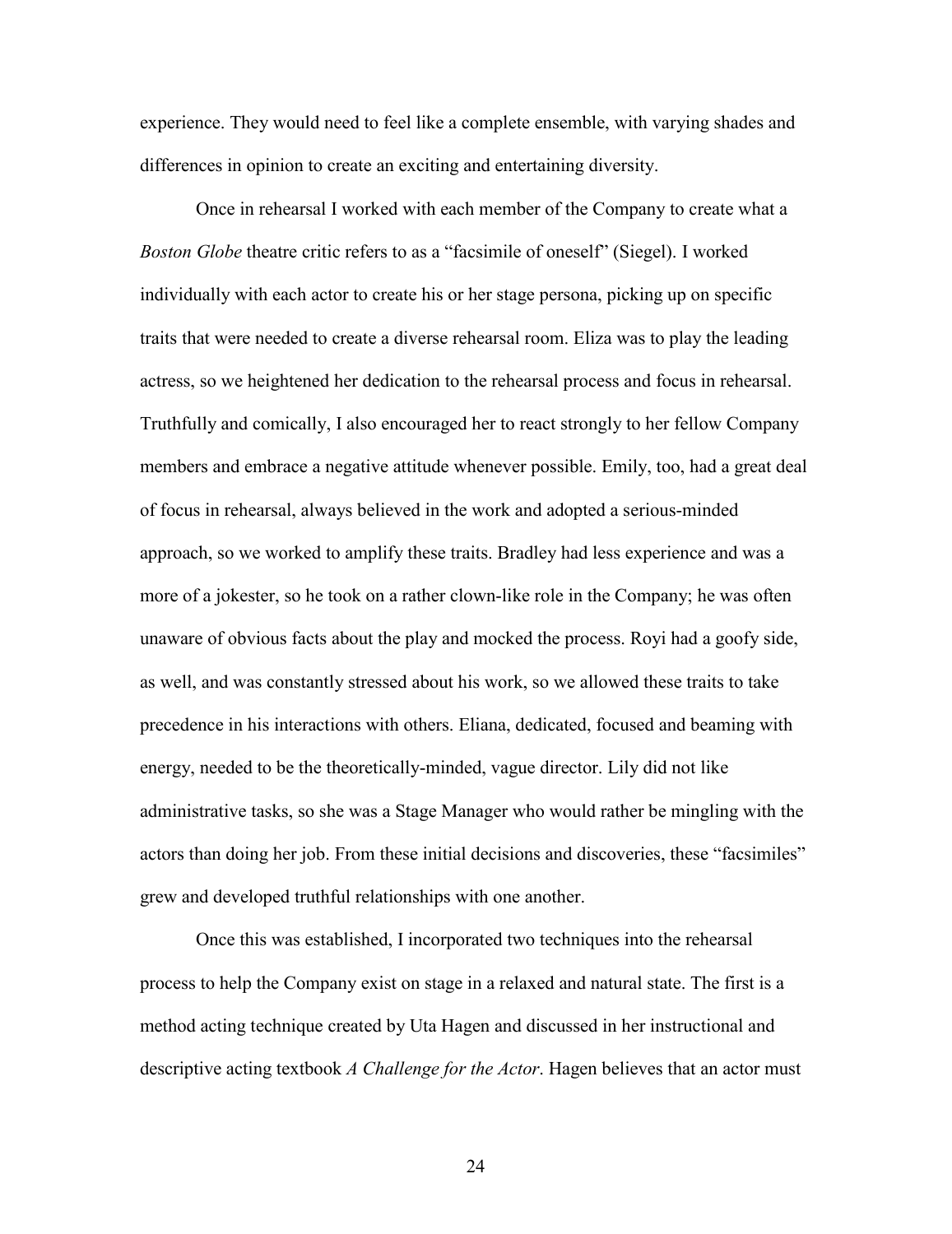always have a destination when he or she is on stage (144-47). One must possess a reason for entering, staying, and leaving. Her exercise methodology is founded heavily on the principle that one must be able to be one's true self on stage before one can truthfully assume the role of a character. Her technique and initial exercises leant themselves well to the process of the Company. One exercise asks for an actor to hide his or her keys somewhere in the room and realistically and truthfully go through the process of finding them. I modified this exercise slightly to fit our work, having Actor A hide Actor B's keys, and asking Actor B to come in and search for the keys, genuinely having no idea where they are. Once Actor B found the keys, he or she must place the keys in the same place and go through the identical searching process with the identical level of genuineness. This allowed the Company to not only train themselves to behave naturally before an audience, but also to repeat actions and behavior with the freshness and truth of the initial experience.

In order to maintain this naturalness throughout, I also trained the Company in basic improvisational techniques. Improvisation teaches its students to have complete comfort and confidence in oneself, and the group. It forces actors to rely on nothing but the other performers, creating a sense of trust and ensemble rather quickly. This was the primary method utilized in developing the Company's three sections of action. We would discuss what would need to happen in each section, based upon the original script, and then, simply, improvise it. The first few times there was a sense of unease, yet as the process progressed and the Company became more comfortable with themselves and each other, this process became smooth, fruitful and enjoyable.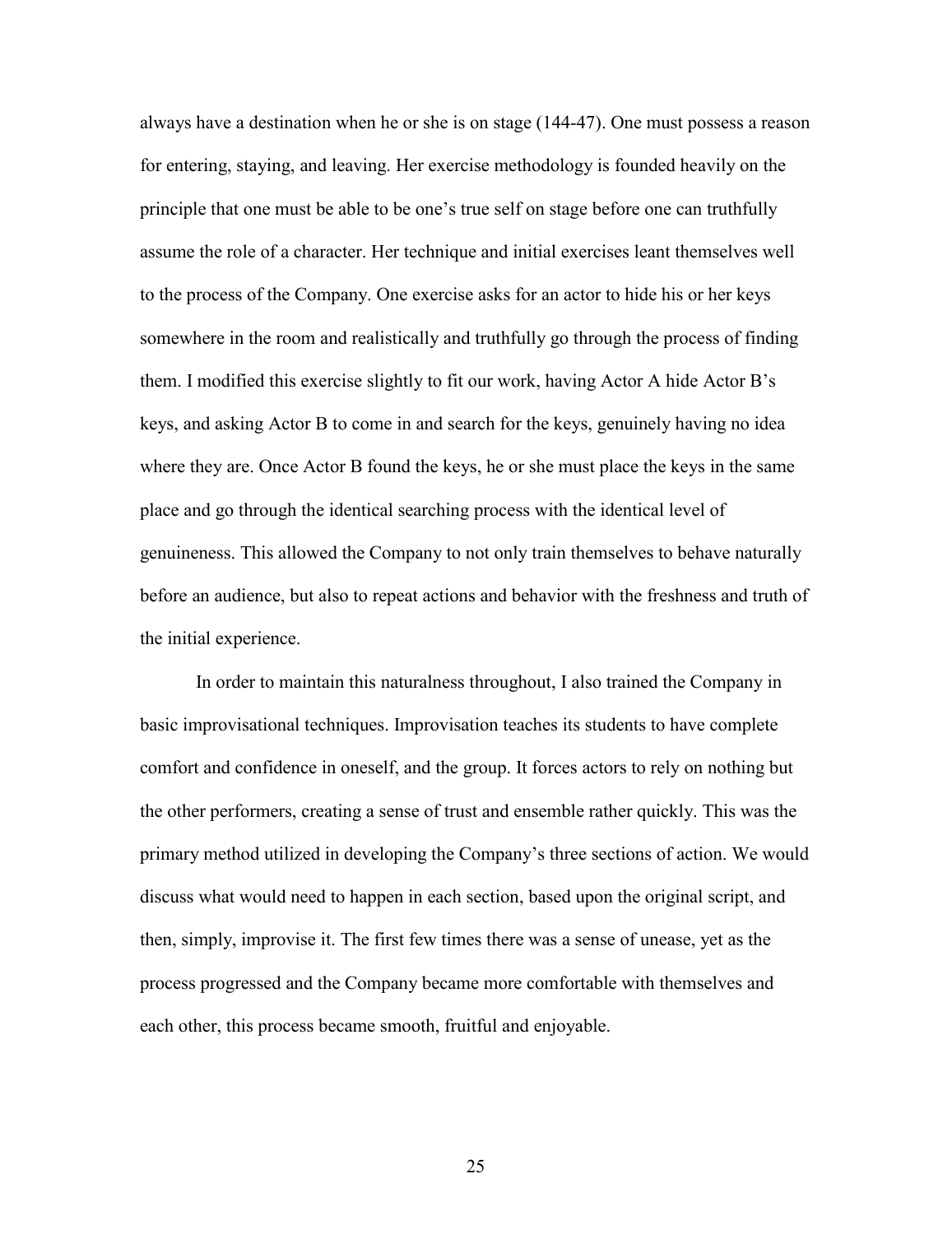Repetition was very important to this process; we would conduct the improvisation four to six times in a given rehearsal. In between each improvisation, I would state what did and did not work and insert a few ideas I had to heighten comedy or drive action. Finally, once we reached a position in which we had a general idea of the way in which the section would play out, I would make an audio recording of the improvisation and bring an extremely exact script to the following rehearsal. From this newly created text, we made minor tweaks in the action and made sure to keep the dialogue fresh and specific to each personality. The Company gained a strong sense of ownership in these sections of the play, and took over the stage with great naturalness and confidence. Even though the structure was rigid, these sections allowed for a reasonable amount of freedom in the lines in order to maintain the Company's volatility.

### **V. THE WORLD OF THE CHARACTERS**

Pirandello describes the Characters, the creations of his imagination, with much greater detail and specificity. These Characters are, after all, of another world, one that exists only in the mind of the playwright, so their description is important and informative. "The Characters must not, in fact, seem to be phantasms; they must appear as figures of created reality, immutable constructs of the imagination: more real and more consistent, because of this, than the natural and volatile Actors" (Pirandello 8). This is an important distinction that Pirandello makes between the phantasmagorical and created reality. The Characters must not appear to be dreamlike in any way; they are not surrealistic figures. They are however, utterly "real." They are of a created, imagined reality that has the same degree of truth and believability as the Company, yet much more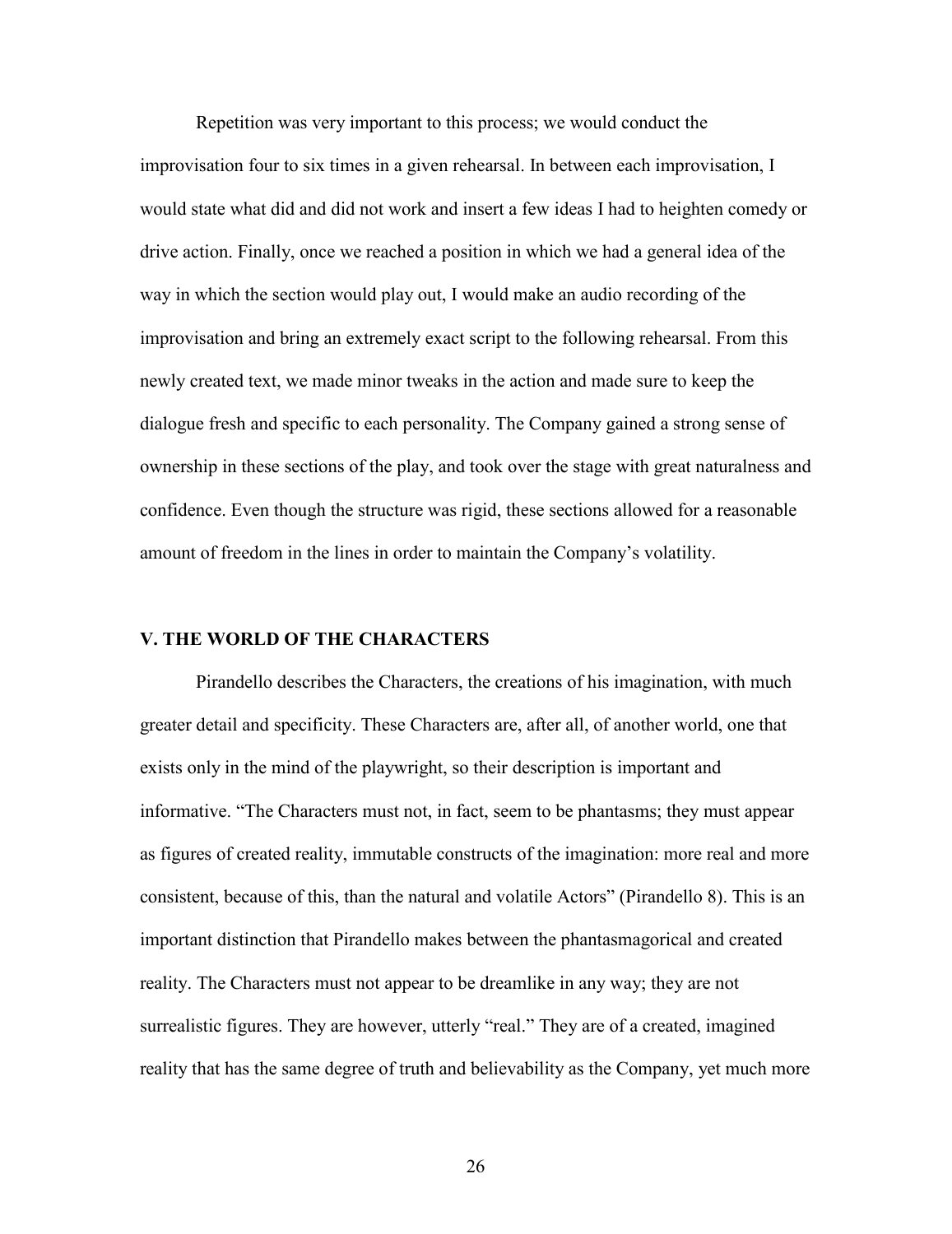constant and rigid. In order to communicate this immutability with great expression, Pirandello feels that the "most effective and apposite means [he] can suggest would be the use of special masks for the Characters…The masks will help convey the idea that these figures are the products of art" (8). My initial reaction to this costuming requirement was of great shock; it seemed that the use of masks would not "elucidate the play's essential message" but rather, turn the Characters into the stereotypical figures of the Italian commedia dell'arte (Pirandello 8). By placing a mask over an actor's face, it would also strip away his or her ability to create a multitude of expressions. One would not be able to see the changing and natural face of the performer; this was something "volatile" that Pirandello wished to save for the Company. Masking the Characters would give each of them one, singular emotion that would be expressed, facially, at every moment. In the battle between life and art, this also made the Characters, played, of course, by humans, seem more constant, carved in stone. Pirandello also asks for each mask to "[express each Character's] basic motivation; the Father's face registering remorse; the Stepdaughter's, revenge; the Son's, contempt and the Mother's sorrow" (8). When considering this effect, it is quite overwhelming and seems to border on melodrama, even. Yet I trusted Pirandello's specificity and explored further why he would call for such a powerful device. Even though these four emotional states are not all motivations in the Stanislavskian sense, they reveal an extraordinary wealth of information about each character, what they want from the other Characters and their general behavior on stage.

After a deeper investigation of the text, it became abundantly clear that the Father registered remorse the entirety of the play because he feels responsible for and guilty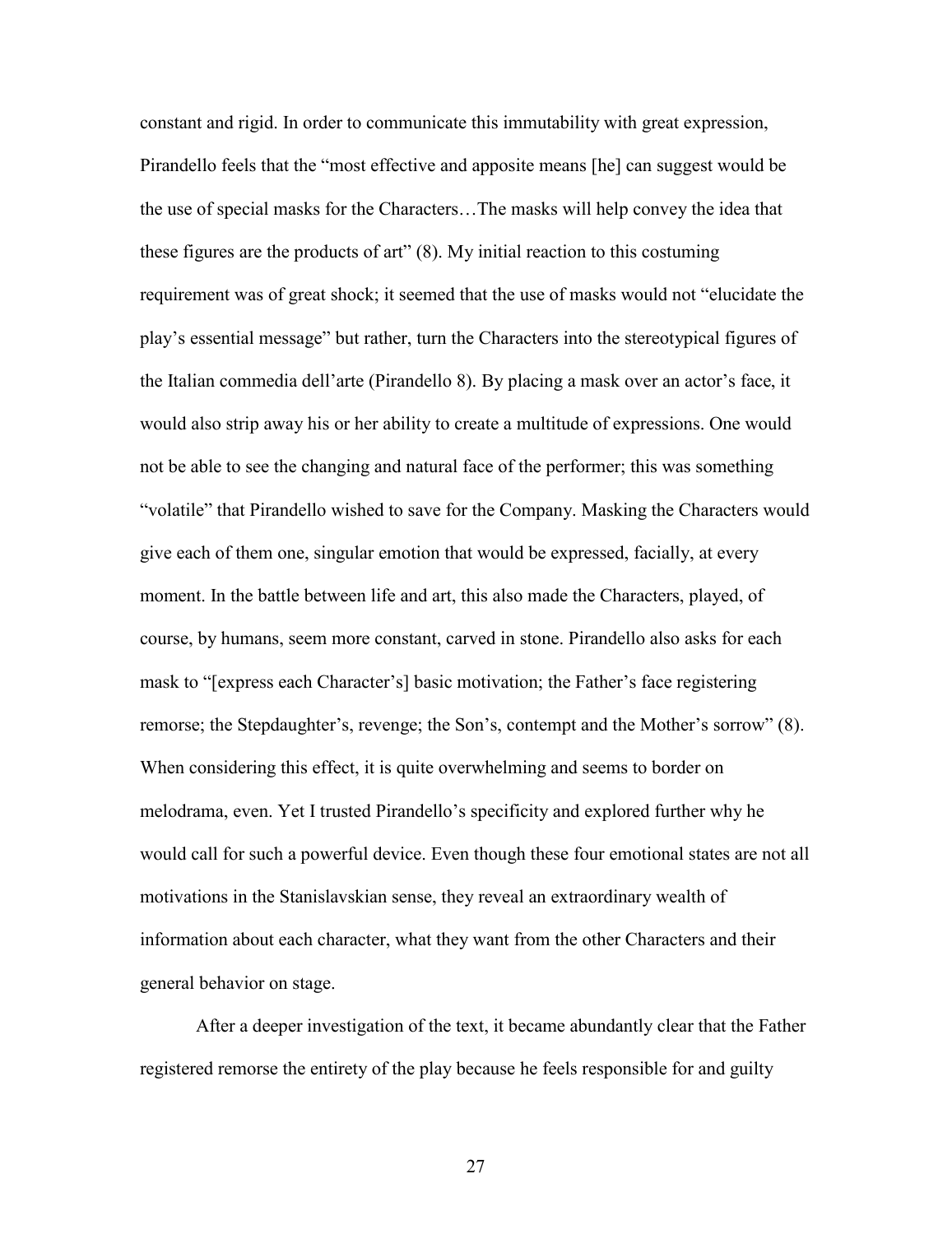about his role in the dissolution of the family. It was, after all, his "perfectly innocent interest" in the Stepdaughter and his "physical frustration" stemming from his lack of sexual interaction that caused these "cataclysmic" events to occur. (Pirandello 22, 24). The Father believes himself to be the catalyst of the family's suffering. Dissatisfied with his "simple" wife who was only a "mother" to his child and also, due to his jealousy of her relationship with his secretary, he sent her away to the countryside (Pirandello 16). His loneliness inspired him to pursue a relationship with his stepdaughter, who he would eventually nearly hire as a prostitute. Meanwhile, the Son grew up away from his Mother, because of her banishment. The Mother, however, enters before this dreadful action can be carried out. It is in this "eternal moment," these four Characters are frozen in their singular motivation, or, emotion. The Son recognizes the Father's selfishness and after being forced to live alone with him for years, developed a vicious contempt for him. The Son's contempt is felt most fully in the final moments of the garden scene, leading up to the suicide, when he is forced to take a role in the action he so despises. On that ill-fated day, the Son locked himself in his room, avoiding discussion with his Mother and, from his window, witnessed the double suicide of his stepsiblings. Locked in his bedroom, he was unable to act, but forced to watch the atrocities. (Pirandello 57-62). He is the only Character to have witnessed these acts and thus, when their drama reaches this point, he must be the one to describe the action, forcing it to come to life. He also feels contemptuous towards the Stepdaughter, who, in her own frozen emotion, spitefully retells the "vile" and private wrongdoings of the Father, and her own amoral role in the matter. The Stepdaughter describes these actions in great detail because of her desire; she needs to enact revenge on the Father. Finally, the Mother is the frozen image of sorrow. ,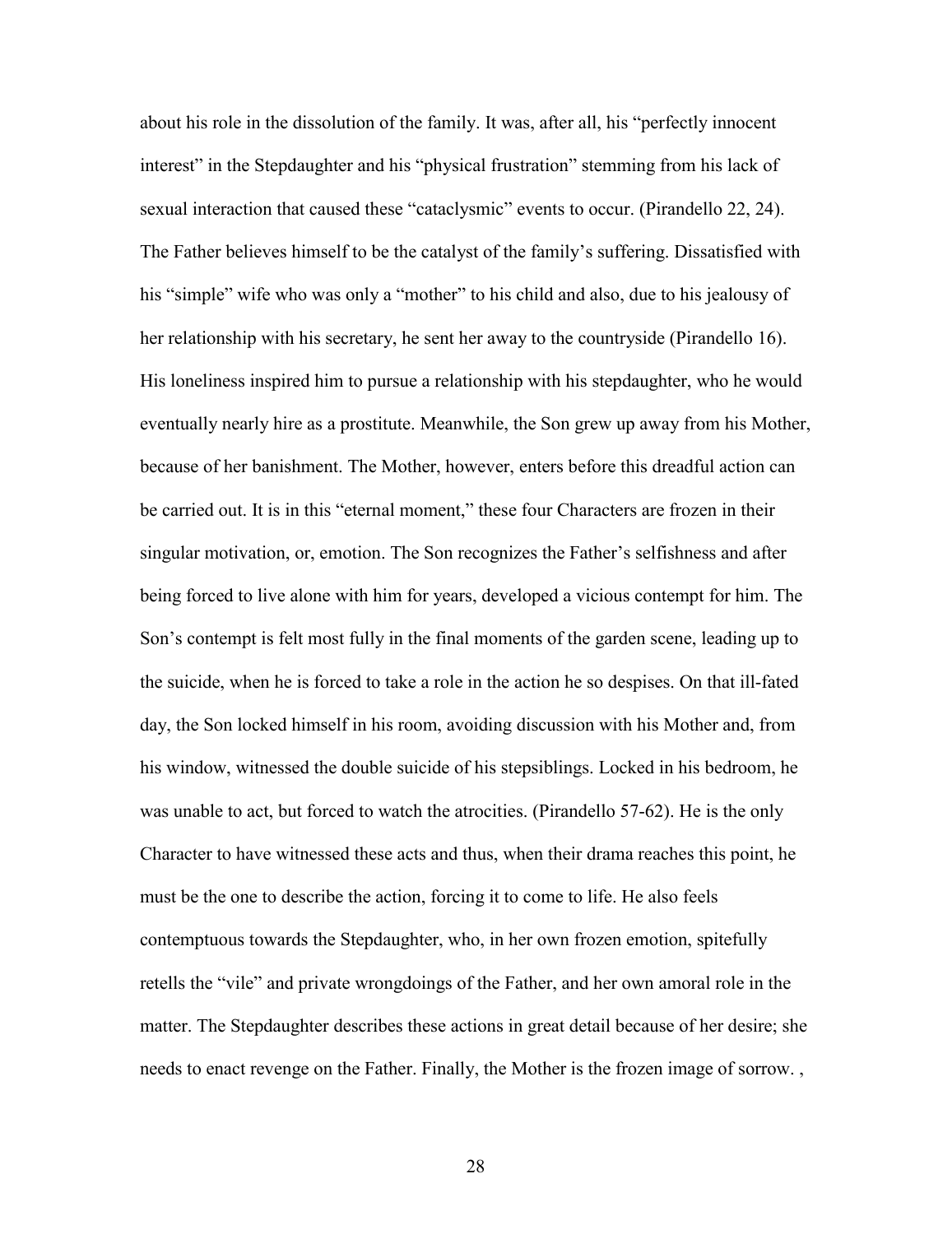She is dressed in mourning for the loss of her husband, the secretary, but is also frozen in her sorrow at the death of her youngest children.

Before considering whether or not to use masks to evoke this sense of artistic creation, I went through the script again to explore the role of this frozen expression in the action of the Characters, both in their life drama and in their "live" interactions with the Company. Each of these four Characters is consistently acting from one's solidified emotional state. The Father defends his actions; the Stepdaughter forces the Father to feel the same sense of overwhelming shame she once did. The Son consistently expresses his disdain for the Father's actions and abhorrence with the Stepdaughter's behavior; the Mother is unable to escape the overwhelming weight of her sorrow. It seemed that the labeling of these emotions as "motivations" was likely a discrepancy in translation. This is what the Characters are frozen in, yet not what they are fighting for, what whey want in the play.

I began to attempt to ascertain what the *super-objective* of these Characters is. I needed to look no further than the title to reveal what these six Characters are all in search of. Their rising action and catalysts along the way are enacted, their exposition passionately described, their climax reached, yet what is never achieved is a resolution. This is what the Characters lack and what they have come to the theatre in search of. Concluding the play and dissolving the conflict would allow them to escape the pain of their frozen expression. Characters in plays must be active, fighting beings, not frozen in anything, yet the playwright calls for this frozen expression as the essential way in which to communicate the play's message. I struggled with this balance, attempting to be both faithful to the playwright as well as the action taking shape in the rehearsal room.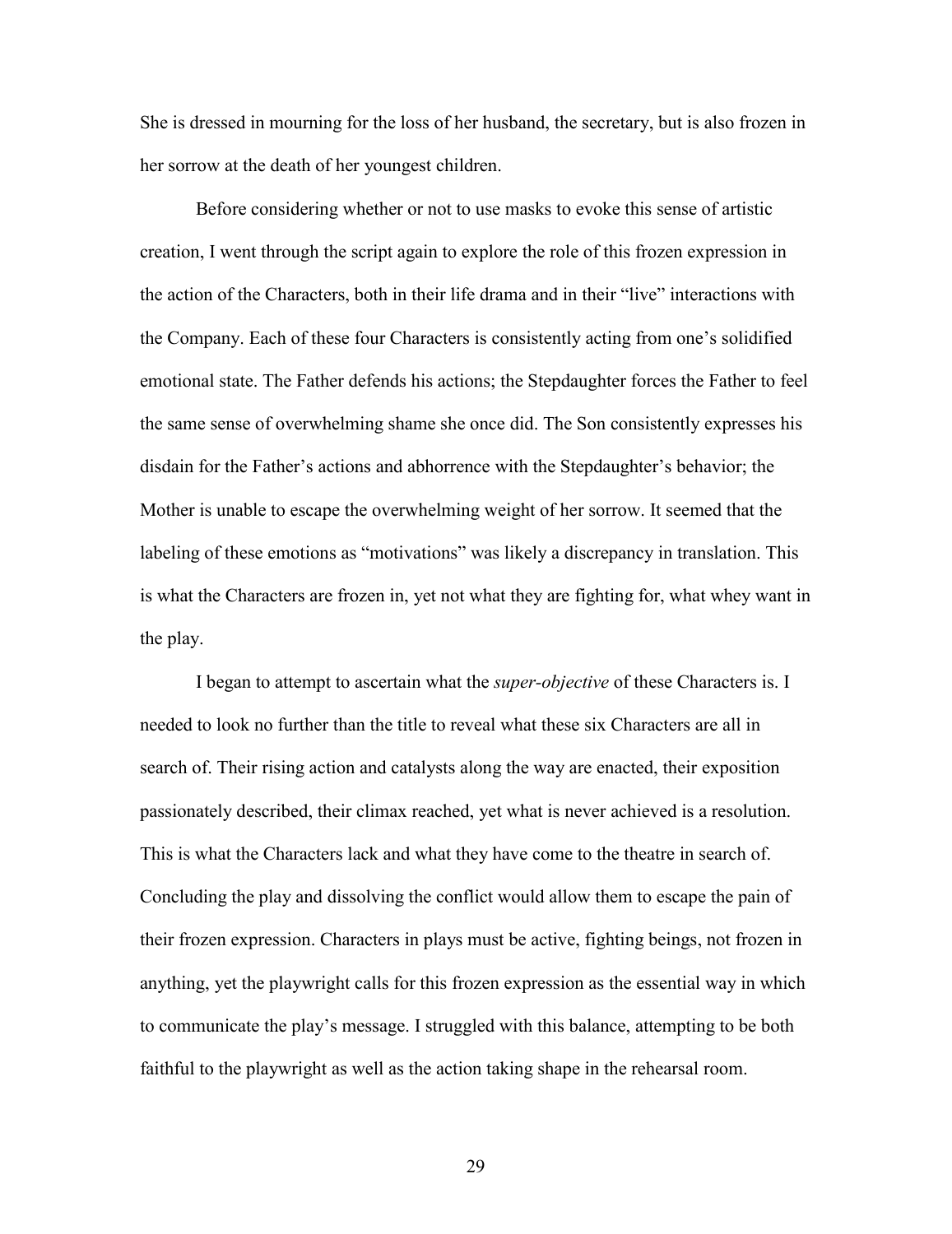Early in the process, I chose to have the Mother remain seated for nearly the entire first act. This seemed natural to me, as the Mother is weighed down by her sorrow to the point that she cannot stand. The Little Girl and Boy, too, were rather inactive as they are "dead" and not a part of the action until the final scene. After attending a run of the first act on November 6, Barbara Grossman observed that these three Characters felt inactive and as though they were not a part of the action. This is exactly the way I had been directing these three characters, yet Dr. Grossman pointed out that their lack of involvement was more distracting than intriguing. This is certainly not what I wanted to communicate to my audience. I went back to the script to investigate this perplexing issue. After additional correspondence with Dr. Grossman and an exploration of the story, I realized that these three Characters may be not be involved in the life drama of the Characters at certain points, but simply due to their presence on stage, they are a major part of the action of *Six Characters*. The Mother, though not in the story until later, possesses strong feelings and opinions about the actions discussed. Wouldn't it be more theatrical, then, to have her fight her sorrow rather than dwell in it? This realization lifted her from the chair organically and, in turn, inspired more movement and involvement form the Little Girl and Boy who "[cling] to their mother all the time" (Pirandello 51).

From these discussions with Dr. Grossman, I realized how to have the Characters "frozen" in their expression and active in their objective simultaneously. They must be fighting, throughout the play, to escape it. The Father pleads with Eliana, the director, and the Company to script an end to their life drama in order to break free of this mask, to escape its painful rigidity. After all, these Characters are not frozen in joy or anything remotely positive, but, quite possibly, the four most painful, taxing, and life-depriving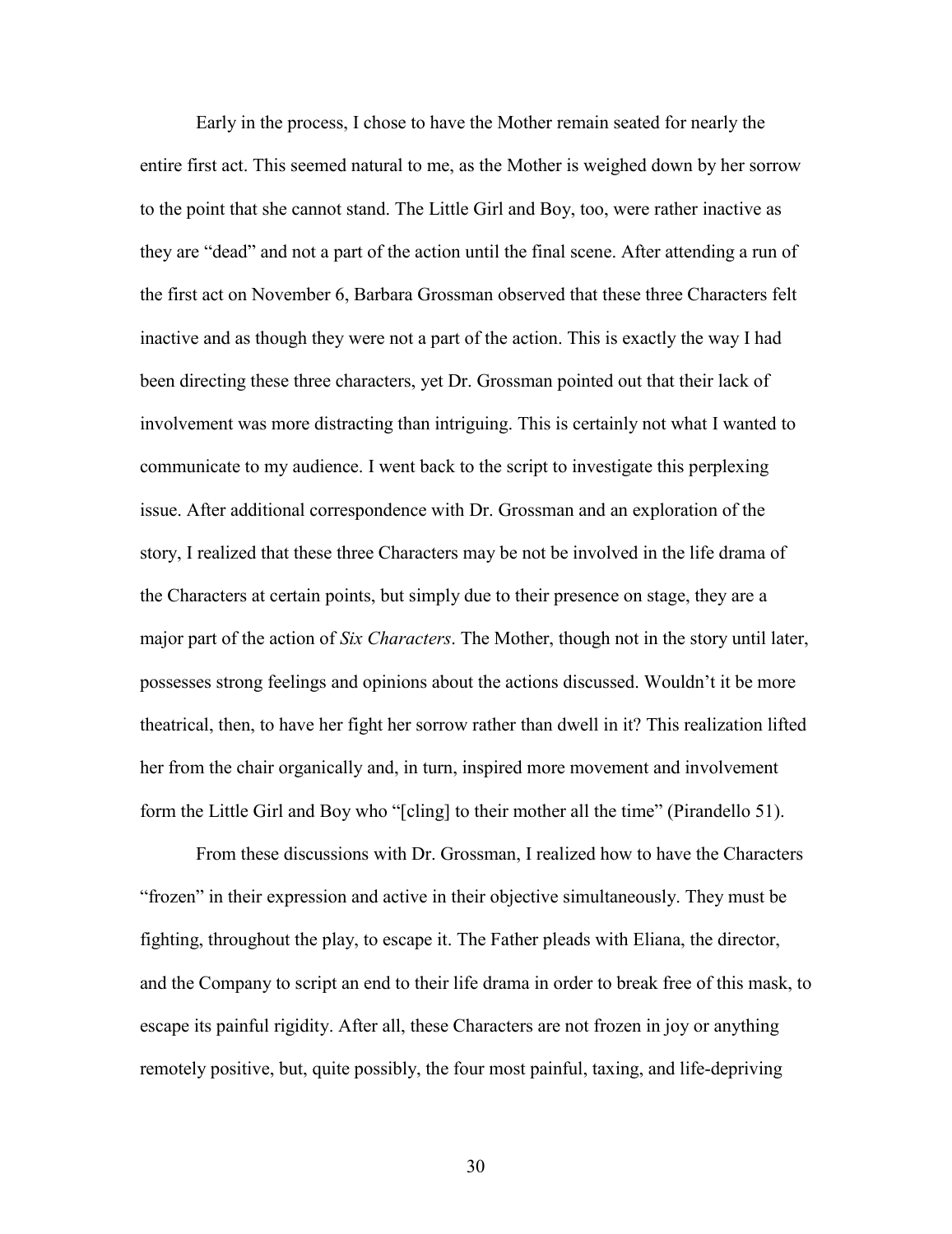emotions known to humankind. I began to consider a way in which I could achieve the effect of the mask, without the use of an external application to the Character's face.

I also recognized that the Characters are frozen in this expression throughout the "live" action of the play, yet when they play out specific moments, they should truthfully transport themselves back to that specific moment. It also seemed that the mask should magically disappear in these moments, revealing a different Father, Stepdaughter and Mother. The audience should be boldly confronted with the innocent qualities of the Stepdaughter and charismatic, though lecherous, ones of the Father.

In order to attain variety in performance and allow the mask to dissolve in these choice moments, we decided to create the mask with make-up. In this way, the sense of the mask could be achieved without occluding the actors' faces. The decision to utilize more colorful lighting in these select moments in which the life drama of the Characters is acted out allowed for the details of the make-up to be washed away in the powerful light. This choice also allowed the Character to express his or her specific emotion at all times, even when still and stoic. When a Character began to speak, he seemed to wrestle with his expression, trying to escape it with each word, each action, yet retuning to it, regardless.

The intimate space also allowed for the subtlety of the "make-up mask" to read and evoke a sense of construction and permanence in each Character's face. (The space also allowed us the ability to use little to no make up with the Company, heightening this contrast). The Father's age lines and, specifically, his brow line were enhanced and shaded appropriately so it appeared to be constantly downturned. This helped him look much older—both appropriate to his actual age and the toll his remorse took on his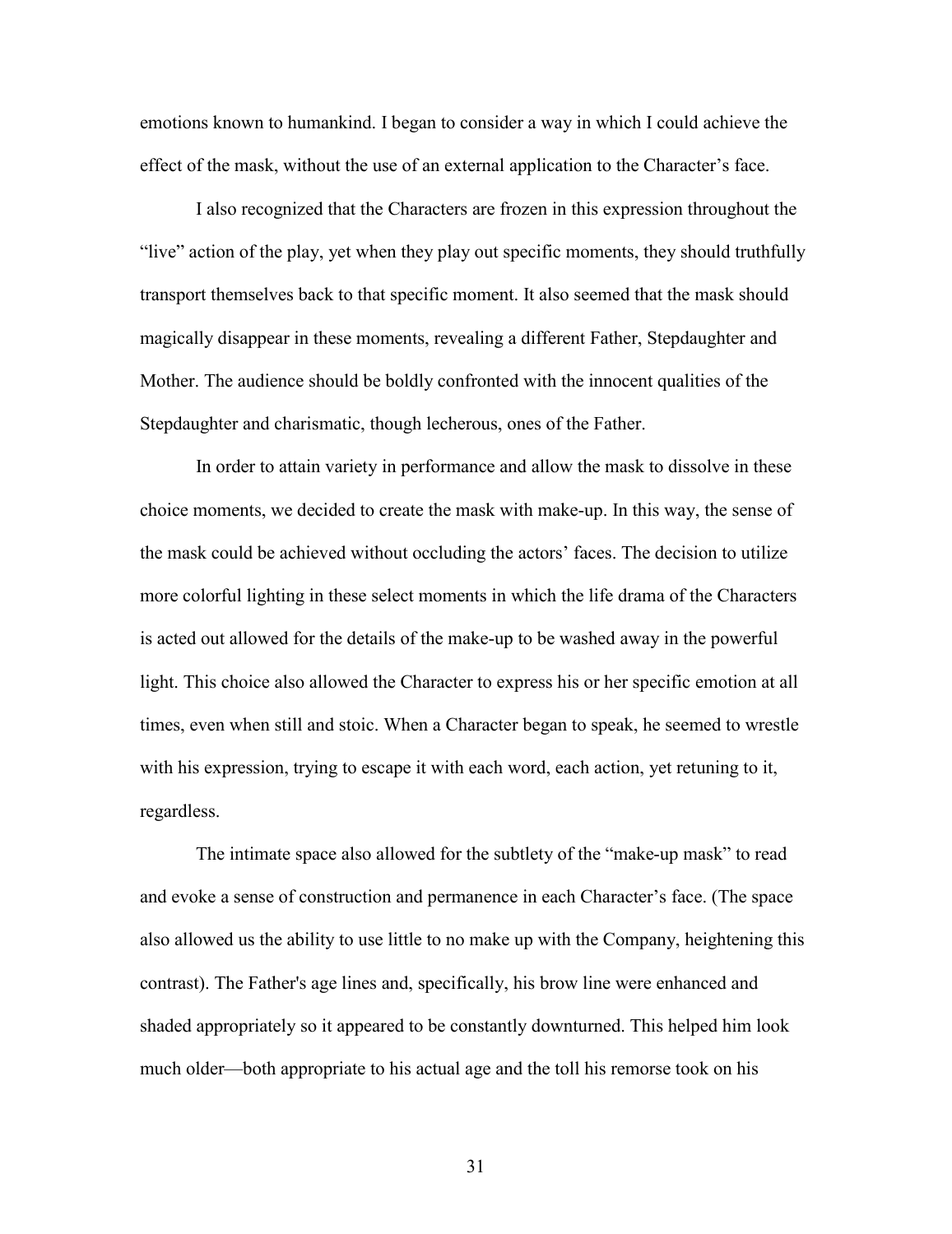face—and evoked a clear sense of guiltiness in every moment. These age lines were enhanced by the tone of his skin, which is to be "outstandingly pale and pallid" (Pirandello 8). The Stepdaughter's eyebrows were painted dark and thick, with a ridge in the middle. This pointedness gave her expression a constant sense of vengeance, as well as an "arrogance and [brashness]" (8). The Mother had large bags painted under her eyes, a pale skin tone, and a single tear frozen on her face. Pirandello calls for wax tears, yet the most evocative creation was a glitter-filled drop of clear glue in the shape of a largerthan-life tear, applied to the face with spirit gum (8). It was a tear of another world, a tear resembling a sorrow much greater than the sorrow we, and the Company, know. The Son possessed the most challenging expression to achieve through make-up. He "bears himself stiffly," so we attempted to create as rigid an expression of contempt as possible (9). This meant highlighting and shadowing all the lines in his face, especially near his eyes, until a clear sense of disdain was achieved. Through trial and error, the application of each Character's "mask" was refined. Ultimately from the extremity and immutability of the make-up, the Characters did, in fact, look to be "more real and more consistent" than the Company.

The Little Girl and Boy do not possess an emotion, nor do they speak, because they are dead. If the other four Characters are frozen in a specific emotional state for the duration of the play, it seemed that the Little Girl and Boy should be nearly petrified in their "deathly" status throughout the play; they do not take action until the final scene in the garden. One rule that was determined early on the rehearsal process for the world of the Characters is that each character can only act out the actions that Pirandello has imagined. In this case, the Little Girl can only fall into the fountain; the Boy can only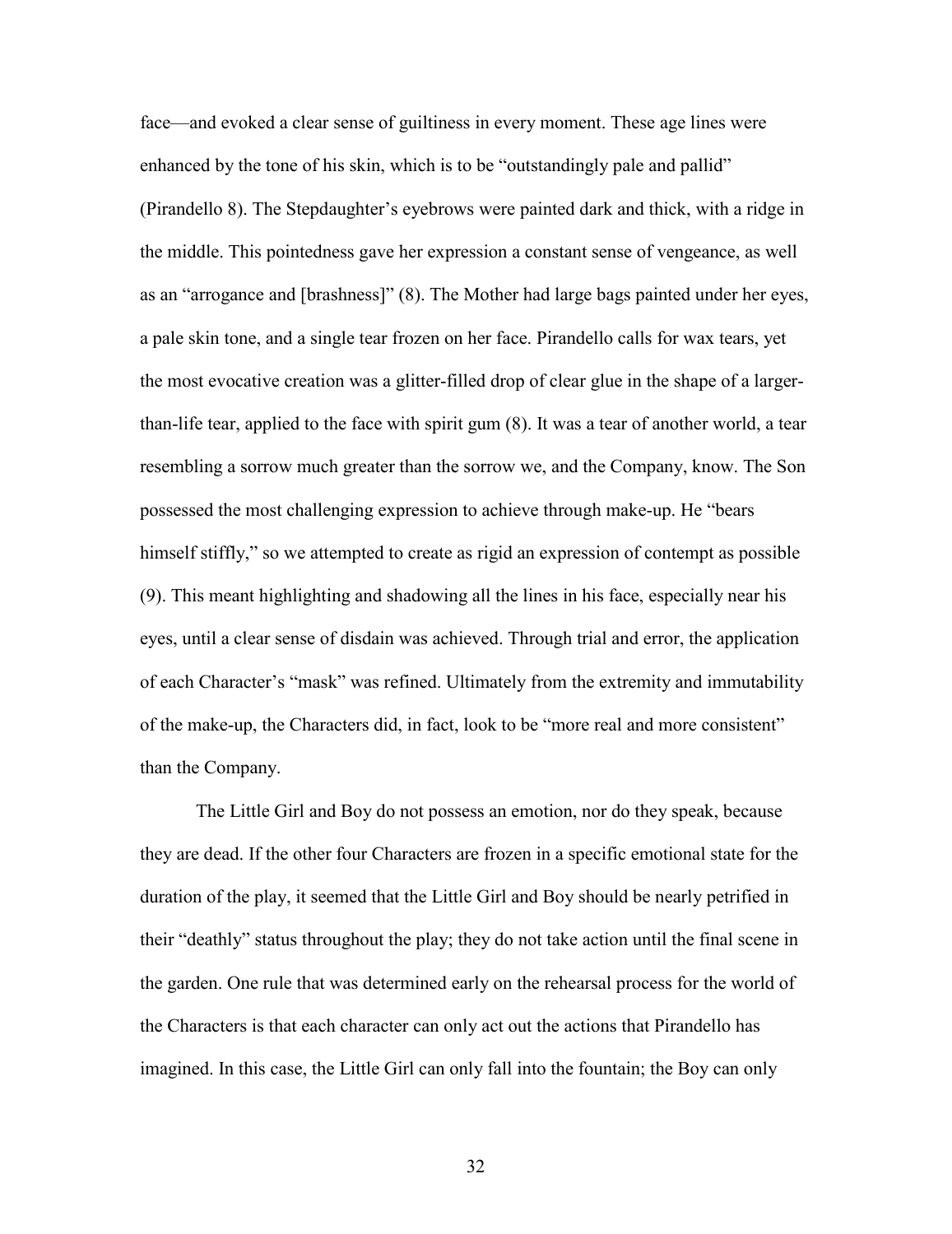carry out a "single gesture" (Pirandello xvi). Thus when these actions are performed, the Little Girl and Boy must not emote—they cannot and do not come to life. They simply carry out what Pirandello has forced them to. They are frozen in their deathly state, and we worked to create this static expression in their make-up, as well.

All of these decisions and realizations were brought to the rehearsal process. It would be a violently emotional, highly intellectual and generally challenging process to bring the Characters to the level of art that Pirandello requires of them. They border on melodrama, yet must be truthful and believable every second. They must exist in a world that is completely separate from ours, the Company's, yet it must posses the identical degree of reality. I had two actors with vital non-speaking roles, a 19-year-old playing a man in his early fifties, and young woman who needed to express the sorrow beyond the possibilities of the world we know. I felt invigorated by the challenge and was blessed with committed, open-minded and openhearted actors who were able to truthfully assume each "essence." There was a great deal that needed to be explained to the actors playing Characters and made clear to them about their world, yet I wanted to let them discover as much as possible on their own. We began by reading the play and re-reading certain sections, followed by carefully structured conversations. We discussed the world of the Characters, the nature of their being, and their frozen expression. I had the pleasure of working with an incredibly focused and clever group of actors that brought a wealth of knowledge and experiences to our discussions. In the initial stages of the rehearsal period, it was important to ask the actors challenging questions, in order to force them to (a) take complete ownership of the role and (b) feel challenged by possibilities as opposed to limited by answers. I asked the actors playing the Characters many of the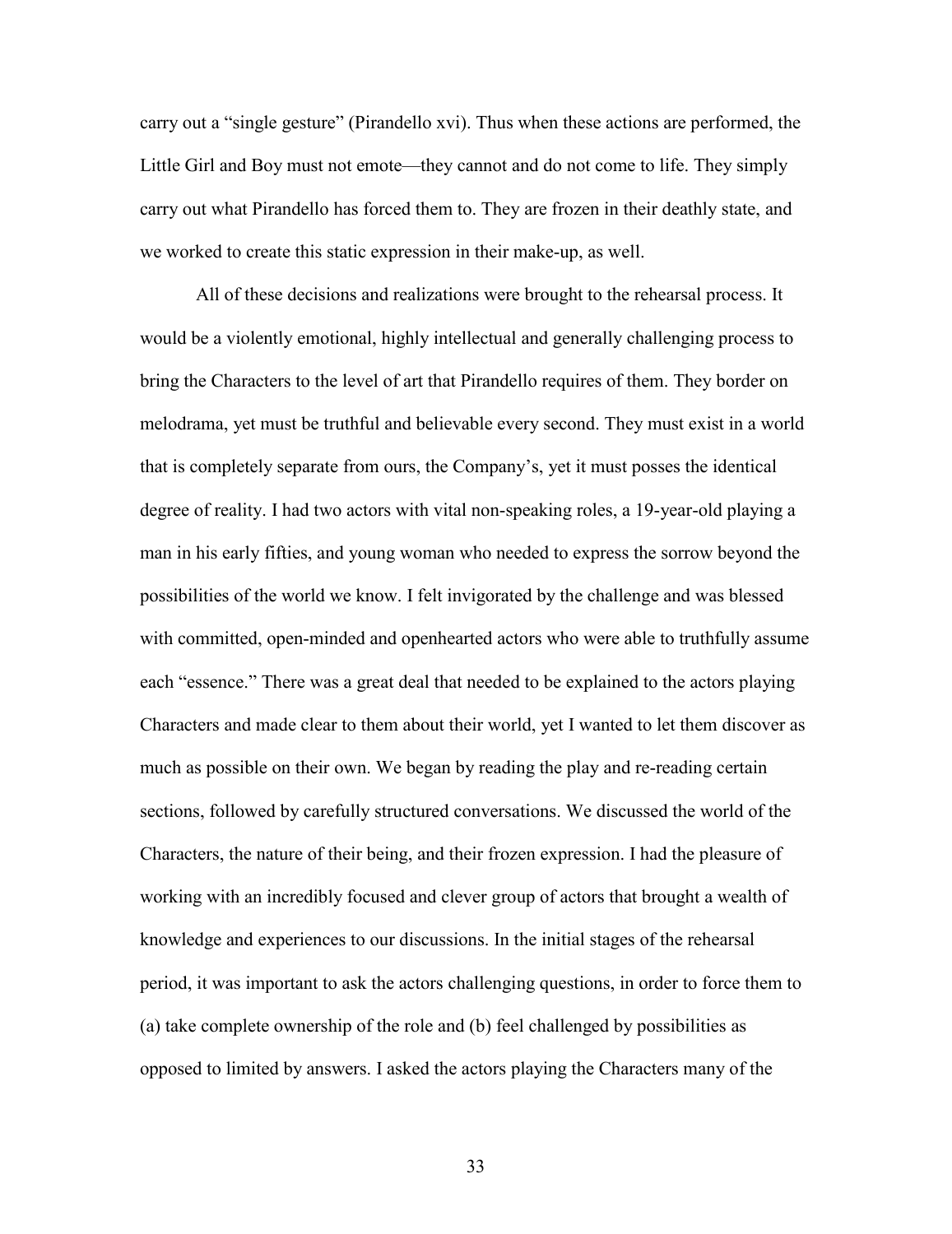same questions I asked myself. What is your frozen expression? Is it truly frozen? Why? What is your motivation? What can an author provide you? From these questions, several lively discussions were generated that allowed the actors to understand the rules of the world of the Characters, deeply rooted in the text.

From this, we began our work with Viewpoints. It was one of the first rehearsal methodologies introduced to the Characters, and entire ensemble. Invented by the chorographer Mary Overlie and refined and adapted for theatre by Anne Bogart of the SITI Company, Viewpoints are, literally, the nine "viewpoints" from which we view the world. They are: tempo, duration, kinesthetic response, repetition, topography, spatial relationship, shape, gesture (both expressive and behavioral) and architecture. These varying elements of the universe make up the way in which we respond to nature, manmade elements of life, and, most importantly other humans. The SITI Company refers to Viewpoints as a "language" for the rehearsal room; they do not produce and create "viewpoints plays." Creating a unique and specific language for the rehearsal room is always one of my primary goals, so utilizing the Viewpoints "language" as one of our tools seemed a wise choice in the early rehearsal period. The Viewpoints training relies as much on observing as participating, so while the Characters trained, the Company observed and vice versa. Although the Viewpoint work yielded a wealth of discoveries and discussions I could never have anticipated, establishing the two distinct ensembles served as the initial goal in training the ensemble in Viewpoints. It also frees one from making decisions, allowing actors to create and "play" with great freedom. Like theatre itself, the possibilities are endless, the impossible something to strive for, and the bodies in the space take precedence.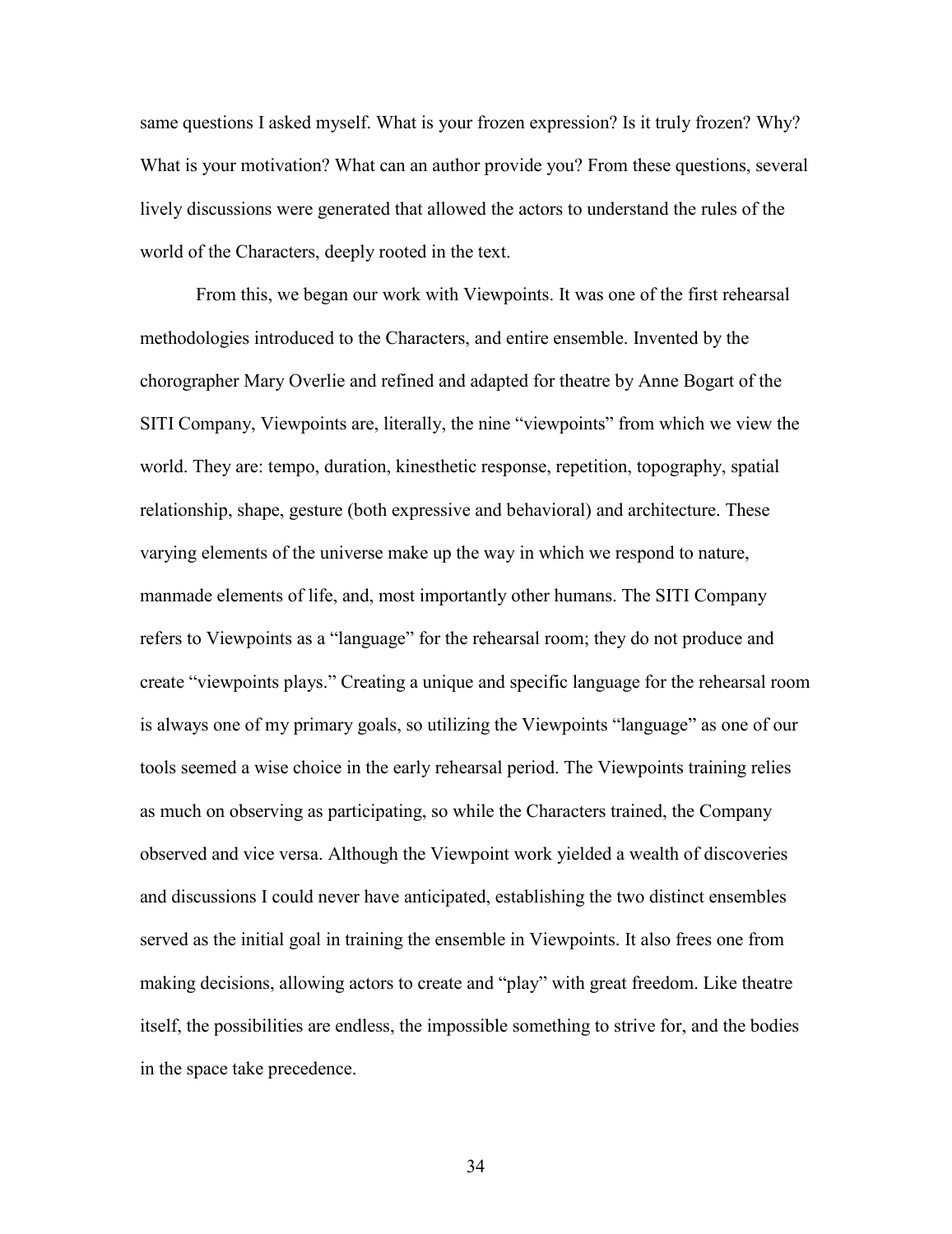We began with an intensive teaching session in which all the viewpoints were addressed, taught, and experimented with. Players began to understand the extremes of each viewpoint and all the possibilities that it allowed. From this, we progressed toward "open viewpoints" in which each "world" *viewpointed* off the space and each other while the other observed. The spectators would create and frame the playing space in which the exercise would take place. Furniture, blocks, posters, anything could be moved and adjusted in order to create a unique "set" for the players to develop a relationship with and explore.

The results of this exercise, repeated several times, were surprising and invigorating; each and every actor brought sense of openness and commitment to this work. I strove to make the Viewpoints work serious and consistent. Sure, comedic events may occur in the exercises, and certainly some of our most inventive and powerful open Viewpoints induced laughter both in player and observer, but I maintained and required a sense of focus and commitment. Actors began in their personal space, and not until each performer felt connected with the group were they permitted to emerge and enter the playing space. The exercise would last fifteen minutes and the results were unpredictable: players are pushed around in chairs, climbing on top of one another, clapping, leading, falling, twirling, bowing, the list is endless. What can be observed and deduced from this is a sense of non-verbal communication. The repetition of gestures and other actions and creation of events by more than one performer shows a commitment to the group and the ability to "listen with the whole body" (Bogart, Landau 32). This is the ultimate goal: to hear the entire ensemble, to be aware of everyone else and oneself at all times. When this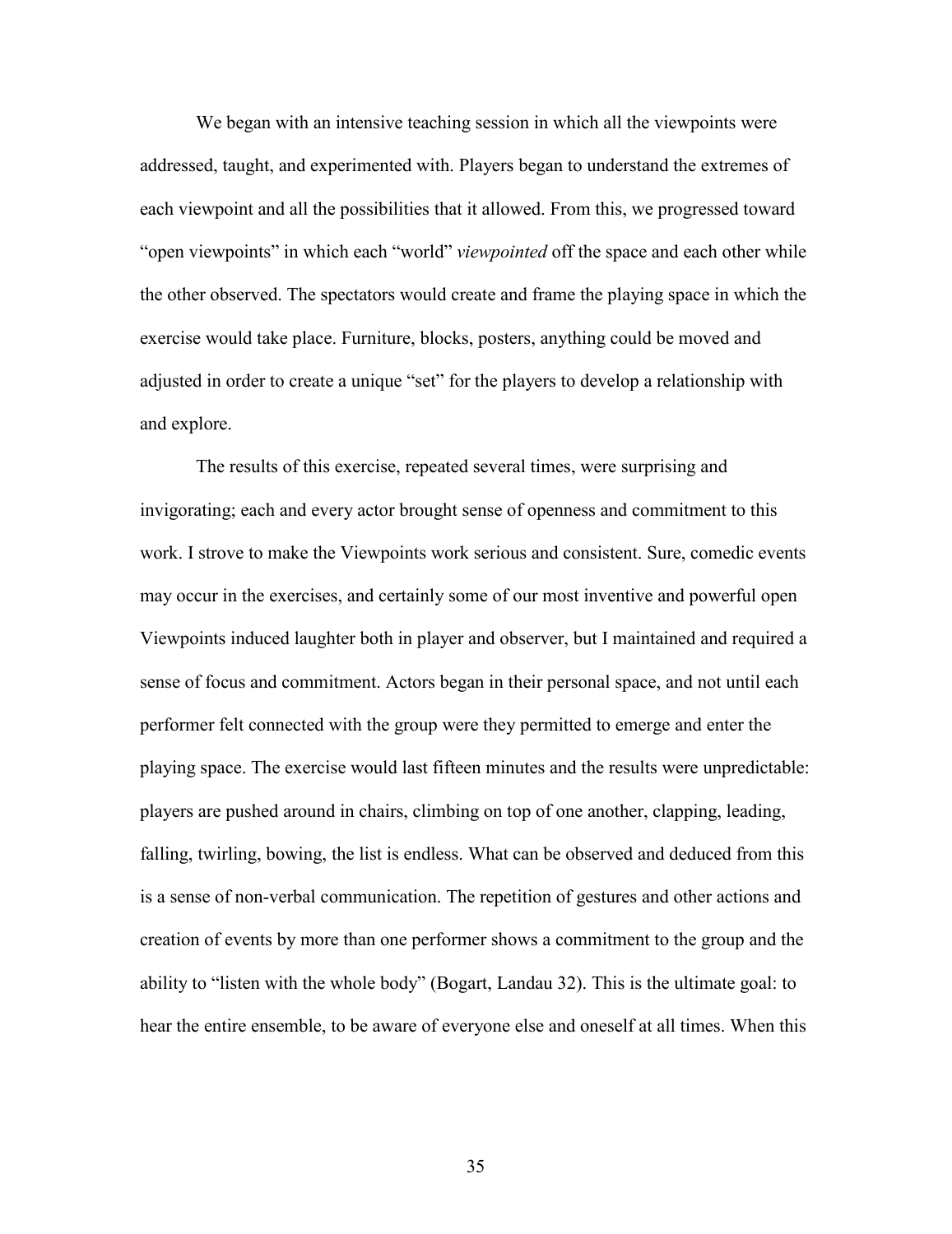awareness is brought on stage, a confident, tuned-in actor is able to feel quite comfortable in the role, in the space, and allow relationships and action to blossom organically.

The most significant result of the Viewpoints work is the language it created for the room. I did not anticipate this to take on such a prominent role, but it proved quite useful. I was able to ask such questions as "What is the Father's tempo in this moment?" "What is the Stepdaughter's topography here?" Based on intuition and physical discoveries made previously, actors were able to draw upon these experiences and apply them to decisions made about specific moments. This work tended to be the most significant and palpable with Harrison Stamell and Natalie Buzzeo, playing the Father and the Stepdaughter. In the initial moments of dialogue, in which the audience is introduced to the tense and mysterious relationship between these two characters, both their tempos are quite quick. There is a buoyant sense of energy and excitement about the possibility of satisfying the super-objective, finding an author to conclude their play. While their tempos were the same, their topographies differed greatly. The Father's consisted exclusively of direct, angular lines. As my initial research informed me, the Father seems to find himself in a "symbolic court of law" (Ragusa 149). As such, the Father's movement had a forward-driving energy as he moved back and forth between the judge—Eliana, the director—and the opposing party—the Mother. The Stepdaughter's topography is much more curved; in fact, she did not move in any straight lines for the initial section of the play. We worked with the image of a "snake slithering around her prey." This read quite well in the Arena; she was able to play to the entire space and follow its elliptical shape.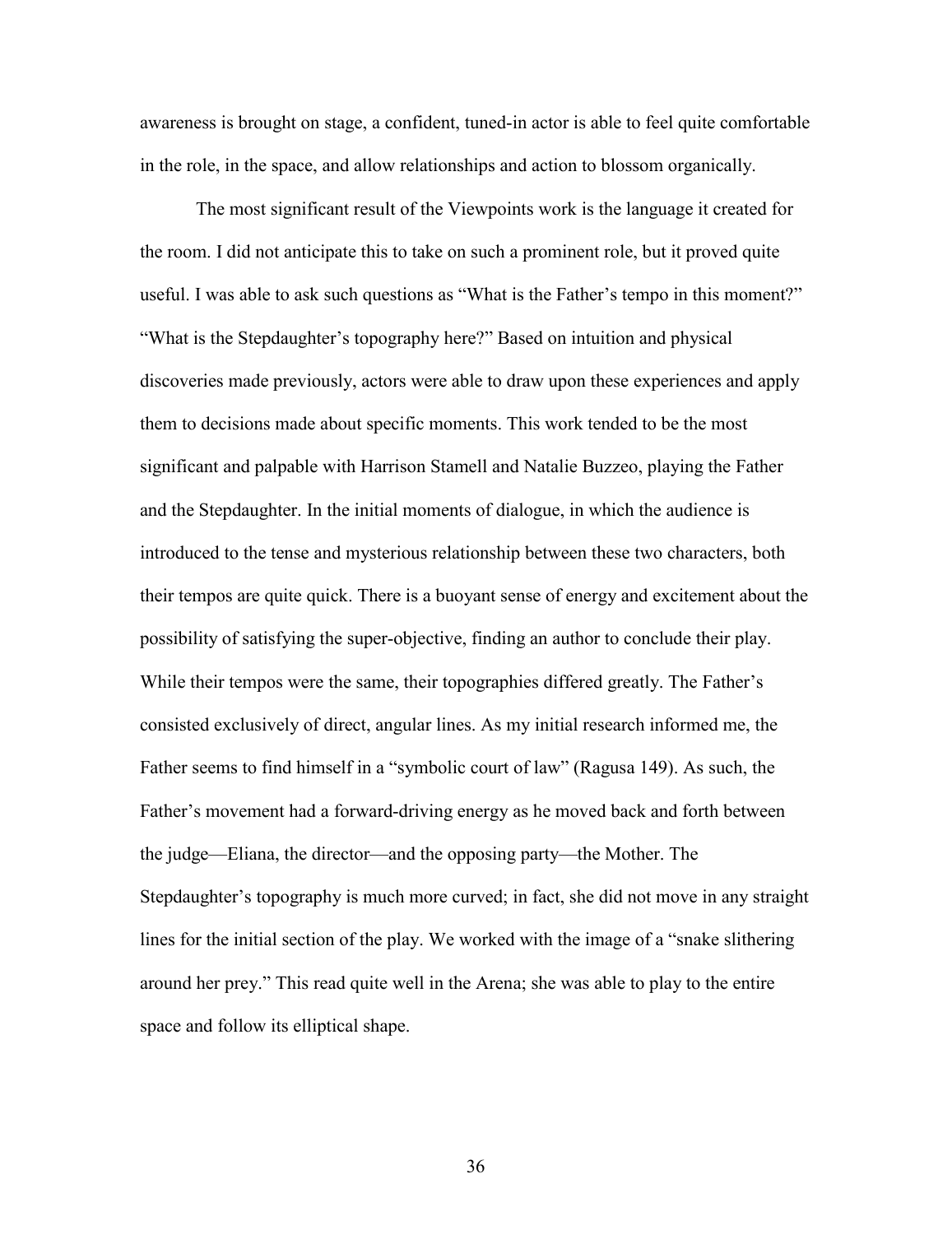All of these decisions about the physical world of the play were based upon their frozen expression. Yet when they reenact specific moments prior to the "eternal" one, a contrasting physical world would need to come to life. The first time this occurs is the climax of the first act when the Father and Stepdaughter reenact their encounter outside of the Stepdaughter's school. We realized early on that there is a clear change in heartbeat as the two characters enter this memory. From a fast and frantic tempo, we move to a slower, more calculated and painful one. The Father and Stepdaughter now move at a slow, even pace. It is thick and fraught with tension. Topographies changed as well. The Stepdaughter still moved in curved manner, as she circled the Father, yet it was much less brash and bold, now timid and with great trepidation—in this memory, she is, after all, a very young girl. The Father's topography is one singular point on the stage; he does not move.

The shape of their bodies was also quite different. It reflected their younger ages sure, but more importantly, the emotional temperature of the moment. The Stepdaughter is much younger and shyer, and thus her shape is a smaller, more compact one. She hunched over and held her hands close to her chest. This revealed both her fear and vulnerability. The Father is less confident as well. His shape became more lecherous; his head was tilted and leaned slightly forward. Their spatial relationship was the most varied and telling viewpoint in this performed memory. Whereas before, they rarely come together, bouncing about the space quickly, this spatial relationship was more deliberate and fraught with tension. The Stepdaughter circled the Father in the shape of a hemisphere, as the Father remained still center stage. Then, with great increase in tension, the Stepdaughter began her slow, steady walk towards the Father. They came quite close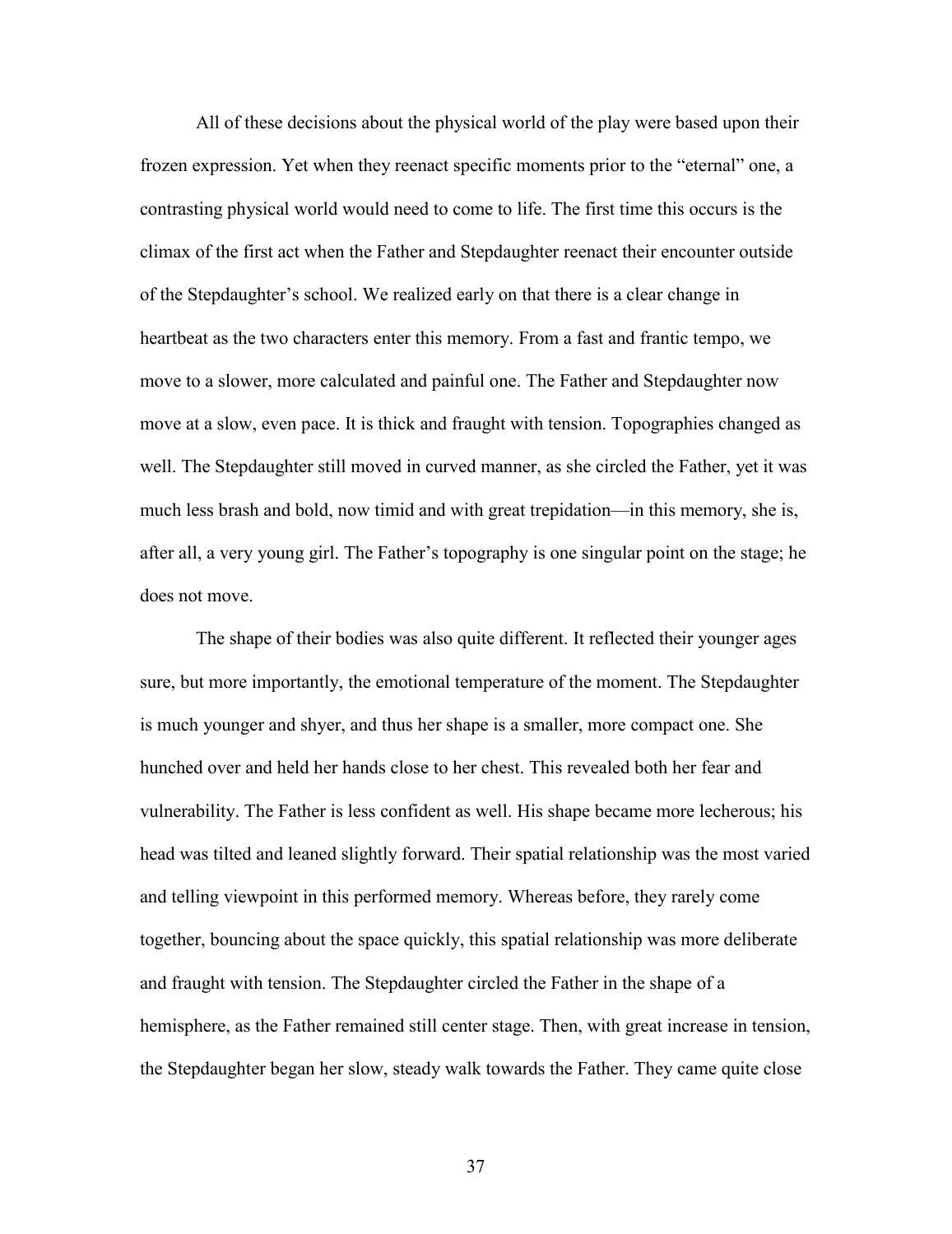together, and, as outlined in the script, he "runs his hand across her face" (Pirandello 23). In the "live" moments of the play, these two characters never touch, yet here, in this memory, they engaged in physical contact. This touching of the face served as both a behavioral and expressive gesture; it is a common one, yet it expressed the Father's inner desires.

This memory is brought to life by simple changes in the body and the relationship between bodies, that reveal a wealth of information about the characters and their relationships. Through Viewpoint exercise and the use of the "language" of Viewpoints, we are able to create these two contrasting worlds of the play for the Characters to live in and the audience to experience.

As discussed previously, Viewpoints became a significant informant and tool throughout the remainder of the process, but, with the occasional exception, was intentionally not revisited in such detail. However, the rules of the world discovered in "Viewpoints play" affected all choices in staging and more detailed character work. Some of these rules included: always wear your emotions on your sleeve; each emotion is felt fully and completely; and, if you describe a past event, feel it as if it's happening for the first time. In "Viewpoints play," actors were able to make impulsive, physical discoveries about the character, but I also led more focused laboratory-style work in rehearsals that allowed actors to develop a more personal relationship with his or her character.

Early in the process, I instructed each actor to mold, as if from clay, his or her Character. We began with the feet and ascended to the head until the actor had completely and in great detailed carved what he or she felt the character to look like.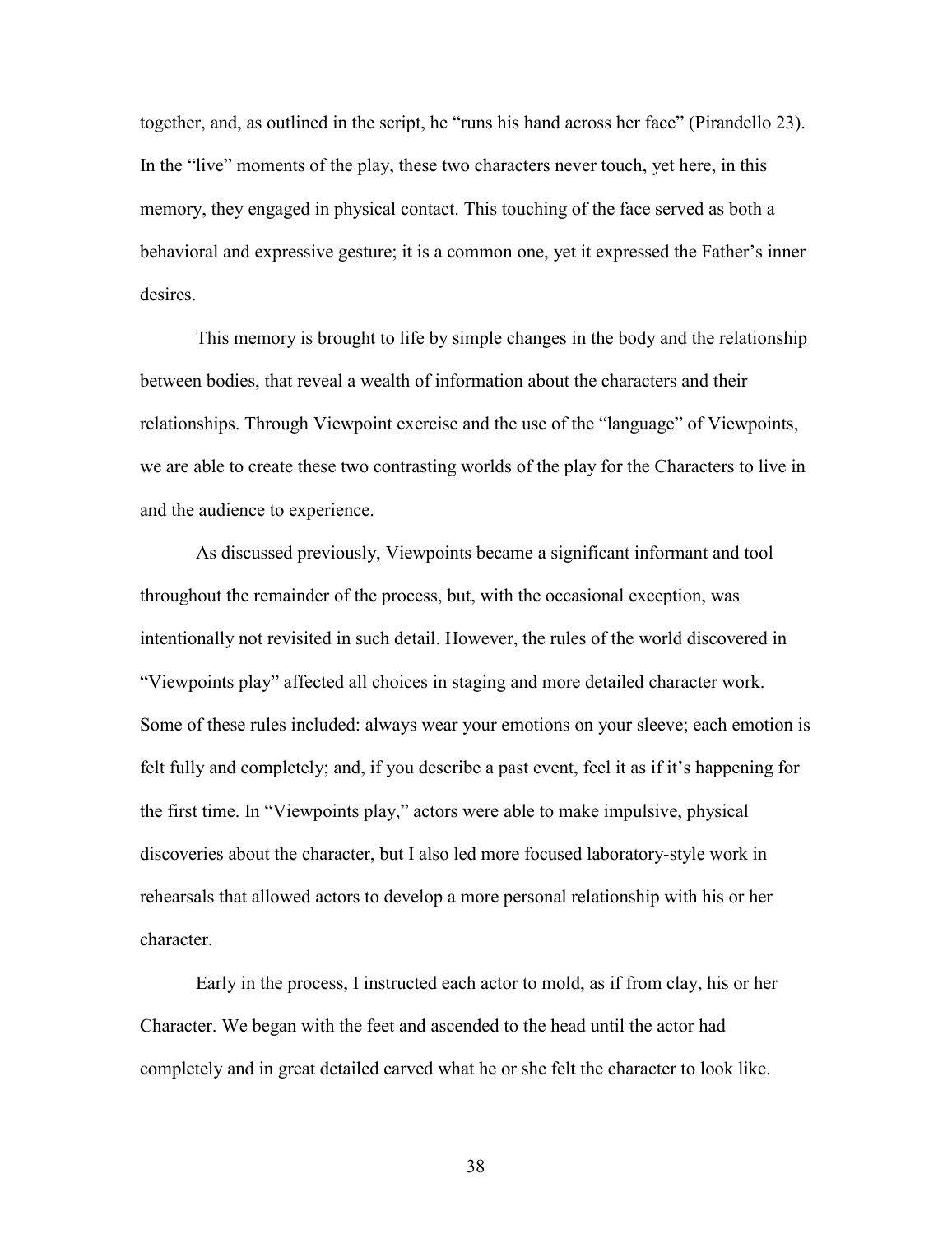Then, I instructed the actors to "step into" the character, starting with the feet and progressing towards the head, allowing each body part to change as the actor felt him or herself inside another body. Next, actors were instructed to walk around the space in Character, discovering how it felt to walk, sit and stand. It is important that this is done through physical exercise only, and not discussion. This allows actors to make impulsive decisions from their "gut" and intuition; it is fatal for an actor to consider too deeply and over think these choices.

As this began to develop, in tandem with staging rehearsals, I led another exercise that allowed actors to get in touch with their objectives and relationships with others *physically*. This world must feature heightened emotions, and, in order for this level of passion to emanate from the stage and into the house, these emotions required a physical expression. Each actor would choose a line that was either the climax of a specific moment or expressed an essential desire of the character. He or she would find a private space in the room and begin to repeat the line. I instructed the actors to try to speak the line in every way imaginable and start to determine the objective and the tactic of that specific line. That is, "*what do you want from another Character?" and "what do you do to get what you want?*" I instructed everyone to choose an active verb, something that needed to be done with the body. As in my work with designers, finding appropriate metaphors proved the most fruitful. Some choices included to stab, to stomp, to relinquish, to throw, etc. Next actors were to experiment with a physical manifestation of this tactic. They were to begin stomping the Father or throwing the Son. I instructed them to do this with great passion, dedication, and urgency. Once they had created an expressive gesture that was the embodiment of this tactic, they were to perform the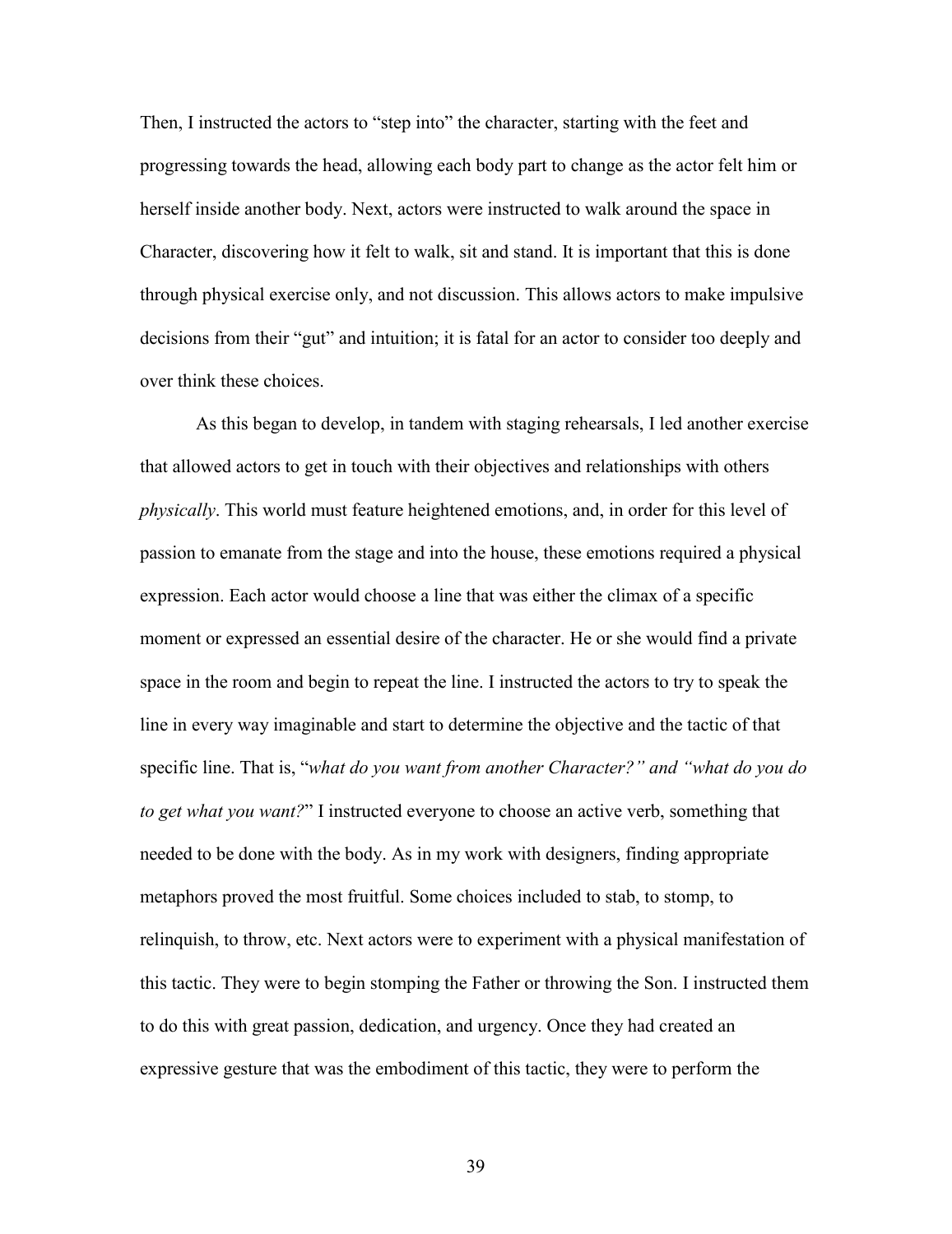gesture and speak the line simultaneously. From this exercise, the actors were able to physicalize what they wanted from another character. Much of these gestures appeared in performance and helped raise the stakes of their life drama. This also infused a great sense of tension and passion into the bodies of the Characters, which not only strengthened their performances, but also created a palpable contrast with the natural Company.

The next step in the process was to discover the entirety of the Characters story. The degree to which Pirandello realized the Characters' life drama is varying. Certain moments have been fully realized and thus, are able to manifest themselves on stage. Much of their story, however, is discussed and revealed to the Company, and the audience, in the form of exposition. Though these events do not occur in the "live" events of *Six Characters*, they are felt to be equally as real and important to the Characters. The actors playing the Characters needed to have real, tangible and specific memories of these moments. As with the Company, I sat down with the Characters and examined each line of the text, each thought, recording every detail about the action that occurs in the exposition and important information that is revealed. From this, I created a list of scenes to be improvised, in character, and conclusions or revelations that must be reached in each scene. The exercise was left intentionally open to allow actors to make the most discoveries possible. I coached where necessary to maintain an adherence to the text, but otherwise, let the Characters exist in their world and explore. I encouraged them to keep the emotional level extremely high and expressions as physical as possible in order to become comfortable and quite familiar with these rules governing their world.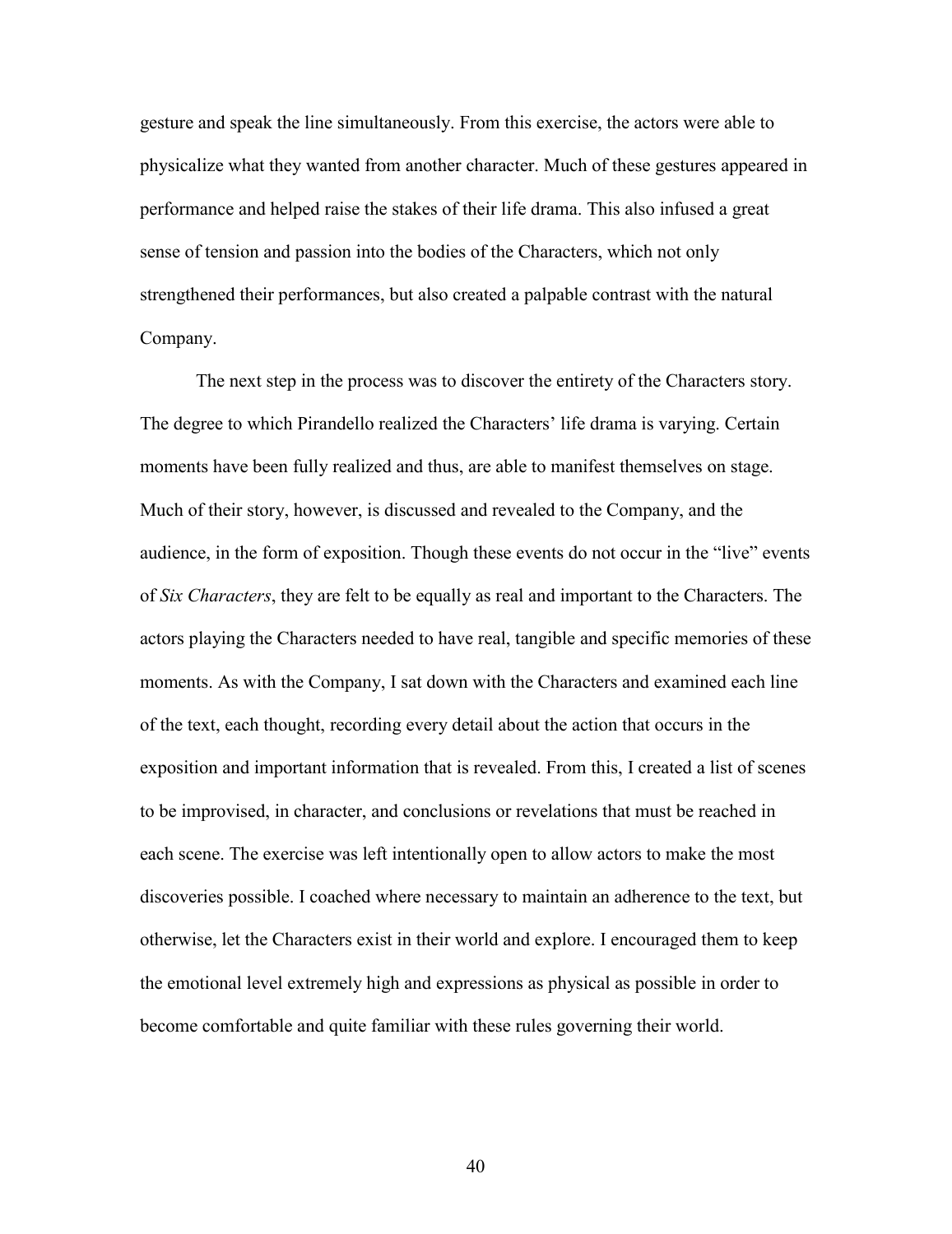The exercise proved successful and gave the Characters specific moments and emotional reactions to call upon in the exposition-heavy first act of the play. As Downing Cless had previously explained to me, the first act of the play must feel like a mysterysuspense thriller. With such specific and strong emotional recall, the Characters were able to draw the audience in and force them to take an interest in their story. This exercise also helped give the Characters a full sense of the unfinished arc of their life drama.

Another aspect of the exercise work I did with the characters, specifically the Father, Mother, Stepdaughter and Son centered on their frozen expressions. I felt that this mask must be something wholly and completely absorbed by the entire body and merely clarified with make-up. We began to work towards creating a statue-esque pose for each of these four Characters. It would be frozen in its expression, yet actively emanating it. This would be the body position these Characters would hold themselves in when not directly involved in the action, and conversely, break out of when fighting to break free of this emotion.

I encouraged actors to find images in nature and art and again, attempt to conjure up metaphors for the frozen expressions. Lyle Friedman, the actress playing the Mother, immediately identified with the image of a weeping willow. We had previously discussed the weight her shame and loss bear on her posture and so this manifested itself as Lyle's lower torso served as the trunk, her upper torso waning forward heavily, and her outstretched arms reaching towards her children as the branches. The Father's was a formal one, evocative of the guilty defendant and also a lawyer. His face, filled with guilt and remorse, seemed to push forward while his body, the source of his desires that caused such pain, retracted. He is clearly attempting to break out of his emotion, but trapped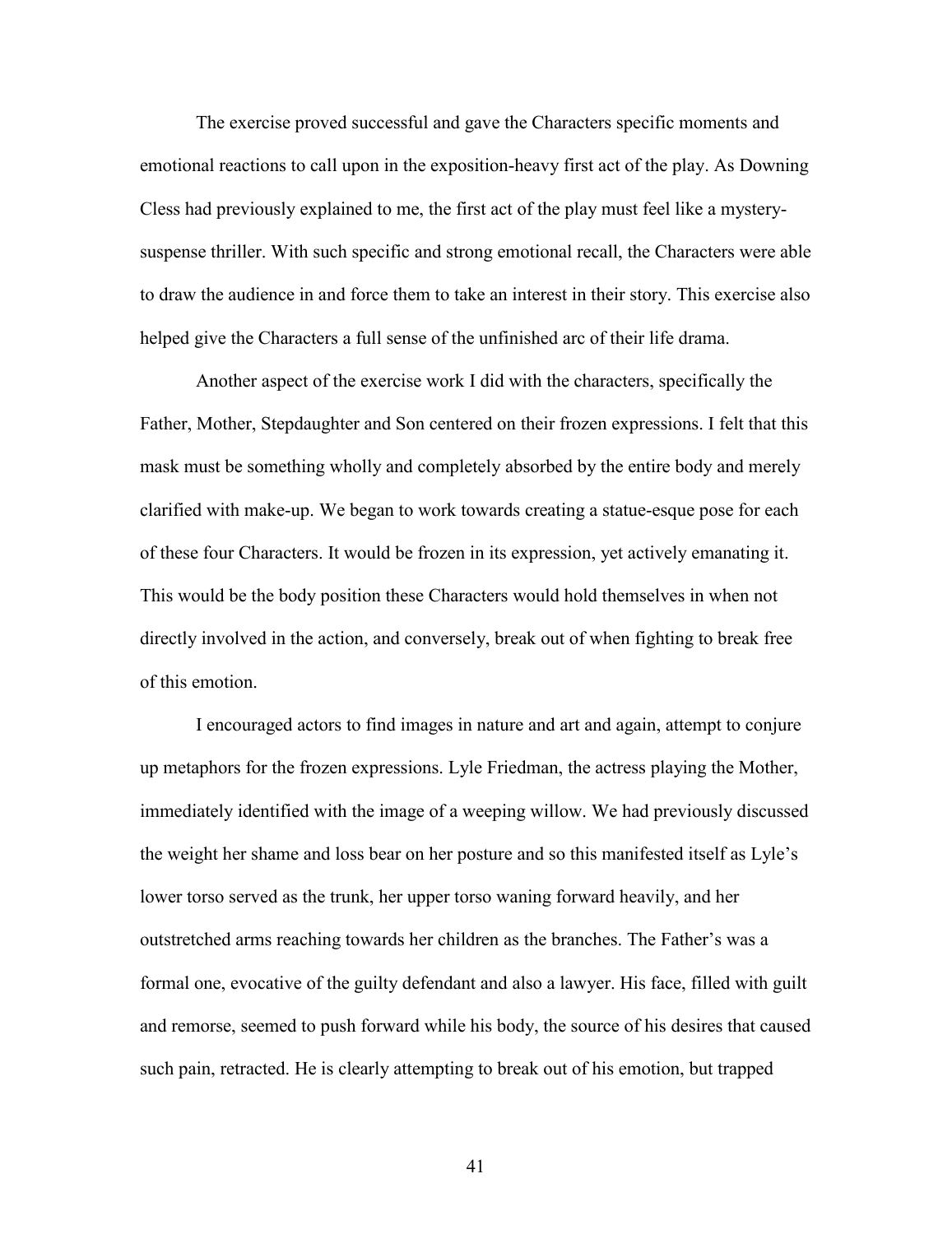within it. The Son's stemmed from his desire to not take part in the action. As such, his pose featured a downturned chin and crossed arms. It felt active in its dismissal of the other characters. The Stepdaughter's, too, came quite naturally. In our earlier work, it became clear that much of her revenge is expressed through a sense of sexuality well beyond her age. And so her pose featured her hip popped, revealing as much leg as possible, her chest puffed out, and a devilish smile. This pose feels violent and truly "insolent" in comparison with the other three. These poses were refined in rehearsal and masked not only the face, but helped to provide stoicism to the entire physical being of the actors playing the Characters.

In the final moments of the play, when these four Characters return to the stage and confront Eliana, the director, alone, they are in these active emotional states most clearly and vivaciously. Because they are to "stand there like figures in a trance," I took this trance to be a more powerful version of this statue (Pirandello 68). It is the final moment of the play, the concluding, resounding image left with the audience. As such, it seemed necessary to present the Characters in their frozen expression to help drive home the play's essential message. They return to the stage as a final reminder to Eliana, the director, and the audience of their power and entrapment within their emotion. This moment also seemed closest to Pirandello's interactions with these four Characters. He, like Eliana, the director, is haunted by these figures, these beings. They are ushered into his mind by his imagination and invade his life. Each of the four Characters entered from a vomitorium and stood frozen in their expression. Yet this time, I encouraged them to violently attempt break out of it. With great attention to detail, I instructed them to imagine their Character stuck in a molding just slightly larger than his or her own body. It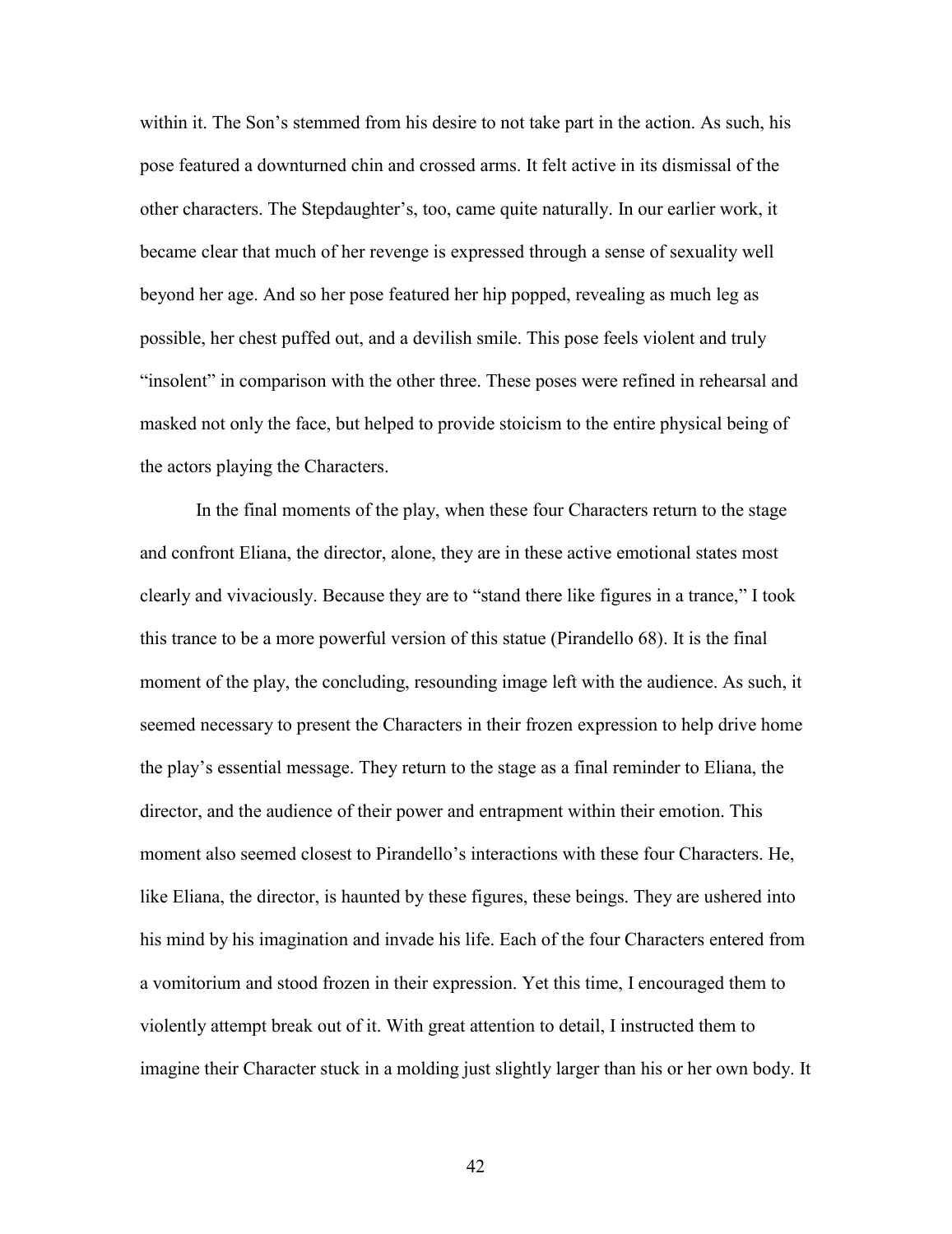was to feel as if one had been placed inside a doll and was attempting to break free. As the Characters tried to escape the holds of this singular emotion, each vibrated with a painful sense of stiffness.

Later in the rehearsal process, this notion of escaping became an issue with the Stepdaughter. Pirandello asks for her to "let out a piercing squeal of laughter" and this felt quite right to me (68). It further expressed her revenge and gave a horrifying uneasiness to the final moment. It was not just scary, but chilling. Still it seemed that the Stepdaughter wanted to fully feel her revenge and live it, unlike the other Characters. And so Natalie and I came to the conclusion that the Stepdaughter should not attempt to escape her expression, but find a guttural and near-evil satisfaction in watching the other Characters, primarily the Father, suffer in their remorse, sorrow and contempt. This forced Natalie and me to alter her super-objective and reevaluate her progression throughout the entire play. We realized that, start to finish, she loves the stage. She finds a necessary satisfaction in watching the Father experience his remorse, as well as the Company's response and judgment of his amoral behavior. However, she still was one of the six Characters in search of an author. Her source of this desire became abundantly clear when exploring her monologue in which she escorts the Little Girl into the garden. She seems to see herself in the Little Girl for she, too, once was sweet and innocent, and uncorrupted. In this beautiful and expressive monologue that ushers both the Little Girl and the theatre, itself, into the garden she refers to her as her "poor darling… [,] pet [and] little love" (Pirandello 63). The only moment in the "live" action of the play that the Stepdaughter seems to break out of her revenge directly follows her description of the Little Girl's fate. She becomes "overwhelmed by the memory, and gives way to a long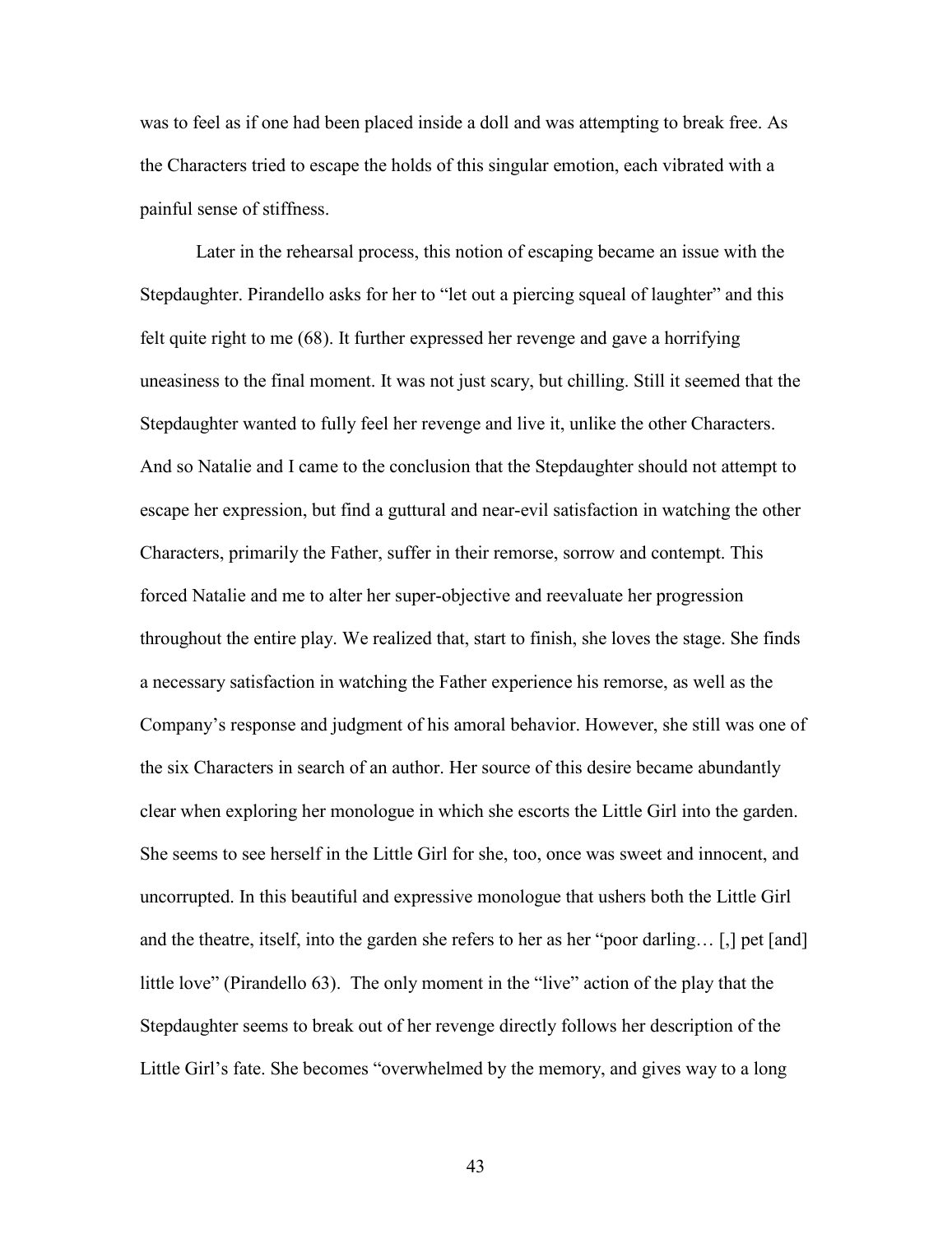and desperate fit of crying…Her emotion silences everyone" (Pirandello 60). This is a crucial moment in the Stepdaughter's journey. We learn, most importantly, that her revenge is not only fueled by the loss of her innocence, but by the loss of her siblings.

In our preceding exercises, the Stepdaughter and the Little Girl had a close, delightful relationship. This made her revenge as powerful as one could muster, yet it also gave her sense of truth and made her a tragic Character as opposed to an evil one. She was not acting out for attention, or merely due to insolence, as it may seem in the first act, but from a deeply painful place. Her revenge maintained its sense of alarm and vigor yet became well justified and appropriated.

There is only one portion of the script that I did not follow closely and honestly as Pirandello prescribed. The final stage directions read: "The Stepdaughter…runs towards one of the stairways. She stops at the top step for a moment to look back at the other three. She lets out a piercing squeal of laughter and hurls herself down the steps. She runs up the central aisle to the back of the auditorium where she stops again, turns, and gives another burst of laughter at the sight of the tree left on stage. She disappears from the auditorium and she runs through the foyer, her laughter is heard growing fainter and fainter. There is a short pause and then the curtain" (68). I wanted the Characters to fade away from the space as fluidly as they entered, and so after the lights dimmed, the audience heard the fading laugher of the Stepdaughter. This moment felt like there was another "rip" in the time-space continuum and the Characters passed through this opening as they returned to their parallel universe. However, I was struck by Pirandello's choice to have the Stepdaughter exit the theatre through the house, the way in which he has them enter. This final action seemed to imply that the Stepdaughter is able to break away from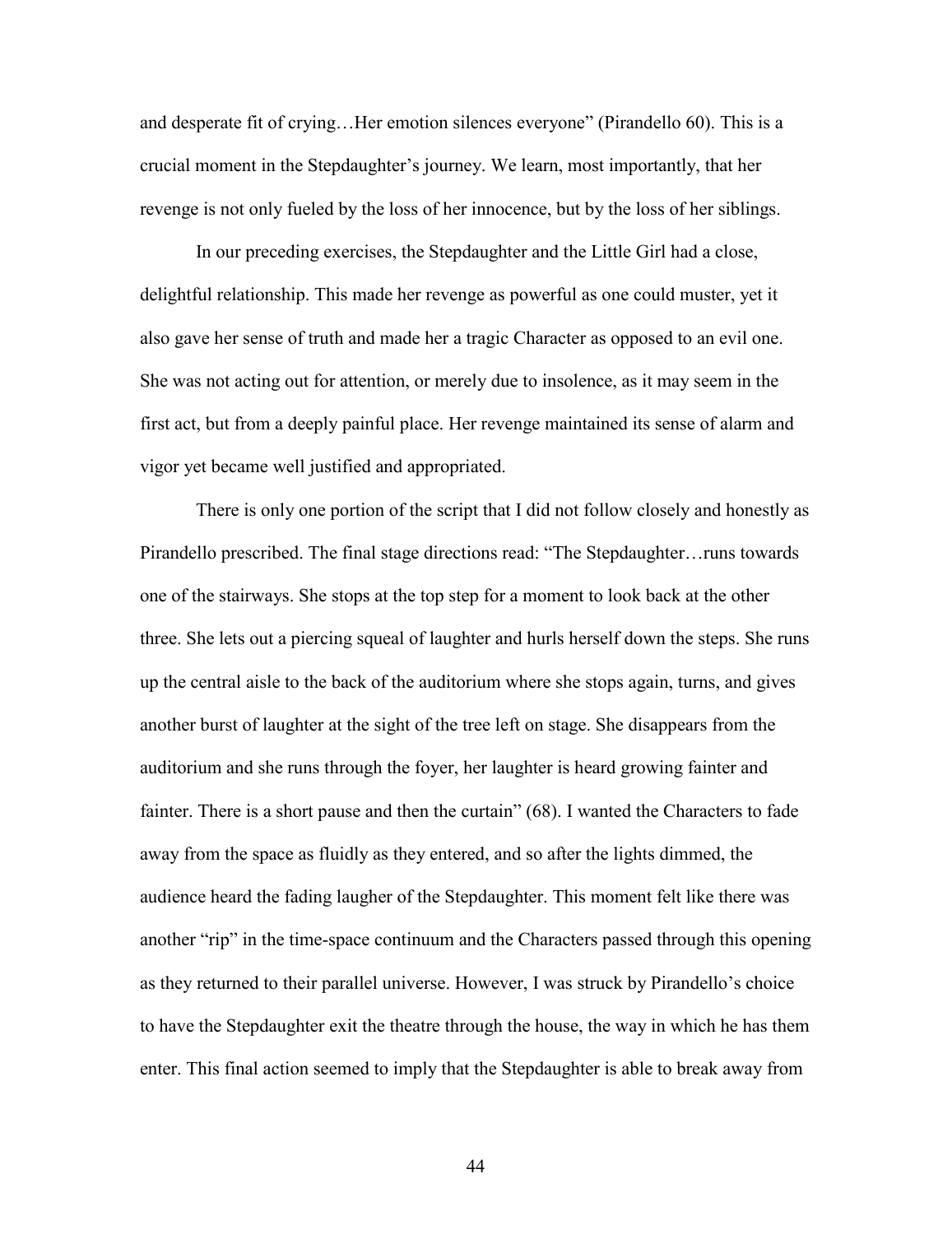the family and escape her role in their life drama. This combated directly some of the most imperative rules of their world. The Characters must relive each and every moment "as fresh as the first time," as the Mother painfully clarifies to the Company (Pirandello 52). They cannot choose their own course, an author governs them, and the Stepdaughter's exit would imply that Pirandello wrote the Stepdaughter a resolution to the story and gave her the opportunity to exit. This would mean their drama, then, possessed a conclusion, a resolution. I knew this was not the case.

My research informed me that the original script ended with the exit of the Company; the choice to add the return of the Characters was one added following Georges Pitoëff's 1923 production in Paris. Pitoëff ushered the Characters in on a strange stage elevator and made the choice, with Pirandello's permission, to have them return as the final moment of the play (Loch 60-62). Pitoëff, it seemed, was able to create on stage, in a clear and tangible fashion, what Pirandello had sensed for the Characters. I was quite surprised that the original script did not feature the return of the Characters, as this was the most clear and theatrically powerful evocation of the play's essential message and the Characters' degree of reality. The audience sees the play through the eyes of the Company, and primarily, the director. The director's journey, full of questions and realizations along the way, should mirror the audience's experience with the play. Without this final image that "seems a mistake," the audience would exit, like the Eliana, the director, with a sense of disbelief in the Characters' degree of reality (68). The final moment, if created properly, should shake the theatre, director, and audience, and, for the first time, make violently clear the reality and power of the Characters.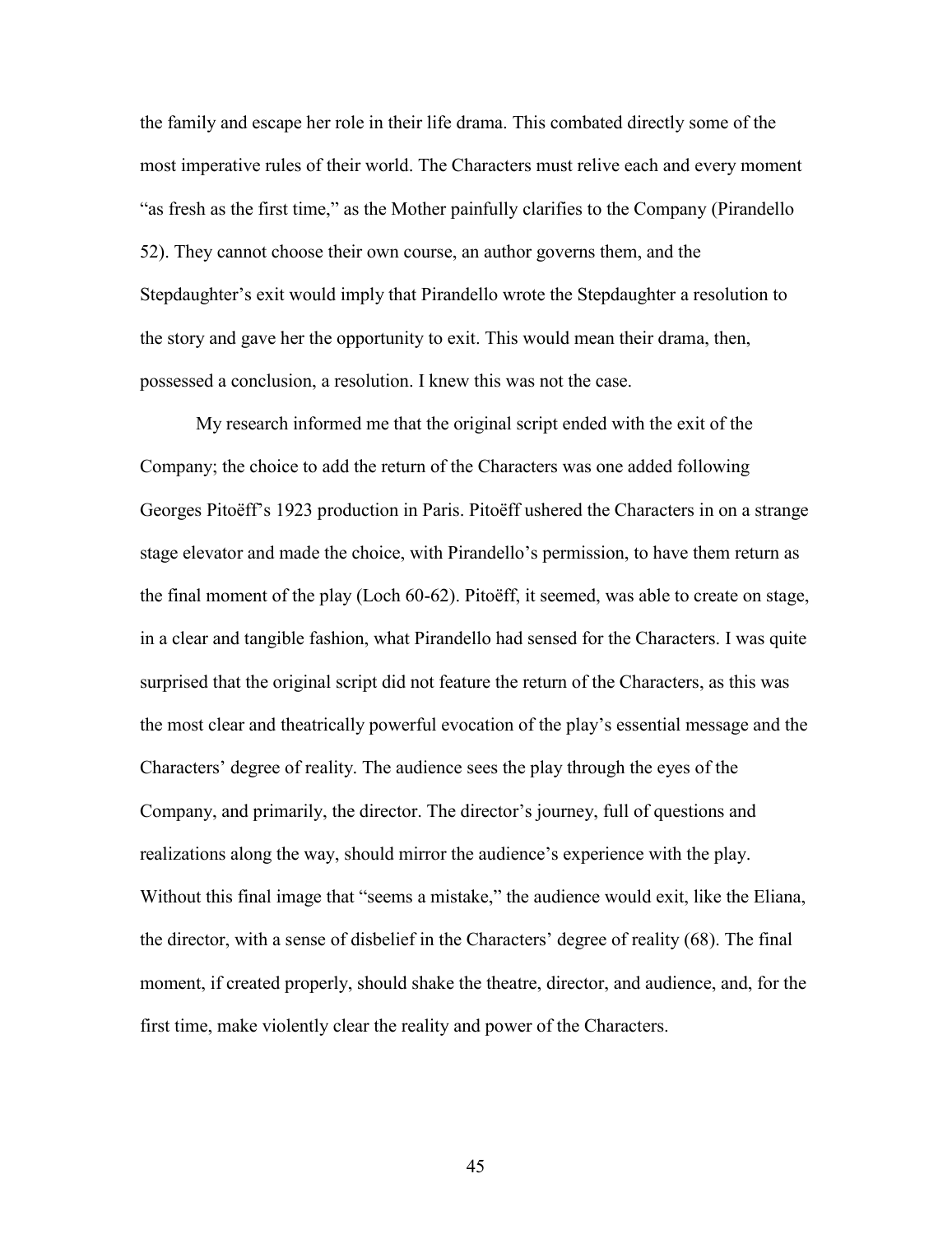Still, the choice to have the Stepdaughter exit the theatre seemed like one that Pirandello would not include in his final edition of the script. And so I chose to have the Stepdaughter remain on stage, still frozen in her expression, yet unlike the other three, reveling in the pain and misfortune the immutability causes the others. I also went back to my analysis of the play and recalled the story I set out to tell.

As previously discussed, I felt the play to be the story of the six Characters, the family, and not that of the Stepdaughter. Thus I removed the Stepdaughter's exit in order to tell the inconclusive story Pirandello crafted with great clarity; the exit would, in fact, *hinder* the play's essential message.

In the final weeks of rehearsal, my academic advisor, Downing Cless, and directing mentor, Virginia Anderson, attended a late run of the play. Much of their feedback was encouraging and positive, yet the most important discussion we had centered on the production's lack of a clear arc. Though the play had a sense of drive and progression, it didn't possess a clear rising action and build toward the climax. I, once again, went back to the script to explore this arc further and attempt to determine a clear way to present it and allow the performance naturally build. It became clear to me that the play gathers momentum as the Characters delve deeper and deeper into their life drama. The discovery of this drama, forces the drama of *Six Characters* to progress. Dr. Cless also expressed to me the need to clarify the difference between the "flare-ups" and the live interactions on stage. Though I recognized that some moments were inside their drama, and others outside, driven by interactions with the Company, it was clear that we were lacking all layers of the Characters' existence.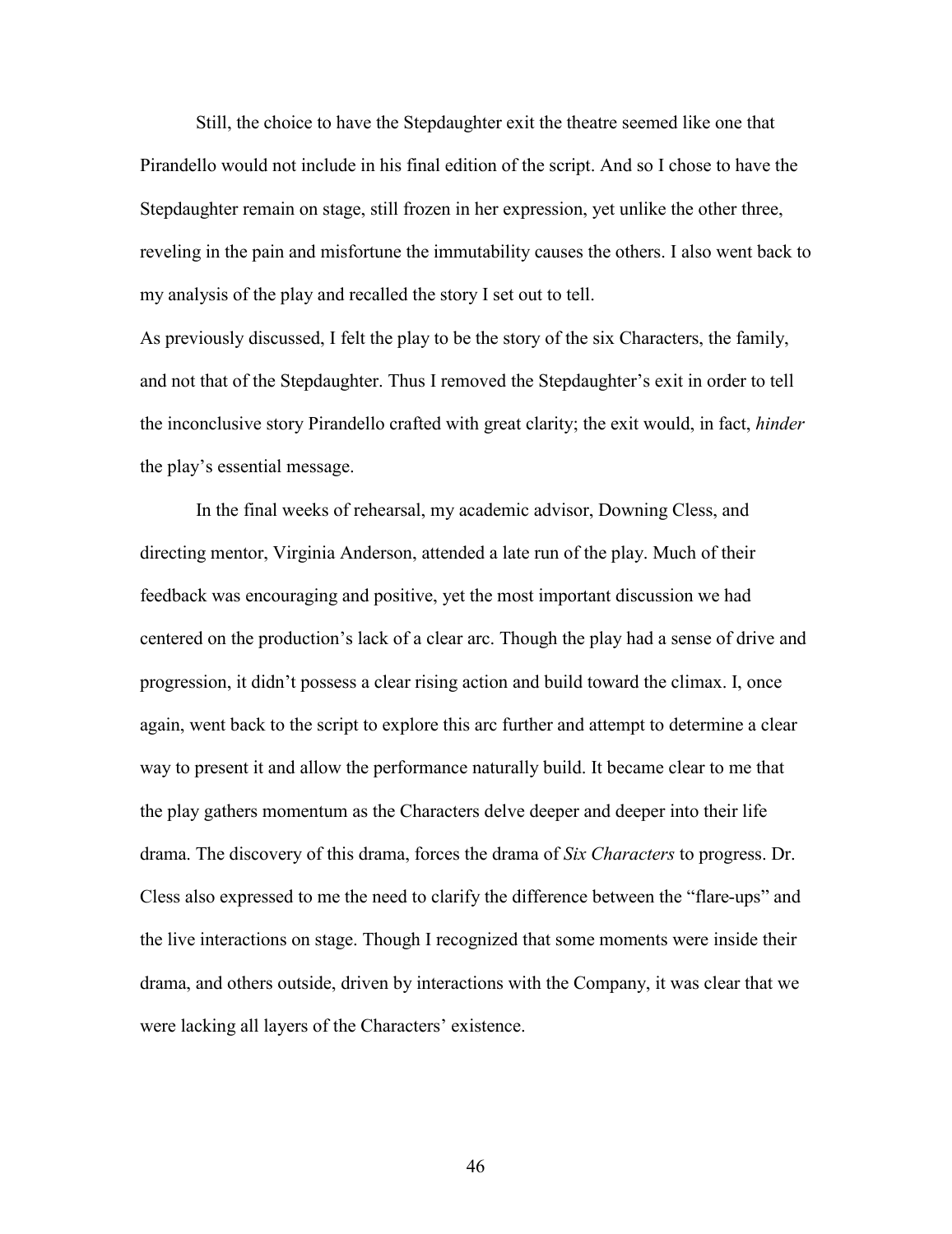Borrowing from our work in Viewpoints, previous discussions, and work the actors had been doing on their own, I created a master chart for the Characters that clarified all levels of their existence. Though much of the information on the chart had already been established or subconsciously addressed, it helped to make the rules of the world extremely clear, and brought everyone on the same page. The first level of existence was referred to as "character theory." In this level, only the Father, Son, and Stepdaughter are able to speak. They are the only three Characters who have been realized to the extent that they are aware of their status as a character within a play. In this level, they only speak to Eliana, the director, as they protest to her the nature of their existence and the state of their reality. The second level is that of "storytelling." The Mother is able to come alive in this level of existence because of her role in the story, though she has no knowledge of the context. Much of this level was previously discovered in the exposition exercise, yet this helped to clarify that the Characters speak to other Characters in this level, and feeling the emotions truthfully, as if for the first time, yet present the story for the Company. They are revealing their inner truths as each of them fights to defend their unchangeable actions before the Company. No new discoveries are made in this section; the emotions are as fresh as the first time, yet do not come as a surprise. The next level of existence is what Dr. Cless referred to as the "emotional flare-up." These outbursts happen live, truly for the first time, within the action of *Six Characters*. These are the moments in which each Character acts from his or her frozen expression, and thus, only the Mother, Father, Stepdaughter and Son exist at this level. The final level of existence was referred to as "in it." All characters exist at this level, and operate completely within the world of their life drama. This helped to refine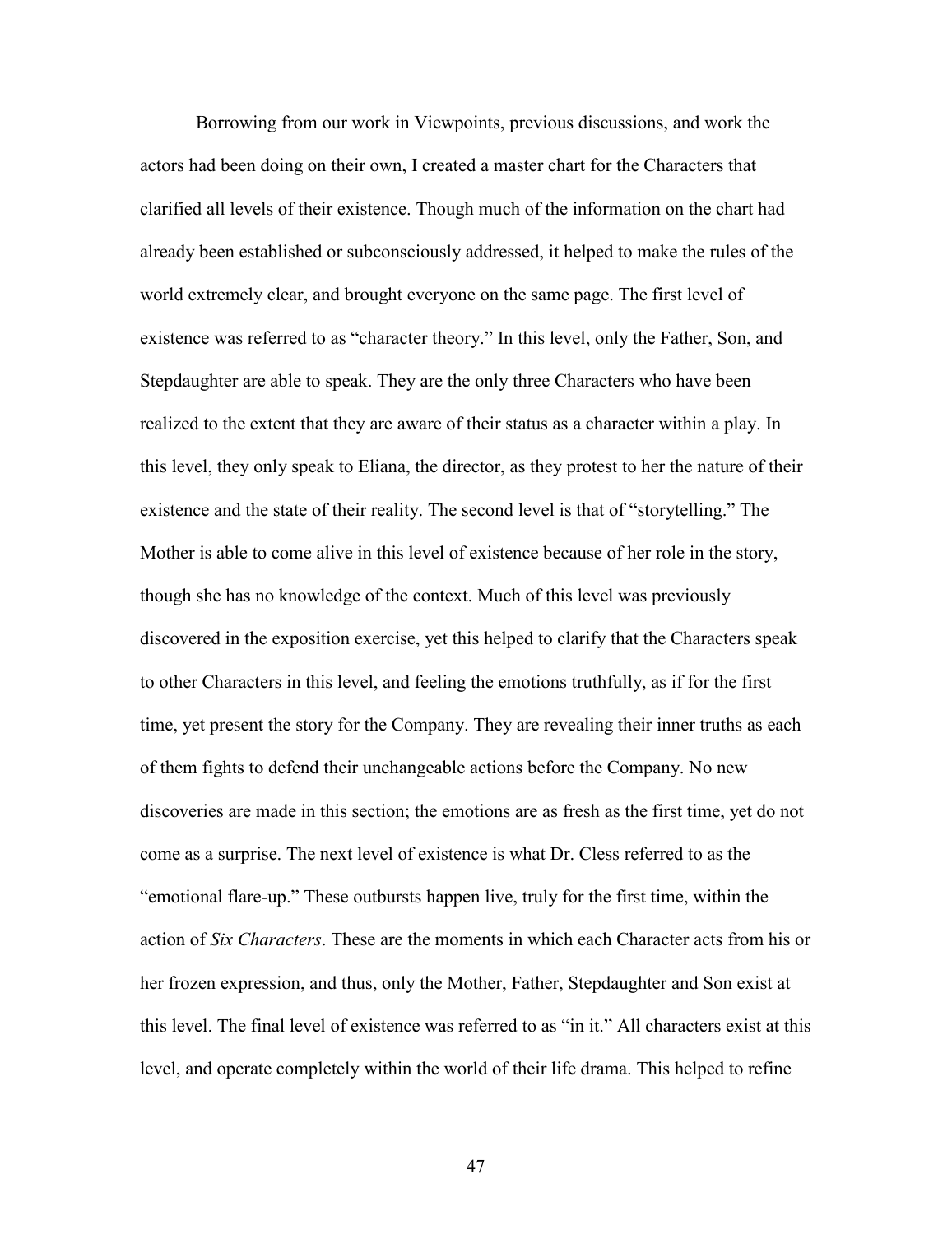our discoveries about the Little Girl and Boy. With this realization, it became clear that they are permanently "in it," specifically forever in the moment in which the Little Girl falls into the fountain and, the moment in which the Boy shoots himself, the entirety of the play.

I dedicated an entire rehearsal to sitting down with the six Characters, working through the script and ascertaining which level each Character existed in at every moment of the play. With this, the arc of the play revealed itself on paper, and also, in action. The Characters begin in "character theory" and progress towards existing exclusively "in it." The ebb and flow of the arc became clear and when the actors adhered strictly to the rules of each level of existence and clearly separated each, the arc of the play naturally revealed itself with great power and sense of journey. Although I wish I had created this chart earlier in the process, it revealed a full understanding of the world of the Characters and all the levels of existence within which they exist. This chart can be found on the following page.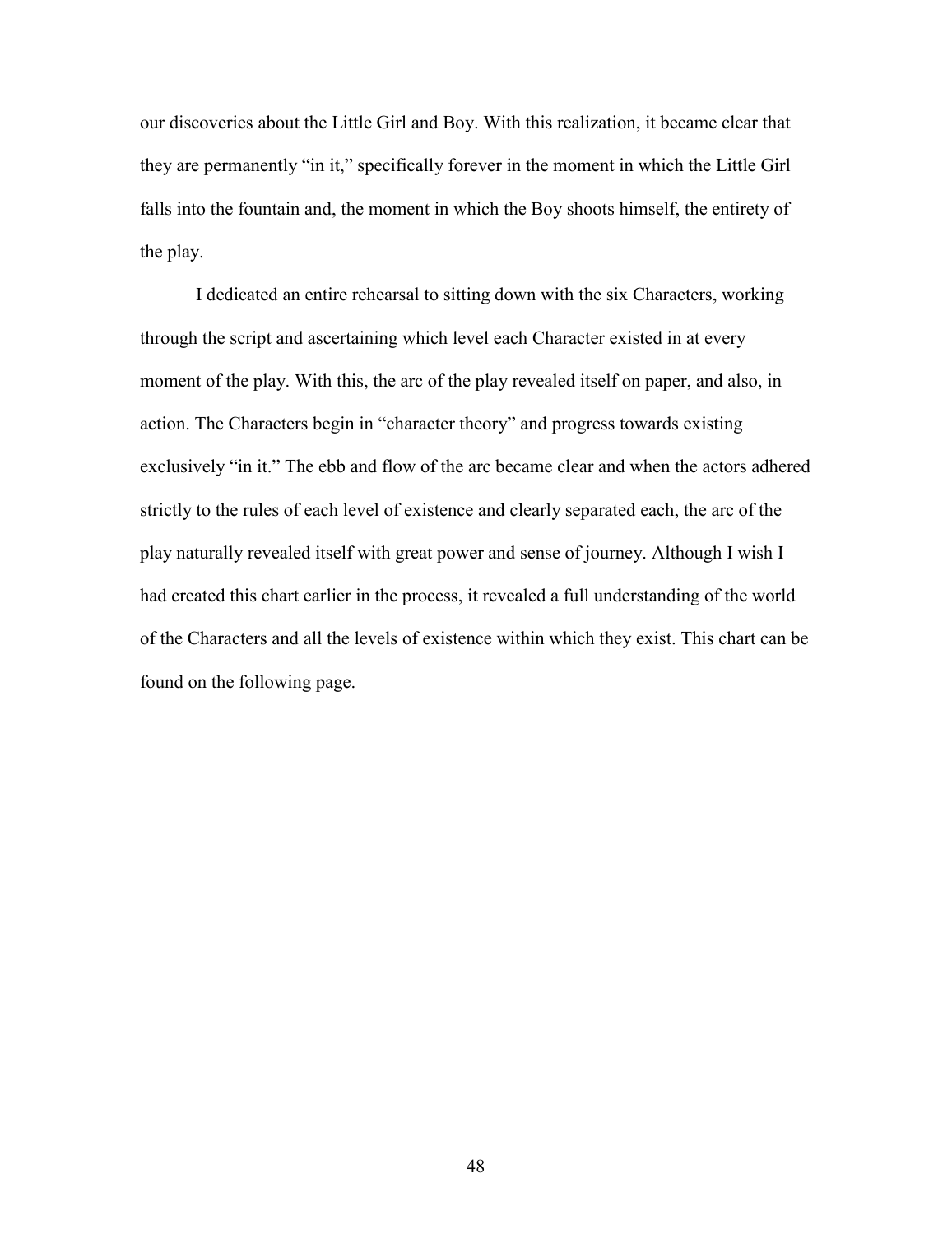| <b>CATEGORY/LEVEL</b>           | <b>Character</b><br><b>Theory</b>                                                                                                                   | <b>Storytelling</b>                                                                                                                       | <b>Emotional</b><br><b>Flare-up</b>                                                                                                             | In It                                                                                                        |
|---------------------------------|-----------------------------------------------------------------------------------------------------------------------------------------------------|-------------------------------------------------------------------------------------------------------------------------------------------|-------------------------------------------------------------------------------------------------------------------------------------------------|--------------------------------------------------------------------------------------------------------------|
| Who can exist at this<br>level? | The Father,<br>Stepdaughter,<br>Son                                                                                                                 | The Father,<br>Stepdaughter,<br>Son, Mother                                                                                               | The Father,<br>Stepdaughter,<br>Son, Mother                                                                                                     | The Father,<br>Stepdaughter,<br>Son, Mother,<br>Little Girl, Boy,<br>Madame Pace                             |
| Who is directed<br>towards?     | Eliana, the<br>Director                                                                                                                             | The Company                                                                                                                               | Each other                                                                                                                                      | No one (fully in<br>the moment)                                                                              |
| When?                           | Now; real time                                                                                                                                      | In real time,<br>though<br>reflective                                                                                                     | Locked in<br>frozen<br>expression                                                                                                               | The moment<br>being enacted                                                                                  |
| Where?                          | Here; Balch<br>Arena Theatre                                                                                                                        | Here, through<br>reflective and<br>transporting                                                                                           | Here (theatre)<br>though also,<br>locked inside of<br>the emotion,<br>and thus,<br>Pirandello's'<br>Imagination                                 | Wherever the<br>moment takes<br>place (Outside<br>the school,<br>backroom of<br>Madame Paces,<br>the garden) |
| <b>Level of Emotion</b>         | None, reacting<br>in the moment                                                                                                                     | Layered over<br>the text,<br>thought not<br>fully embodied                                                                                | Full expression<br>of, exclusively,<br>the frozen<br>emotion                                                                                    | In the moment,<br>appropriate to<br>the size of the<br>Characters'<br>world                                  |
| <b>Tempo</b>                    | Quick, buoyant,<br>adagio                                                                                                                           | Driving, though<br>slower                                                                                                                 | Specific to each<br>Character's<br>frozen emotion                                                                                               | Incredibly slow<br>and steady; like<br>a pounding<br>heartbeat                                               |
| <b>Spatial Relationship</b>     | Great distance<br>and tension<br>separating the<br>Characters<br>from each other<br>and the<br>Company;<br>Characters do<br>not touch each<br>other | Characters<br>become closer<br>to each other,<br>though still<br>further from the<br>Company;<br>Characters do<br>not touch each<br>other | Very close<br>together,<br>infused with<br>frozen emotion;<br>Characters do<br>not touch each<br>other, though<br>Company and<br>Characters may | Very close<br>together, dense,<br>compact;<br>Characters may<br>touch one<br>another                         |

## **CHARACTER "LEVEL OF EXISTENCE" CHART**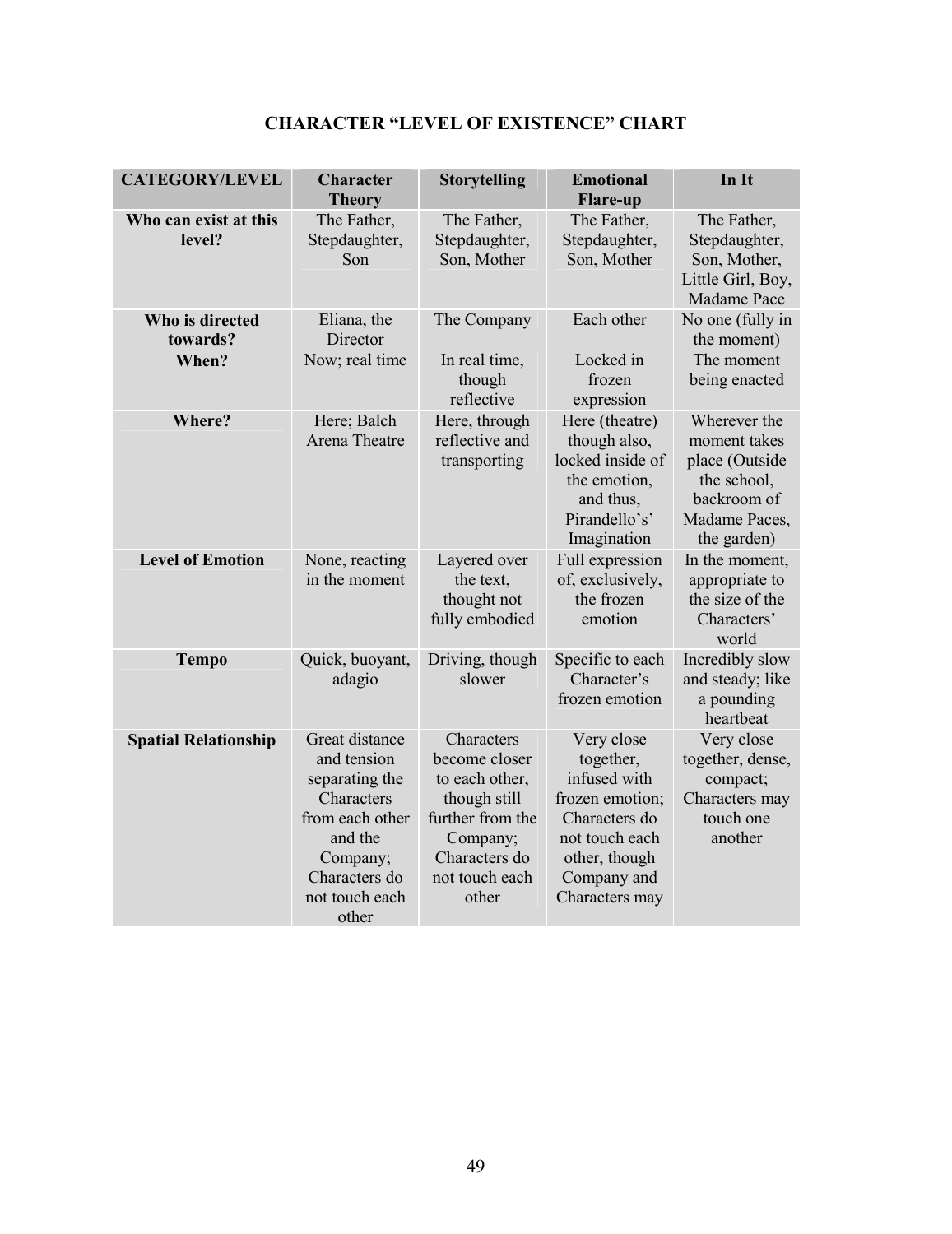#### **VI. DESIGNING THE TWO WORLDS OF THE PLAY**

The design process for *Six Characters* was a constantly evolving one. Logistically, the play presents a myriad of challenges: the appearance of the Characters must be simple yet startling and the climactic final scene in the garden should transport to the audience to that ill-fated place. The uniquely shaped Balch Arena Theatre provided us with an even greater challenge in allowing all of these impactful and important events of the play to unfold seamlessly.

Initially, my design conceptions for the production were heavily based upon Robert Brustein's adaptation, which calls for visually startling images that are massive in scope. In a large-scale production, one is able to create these exciting and optical illusory events. I imagined using a scrim to reveal these events and create a dream-like feeling for the moments in which they occur. In this initial design phase, I was thinking about the play pragmatically. The focus was on the surprise and the reaction, not necessarily based upon the original Pirandello text.

I knew our first priority would be to create the two worlds of the play. In our initial discussions, it felt very much that we were designing two different productions. One production was utterly naturalistic. The goal was to make that world as truthful and as close to the reality that we engage with daily as possible. The clothing should be of the every day, the lighting and the space just as it would be for a rehearsal. We knew this world; we live in it. Although accurately recreating it provided its challenges, conceptualizing it was unnecessary; we are in it constantly. The other world, that of the Characters, was much more challenging to acclimate ourselves with. I knew from the start of the process that the Characters must be just as Pirandello has written them. This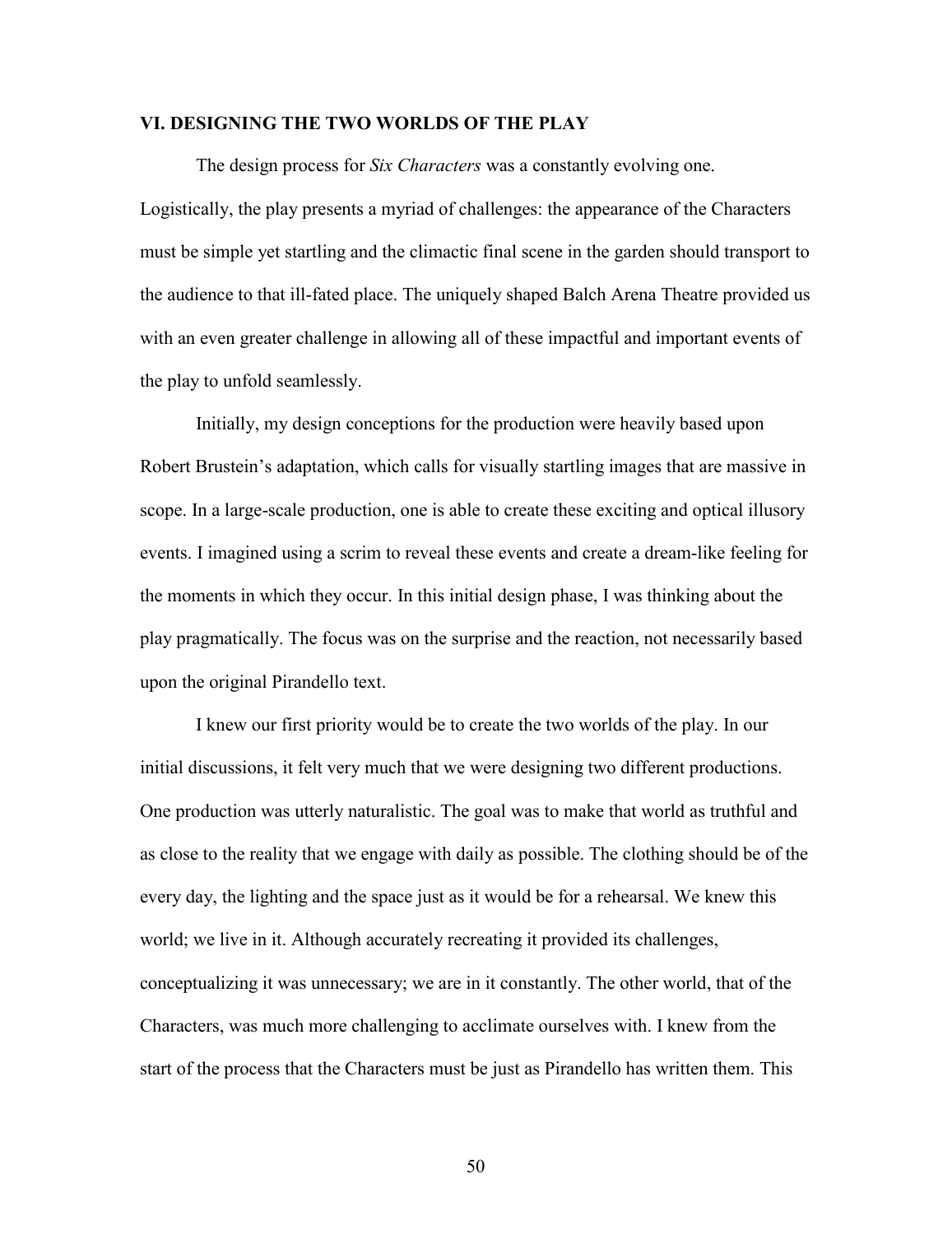meant that they were to come from Italy in the 1920s. Still, we weren't quite sure how to key in to these Characters, how to create their world and fully give them the ability to come alive on stage.

As such, the designers and I asked Ted Simpson, our resident set design professor, to attend our final design meeting of the school year. We all felt very strongly that we needed to get on the same page and have some clear decisions made about our approach before we departed for the long summer break where collaboration would be a great challenge. We discussed our ideas with Ted and he politely and curtly reminded us that we were thinking well beyond our budget; filling up a pond with water was not feasible. Frustrated by the inability to do what we initially wanted, I relayed to Ted my difficulty with expressing, in what I inappropriately deemed "design terms," how I thought the play should come alive and take shape in the space. Ted made it very clear to me that this was not my job; the designers know quite well how to do this and create expressive environments. It was my job to convey what I wanted specific moments to *feel* like. He revealed the strength of speaking in metaphor and allowing designers to create a feeling, rather than construct an idea I had. I knew he was correct, but had no idea how to speak in that manner. It became clear to me that I needed to do my research, to engage with the play both intellectually and emotionally and share this with my designers. With this task, we departed for the summer.

I returned with a greater sense of the play, yet still needed time in rehearsal with the actors to make more confident discoveries. Throughout the summer, we had plans to present the play with Section III of the Balch Arena Theater removed. This transforms a theatre-in-the-round into a three-quarter thrust. What was most crucial to us was the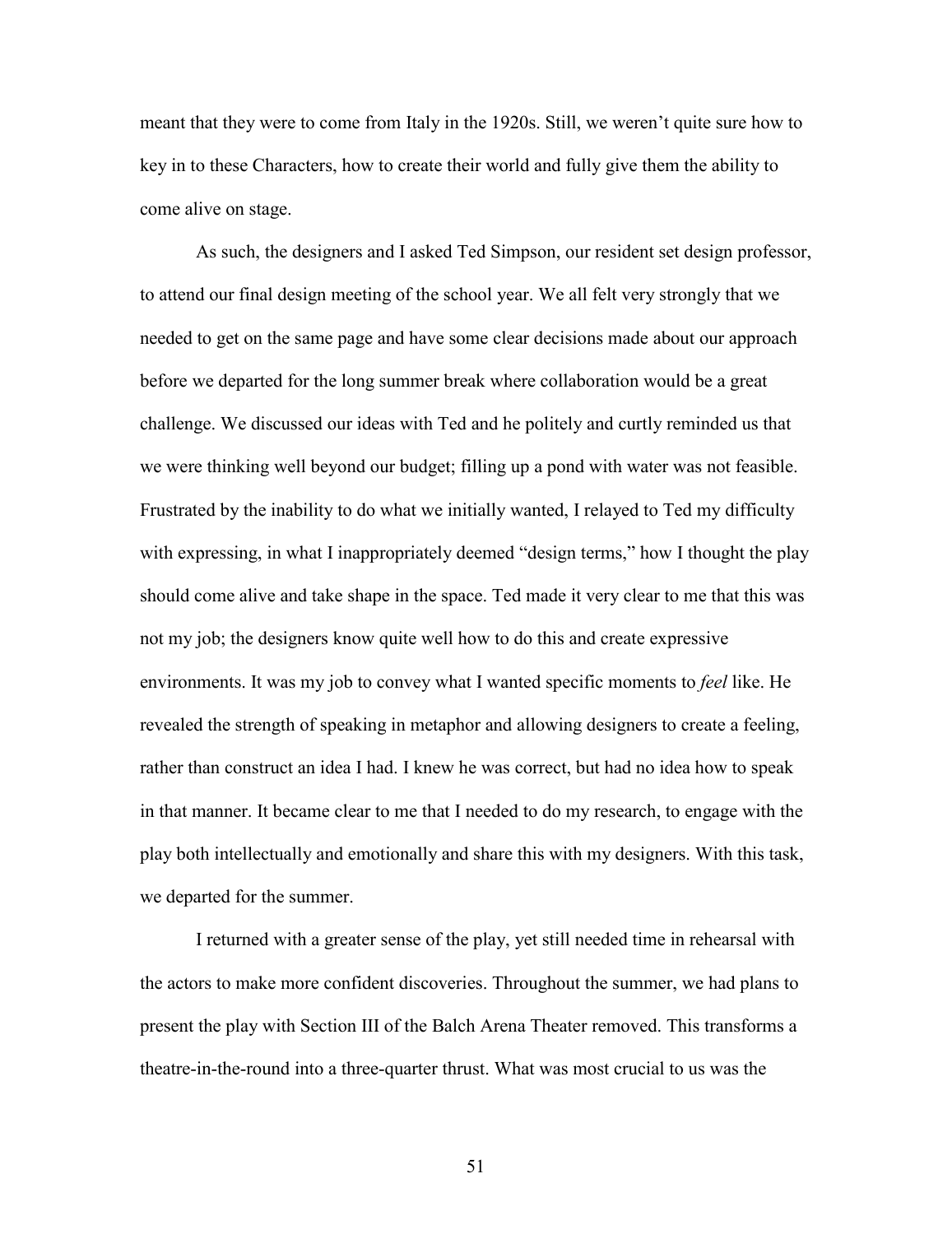ability to create a proscenium-like arrangement. The dimensions of the space and the singular perspective would allow for the creation of these events in which the audience needed to be tricked or fooled. I originally felt that using a scrim would be utterly necessary. It would allow us to create two distinct playing spaces, and with light, reveal and occlude important actions. This was the perfect example of the error in my thought process. I had made the decision that the best way to create "magical" events was with a scrim. I was thinking form a practical perspective, rather than exploring what the play wanted and should feel like.

Days before auditions began I was presented with the news that removing section III would no longer be a possibility and the play was to be presented in the full round. I had been imagining the play in my head in a very specific way and suddenly that changed. I knew instantaneously that rules of this world were now much different. We would be unable to rely on the proscenium setup to fool the audience; my compulsion to use a scrim was thrown away. This forced me to go back to the drawing board and, once again, reacquaint myself with the text.

Adhering to Ted's advice, I made a concerted effort to discover the way in which the play must feel. I sat down with my set designer, Alex Cheser, to discuss how we would function in the new spatial arrangement. I shared with her some of my new discoveries about the play, hoping they would inform her as to the kind of evocation I wanted, as opposed to what I wanted to see in the space. I had discovered that the climax of the play is the Boy's suicide. The entire play must lead up to that one moment, that painful and tragic gesture. I also shared with Alex my beliefs about the relationship between the Characters and theater. From my research and, based upon the progression of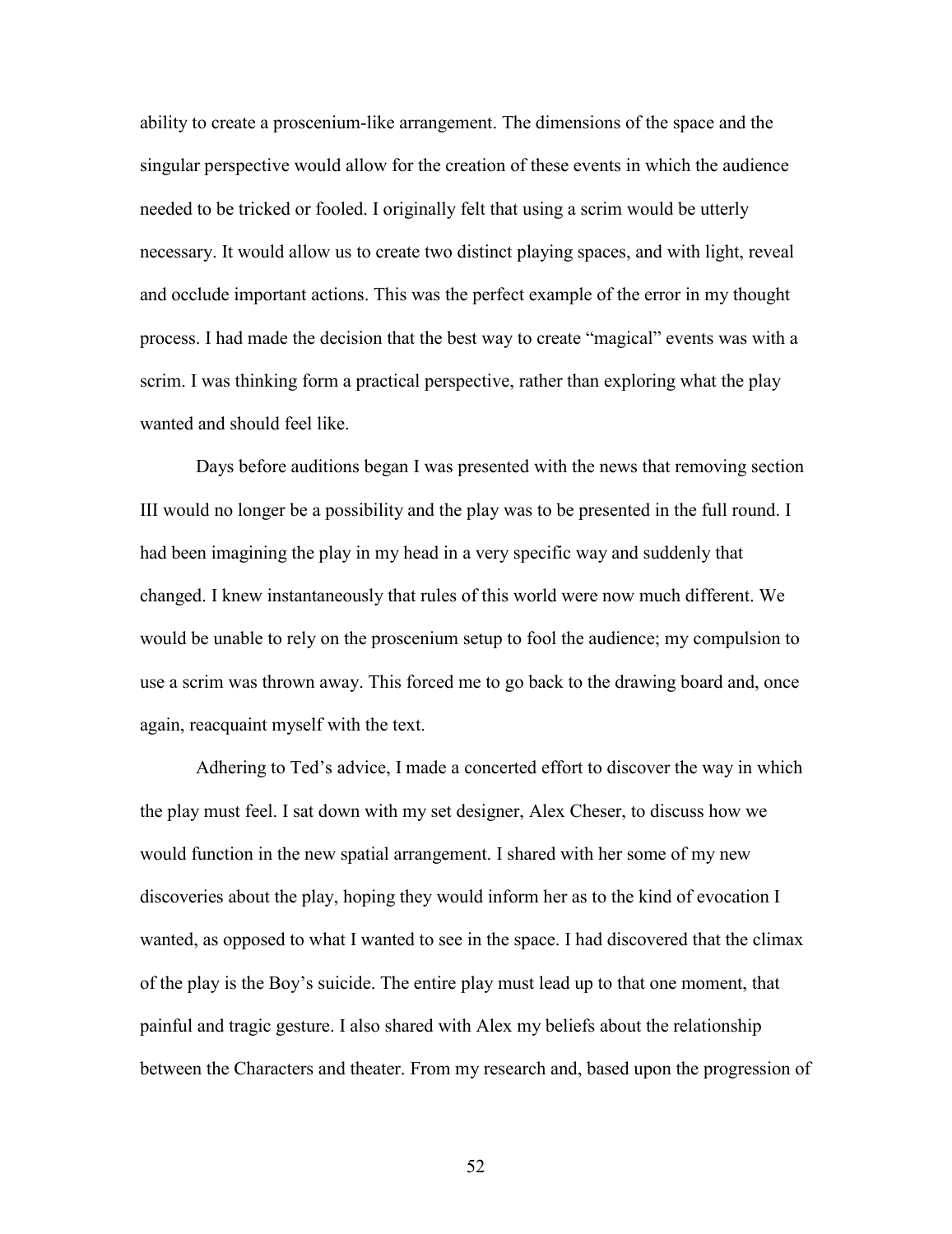the play, it became quite clear that the Characters can call upon the technical elements of the theatre. The power of their drama elicits the technical abilities of the space to tell their story. Even though we do not realize it initially, they, as Characters, possess the power to reenact their story in a full theatrical presentation, incorporating all its elements. With this in mind, we tracked each and every moment of the play. Alex expressed it was important that she being to understand how the play would come to life in the space.

Many of the questions Alex asked me in this meeting were ones I had never considered previously. However, my preparation and close relationship with the text allowed me to speak surely about what certain moments must feel like. One example of this is the choice to have the Son sit in the house until he is called upon to take part in the action. I had never pictured it occurring this way, but Alex continually asked me where I saw him existing in the theatre. I wasn't sure how to answer the question, but I was sure that he must feel like a ball and chain being dragged along with the family. I knew he wanted to break away from the family, to leave the theatre. Unlike the Father and the Stepdaughter, he is vehemently averse to participating in the drama. In terms of the spatial relationship between the Son and the rest of the Characters, there should be great distance and tension. Whereas in a play with a unit set, Alex would design a setting for the actors to inhabit, and I would be sure the actors truly lived in and had a clear relationship with the set, this play called for no additional setting until the final scene in the garden. As such, Alex and I worked together to compose the bodies in the space. From this collaborative and challenging discussion with Alex, it became apparent that the Son should sit in the house when the Characters enter, and he should remain there for as long as possible—specifically, until he is discussed in the action of the Characters' life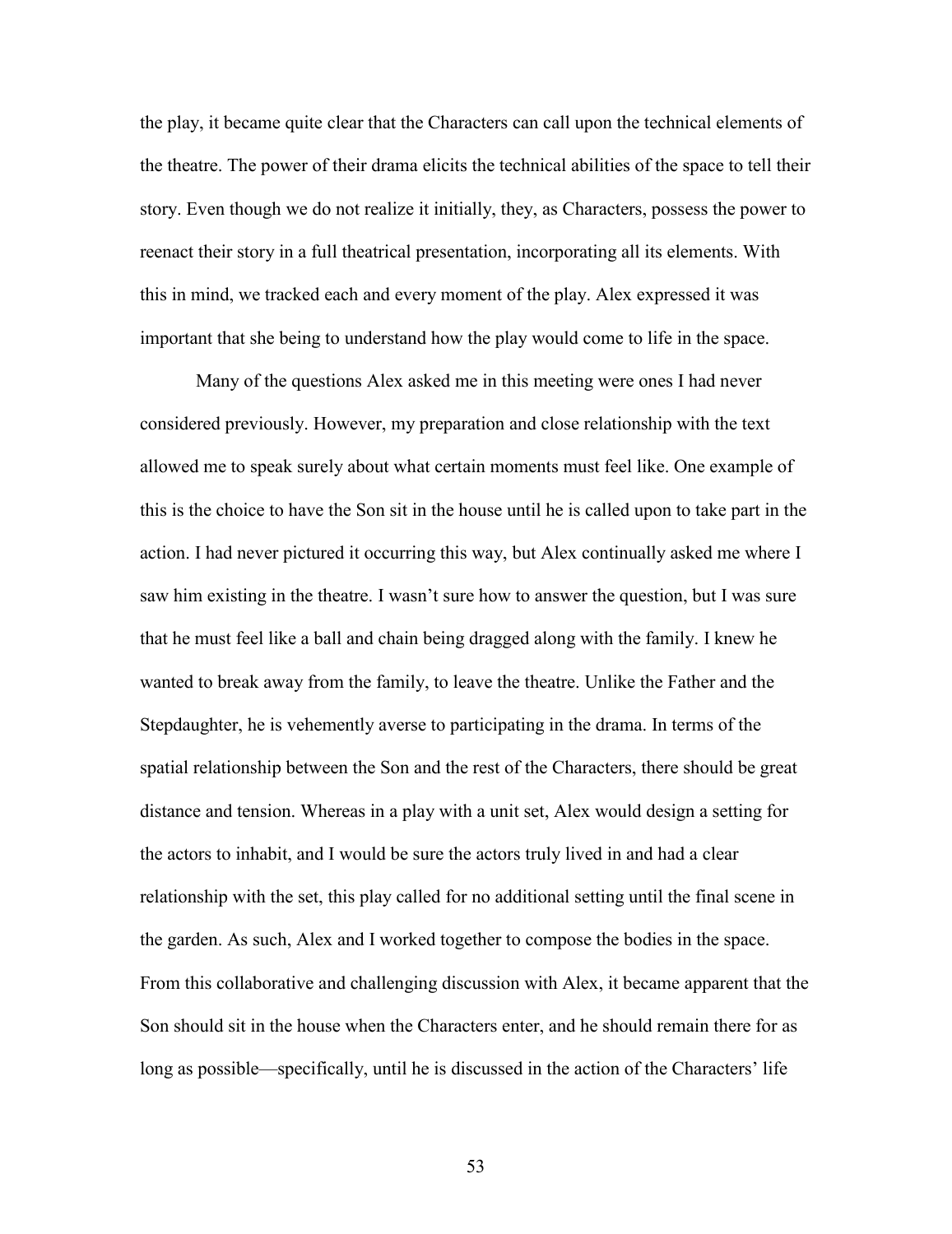drama. This choice was a fruitful manifestation of my conceptions about the Son and his relationship to the rest of his family, the Characters. Symbolically, as he sat in the house, he served as an audience member until forced to act. Great tension was discovered in this relationship spatially, as well. The Son was a great distance away from and higher than the other Characters, creating an exciting three-dimensional diagonal, only possible in the Arena. It activated actual audience members as well, forcing them to become active viewers and turn back and forth to see the Son and the other Characters, as they found themselves in the midst of a heated argument.

Alex and I also wrestled with the climatic scene in the garden. In adhering to the accuracy of the Characters, we had discussed creating a genuine Italian garden, or something similar. This felt wrong to us, though; it was too delightful and the emotional resonance seemed off. This scene serves as the climax of the play, the very last moment that Pirandello created for these characters. I realized that this is the moment in which the Company, and the audience, must realize that the Characters have more power on stage than the Company does. This is the scene in which the Characters take full ownership of the theatre, calling upon lights, sound and set pieces that may not even exist, realistically, in our Balch Arena Theatre. They can enact any and every element of the theatre to come alive with their story, their emotion.

We focused our attention to the emotional quality of the scene. Alex and I both agreed that the garden really felt much more like a deep, dark forest. This is something hidden, private. Building upon the emotional reality of the scene, we made the decision to set the scene in a forest with tall, narrow trees in the thick of winter. I felt that a fountain did not fit well in forest and felt too small, too meager to play host to the drowning of the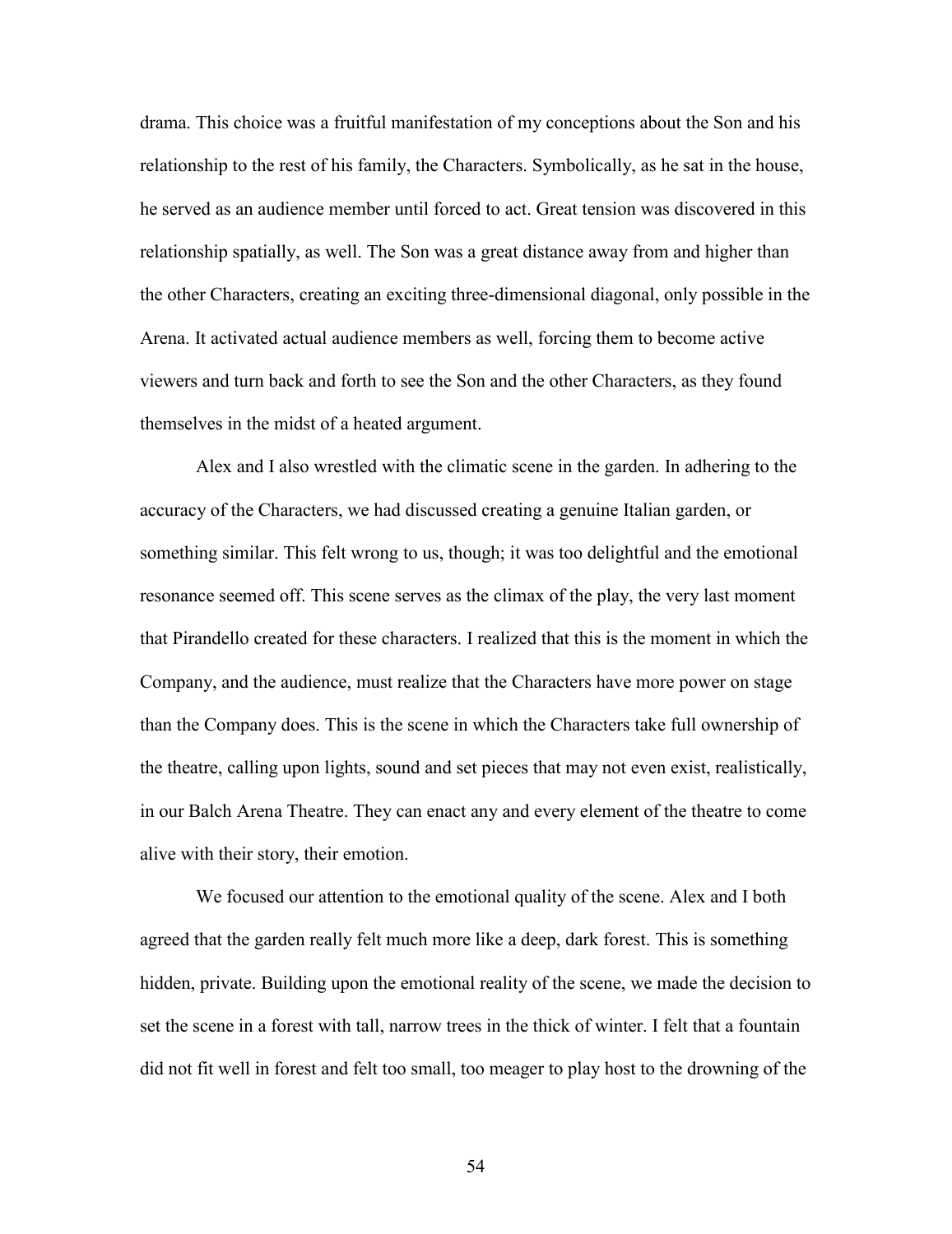Little Girl. I felt something deeper, more threatening to be present, and almost instantaneously Alex insisted on using a well. This seemed much more appropriate and emotionally resonant. In this way, we would be able to give the Little Girl a place to drown, but would not show it. Like in Greek drama, the moment seemed to acquire a greater sense of weight and power due to the fact that the painful death of this young child was not seen but felt and individually perceived in the mind of each audience member. With our knowledge of the trap door in the center of the Balch Arena Theater's stage, we also knew we would be able to have the Little Girl fall into the well and disappear. This disappearing act felt much more painful and horrifying, actually, than then her death.

Still the great problem remained: how do we get the Arena to suddenly metamorphose into a forest? One afternoon, Alex wistfully stated that she felt as though a series of trees should magically and instantaneously rise from the Arena floor. I told her that felt quite right and would be the appropriate power for the moment, but I laughed it off; it seemed less possible than filling a fountain with water. Yet our technical director, Dave Kutalek, offered the possibility of lowering trees from the grid. Given the amount of man-hours they took to hang and lower properly, Dave probably regrets giving Alex and me this solution. However, it could not have been a more exciting, creative and ideal choice for this powerful moment. The moment in which the Stepdaughter ushers the Little Girl into the garden, she feels herself to be back there. It certainly felt that something magical, beyond the power of life, was occurring in the script, so lowering trees from the grid would be the ideal way to physically, actually, match and blend harmoniously with the Characters' emotions.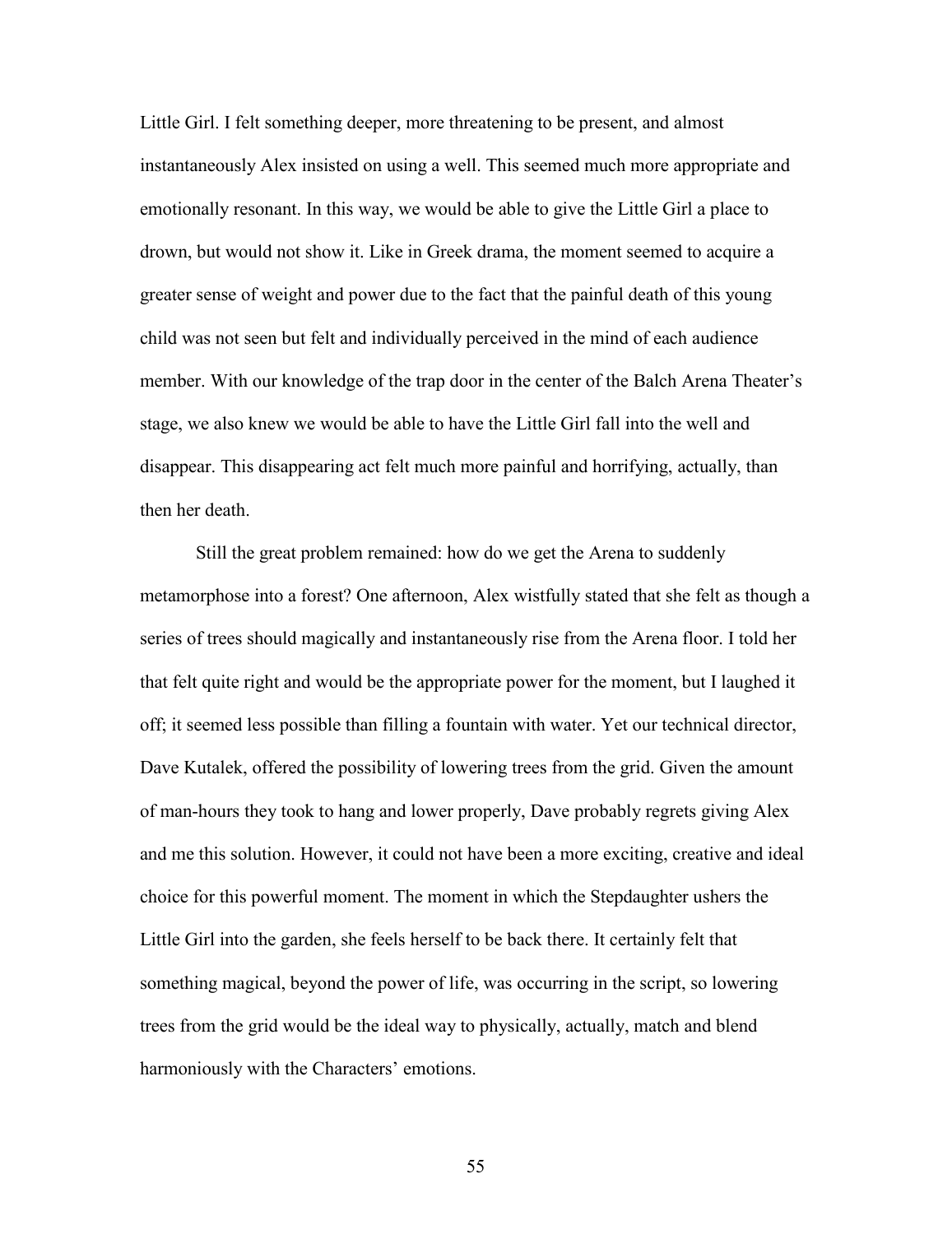I also thought this choice was a wonderful way to activate and involve the height of the Balch Arena Theater. The Arena felt much larger, a much different place than the first act. The trees' primary purpose is to evoke the feelings of that garden, in that specific moment. They needed to incredibly visceral, rough and ominous. It was not until days before the performance when we saw the trees under light that we had any clear idea as to how to make them evoke an emotional reaction. The focus was placed upon texture and contrast. Small strips of cloth were painted on a grayscale gradient and inserted into the coarse rope the tree was made from. Under lights, these strips gave the tree a great deal of texture. It felt as though the tree was falling apart, crumbling away. Also, in placing darker strips at the bottom and lighter ones higher in the tree, we were able to give a greater sense of the height and oppressiveness of the forest. The trees and the well developed a close relationship with the Characters, and seemed to take on traits more akin to a character than a set piece; they embodied emotional qualities, and developed a relationship with the audience.

This discovery led us to an essential rule that was applied to all other aspects of design: what it feels like dictates what it looks like. In creating the world of the characters, what it felt like, the emotional resonance of a character or a specific moment, would inform the way in which it is physically manifested itself on stage. The Company required a realistic approach to design, but the Characters, non-human creations of an imagination, required a more emotional one, in order to have them be most evocative. This rule helped lead us to creative choices that revealed emotional truth and character.

Though sound was only designed and implemented in a few key moments at the end of the play, it was an important and thoroughly discussed aspect of the design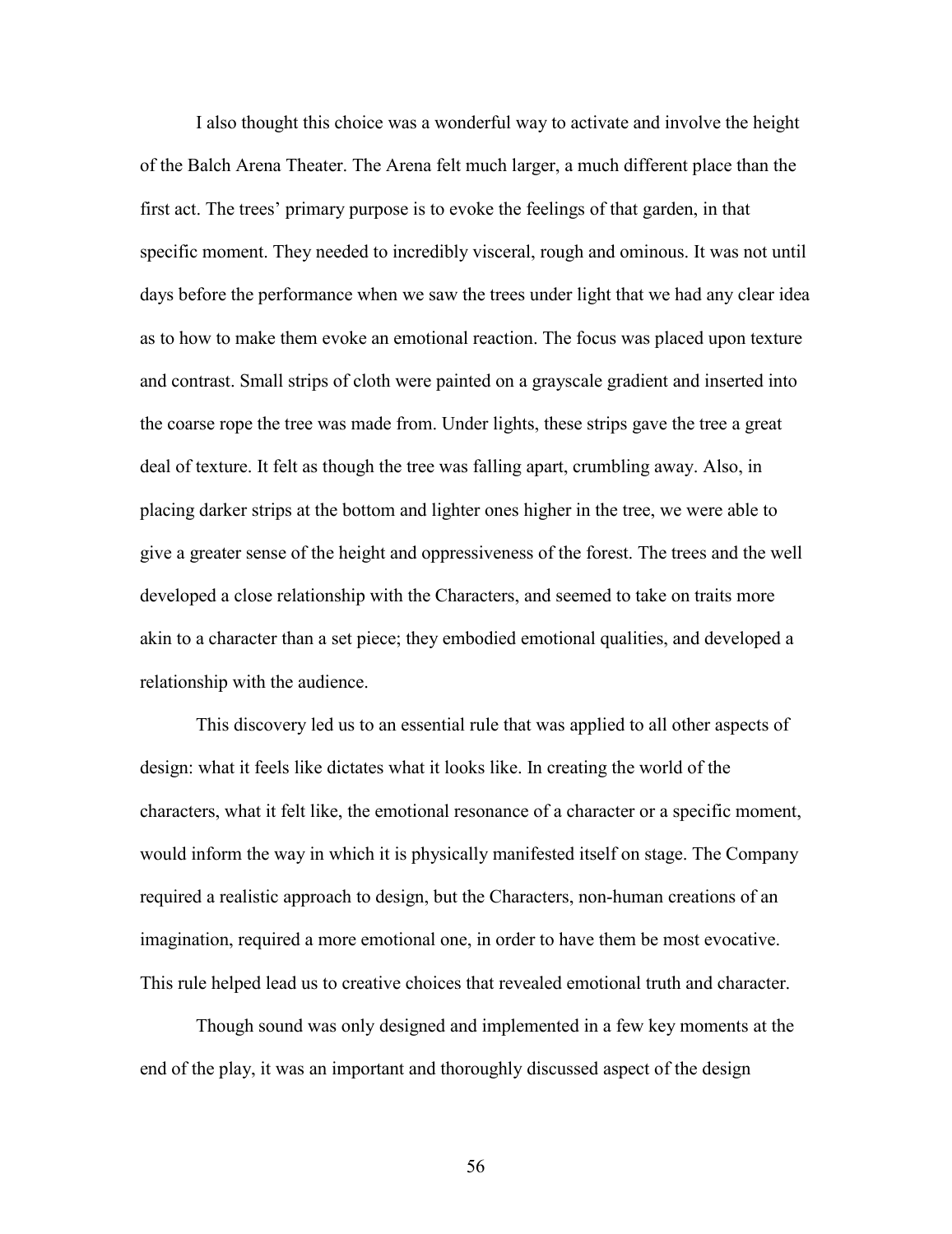process. Though typically I like to score a play, it seemed that would not be allowed in this case, given the rules of the world. The Characters would only have sound accompanying their on-stage action when they begin to take over the theatre and call upon, with great power, other elements of design. I felt the climactic scene in the garden to evoke a quiet, painful and eerie sound. Julia Izumi, the sound designer, agreed with this and I told her I felt it to be one singular, very high-pitched note performed on a violin. As previously mentioned, the Son fights the entire play to evade the pain of his fate. Yet for the first time, as he describes the events leading up to the Boy's suicide, he briefly and truly feels something. The eeriness and pain of this moment felt like that fleeting note on the violin, both taunting and foreboding. This was the only cue that was remotely musical, and because of its quietness and solitude, it was able to speak loudly and both blend with and heighten the emotional pain of the Son.

Early on, it was very important to me that the gunshot was, in fact, an actual gun shot. I wanted to have the startling effect of the gunshot ring out in the cavernous theatre and genuinely frighten the audience. Yet when our rule of "what it feels like dictates what it sounds like" was applied, we found ourselves with a more monetarily achievable and emotionally resonant sound effect. It was indeed a gunshot, yet we focused on the feeling we wanted it to evoke, rather than its accuracy. The gunshot marks not only the climax of the play, but also the disappearance of the Characters in a simultaneous blackout. This was the final moment Pirandello realized of their story, and thus, after enacting it, they transport themselves back to their parallel universe. With this in mind, as well as its emotional impact, we decided to create an actual resonance in the theatre. In increasing the bass of the sound effect, a very low, rumbling noise was created. This kind of noise is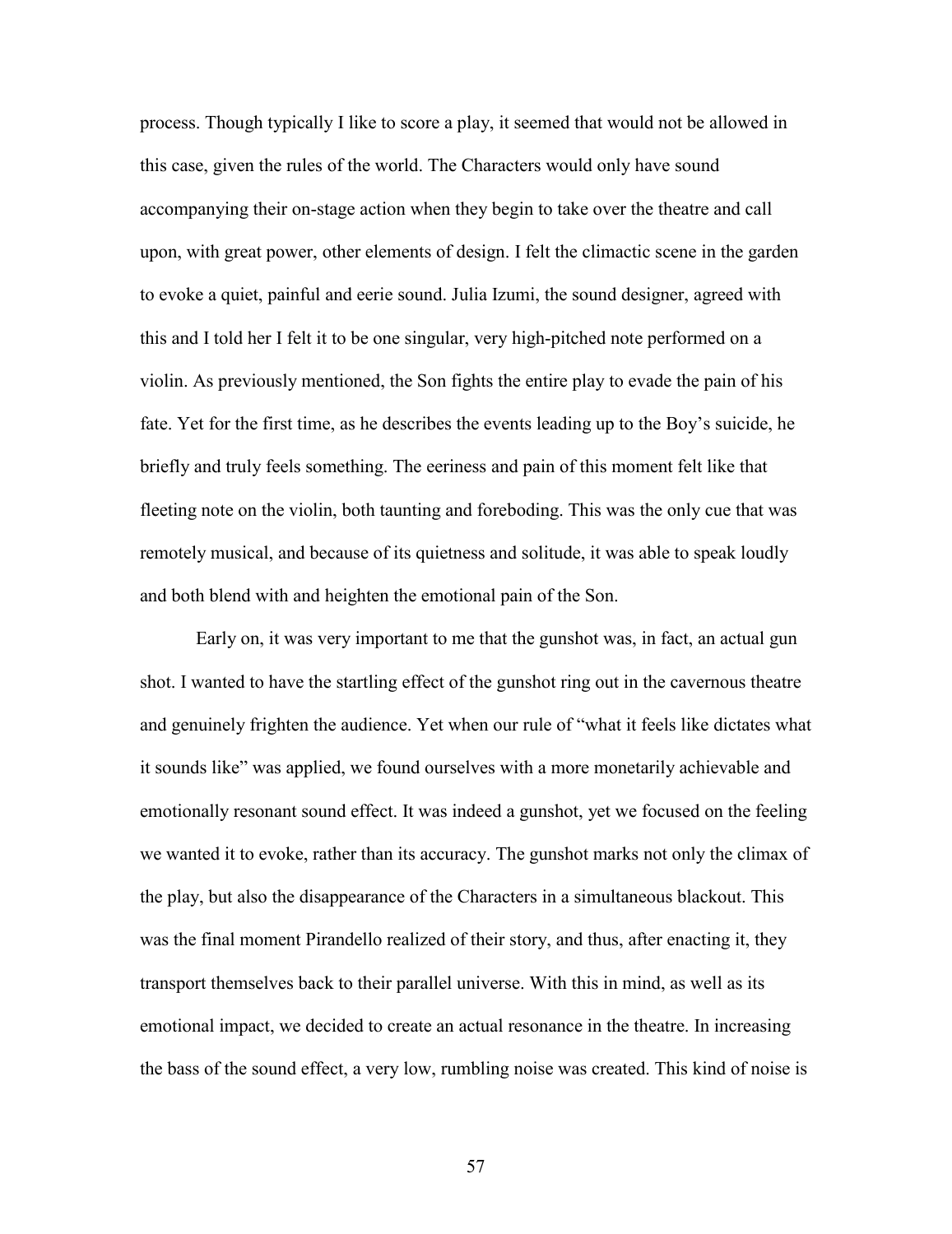perceived and felt more than it is actually heard audibly, and this seemed appropriate. It was jarring and powerful, as I had initially imagined, yet focused on the feeling of the sound, rather than the sound itself.

This rule was also applied to the design of the lighting. Jeremy Guterl, the lighting designer, focused on the progression of the play, and the bursts of action in which the Characters seem to take over the space. Their entrance onto the stage is the first time in which their world interrupts that of the Company. It is followed by the Stepdaughter's song, the reenactment of the Father coming to visit the Stepdaughter outside of her school, THE SCENE, and finally, the climactic scene in the garden. With each of these events the Characters seem increasingly closer to taking over the entire theater, as they do fully in the final scene.

And so we began to discuss and design this ebb and flow-like progression of lighting. The action of the play began with the work and house lights up; the lighting of the theatre as the audience entered was the identical lighting of the first chunk of action of the play. This highlighted the fact that the Company is living in the same world as the audience. As with the work lights, the lighting was also rather dull. It was not dynamic; it did not bring out any specific colors or even seem to light a performance. Intentionally, it felt a mistake. Then, when the Characters enter, the house lights were slowly dimmed and the works switched with the performance lighting.

With each of the previously described moments in which the Characters exert their power upon the stage and evoke a feeling, the lighting took on a more emotional, expressive quality. It was focused on specific Characters—the Company was no longer lit, though still visible—and took on a dynamic and bold color and wash. THE SCENE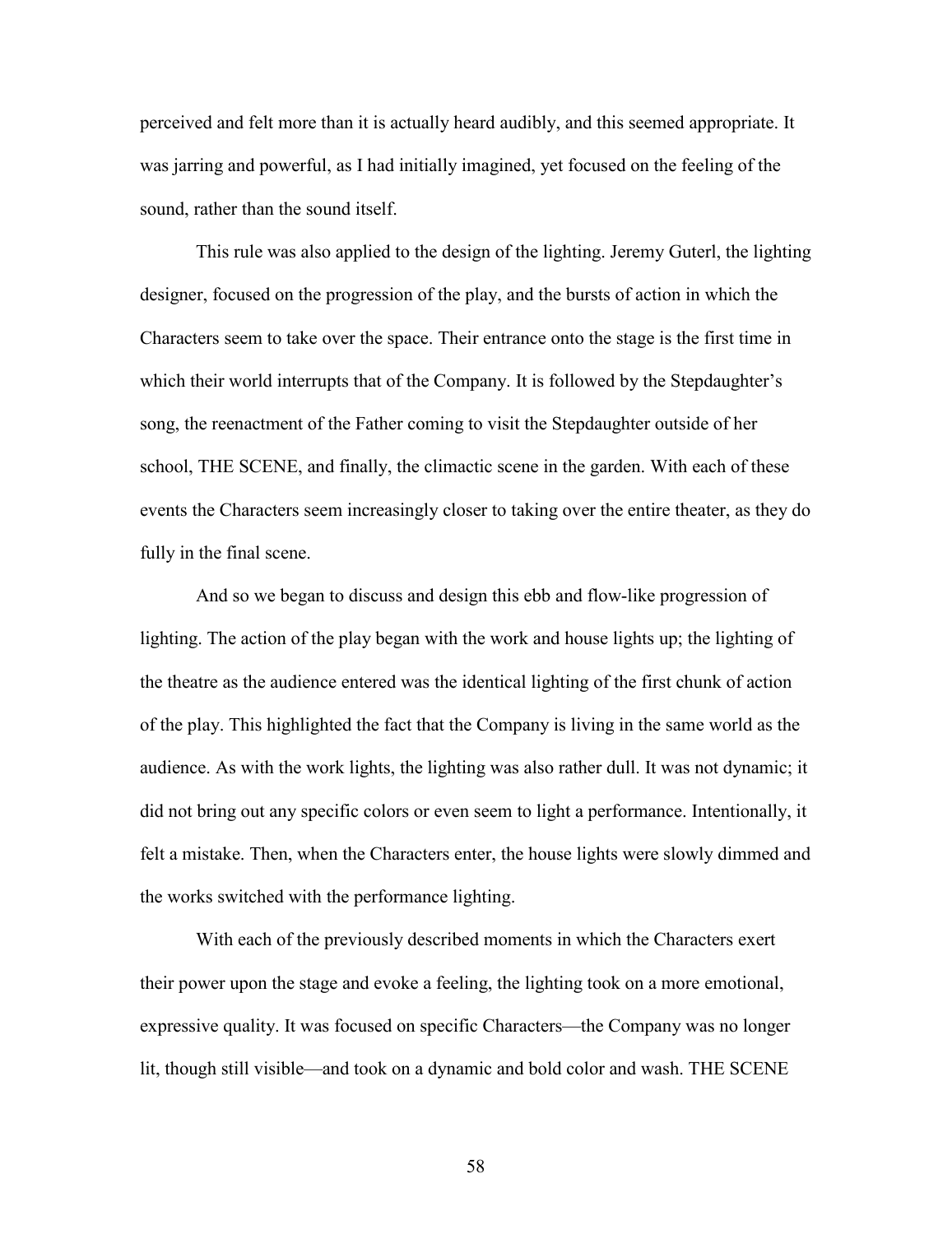felt as if it were seeping with pain. The tension it evoked was stifling, and so we tried to create a sense of heat in the lighting. The wash was as warm as possible, coloring everything, including the Characters, in a fiery orange glow. Lighting came from the sides as well, providing a greater sense of shadow as figures became more carved out in space. As Eliana, the director, cuts off the scene, the lights zip back to the plain, simple lighting as before, suddenly and palpably revealing the contrast between the two worlds.

Similarly, the final scene in the garden, or the forest, had a strong sense of color, yet this scene was lit almost exclusively in blue. After discussing the cold, snowy, even rainy forest metaphor for the final garden scene, the choice to have cool, powerful lighting was an obvious and organic one. As the Characters' greatest sense of loss, sorrow, revulsion, and remorse are felt in this moment, they evoke a response from the audience and, also, a response from the lighting instruments. It provides a lonely, unnatural and ominous feeling for the scene. Again, its contrast is realized fully when, following the blackout, the lighting returns to its original emotionless simplicity.

Jeremy and I discussed the timing of these cues in great detail. It was very important to us that some cues be slow and gradual, and others harsh and sudden. We worked with a kind of wave imagery as a metaphor for the progression of the lighting design. We started with calm water and then little by little, the waves garnered momentum until finally, one impactful wave crashed against the shore, washing everything away. The lighting played a key role in the production, and, like the setting, seemed more an emotive character than merely an aspect of design.

In the design of the costumes, Francesca Cerullo and I followed the same rules of creating our own reality and another one in which "what it feels like dictates what it looks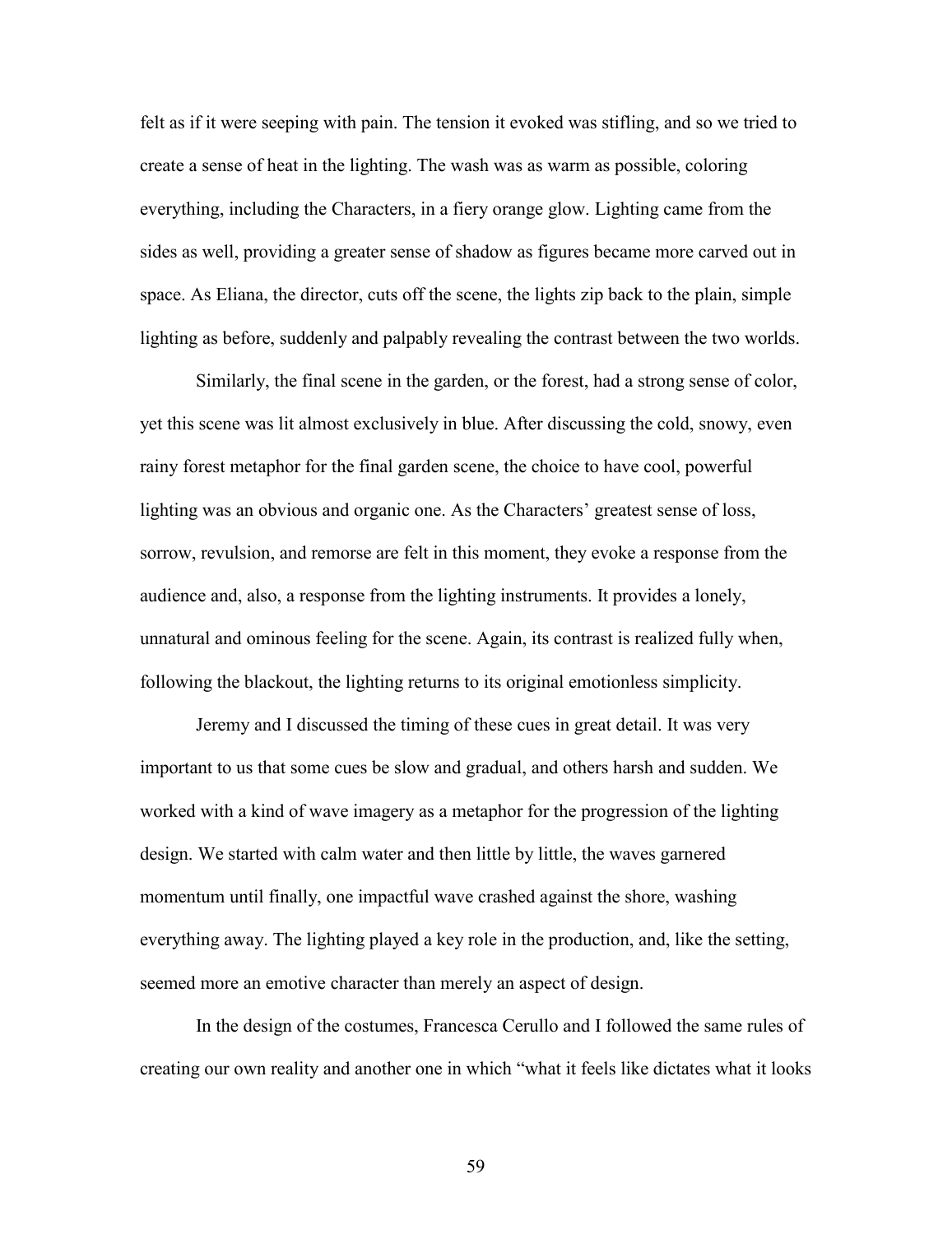like." Francesca has a background in fashion design, as well, and this skill set leant beautifully to our process. In great contrast to Characters, the dress of the Company should not feel like costume. We discussed a great deal about what actor and directors often wear to rehearsal. Though many attend rehearsal in sweats and comfortable clothes, we felt it important to reflect each Company members' role in the Company and personality in his or her dress. We attempted to choose clothing pieces that were emblematic of the person's personality. We created "outfits" more than costumes that reflected what other people associated with the person, and also, the person's favorite or most distinctive clothing. This way the clothing, like a costume, would reveal information about the person without being, well, theatrical.

We were also well aware of the contrast we needed to create between the Characters and the Company. We instinctually knew from the beginning of the process that the Characters would have a black and white palette, while the Company's would be vibrant and colorful. This made the difference not only stark, but also gave the Characters a certain formality and storybook quality. I was inspired by the notion that we dream in black and white, as opposed to color. Whether this is true or not, it was the perfect way for Francesca and me to contextualize and differentiate these two worlds. The world the audience knows and experiences in color is seen in color and the world that is utterly foreign and stems from the imagination is seen in black and white (it is worth noting here that both realities looked and felt extremely and equally vivid).

Francesca and I considered the emotional truths of the Characters to design their costumes in addition to our primary rule of design. They are the products of an imagination in the 1920s, so we considered the style and fashion of this time period in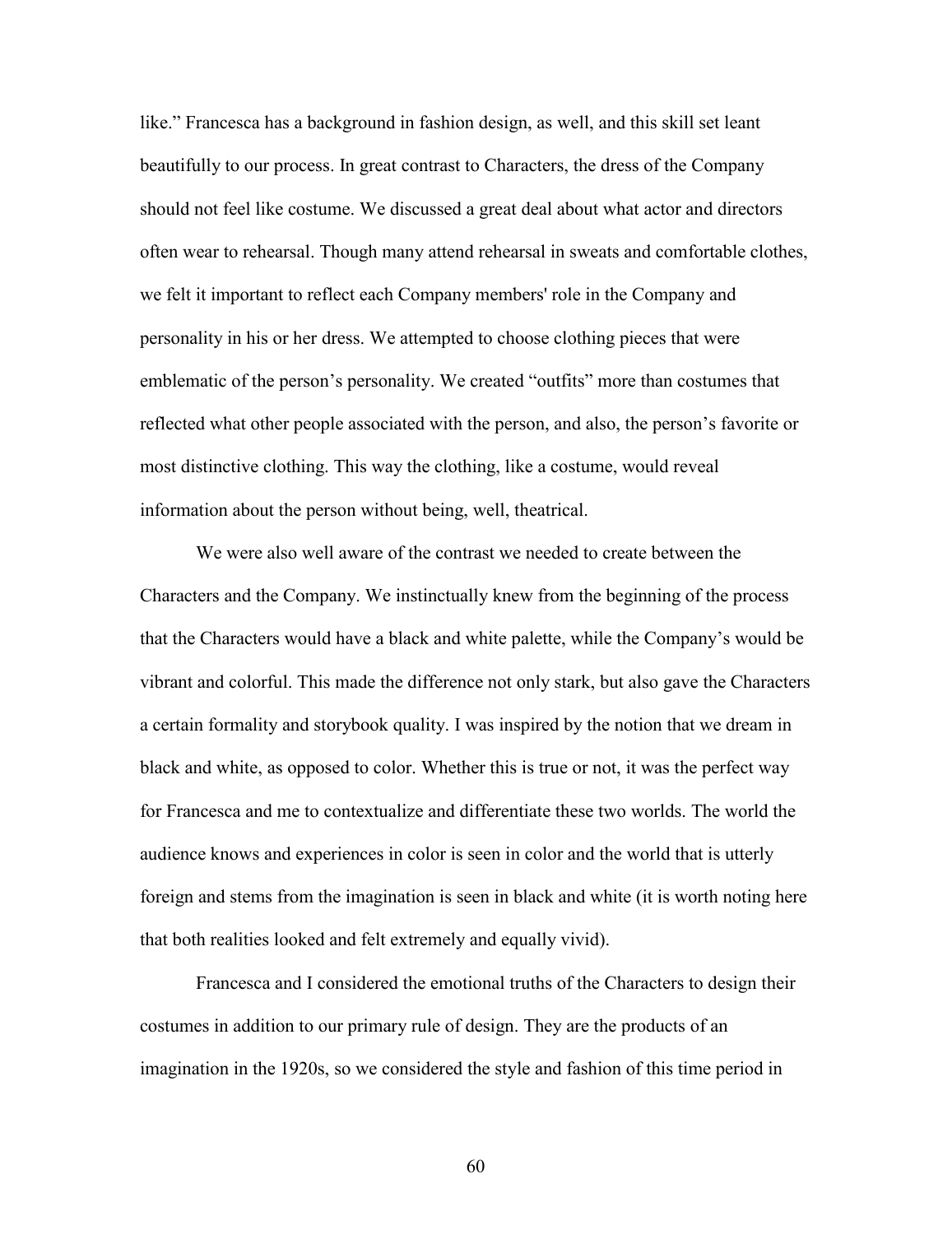order to influence their costuming choices. The Father and the Boy were costumed formally in suits and a cravat and bow tie respectively, the Boy in a vest to reveal his youth. The Son, too, wore a tuxedo, though he also donned a long black jacket. Pirandello calls for this, and it seemed appropriate in the way in which it weighed him down. The Little Girl wore a simple white dress and a back sash, precisely as Pirandello calls for (9). It was important that she look as young, dainty and innocent as possible and the frill along the dress and bow in her hair illustrated this beautifully. The Stepdaughter and Mother provided us with the most freedom, and thus, the greatest ability to evoke their "frozen expression" in costume. Pirandello calls for a veil to cover the Mother's and states that she is the "image of sorrow" (8). Her design possibilities provided the greatest ability for her to, quite literally, wear her emotions on her sleeve. A woman in mourning is already such an evocative image, and the traditional black and use of the veil appropriately expressive, so we merely amplified this. We found great success in the use of patterned and textured fabrics. Like the trees, these fabrics seemed to provide the most visceral response from the audience and palpable expression of emotion. Her black shawl was made of a thick yarn, her veil, heavy and crepe-like. Together, the costume was large—in size and degree of emotion—and came together to create a unified image of a mother in mourning. The Stepdaughter was clad in a simple black dress, built specially for Natalie Buzzeo. Though a flapper dress seemed inappropriate, Francesca and I wanted the dress to be cut in a way specific to the 1920s. Thus, her dress was simple, short, and stylish (9). It revealed a certain amount of her skin and the shape of her body.

The costume design process was a joyful one for both Francesca and me. In the other aspects of design, there seemed to be ebb and flow in the creation of the two worlds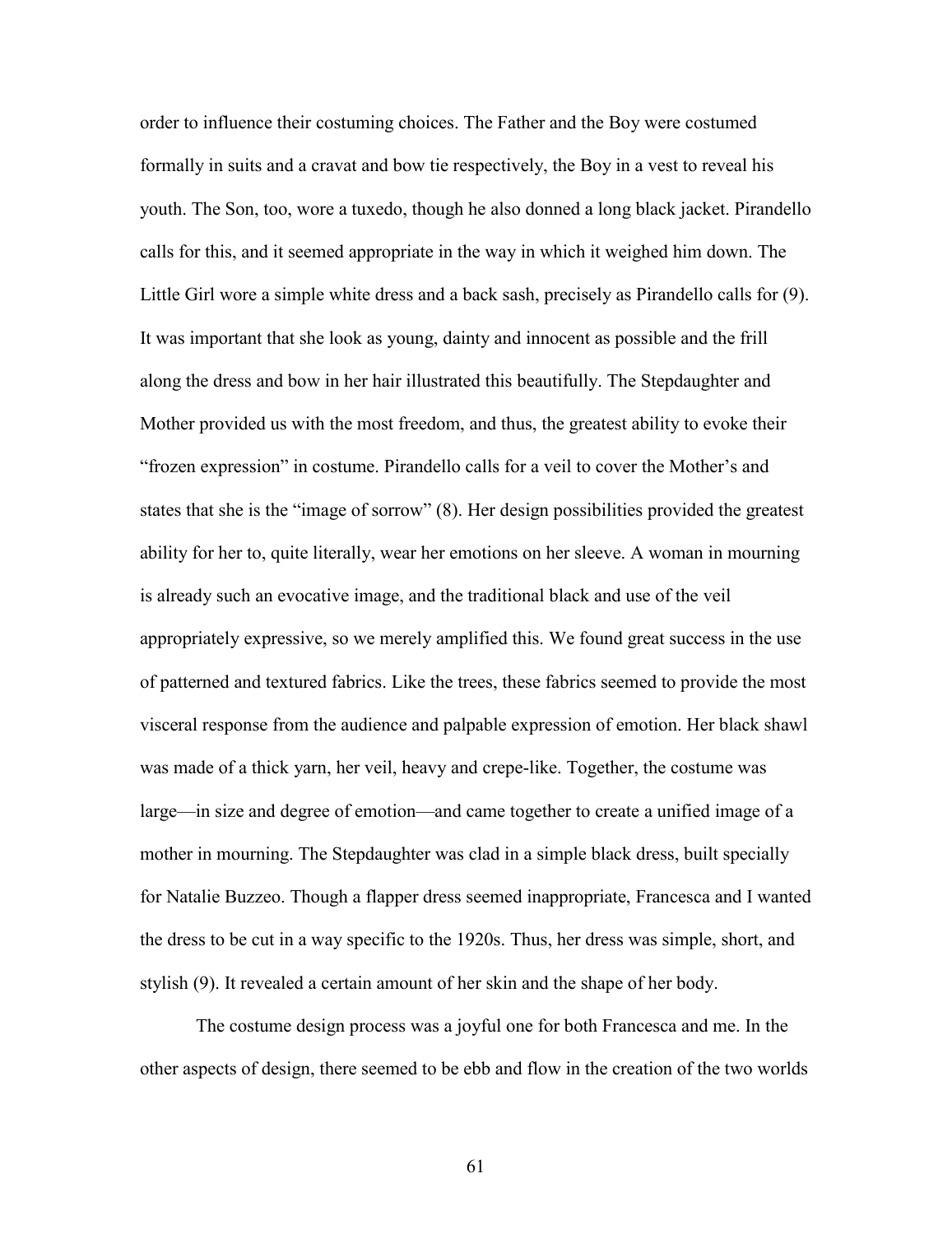of the play, yet for the design of costumes, it was completely and constantly separate. We embraced this and created two ensembles with different color palettes and style of dress. The high level of emotion and formality to the Characters' world is revealed, parallel to a revelation of the casualness, color, and personality of the Company. This created a visual distinction between the two worlds and allowed their imperative, core differences to be revealed through dress.

*Six Characters* marked the first time I engaged with designers on a full scale. It is an exciting and thrilling relationship I was able to discover and explore throughout the process. I understood how to create a world in the rehearsal room for the actors to exist in, yet had less experience in creating a world, an environment, with designers. Through these collaborative relationships, I've learned the beauty of speaking in metaphor. Though it may seem esoteric, it is the ideal way to communicate an idea, theme, or image to a designer; it gives the designer the freedom to create, yet is focused in its expression of what I have decided must be made clear to the audience.

Creating rules for the world of the play are just as essential with designers as with actors. The discovery of the rule "what it feels like dictates what it looks/sounds like" was a fruitful one that helped create a unified design. Just as the feeling emanates from the page to the reader, when executed properly, the designed environment(s) will emanate that same emotion from the stage into the audience.

#### **VII. PERFORMANCE AND IMPACT**

Presenting my production to an audience was both thrilling and nerve-wracking. It felt deeply personal and so, like the Company, I felt to be revealing much of my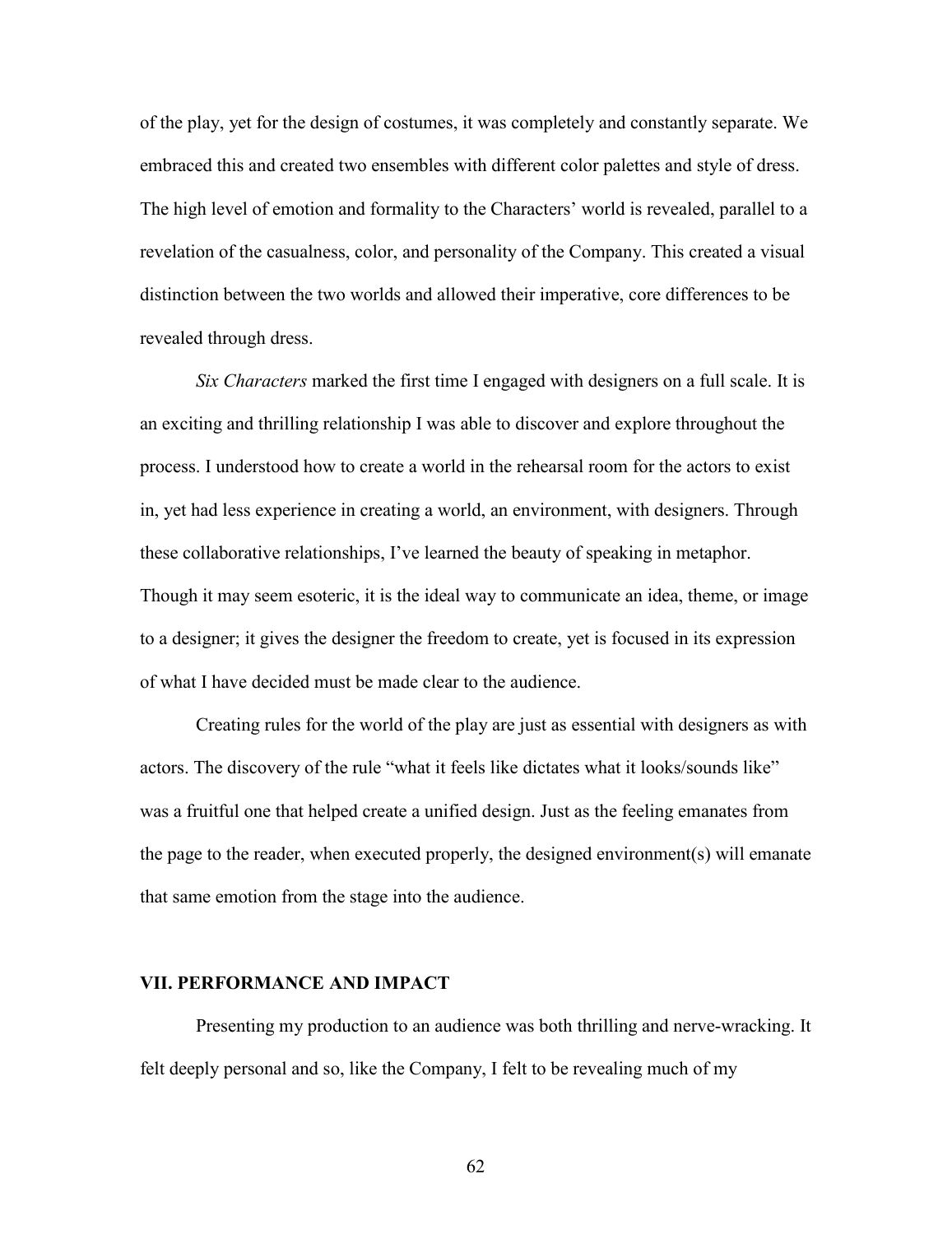personality to the audience. Though frightening, this ultimately, was what I intended. I had staged a carefully crafted approximation of my own reality and seeing it on stage felt jarring, like looking into a mirror. Based upon audience reaction, it seemed as though the more familiar one was with our rehearsal process, the more it reflected one's own reality. Thus those who worked on productions at Tufts felt closest to the Company, followed by anyone who had ever been part of a theatrical process and, finally, the remainder of the audience who connected with the naturalness of the Company. This created a wide range of audience experiences, which proved quite interesting in discussion following the performance. Each audience member developed a unique and specific relationship to, first, the Company and, in turn, to the Characters.

Some, primarily those not involved in the theatre, followed the progression of the Company identically, just as I intended. This meant, however, that throughout the first act, and, even into the second, many audience members would laugh at the behavior of the Characters. They, too, fidgeted in their chairs and occasionally did not possess a genuine interest in the Characters. Though this seemed fatal and it was painful for me to see audience members reading the program during the performance, it was due, in part, to the experience that I had crafted. Because of the degree of reality we attained in creating the world of the Characters, everyone in the audience believed in the power of their drama as we reached the climactic garden scene and their final, frozen appearance in the mysterious blue light. Each night when the trees descended, even though they were visible for the entirety of the play and despite the ability to see and hear technicians standing above the grid lowering these trees, the audience felt the power of the Characters' drama emanate into the house. The Balch Arena Theater truly felt to be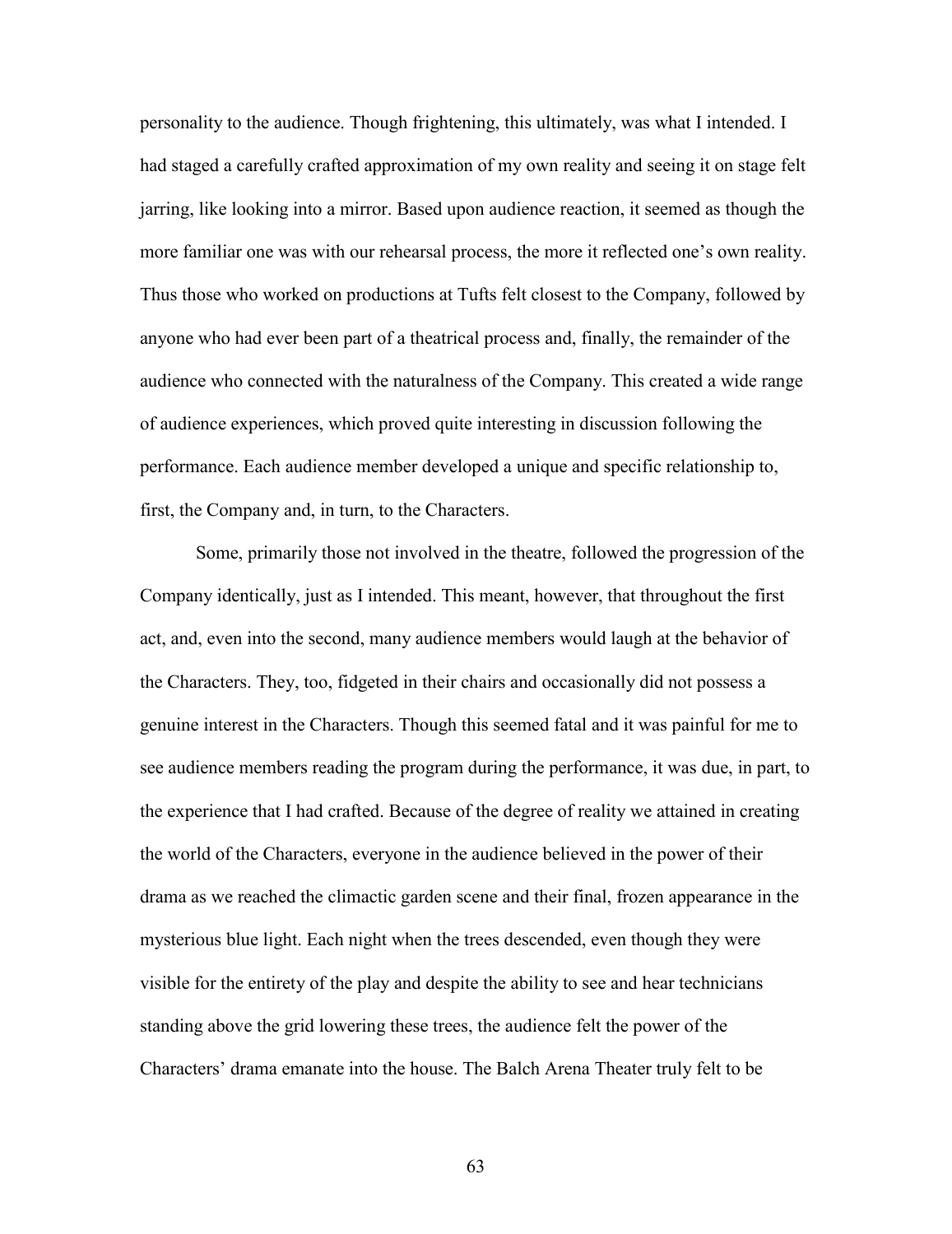"invaded" and the looks of shock and awe on audience member's faces, especially those who doubted the Characters previously, gave me great pleasure. We had, in fact, taken the audience on a journey from November 20, 2008, 10pm in the Balch Arena Theatre in Medford, Massachusetts, to another place not of this Earth. The energy in the room during this moment was incredible; a beautiful and evocative fusion linked audience and actors and revealed the power of the Characters and thus, the play's essential message.

The audience also was quite surprised each and every night that there was no curtain call. Brustein specifically calls the absence of a curtain call in his adaptation, and this felt quite right to me. Bringing the Characters and Company back on stage for the audience to applaud would negate all the work we had achieved in the action of the play. It would leave the audience settled and provide them with the catharsis and separation from the play they so desired. Still, audiences clapped and clapped until they realized that there was, in fact, no one returning to the stage. It was an appropriately awkward moment and was both enjoyable and strange to watch parties look at each other, unsure whether they were allowed to leave the theatre, if the play, had, in fact, concluded. An audience's need for catharsis was made even clearer to me when, as actors emerged into the lobby of the theatre to greet friends and family, they were ushered in with raucous applause.

Appropriate to the theme of the play, this process of adapting, directing and presenting this piece of dramatic art was the most challenging, enriching and gratifying experience of my artistic life. It was the most time-consuming, all-encompassing one yet I learned an immense amount about directing, theatre and art itself. It seemed appropriate that I investigate a play that explores the power of drama for my senior honors thesis capstone project; it truly felt as though my entire academic and artistic career were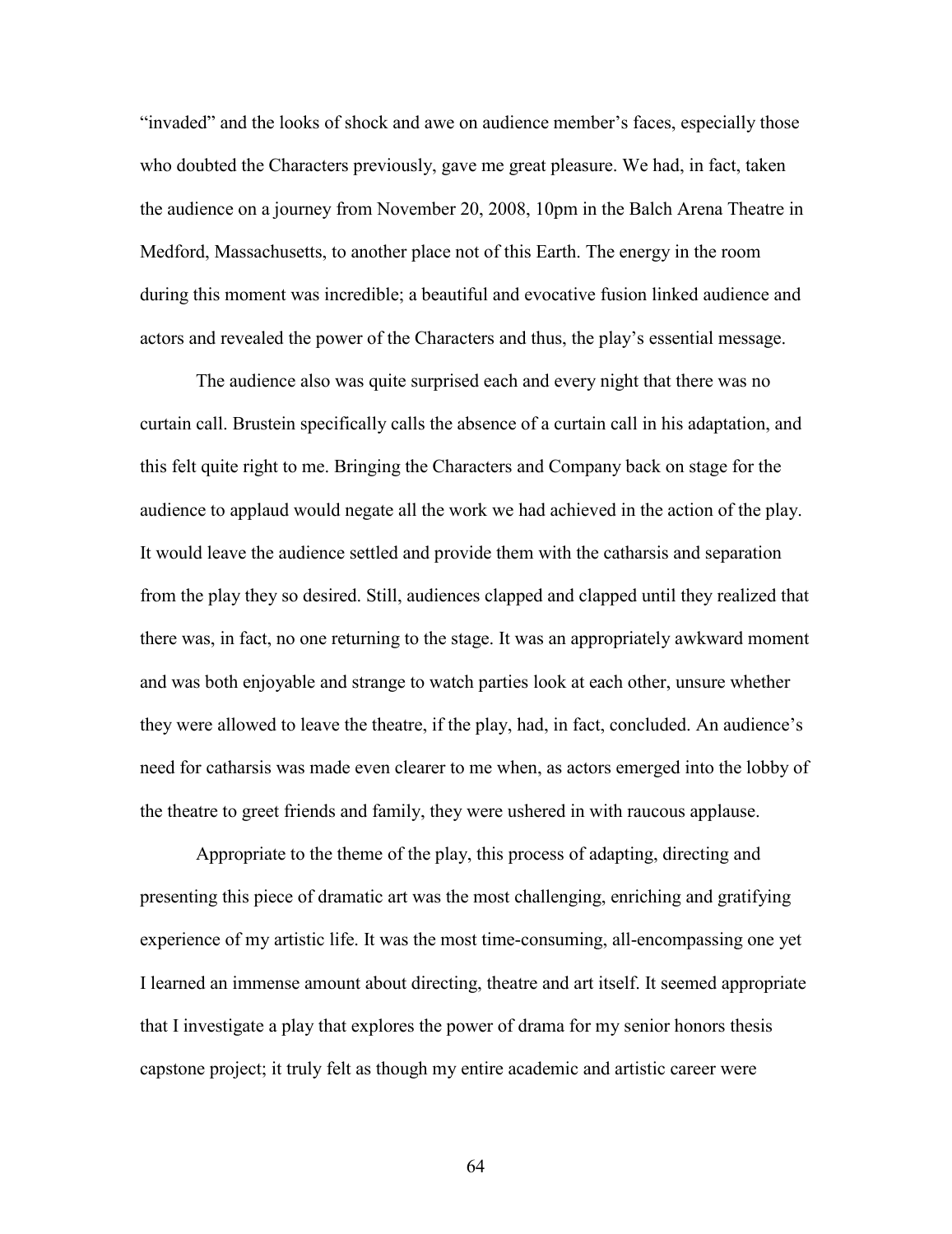leading up to this point and were able to blend beautifully to create this piece of theatre. The lessons I learned from this process are numerous, many of which I may not even recognize, yet are apparent in my work.

I developed a genuine passion to stage classical plays of the past. These are the plays that have stood the test of time, that continue to require presentation. They speak to audiences a hundred, sometimes thousands, of years apart. I learned the importance of stripping away the artifice of a play, its time, place and even language, to excavate the themes buried within the text. The themes of humanity, fallibility, and presence of art in life were not only timeless ones, but also timely. I reaffirmed my belief that theatre should entertain an audience, while forcing them to consider some aspect of their existence, in this case, the nature and reality of it. In order to tell the story and communicate the message of a play one must occasionally adapt the script. Adapting should occur as infrequently as possible, yet in this case, it required me to merely translate the reality of the Company into the present reality. Changes to the script should be made with careful consideration and must only serve to tell the story more clearly and effectively to a contemporary audience.

The rule that we established in the design process of "what it feels like dictates what it looks/sounds like" is something that I will take with me and apply to every play I direct. I will tell this to all designers at the first meeting and see it through religiously (again, like all rules, I am sure there will be an exception to this one in some production). The feelings, associations and metaphors of the play that I communicated to my designers allowed them to create the environment of the world I envisioned. When based upon feeling, this environment, and actions enacted within it, has the ability to establish a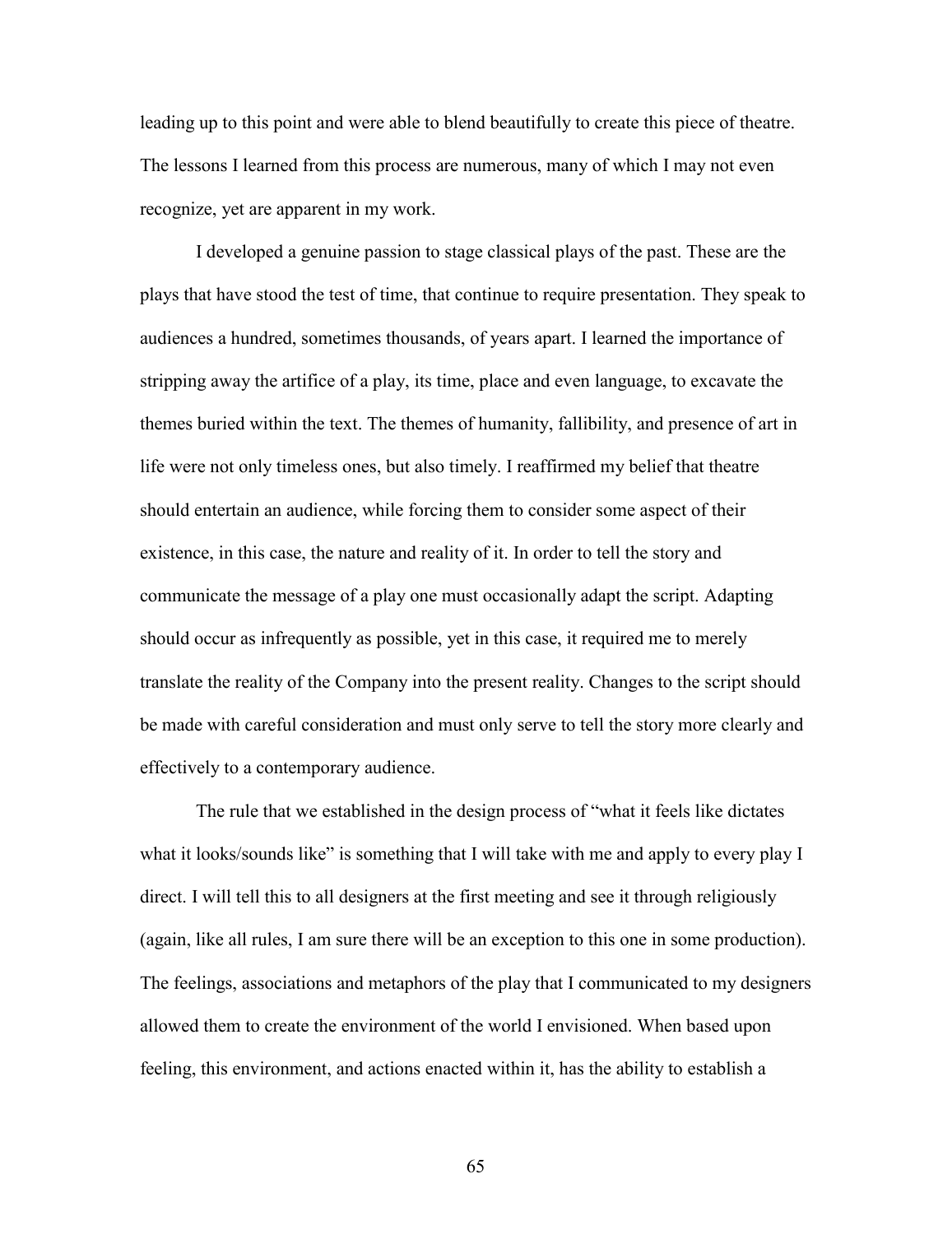direct connection with the audience and allow them to draw their own conclusions from the play.

In rehearsal, I leaned the importance of listening and patience. Like Viewpoints trains actors to listen with one's entire body, I too must listen fully, in order to pick up on the subtlest details of each actor's performance. In tackling such works as *Six Characters*, the toll is takes on the actor is extreme. Playing oneself on stage or transforming into the image of sorrow takes great bravery. I must respect this and be as patient as possible in order for them to gain a full understanding and entrance into the role, the Character, in his or her own time. I spent a great deal of time working with Lyle Friedman, the Mother, to get her to unlock her deepest and darkest sorrow and present it on stage. Lyle possesses the great ability to emote and place the emotion on the text so it blends beautifully. I worked hard to help her unleash these emotions and explore them in rehearsal. As Pirandello places a great deal of focus on her immense sorrow, I did too, and with reasonable success. Halfway into the rehearsal process she had determined how to bring such strong emotional content to each and every rehearsal. Though helpful throughout the process, by the time we reached the performances, Lyle had drained her "emotional capacity" and lost the freshness and explosive quality of her performance. I assume full blame for this; Lyle proved herself able to reach the heights of the role in rehearsal. I learned that with such extreme roles and emotion, a director must encourage an actor to curb the inclination to express oneself fully in rehearsal. This, again, must be a gradual process working towards performance. Though it may not deliver immediate results, I must trust that my actors will be able to reach such heights when the time comes.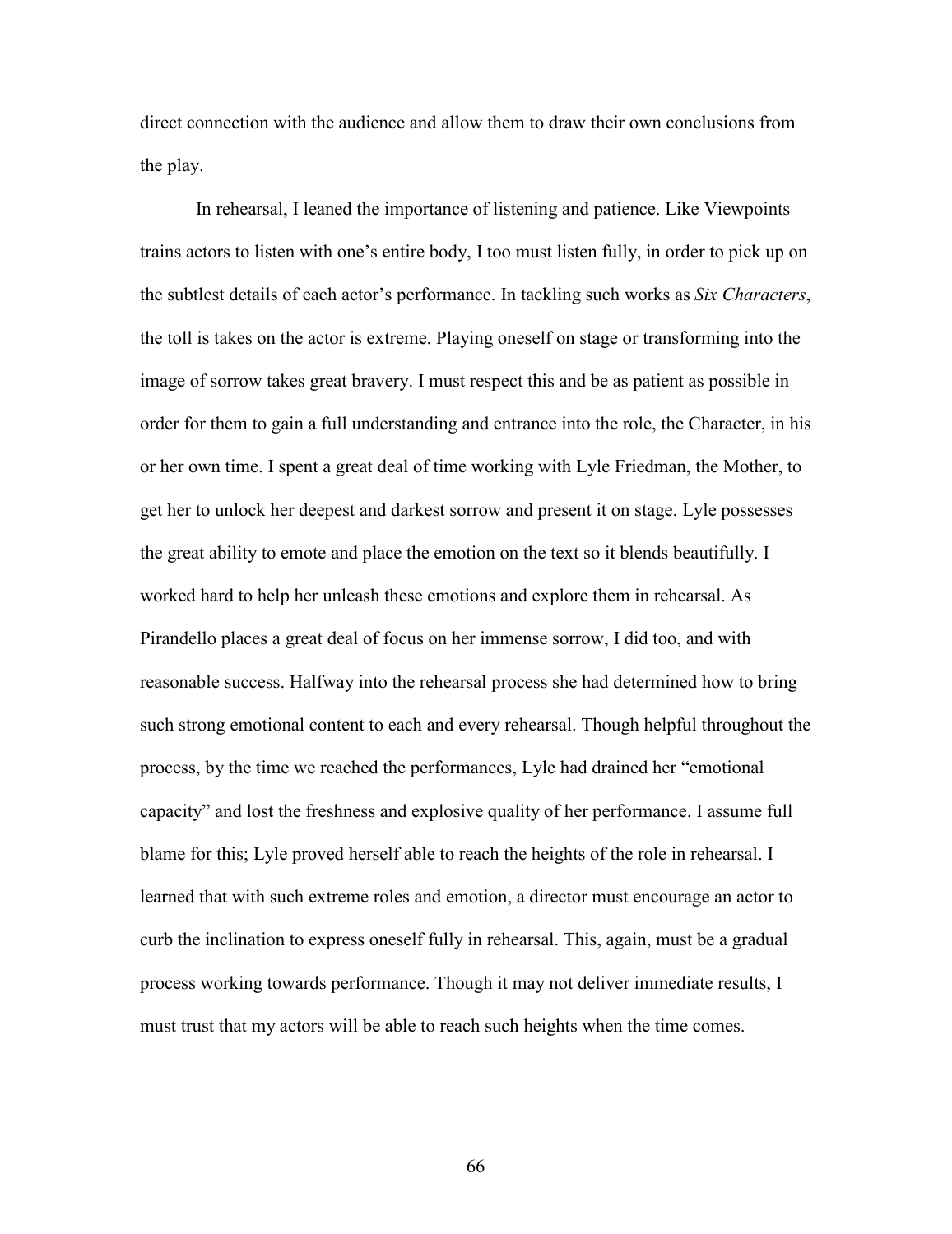The final and most important lesson I learned from this process came out of my relationship with Signor Luigi Pirandello. With great nerve, he created a piece of theatre that broke all its present rules, yet embraced theatre as a dramatic art form. He scripted a radical, experimental play that explored the purpose of dramatic art and celebrated and challenged the liveness of theatre. Where there seemed to be a chasm between audience and performer, Pirandello enlivened this imperative relationship, fusing an unbreakable bond between those on stage and those sitting around it. He created a piece of theatre that was fundamental to his beliefs, regardless of its response.

As a theatre artist, I must make sure I am directing plays for my audience and no one else. I must be in touch with the world around me in order to present its inhabitants with evocative and provocative dramatic art. I must not be afraid to break the rules. I must study and understand the rules that govern art and drama, and breaking them must be a careful, purposeful decision. I must be steadfast to my beliefs as a human and theatre artist. Though differing from others, I must be sure to adhere to these values in every theatrical event I stage. I must, of course, respect the playwright and audience as I serve as the link between the two. I will continue to ask questions, questions that challenge life and art and are impossible to answer. Maintaining this sense of curiosity and desire to explore will keep my art fresh, relevant, and necessary to an audience.

Though Pirandello's masterpiece provides a sense of an answer to this seemingly clichéd question, it seems as though this thesis capstone project would be incomplete without answering for myself, "Why take the time to create theatre?" Pirandello's play revealed some of the most painful truths about the human existence. I never before considered the way in which we perform for others, creating masks that allow others to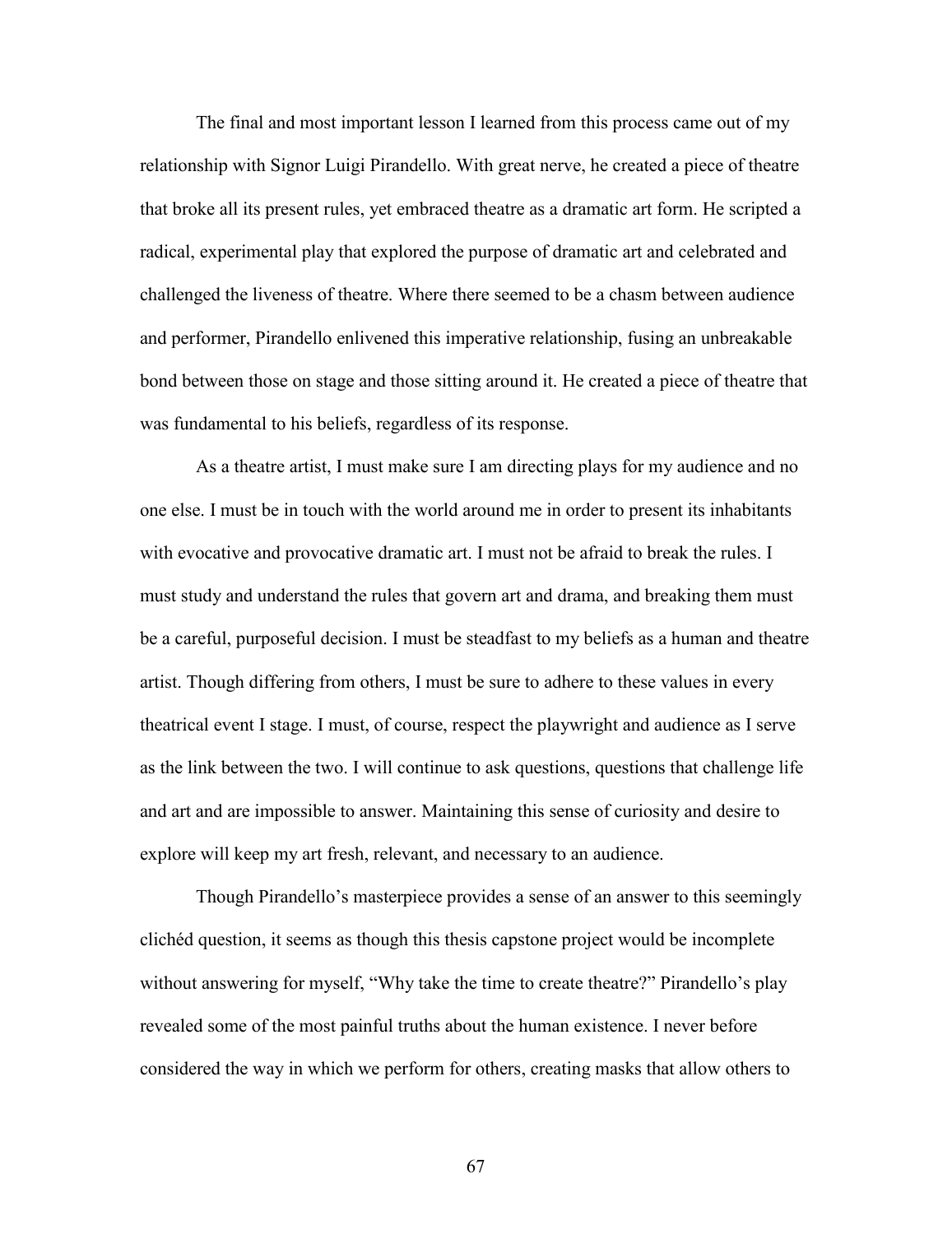see us the way in which we wish to be seen. Nor did I consider how one moment, one decision, could haunt us for the rest of our lives. Pirandello seemed to be plagued by these notions and deals with them by exploring them in his art. Taking after Pirandello, I will work to explore the inexplicable inescapable complexities and difficulties of the human existence in search of a unifying truth, a truth that can bring together artists and audiences together under one roof to examine the issues that connect and confront us all.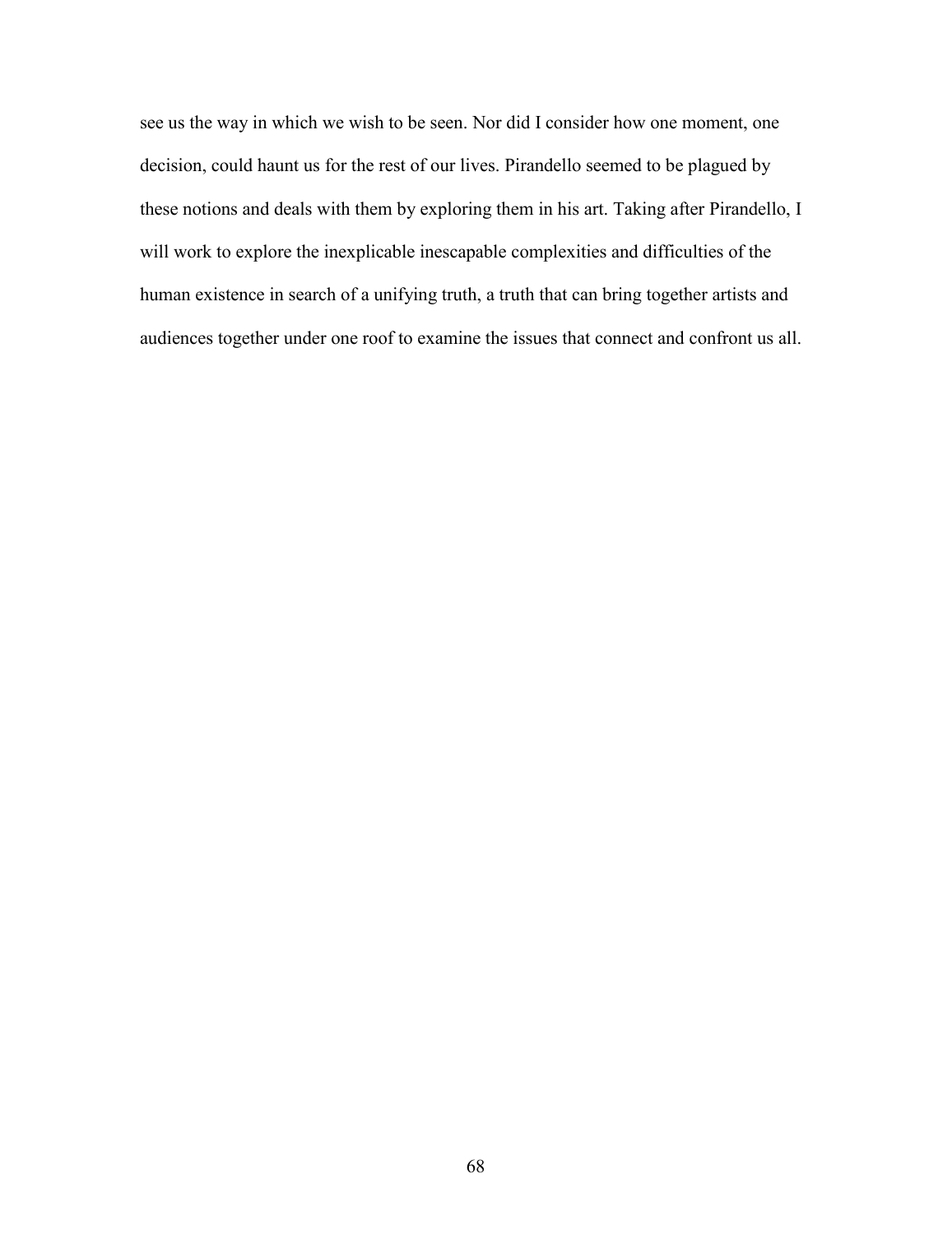# **SIX CHARACTERS IN SEARCH OF AN AUTHOR**

**A play by LUIGUI PIRANDELLO**

> **Translated by FELCITY FIRTH**

**Adapted by JOSHUA ALTMAN and THE COMPANY**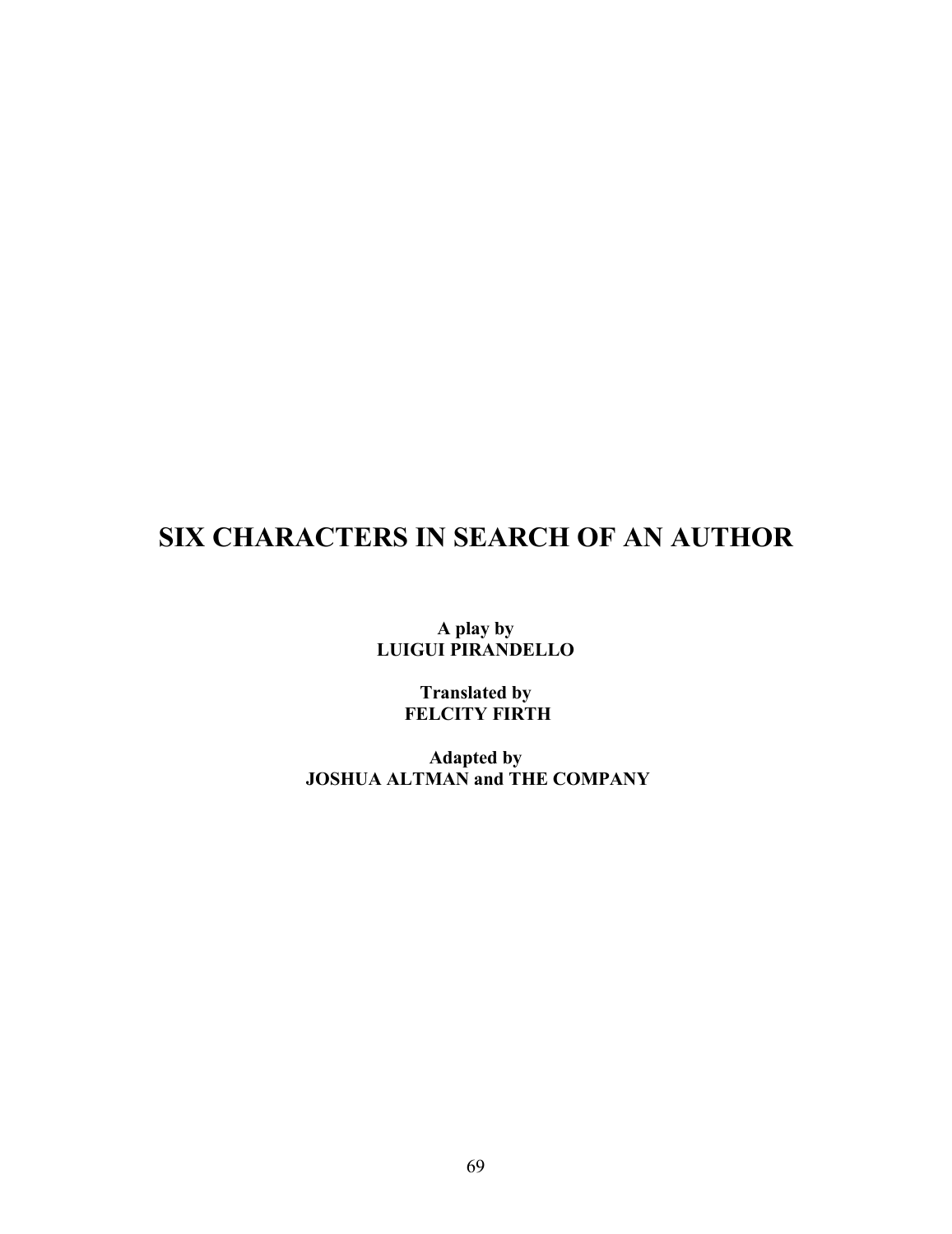### **ACT I**

*The first sight that greets the audience on entering the theatre is the stage in its ordinary work-a-day guise. The stage is empty, almost dark, and devoid of any items of scenery. This is to give us the impression, right from the start, that all we see is quite impromptu. The audience must have the feeling that it has entered a theatre where not a performance, but a rehearsal is about to take place.*

*As the house is closed and the fire announcement is made, LILY comes into the theatre and on stage and begins to set up for today's rehearsal. SHE brings on a table and begins to prepare for rehearsal.*

*After a bit, EMILY enters and greets LILY. EMILY puts her stuff down and runs to the bathroom.*

*As EMILY is exiting, BRADLEY enters. HE, too, puts his hockey bag down and goes to the bathroom.*

*Next, ELIZA enters and exchanges pleasantries with LILY.*

*BRADLEY and EIMLY return from the bathroom, and EMILY and ELIZA exchange pleasantries, as well. After this, ELIZA brings the conversation to being off-book.*

ELIZA: You off book for today?

EMILY: Yeah.

ELIZA: Wait. Sorry. Lily, we were supposed to be off book for today...

LILY: Yeah. Yes. For sure.

ELIZA: Okay good, cause I was up till like four in the morning trying to memorize all my friggin' lines.

LILY: That's good.

ELIZA: Yeah, it was like...not okay.

LILY: Good, way to be a team player.

ELIZA: K, 'cause if I realized I didn't have to be off book, I'd probably throw a tantrum, or something.

*ELIZA goes and begins to stretch.*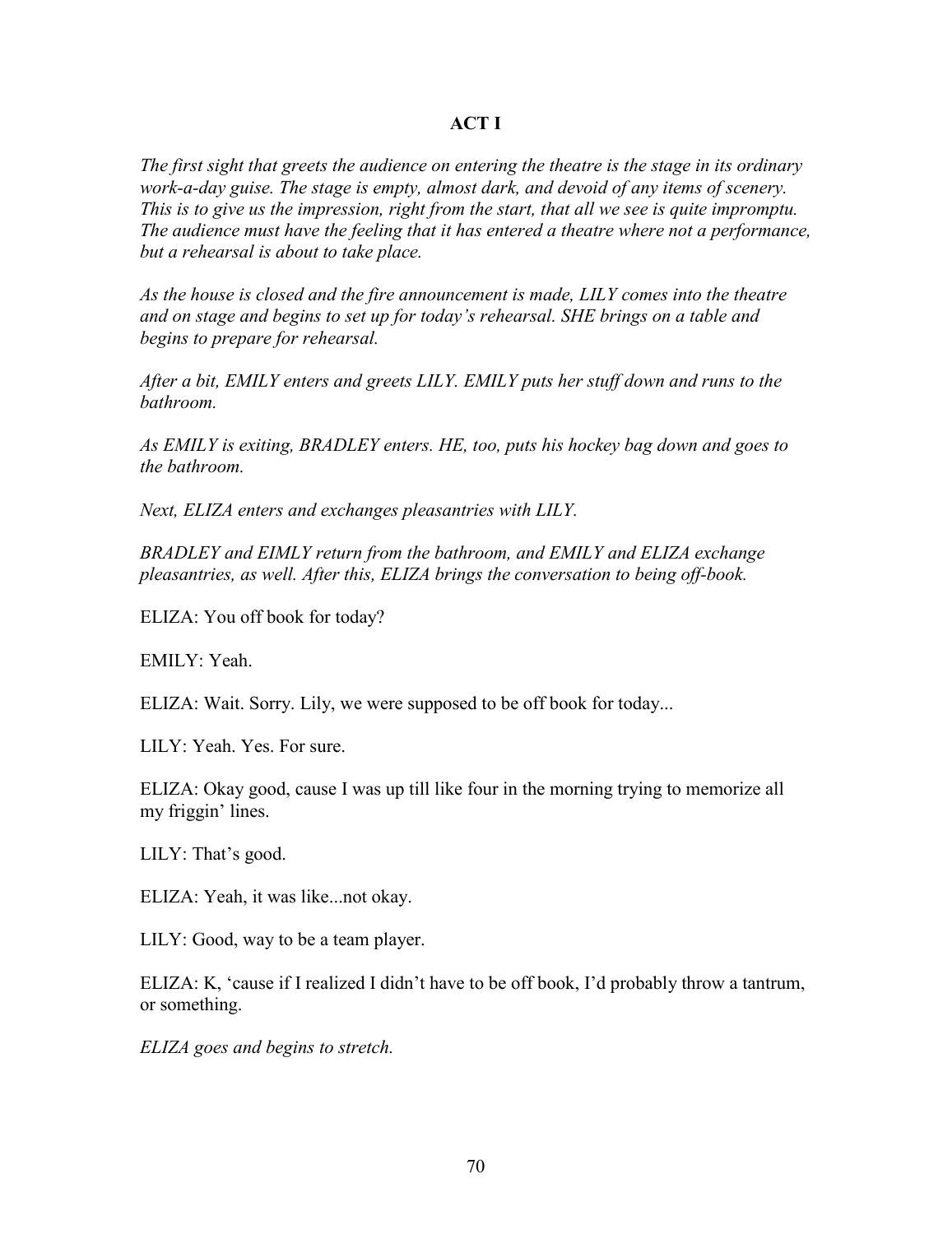LILY: Well, we don't want that again. Oh, and just so you guys know, we'll be starting with the first scene today with Bernardo and Francisco.

*EMILY goes to gossip with LILY. BRADLEY sends a text message as he mocks ELIZA.*

BRADLEY: Cool stretching, Eliza.

ELIZA: Oh, thanks Bradley. You should try it sometime. It's actually like really helpful.

BRADLEY: Oh, yeah? You see, I'm just naturally limber so...

*ELIANA enters, on the phone, and greets her ACTORS. THEY respond.*

ELIANA: Hey, Lily, can we do something about the lights? I can hardly see anything with just the works on.

LILY: Uh, sure. (*Shouting up to the booth*) Hey Jeremy, can you kill the works?

*Suddenly, light fills the stage. The ACTORS respond to the light, as well, yet with less excitement than ELIANA.*

ELIANA: Ah, much better. Hey, Lil' are we missing anyone?

ELIZA: Uh...Royi.

ELIANA (*Annoyed*): Of course. Can you call him?

LILY (*Already on it*): Sure.

BRADLEY: Tots obvi, Royi's not here.

ELIZA: Tots obvi?

ROYI (*Bounding in*): Hi guys, I'm sorry, I'm sorry, I'm so sorry I'm late, I was getting in line for Stir Fry Carmichael, but you know how long that line is and so I ran down to the Campus Center, where there was another huge line and got—

ELIZA: Don't worry guys, he's got his Ultimate Grilled Cheese

*The COMPANY responds briefly with their opinions on the U.G.C. and other sandwich options.*

ELIANA (*Cutting them off*): Okay, okay, okay. Rehearsal time! Yay! (*Going over to ROYI*) Hi.

ROYI: Hi.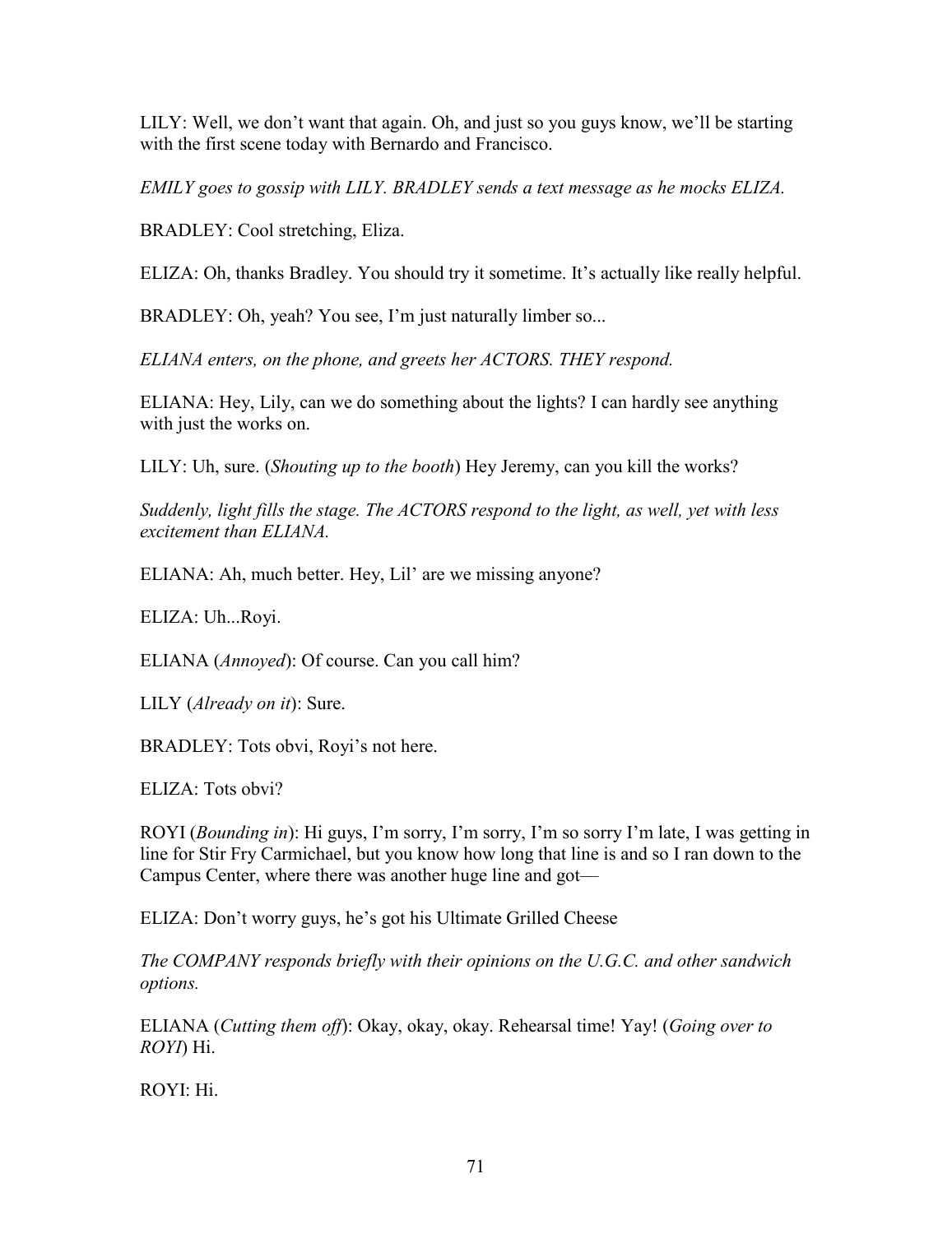ELIANA: Okay. Hi guys. Today is off book day. Off book day. Oh! Welcome to the Arena. Very exciting to be here. So things may be a little disorienting, but it'll be great, we'll push through. (*To ELIZA*, *remembering*) Oh! Oh! Sweetie, c'mere. (*Spinning her around*) Able, Baker, Charlie, Dog, Easy. Okay?

ELIZA: Wait, the exits?

ELIANA (*Correcting her*): The voms. You're heard me say that before. Voms. Vomitoriums. And one, two, three, four five.

*During this last line, BRADLEY and ROYI have begun talking over ELIANA.*

ELIANA: Royi. Bradley. Do you guys know the voms?

ROYI: Yeah. Able, Bobby, Candy.

ELIANA (*Sighs, and then moving on*): Okay great; let's get started with the first scene.

ROYI: I'm not in that scene, am I?

ELIANA: No, Hamlet, you're not. We don't get to meet you 'till later. (*To BRADLEY and EMILY*) Okay, let's get you guys up there.

EMILY (*Overlapping BRADLEY*): Where exactly are we...

ELIANA: Okay, Bernardo, you'll be up top there (

BRADLEY: Like, in the exit?

ELIANA: Like right up top there.

EMILY: Like above Dog.

BRADLEY: Okay, should I go there now, or....

ELIANA: Yeah, yeah, yeah, yeah, yeah. So it'll start and like Jeremy and Julia have all these crazy lights and this crazy music, and it'll start out, like, in darkness.

LILY: Ooh—do you want the flashlights?

ELIANA: Yes. We actually have them, huh.

*LILY goes to grab the flashlights.*

BRADLEY: Oh! Flashlight tag!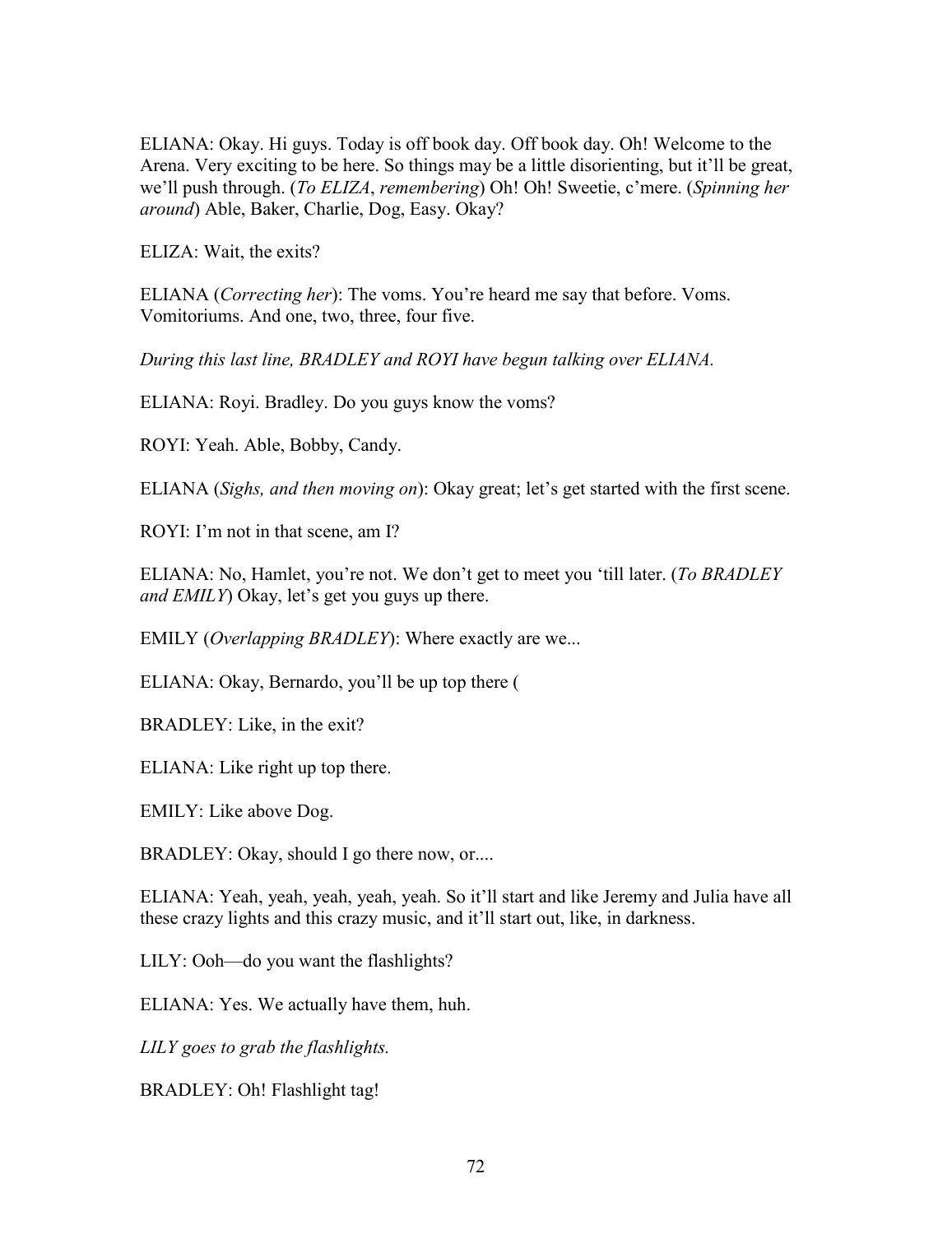ROYI: Yes! Flashlight tag! Can we?

BRADLEY: Ugh, Eliana, please.

ELIANA: There is no flashlight tag in Hamlet. Save it for bonding.

*BRADLEY and ROYI are dejected.*

ELIANA: Okay, Brad, so you'll be up there and you'll just like, appear. And then, Em, you'll be entering in from—

EMILY: Charlie.

ELIANA: Yeah. Okay, so Emily, you are coming to replace Bradley at his post.

EMILY: Wait, actually, I think that...

ELIANA (*Taking a seat*): Okay, let's just start from there and....lights up!

EMILY: Wait, sorry, it's gonna be like, dark, right?

ELIANA: Yeah, yeah, yeah. Like a.....metaphorical lights up.

EMILY: Okay.

ELIANA: And....go!

*BRADLEY begins the scene and realizes the rail can move and make a noise.*

BRADLEY: Holy shit, dude! This thing moves. Listen to this. (*He produces the noise for everyone.*) Am I the only one who thinks this is cool?

ROYI: That is kinda cool.

LILY: Yes.

EMILY: It's cool that it's broken.

LILY: I'll make a note of it.

EMILY: It's just broken.

ROYI: Since we're stopped, I'm gonna go pee.

ELIZA: It's fine, Bradley.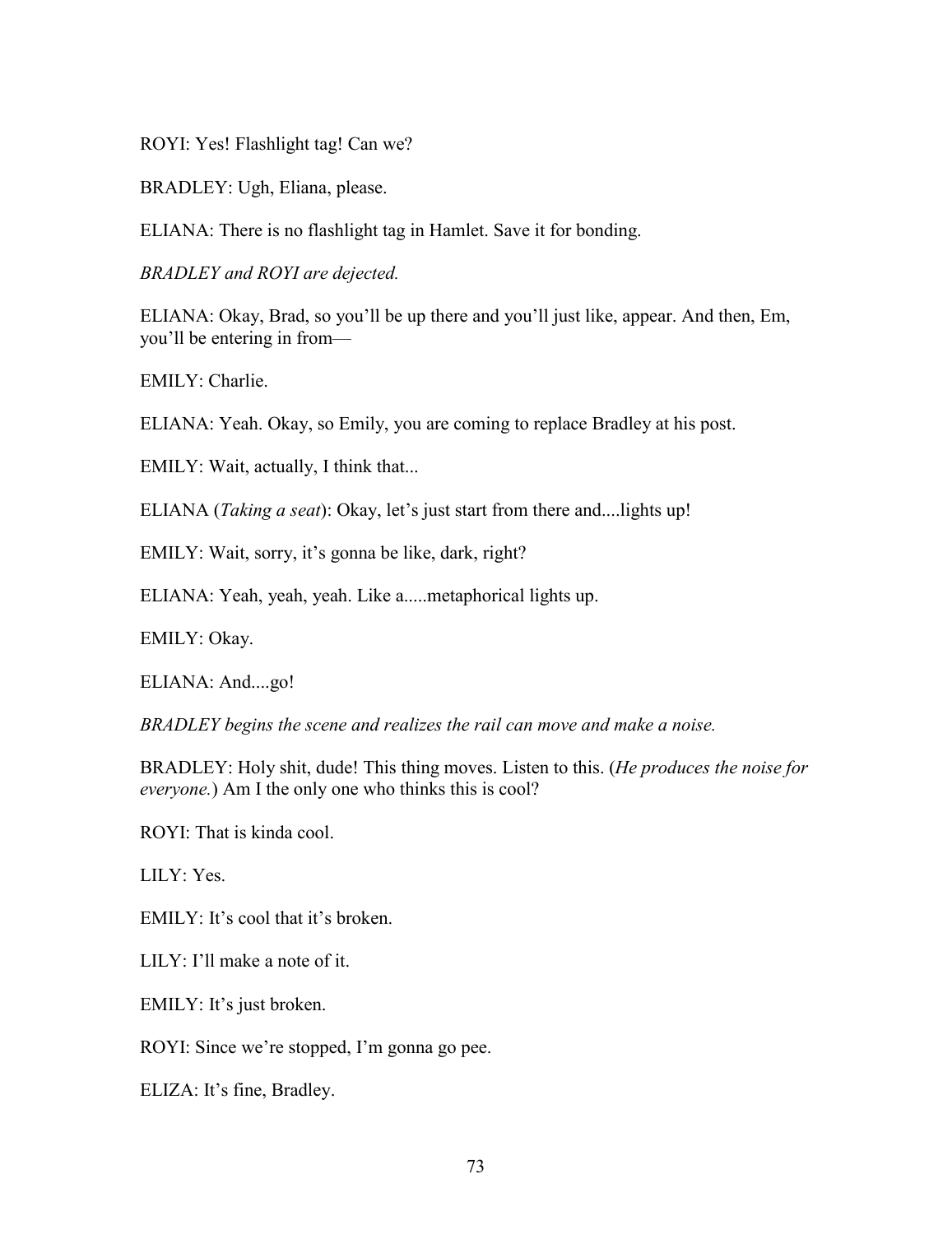ELIANA: Okay, it's, it's a moving rail.

ELIZA: Can we just start?

ELIANA: Yes, okay, and...metaphorical lights up.

*They begin the scene.*

BRADLEY: 'Who's there?'

EMILY: Nay. Answer me. Stand and unfold your—

ELIANA: Hey, Emily, can you be a little more...grounded?

EMILY: What?

ELIANA: Yeah. Like grounded. You're guarding the castle. You know. Like, manly!

EMILY: Manly?

ELIANA: Yeah. Yeah.

EMILY: Wait, I'm sorry...that's not what we've been working on. What do you mean, manly?

ELIANA (*Thinking on her feet*): Okay. Emily. Have you...have you ever asked somebody out?

EMILY: What?

BRADLEY: Have you ever asked a guy out before, Eliana?

ELIANA: The question is for Emily.

BRADLEY: Well, I know the answer anyways.

ELIANA (*To BRADEY*): Hahahaha.

*The COMPANY gets a kick out of this. ELIANA attempts to bring some focus back.*

ELIANA: Have you?

EMILY: Yes.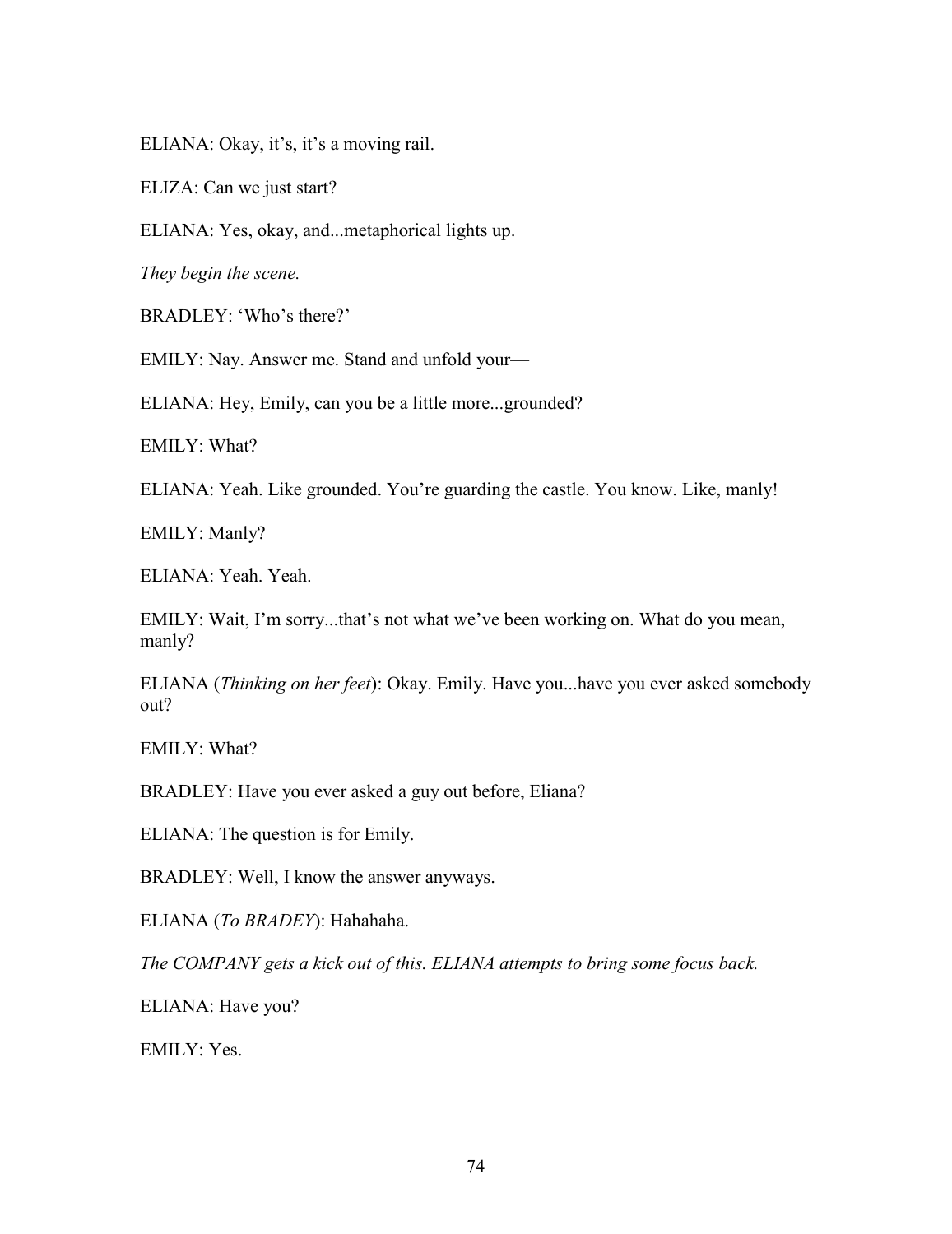ELIANA: So that feeling. Of taking the initiative. Of taking control. (*Searching for the word.*) That, that...dominance. Is what you are. You are not man, you are not woman in this world. You are masculinity. Okay? Got it? Are you fed?

BRADLEY: I'm actually kinda hungry.

EMILY: Yeah.

ELIANA: Think grounded.

EMILIY: Yeah. Okay. Sure.

ELIANA: Okay, let's just try it again. Metaphorical lights up!

BRADLEY: 'Who's there?'

EMILY: 'Nay. Answer me. Stand and unfold yourself.'

BRADLEY: 'Long live the king!' Alright, um, time out. Help me, help you. I have no idea why I'm saying that line. What does that mean?

*ELIZA makes a noise.*

ELIANA: 'Long live the king'?

BRADLEY: Yeah. I'm starting to make sense of the 'Who's there?' but I'm stuck on that one.

ELIANA: Bradley, have you read the play?

BRADLEY: I've read my lines.

ELIZA: Bradley, it's just a line!

ELIANA: Just a line? This is a valid, valid question. Why would Shakespeare have included this if it was just a line? This "line" is who you are. It's your identity, your desire for the King to live. Long. That is your desire, your motivation. This is how you announce yourself—through your loyalty to the King. The King is order.

BRADLEY: That's his name?

ELIANA: Who **represents** order. You are a man defending order with your life. Okay. What's going on in Denmark right now?

BRADLEY: Wait, Denmark like. . .now?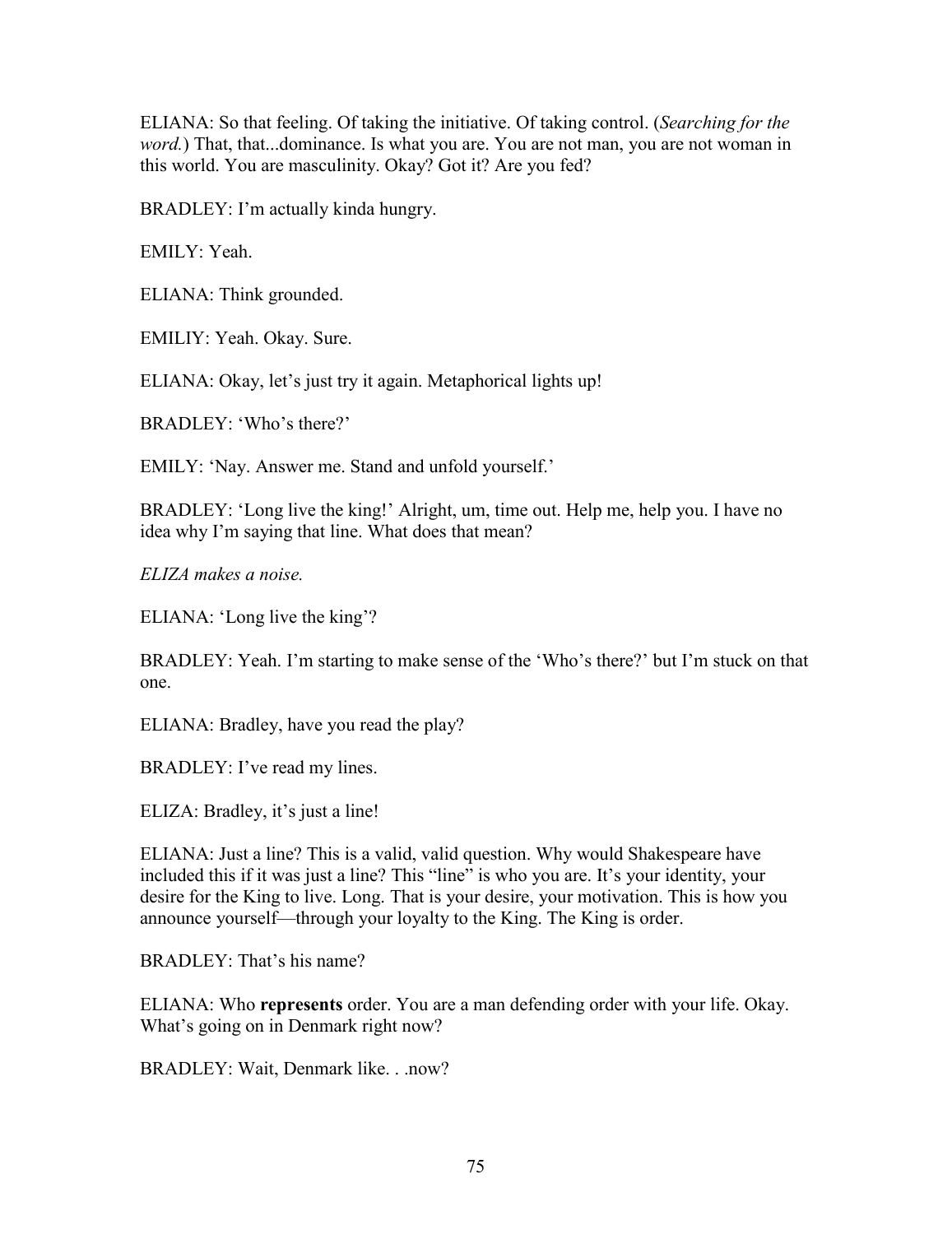ELIZA: No, Bradley. Denmark in the show.

ELIANA: Yeah, world of the play people. Denmark is chaos. Think about it. We are in a world where sister-in-laws become wives become mothers become lovers. This line is your desire for order, okay? Right now you are not Bradley standing above Dog, you are not even Bernardo guarding Fortinbras. You are order in a world of chaos. This is how you announce yourself to a figure in darkness. . .and to your audience. Got it?

BRADLEY: Well, not really, but...

ELIZA: Bradley, you should have read the play already. Can we just start?! We've wasted so much time already! (*Aside, wrapping her pashmina around her*). Ugh, it's freezing in here.

ELIANA: Yes. Thank you.

ROYI (*Walking right through this debate*): Okay, so I know that—

ELIANA: Royi, in the middle of rehearsal? Seriously? Seriously? Can we just go back and start again?

ROYI: Sorry. I think just took the world's longest piss.

ELIANA: Royi. Shhh. Okay. From the top!

*BRADLEY notices the CHARACTERS, who have appeared on the concourse. No one else has.*

BRADLEY: Who's there?

EMILY: Nay. Answer me. Stand—

BRADLEY (*Pointing to the CHARACTERS*): No. Seriously. Who's there?!

*The SIX CHARACTERS come into full view. They are bewildered and ill at ease. "Any production must make clear the fundamental distinction between the SIX CHARACTERS and the ACTORS and members of the company. The physical separation of the two groups, recommended in the stage directions once both are on the stage, should certainly help to make the distinction clear. Different colored lighting should also be used to reinforce it. The CHARACTERS must not, in fact, seem to be phantasms; they must appear as figures of created reality, immutable constructs of the imagination: more real and more consistent, because of this, than the natural and volatile ACTORS. Though Pirandello calls for masks, the CHARACTERS will wear make-up that will (as the masks are intended) help convey the idea that these figures are the products of art, their faces immutably fixed so that each on expresses its basic motivation; the FATHER's face*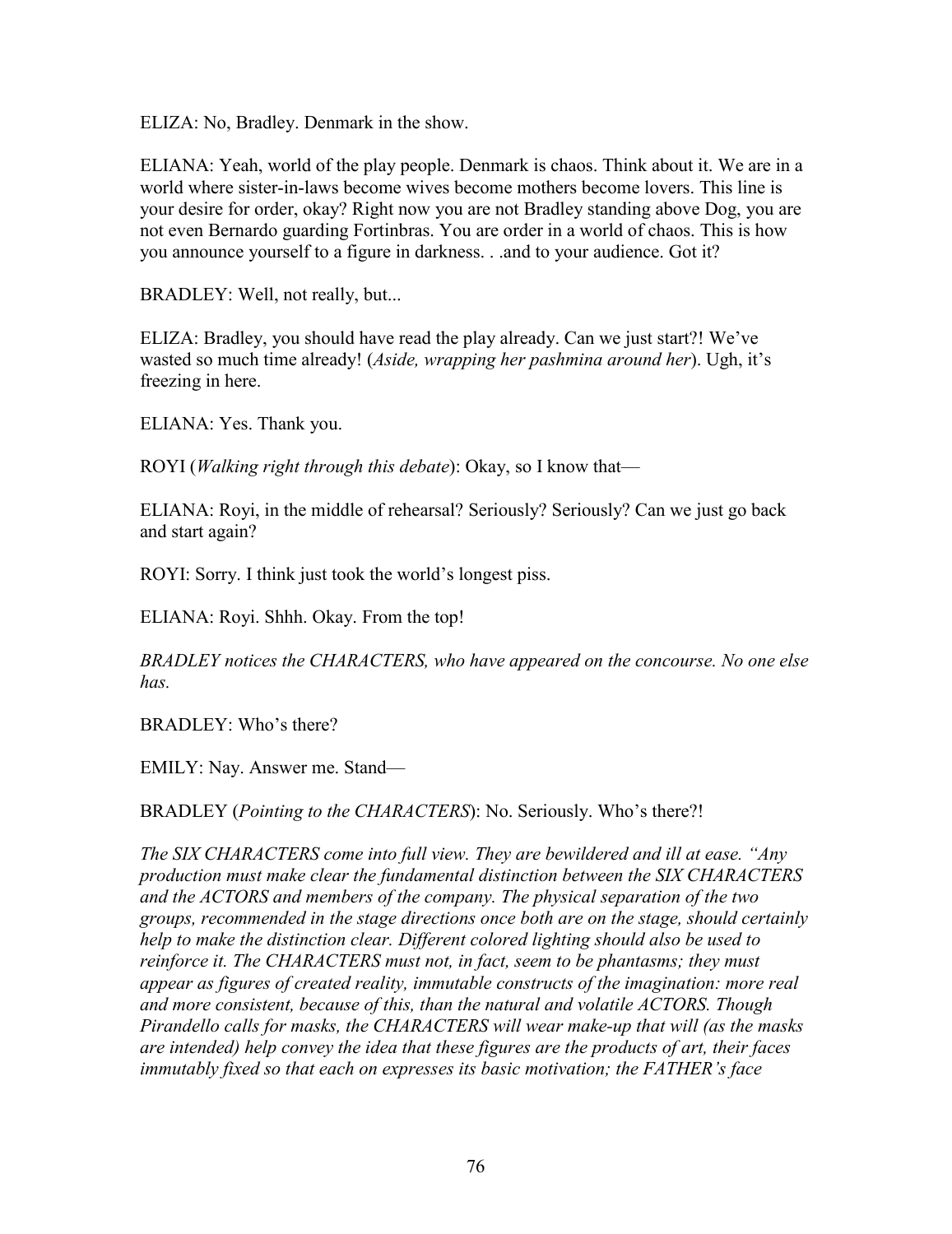*registering Remorse, the STEPDAUGHTER's, Revenge; the SON's, Contempt, and the MOTHER's, Sorrow.*

*The FATHER is about fifty, balding slightly, his reddish hair receding at the temples. A thick, curly mustache fringes his still youthful lips, which tend to part in a meaningless uncertain kind of smile. He has a wide forehead, outstandingly pale in a pallid face, oval blue eyes, very bright and piercing; light trousers and a dark jacket: his voice is sometimes mellifluous, sometimes jerky and harsh.*

*The MOTHER gives the impression of someone appalled and oppressed by and intolerable burden of shame and humiliation. She is quietly dressed, in widow's black. When she lifts her heavy crepe veil she reveals a face, which is more like wax than ailing flesh. She keeps her eyes permanently downcast.*

*The STEPDAUGHTER is eighteen, arrogant and brash to the point of insolence. Strikingly beautiful, she too is in mourning, but in her case the clothes have a flashy stylishness. She is clearly contemptuous of her shy, unhappy, bewildered younger brother, a scruffy BOY of fourteen, also in black. She is warmly affectionate, however, towards her little sister, a LITTLE GIRL of about four, who wears a white frock tied at the waist with a black silk sash.*

*The SON is a tall young man of twenty-two. He bears himself stiffly, as if grown rigid in the suppressed contempt he feels for his FATHER and the sullen indifference he shows his MOTHER. He wears a purple overcoat and has a long green scarf tied round his neck.*

ELIANA: Um...hi...Can I help you guys?

FATHER (*Approaching the steps which lead down to the stage, followed by the others*): We are here in search of an author.

ELIANA: (*Angry and astonished*) An author? What do you mean author?

FATHER: Any author, madam.

ELIANA: Well, there's no author here, Shakespeare's been dead for like, 400 years, it's not a new play, so if you wouldn't mind—

STEPDAUGHTER: (*Rushing down the steps toward ELIANA with jubilant enthusiasm*.) But that's even better! That's terrific! Have us! We can be your new play!

ROYI: What the hell is she talking about?

ELIZA: This rehearsal is so screwed up.

EMILY: Oh god, can we just get on with this. I have a paper due tomorrow.

FATHER: (*Following the STEPDAUGTER onto the stage*.) Well, yes...but if there's no author...(*To ELIANA*.) Unless you would like to be our author...?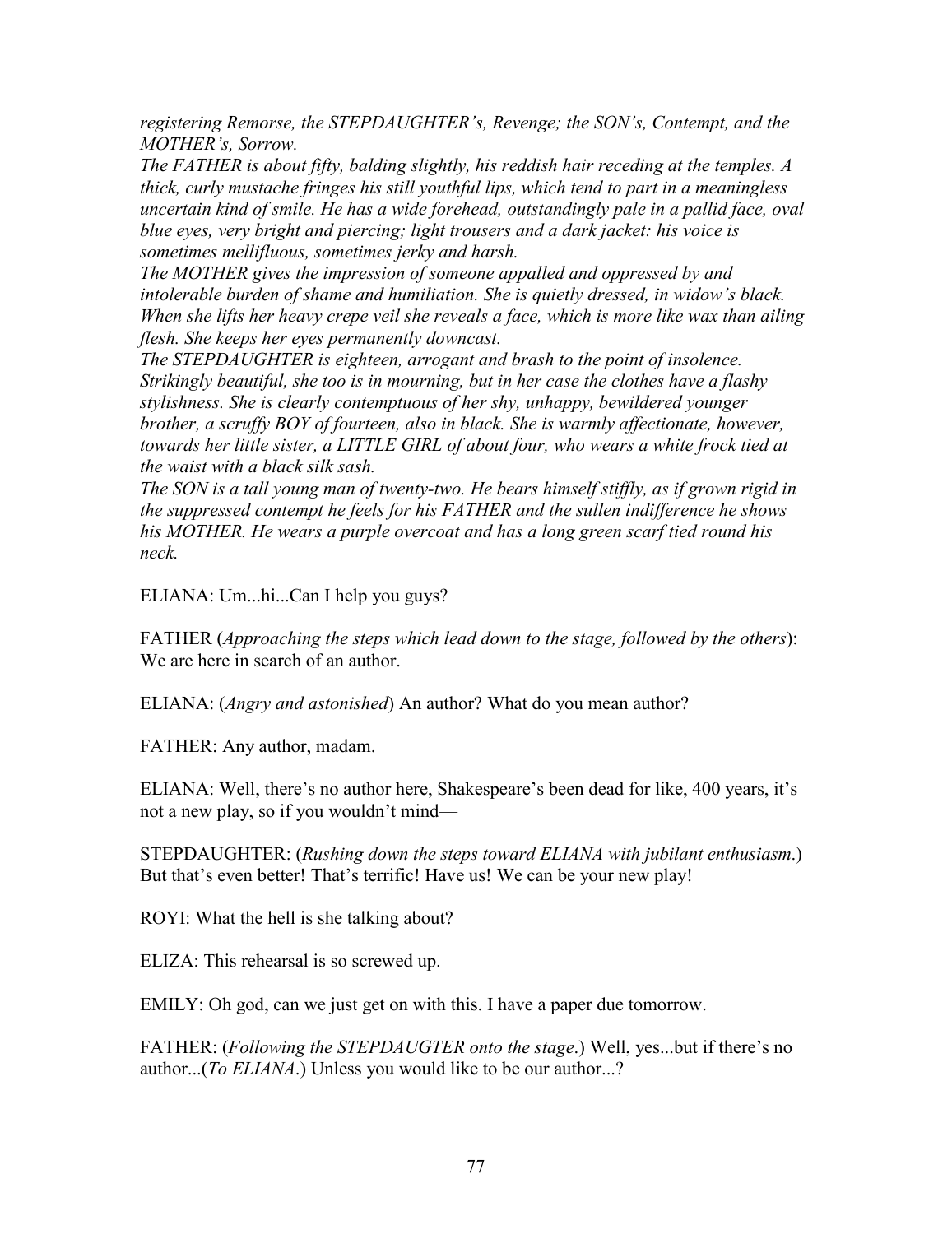*The MOTHER, leading the LITTLE GIRL by the hand, heads onto the stage. The BOY does so too, and halfway they pause expectantly. The SON remains at the top, evidently sulking.*

BRADLEY: Okay, if this is an episode of Punk'd, not cool MTV.

LILY: Yeah, this has to be a joke, or something.

FATHER: It's very from being a joke. What we bring you is a grievous and painful drama.

STEPDAUGHTER: We could make your fortune!

ELIANA: Well that would be wonderful and as much as we could use whatever "fortune" you could bring us, I'm going to have to ask you to leave my rehearsal. We really can't have visitors today. This is absurd!

FATHER: (*hurt, using his 'mellifluous' voice*.) But I don't need to tell you, Madam, that life is like that; it's made up of absurdities, things which don't make sense—and which, like it or not, don't need to be credible, because they are true.

ELIANA: Okay, thanks for the life-lesson, but you're still gonna need to leave.

FATHER: All I'm saying is that it is actually more nonsensical to do the opposite, to force things into the mold of credibility to give them the appearance of truth. And might I point out that, mad as it is, this is exactly what your profession tries to do.

*Indignant reaction from the ACTORS.*

ELIZA: Great, someone else who thinks actors are crazy. Surprise, surprise.

FATHER: Well, this making untrue things seem true...pointlessly, as a kind of game...Your job is to make fictional characters seem true to life, am I right?

ELIANA: I'll have you know that the job of the actor is one of the toughest and most respected professions in the world.

*The COMPANY glares at ELIANA.*

ELIANA: Okay, well, it's definitely one of the toughest. And I'll agree with you that there are many playwrights out there writing awful and unoriginal plays, and some directors that completely disrespect the playwright and force some other not-so-hidden agenda. But you know, right here on this stage, many times throughout the year, we come together and take scripts, that are just words on a page, and we give them life.

*The actors are pleased with ELIANA's defense.*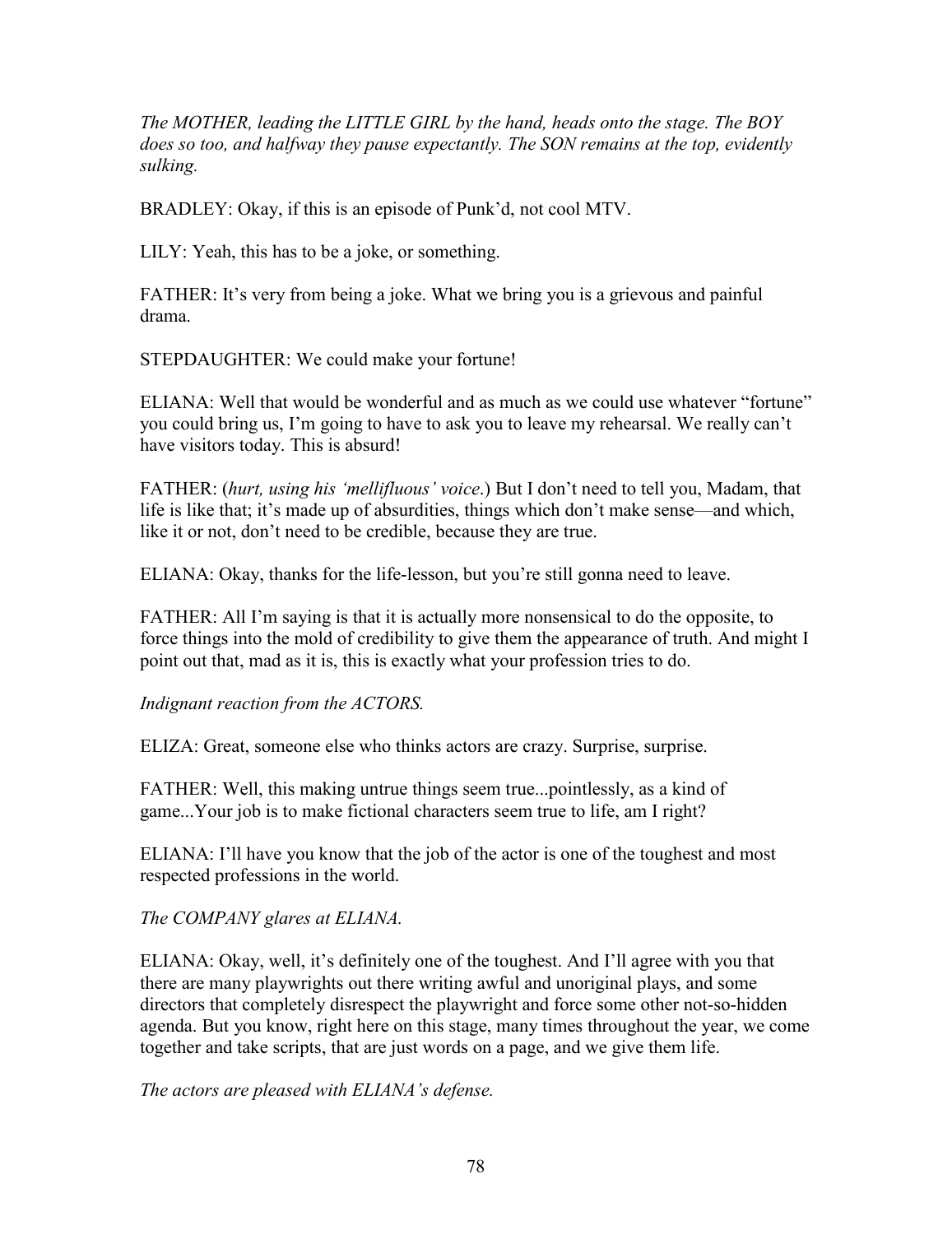FATHER: (*Interrupting and pressing his point home passionately.)* Right! That's exactly what I mean! You have created living beings! As much alive, or more so, as the kind who breathe and wear clothes! Not as real, possibly, but more true! So you see, we agree!

LILY: (*Trying to piece his argument together*.) Wait...I don't think you're making any sense. First you said...

FATHER: No, I'm sorry that was meant for you, madam, when you barked at us that you had no time to waste on nonsense. Actually, who knows better than you that the most important instrument in the creative process is the human imagination!

EMILIY: Alright, we get it. Where are you going with this?

FATHER: Nowhere. I'm simply trying to show you that there are a great many ways, and guises, in which one can be born: it might be as a tree, or water, a butterfly... (*To ELIANA*) or a woman. It's also possible to be born as a character!

BRADLEY: Alright, lemme get this straight. You mean you and your little friends here have all been born as characters?

FATHER: Exactly so. And alive, just as you see us.

ROYI: Well, were any of you born as Hamlet, cause I could seriously use a nap right now.

# *The COMPANY laughs.*

FATHER: (*Hurt*.) I'm sorry you find this funny; because, as I said, we carry within us a painful drama, which I imagine you are capable of deducing from the sight of this lady here in her black veil. (*As he speaks he offers a hand to the MOTHER and escorts her with an air of tragic solemnity and elegance to the far side of the stage, which is suddenly bathed in an unearthly light. The LITTLE GIRL and the BOY follow the MOTHER. Then the SON crosses over, holding himself aloof and retiring to a seat in the house.)*

*The ACTORS are impressed.*

ROYI: Oh, sweet light cue, Jeremy. Is that for my entrance?

ELIANA: Royi, don't encourage them. (*To the CHARACTERS*.) I'm sorry, but you guys really have to leave now. We still have a ton to do I know I seem young, and I mean no disrespect, but this has gone on long enough. Lily, can you please handle this?

LILY: (*Approaches them and then stops as if restrained by a strange sense of awe*.) I'm sorry guys. Listen, I'd be happy to show you out.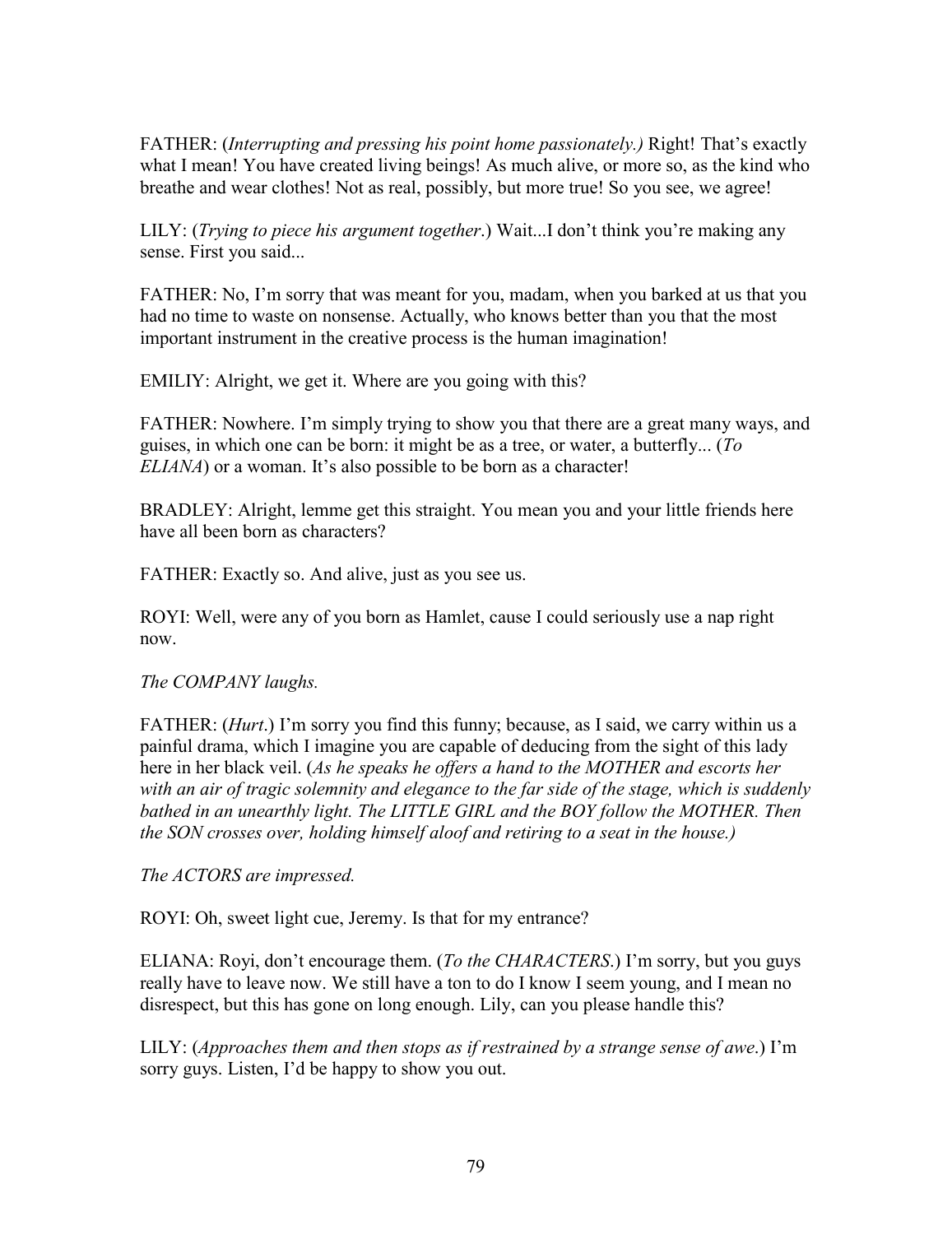FATHER: (*To ELIANA*.) But we can't, you see, we—

ELIANA: Don't you get that we actually have work to do?

ELIZA: (*Under her breath*.) This would never happen in a department show.

ELIANA: Eliza, I'm doing the best I can.

FATHER: (*moving resolutely over to them*.) I am amazed by you skepticism. Surely as actors and actresses you're quite accustomed to seeing fictional characters suddenly take on life right before your eyes, here on this stage? What's the difficulty? Is it because (*pointing to LILY's script*) we're not in a script?

STEPDAUGHTER: (*Approaching ELIANA with an ingratiating smile*.) You must believe we really are six characters, and fascinating ones at that!...Abandoned, though...homeless.

FATHER: (*Edging her out of the way*.) Abandoned, yes, that is so...(*Quickly, to ELIANA*.) In the sense that the author who created us, who gave us our life, found later that he didn't want, or perhaps technically wasn't able, to bring us to birth in Art. And this was criminal of him because, you see, if you're lucky enough to be born as a character, you have no reason to fear death. You don't die! Your creator dies, the instrument of your being; but you, the creature, can't die. Who, after all, was Sancho Panza? Who was Mr. Micawber?

BRADLEY: Yeah, who were those guys, right?

FATHER: But they, you see, will live forever, because they took root in an imagination able to nourish and develop them and ultimately give them immortality!

EMILY: OK, I sort of understand what you're saying, but what do you want from us?

FATHER: We want to live, madam!

ELIZA: Right, we got that. You wanna live forever.

FATHER: No, we want to live just for a moment. In you.

ROYI: Oh, Christ.

EMILY: You wanna live—in us?

BRADLEY: I wouldn't mind living in her (*the STEPDAUGHTER*) for a moment, and I right Royi?

*The girls respond to BRADLEY's comment as if it's utter misogyny.*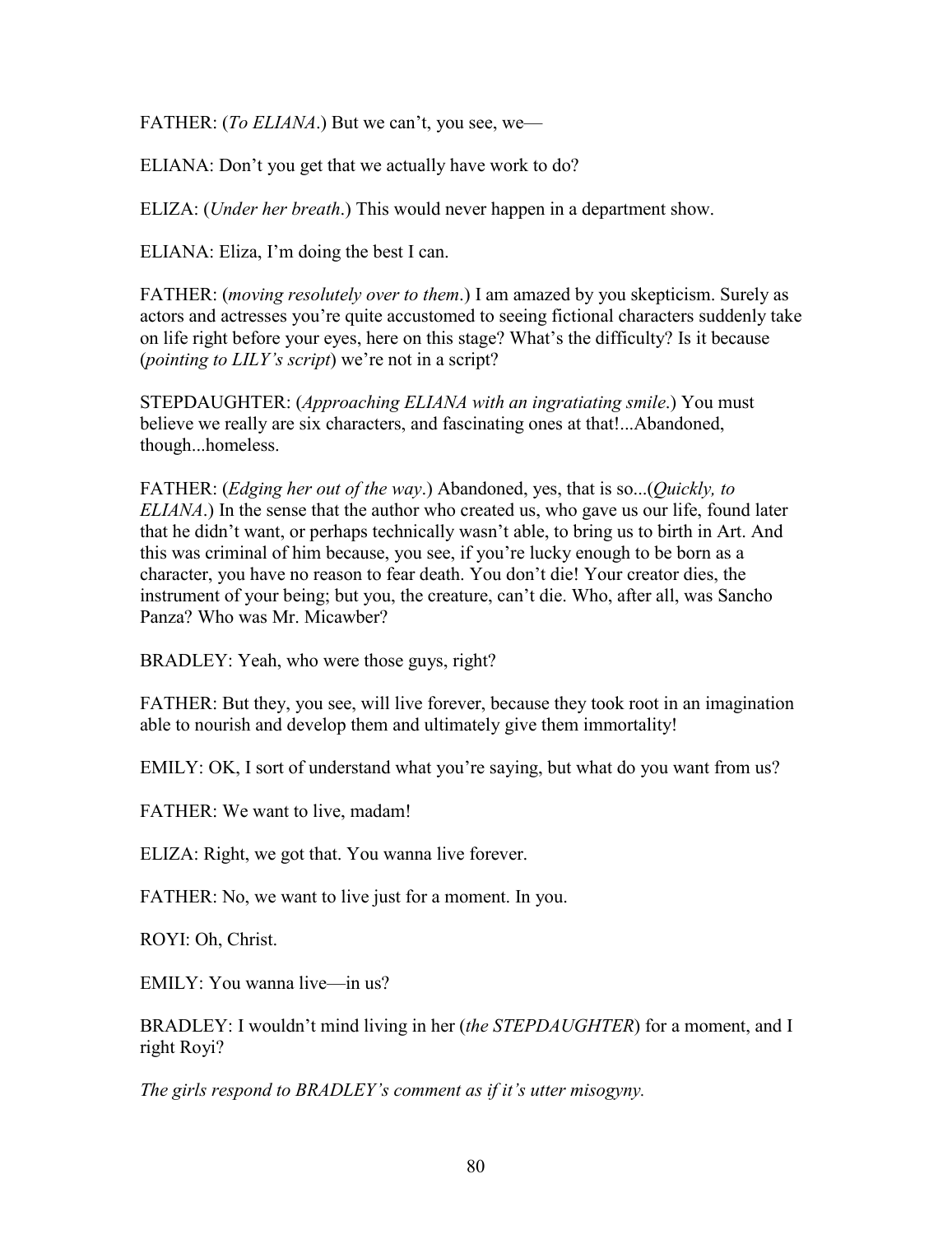FATHER: It's like this you see: the play has yet to be made; (*To ELIANA*) but if you're willing and your actors are willing, we can sort something out between us, straight away!

ELIANA: Sort something out? Look, maybe you can talk to Bare Bodkin, but we don't do new work. Or even improv; right now we're doing Shakespeare.

ROYI: Again.

ELIANA: We put on legitimate plays, scripts.

FATHER: Well, that's why we're here.

ELIANA: Okay...well then, where's the script?

FATHER: It's in us. (*The ACTORS laugh*.) The drama is in us; we are it! And we are desperate to get it out and put it on the stage. It's a compulsion, a passion.

STEPDAUGHTER: (*with a sneer, yet tantalizing and mockingly seductive*.) Passion, now! My passion! You don't know one half of it! My passion...for him! (*She is speaking of the FATHER and pretends she is going to embrace him, but instead bursts into strident laughter.*)

FATHER: (*Snapping at her fiercely*.) You keep you place, miss! And stop that laughter!

STEPDAUGHTER: Well perhaps I may be allowed to show you my other talents! Ladies and gentlemen, in spite of my recent bereavement, it's my pleasure in presenting to you my latest song and dance number! (*She begins her performance; it is vindictive and throughout, she makes suggestive looks at the FATHER and teases BRADLEY*.)

My passion cannot be expressed in words. My heart, it burns evermore. For the way I feel it, no heart can conceal it. It's you I'm waiting for.

*The ACTORS, especially BRADLEY, seem drawn towards her by some strange fascination. She finishes and stands looking abstracted, as if lost in thought. The ACTORS applaud her performance. The ACTORS ad lib comments.*

ELIANA: Chill out, you guys. Big deal, she can sing and dance. (*Confidentially and anxiously to the FATHER*.) Hey...is there...something "up" with her?

FATHER: Oh, no. It's worse than that.

STEPDAUGHTER: (*Running to ELINA and cutting in quickly*.) Worse? I'll say it's worse, all right! Listen! Please! Let's act it now, our drama, then you'll see how at a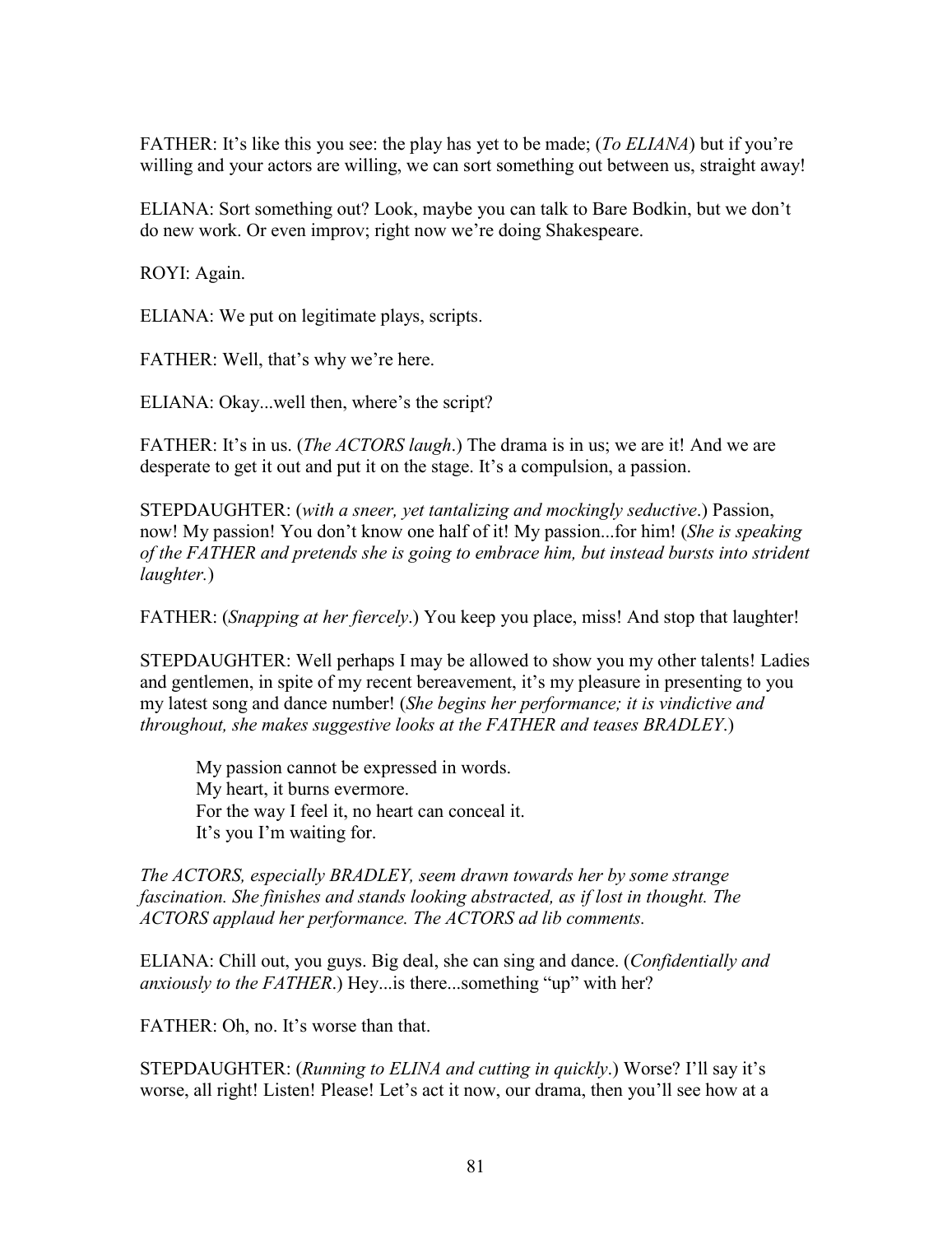certain point, I...when this sweet little girl (*She takes the LITTLE GIRL's hand and brings her from her MOTHER's side across to ELIANA*.)...Have you ever seen such a darling? (*She picks her up and kisses her*.) Oh, my little angel! (*She sets her down and speaks in great agitation, as if hardly aware of her words.*) Well, when this sweet little girl here eventually gets taken from that poor Mother, and when this imbecile here (*She roughly grabs the BOY by the sleeve and pulls him forward*) does the most idiotic thing (*shoving him back towards the MOTHER*), you won't see me anymore. I shall be gone for good. And believe me, it can't come soon enough! Because after what. . ."took place" between him and me (*with a lurid glance in the FATHER's direction*), I can't stay with them a moment longer; I can't bear to stand by and watch while this Mother eats her heart out over that poor fool. (*She indicates the SON*.)—Look at him! Just look at him! Really cool, uninvolved, because he's legitimate, see, the legitimate son, so much better than me, or him there (*pointing to the BOY*) or this little thing here (*the LITTLE GIRL*). Because we are the bastards. Do you hear me? Bastards. (*She goes up to the MOTHER and embraces her*.) And he won't even acknowledge this poor mother—who is mother to us all! He treats her like dirt. To him she's just the Mother of three bastards. He is...vile! (*All this is said rapidly in a state of extreme agitation. She reaches a crescendo with her 'three bastards' and then utters the last word 'vile' in a whisper, almost spitting the word out*.)

MOTHER: (*In a tone of total anguish*) Please, madam, for the sake of these two little ones, I beg you...(*She totters, unable to go on*.)—oh my god...

FATHER: (*Rushing to support her; the ACTORS are astonished and bewildered*.) Get a chair, someone! Quickly, a chair for this poor creature!

*The ACTORS are unsure how to react—EMILY: Oh god!, ROYI: Has she really fainted?, etc.*

ELIANA: Will someone please get a chair?!

*One of the ACTORS brings a chair; the others crowd round anxious to help. She tries to stop the FATHER from removing the veil that hides her face.*

FATHER: Just look at her! Look!

MOTHER: Oh don't! For God's sake, don't!

FATHER: Let them see you! (*He lifts up her veil. She is, of course, the "image of sorrow.*)

MOTHER: (*getting up and covering her face with her hands in shame*) Oh, madam, I beg you, stop this man from doing the dreadful thing he has in mind! It's too horrible!

BRADLEY: What is with you guys?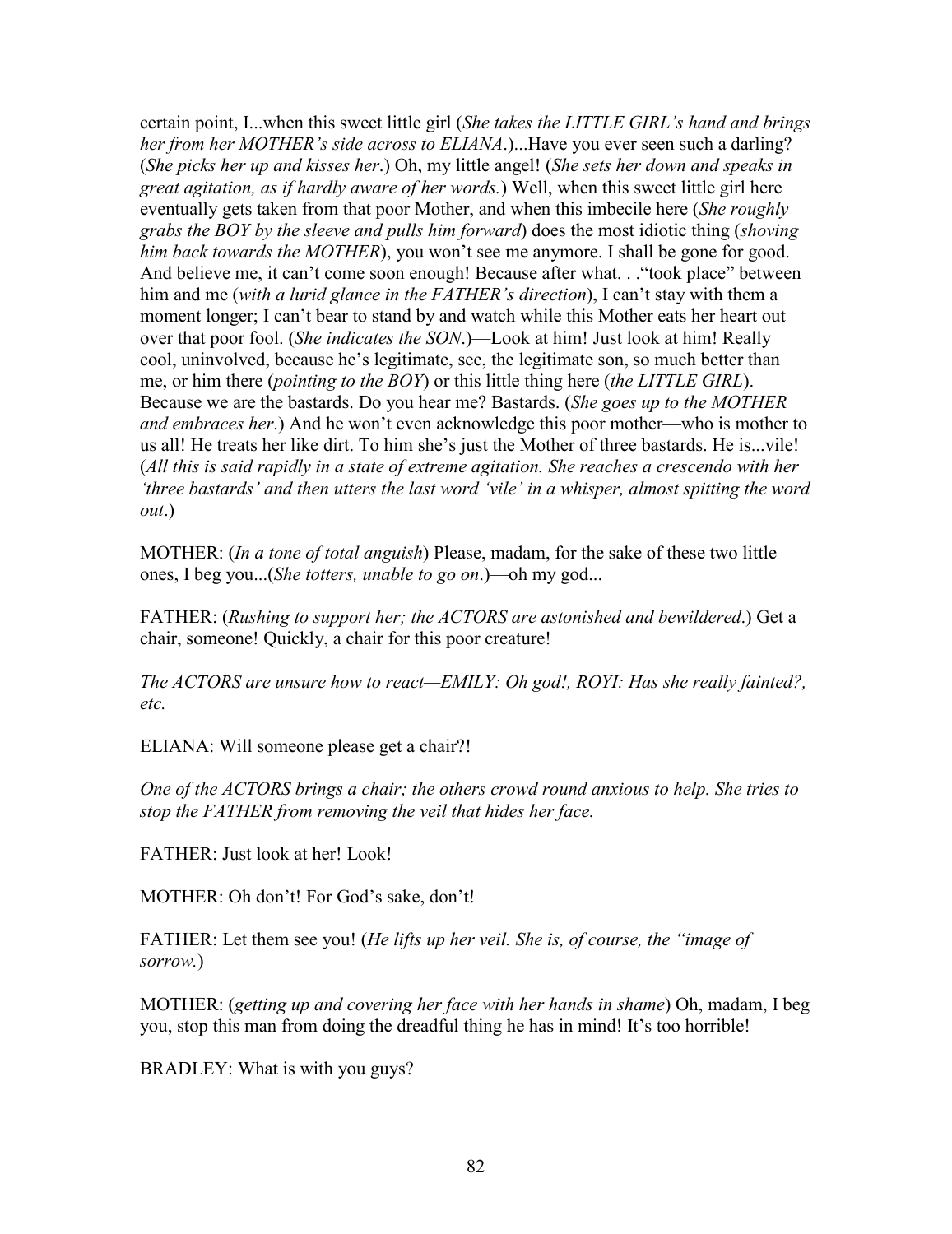ELIANA (*To the FATHER*): Are you guys married?

FATHER: (*Promptly*) Yes, she's my wife.

LILY: (*Suddenly bursting out this realization*.) Wait, hold on. That's impossible. You just said she's a widow, but, uh...you're definitely alive.

*The ACTORS find relief at this in laughter.*

FATHER: *(wounded and resentful*) Don't laugh! Stop laughing at us! This is the point, this is her drama! She had another man. Another man who should be here with us.

MOTHER: (*with a shriek*) No! Stop!

STEPDAUGHTER: He's dead, and well out of it. I told you, he died two months ago. We are still in mourning for him, as you can see.

FATHER: He's not here...but that's not because he's dead. He's not here because...well, one look at her should tell you. Hers isn't the drama of a woman torn between two men; I don't think she felt anything for either of them. She wasn't capable, beyond, perhaps, a little gratitude. But not for me, for *him*. No, she isn't a woman; she's a mother! Her drama, and oh, yes, it's powerful stuff, her whole drama is bound up in these four children, these children she's had by two different men.

MOTHER: I had two men? How can you stand there and say I had two men, as if that was what I wanted? (*To ELIANA*.) *He* wanted it. He forced the other man on me. He made me go away with him!

STEPDAUGHTER: (*cutting in bitterly*) That's not true!

MOTHER: (*Startled*) What's not true?

STEPDAUGHTER: It isn't!

MOTHER: What do you know about it?

STEPDAUGHTER: It's just not true! (*To ELIANA*) Don't believe her! Do you know why she says that? Because of him! (*She points to the SON*.) She's tearing herself apart over the indifference of the son she abandoned when he was two years old. She's desperate to convince him that she only left him because she had to, because he (*pointing to the FATHER*) forced her to.

MOTHER: He forced me, all right! God knows he forced me! (*To ELIANA*) Ask him. Make him admit it! She (*gesturing towards the STEPDAUGHTER*) knows nothing about it.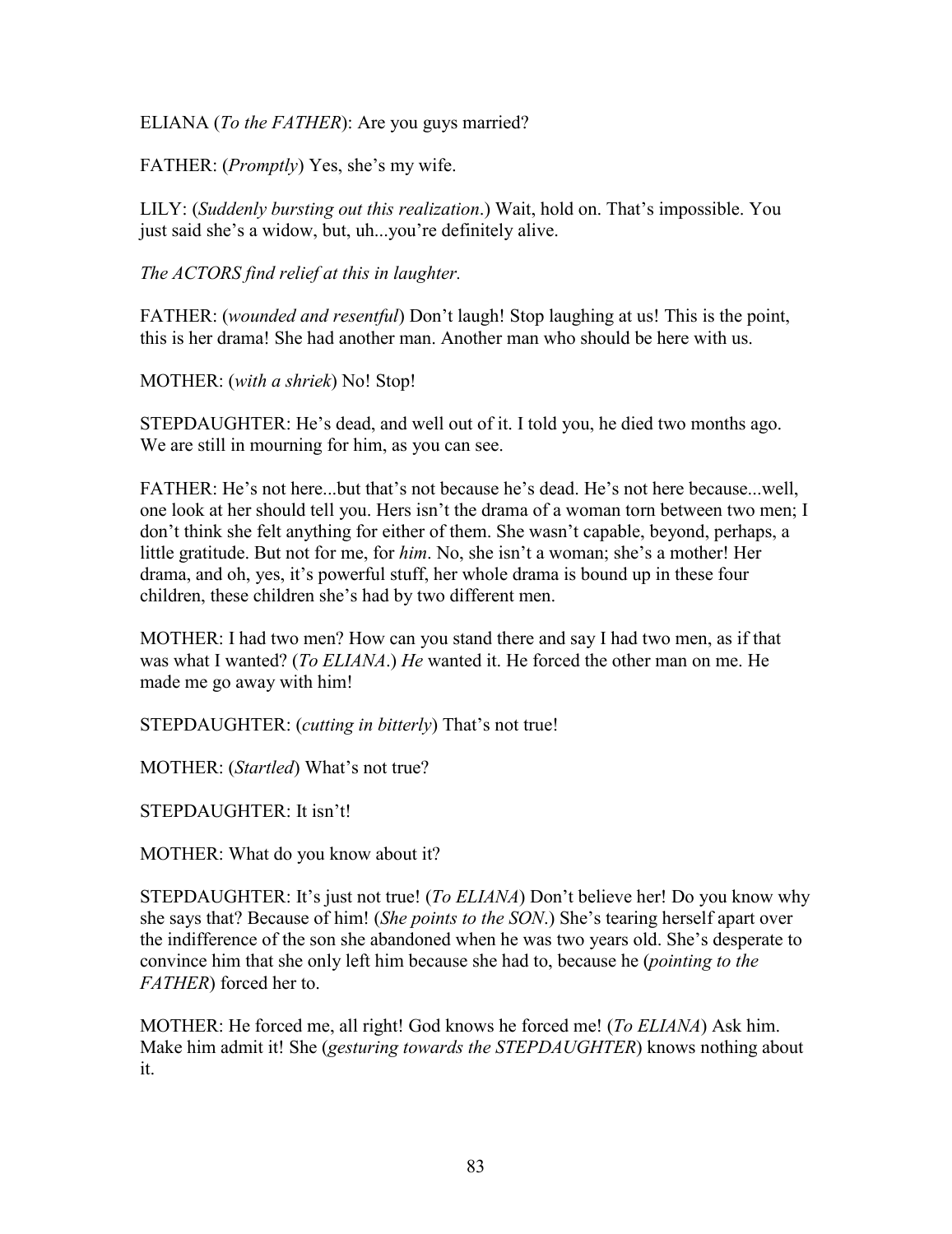STEPDAUGHTER: I know that all the time you were with my father, as long as he was alive, you were perfectly happy and at peace. You can't deny it!

MOTHER: I don't deny it, I—

STEPDAUGHTER: He was so loving, so good to you. (*To the BOY, angrily*.) Wasn't he? Admit it. Say something you fool!

MOTHER: Leave the poor boy alone! Why are you making me out to be so ungrateful? I wouldn't dream of saying anything against your father. (*She looks to the FATHER*.) It wasn't my fault, nor was it my pleasure to leave his house. My son.

FATHER: She's perfectly right. It was my idea. (*A pause*.)

ROYI: If they can't get their own story straight, how anyone else is supposed to get it.

ELIZA: Wow. They have more drama than we do.

EMILY: I didn't think that was possible.

ELIANA: (*Starting to get really interested*) Em, Eliza, quiet. (*To the FATHER*) Please continue.

*ELIANA goes and stands on the stairs, as if to get an audience's perspective of the scene.*

SON (*Without moving or raising his voice, which is cold and ironic*): If you want to know what's coming next, it's a load of meaningless philosophy. He'll tell you about his evil genius, his Daemon of Experiment.

FATHER: You think you're so damn clever, don't you boy? (*To EMILY*.) He despises me, you see, for this expression I use to explain my behavior.

SON: (*Scornfully*.) Words, words, words.

FATHER: Well, yes! Words! When we are desperately perplexed or distressed, what do we do? We find some word, which in itself means nothing, yet offers us piece of mind.

STEPDAUGTHER: Lovely remedy for remorse, isn't it?

FATHER: Remorse? That's not fair. I've used more than mere words to quiet my remorse.

STEPDAUGHTER: Oh...of course! How much money were you willing to offer me for my services?

There is a horrified reaction from the ACTORS.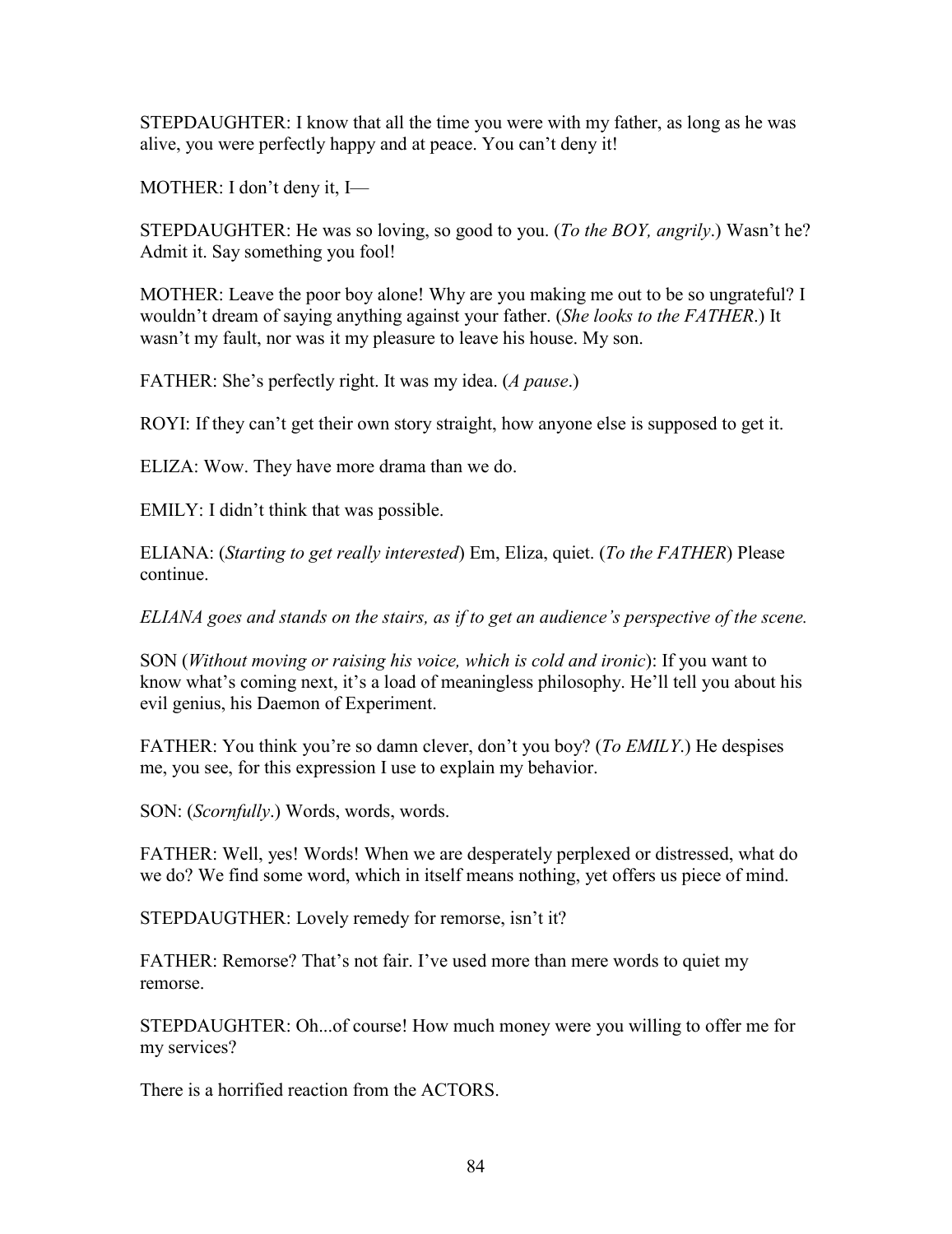### SON: (*Contemptuously to his stepsister*.) That was wretched!

STEPDAUGHTER: Wretched? But there it was in a nice little pale blue envelope on the mahogany table in the back room at Madam Pace's. Nice boutique in the front, providing a cover for Madame's other little business; the 'work-rooms' where she can employ girls from decent homes who need the cash.

SON: And now she's torturing us all with the money she was going to charge him. But as things turned out, he never had reason to pay it!

STEPDAUGHTER: It was awfully close, though. (*She bursts out laughing*.)

MOTHER: (*strenuously getting up*) Have you no shame?

STEPDAUGHTER (*Quickly*) Shame? This is revenge! I am trembling, trembling in every nerve to get at that scene and live it! The room, now. There's a glass case displaying clothes over here! Over there a sofa, doubling as a bed. A long mirror, here, and a screen. By the window we've got the infamous mahogany table with the blue envelope on it. I can see it! I can even pick it up! Perhaps you should all be looking the other way, as I've hardly got anything on. Not that it makes me blush. I can't blush anymore. He's the one who's red in the face now. (*She indicates the FATHER*.) However at the time I am speaking of I can tell you he was quite pale. (*To ELIANA*) Of that I can assure you.

ROYI: I can't keep up with all this.

FATHER: Of course you can't! (*To ELIANA*) You really shouldn't listen to this savage piece of character assassination without hearing my side of the story!

STEPDAUGTHER: But it's not a story! You can't tell it like a story!

FATHER: I'm not, I just want to explain!

STEPDAUGHTER: Oh, yes, lovely. Explain it your way, you mean.

*ELIANA returns to the stage in an attempt to restore some order.*

FATHER: But isn't this is the whole trouble! We all carry around inside us a world made up of things as we see them; each one of us in a world of our own! We only *think* we understand each other. Look! The pity I felt for this poor woman (*He indicates the MOTHER*)—she took it as cruelty!

MOTHER: You sent me away!

FATHER: There, you see? She thinks I sent her away!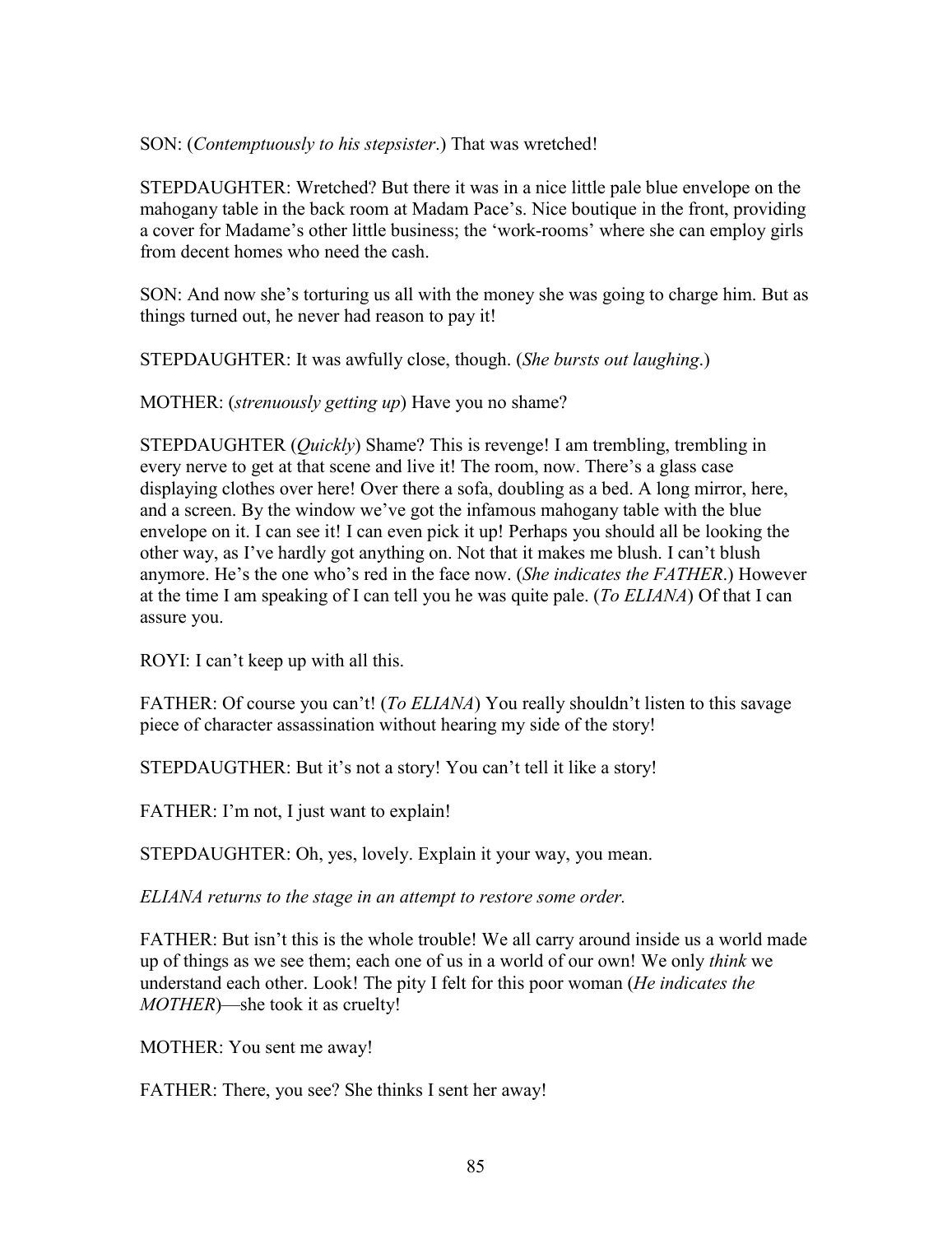MOTHER: You're good at talking; I'm not...(*To ELIANA*) But believe me, madam, once he married me...though goodness knows why. A poor, simple woman....

FATHER: But that's what I loved! You were simple, and I thought...(*He cannot make her understand, and he trails off, shrugging desperately at the utter impossibility of doing so. He turns to ELIANA*.) It's no good, you see! She won't see it! Her mental deafness is absolutely terrifying! Plenty of love where her children are concerned, but in the head, she's deaf. Agonizingly deaf!

STEPDAUGHTER: (*To ELIANA*) Have him tell you just where all *his* intelligence has got us.

FATHER: If we only knew, beforehand, the harm that can result from our efforts to do good!

ELIZA: Eliana, are we gonna rehearse today or what?

ROYI: Yeah, I have this huge Spanish test tomorrow.

EMILY: You wanna leave now?

BRADLEY: I can't stop watching this.

EMILY: They're fascinating.

ELIZA: Right, if you're into that whole soap opera thing.

ELIANA: OK, guys, enough. I know we have a lot of work to do, but they're trying to tell us their story. (*The ACTORS subside*.) How do you see it?

FATHER: Right. Well, look. I had this assistant. He was my junior, a rather downtrodden but devoted fellow...And he had this extraordinary understanding of my wife. Absolutely innocent, of course. He was good and simple...like her. Both incapable of doing anything wrong.

STEPDAUGHTER: So he did it for them.

FATHER: That's not true! I meant to do what was best for them—and for myself, I admit it. It had gotten to the point, you see, where I couldn't say a word to either of them without their exchanging understanding looks, looking for clues as to how to react to what I had said. As you can imagine, this put me in an unbearable state of constant exasperation.

BRADLEY: So why didn't you fire him?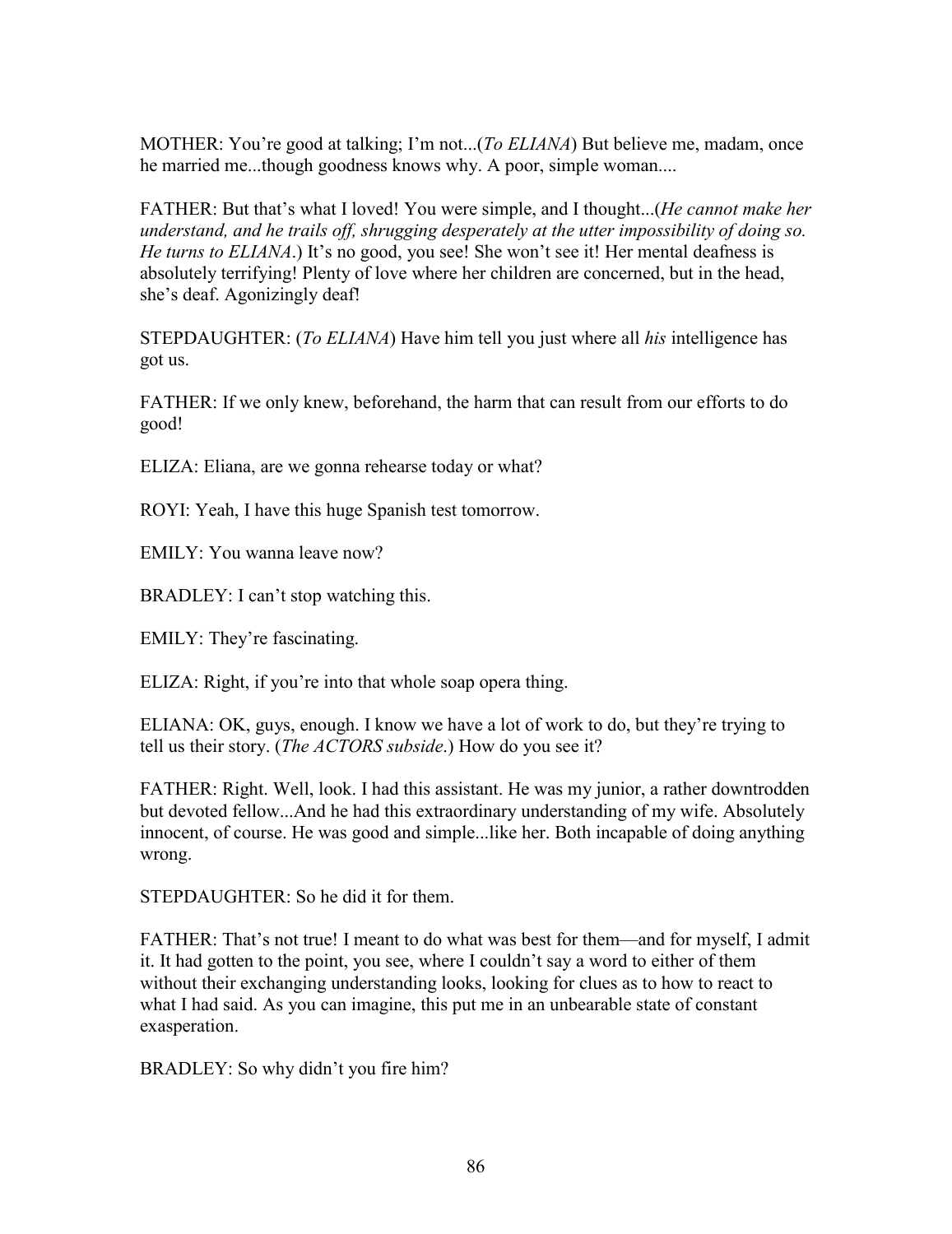FATHER: I did! I fired him and was stuck with this poor woman drifting round the house like a lost soul, like a stray animal you keep out of kindness.

MOTHER: Is it so surprising?

FATHER: (*Quickly, turning to her, as if to get it in first.*) Ah, yes....Our Boy.

MOTHER: He had already taken the child from my arms.

FATHER: But not out of cruelty! I did it so he would grow up strong and healthy, close to nature.

STEPDAUGTHER (*Pointing to the SON, jeering*): And my, what a magnificent success that was.

. FATHER: Is it my fault he turned out like this? (*To ELIANA*) My wife didn't seem strong enough, so I put him in the care of a foster-mother, in the country. A peasant-woman, like her (*the MOTHER*). I saw in her what I saw in my wife. A trend, I suppose, but I have always been plagued by the desire for a kind of sound moral wholesomeness. (*The STEPDAUGTHER produces a guffaw of raucous laughter*.) Can't you stop that? It's insufferable.

ELIANA: Seriously, shut up! I can't hear what he's saying.

*At this remonstrance from ELIANA, the STEPDAUHTER immediately reassumes her usual lost far-away look as she is cut off mid-laughter. ELIANA again takes his position on the stairs.*

ELIANA: (*To the FATHER*.) Please.

FATHER: I could no longer bear to have this woman in the house. Not because her presence was suffocating, but because of the pain, the anguish she was enduring.

MOTHER: So he sent me away!

FATHER: (*Defensively*.) Yes I did, I provided for her properly, and sent her to that man—I gave her freedom!

MOTHER: The only person you freed was yourself!

FATHER: Well, yes, mine too, I admit it! I thought I was doing the right thing. (*He lays his hand on his heart; then turning quickly to the MOTHER*.) But I didn't lose sight of you, did I? No, not until the day when the damned fool carted you off to another town, overnight, without a word! He was idiotic enough to resent the interest I took...which was perfectly innocent! I became incredibly fond of this new little family that was growing up. I was interested. (*To the STEPDAUGHTER*.) She'll tell you.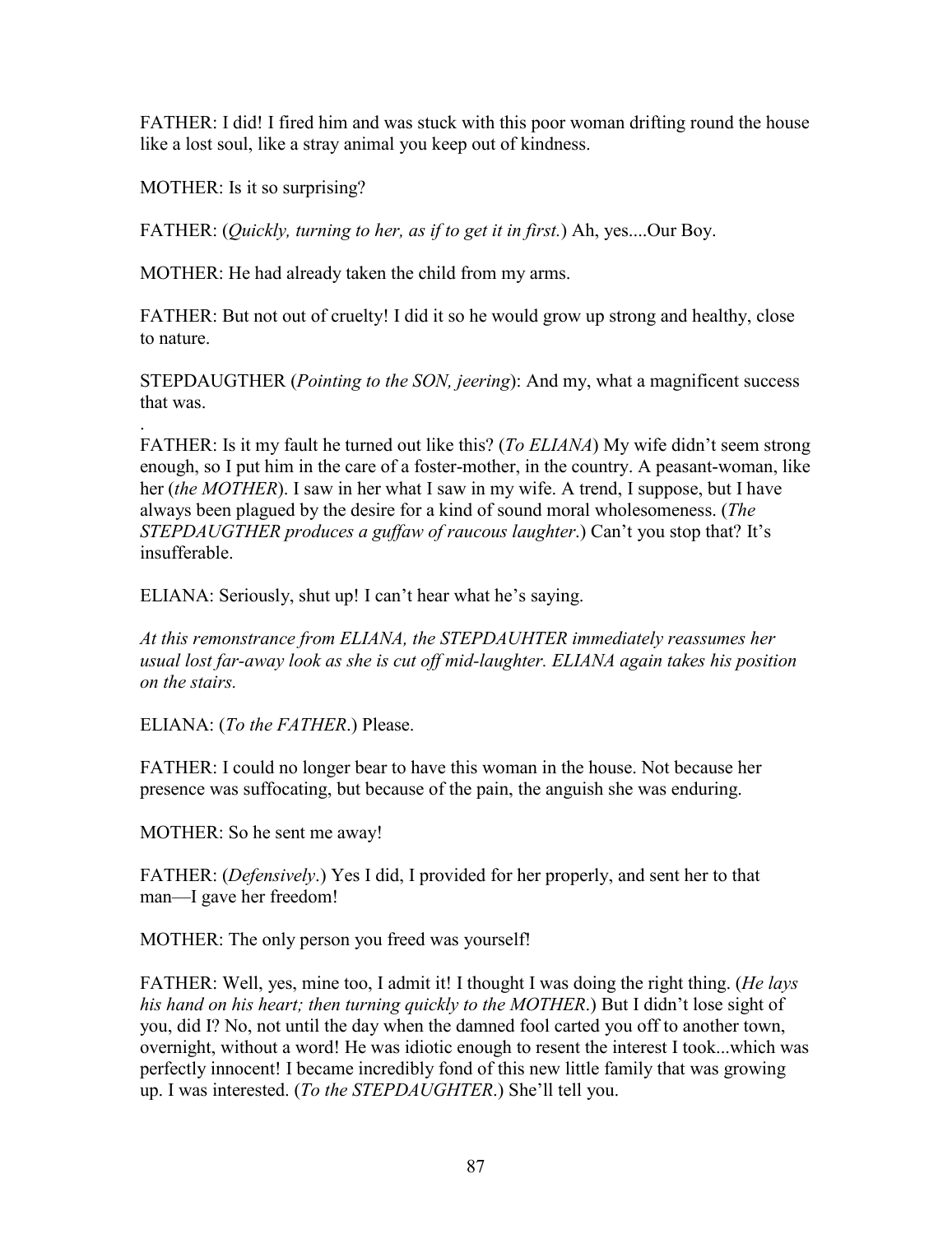STEPDAUGHTER: You were interested all right! I was, you know, an adorable little girl. Pigtails down to my shoulders, my little knickers showing. I used to see him as I left school. He came to see how I was "growing up"....

FATHER: That is a vile thing to say.

STEPDAUGTHER: Have I got it wrong?

FATHER: This is outrageous! (*His tone suddenly changes to one of desperate selfexplanation*.) The fact is, you see, once she had gone, my house seemed empty. Though her presence was dismal, it filled the house. Left alone, I almost went off my head, wandering blindly from room to room. He, you see (*indicating the SON*) had been in a foster-home up till then. When he came home, somehow he didn't seem to be mine anymore. With his mother no longer there to keep us together, he grew up in a world of his own. There was no relationship there. So, I know it sounds odd, but I began to feel drawn towards her little family. It filled the emptiness in my life. I needed to know she had found peace, free of my spiritual agonizing. And that's why I used to watch that little girl coming out of school.

STEPDAUGHTER: He used to follow me all the way home, smiling. And when we got there, he used to wave (*She demonstrates*). And I'd glare at him, give him nasty looks. I didn't know who he was. I told my mom; she knew who it was all right. (*The MOTHER nods*.) She kept me out of school for several days. When I went back, there he was again, holding a paper parcel. He ran his hand across my face and unwrapped a beautiful silk shawl with a fringe on it—for me!

ELIANA: You guys, this is really interesting, but this is a story, not a play.

SON: (*Scornfully*.) Just a bunch of fiction!

FATHER: Fiction? This isn't fiction! This is life! This is passion!

ELIANA: Either way, it won't work on stage.

FATHER: You're right. This all happens before the play starts. I'm not suggesting we should act this. As you can see, she's hardly a little girl with pigtails anymore....

STEPDAUGHTER: Nor you can't see her little knickers!

FATHER: The real drama begins now. An extraordinary, intricate drama.

STEPDAUGTHER: (*Coming forward, proud and menacing*.) Once my father died...

FATHER: (*Quickly, to stop her from saying any more*.)...they were faced with destitution. They came back here. I didn't know. She (*he points to the MOTHER*) was too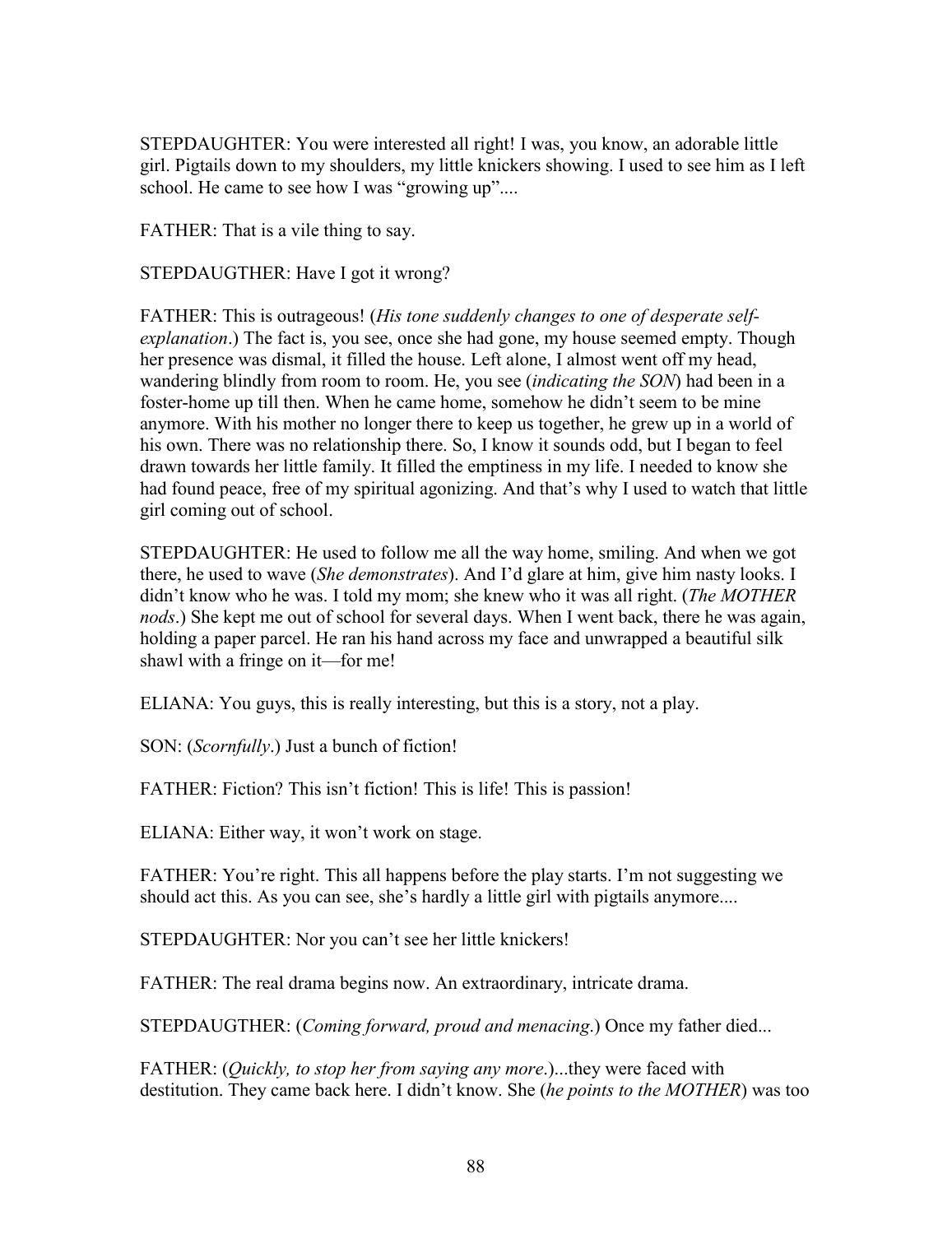stupid to tell me. The drama erupted, unforeseen and cataclysmic. I was still suffering the misery of...physical frustration. It is misery when a man lives alone, if he doesn't want some sordid affair; not old enough to go without a woman, not young enough go out and meet one without feeling disgust. The fact is, we all clothe ourselves with a kind of outward dignity, while inwardly, we're full of uncontestable, intimate thoughts. We give in to temptation, of course, then scramble to reestablish our dignity. We all do shameful things. But in secret! That's why it takes more courage to admit them. If you mention them, people say you are cynical, but you're the one who's not afraid to look rationally at the blushing face of human sexuality. It's a part of our bestial nature, but we refuse to see it. Take a woman. She looks at you, seductively, so you grab her and as soon as she's in your arms, she shuts her eyes. It's a signal of surrender, she's saying "Be blind, as I am blind<sup>"</sup>

STEPDAUGHTER: And what about when she gets past that stage and can stare, unmoved, with wide, dry eyes at the shame of the man in her arms, lying there, without love, his eyes shut against his lust! I can't listen to your intellectualizing about man and his animal nature. It makes me sick! Because if you are ever actually driven to live at that simple, animal level, if you're ever forced to do without all the human 'extras' like chastity, purity, idealism, duty, modesty, shame—you'll find that nothing is more nauseating than bogus remorse!

ELIANA: Alright, can we cut to the chase, guys?

FATHER: Ah, yes! A fact on it's own, you see, is like an empty sack; to make it stand you have to put something inside it—the motivation, the feelings that caused it. Anyway, how could I have known that after they came back here the Mother was working as a seamstress to support her children, and for Madam Pace, of all people!

STEPDAUGHTER: She serves a very special clientele. Her distinguished ladies as a cover for the not-so-distinguished ones...

MOTHER: Believe me, I hadn't the faintest suspicion that monstrous creature gave me work because she had her eye on my daughter.

STEPDAUGTHER: Poor Mama! She used to sit up half the night doing Madame Pace's sewing. I would bring it in and Madame Pace made me note down the amount of stuff she had ruined and deduct it from *my* pay. I was being made to pay while Mama thought *she* was making scarifies.

ELIZA: And so it was at this shop slash secret brothel that you met...?

STEPDAUGTHER: Him! And old, established client. You'll see what an incredible scene it makes!

FATHER: When the mother bursts in—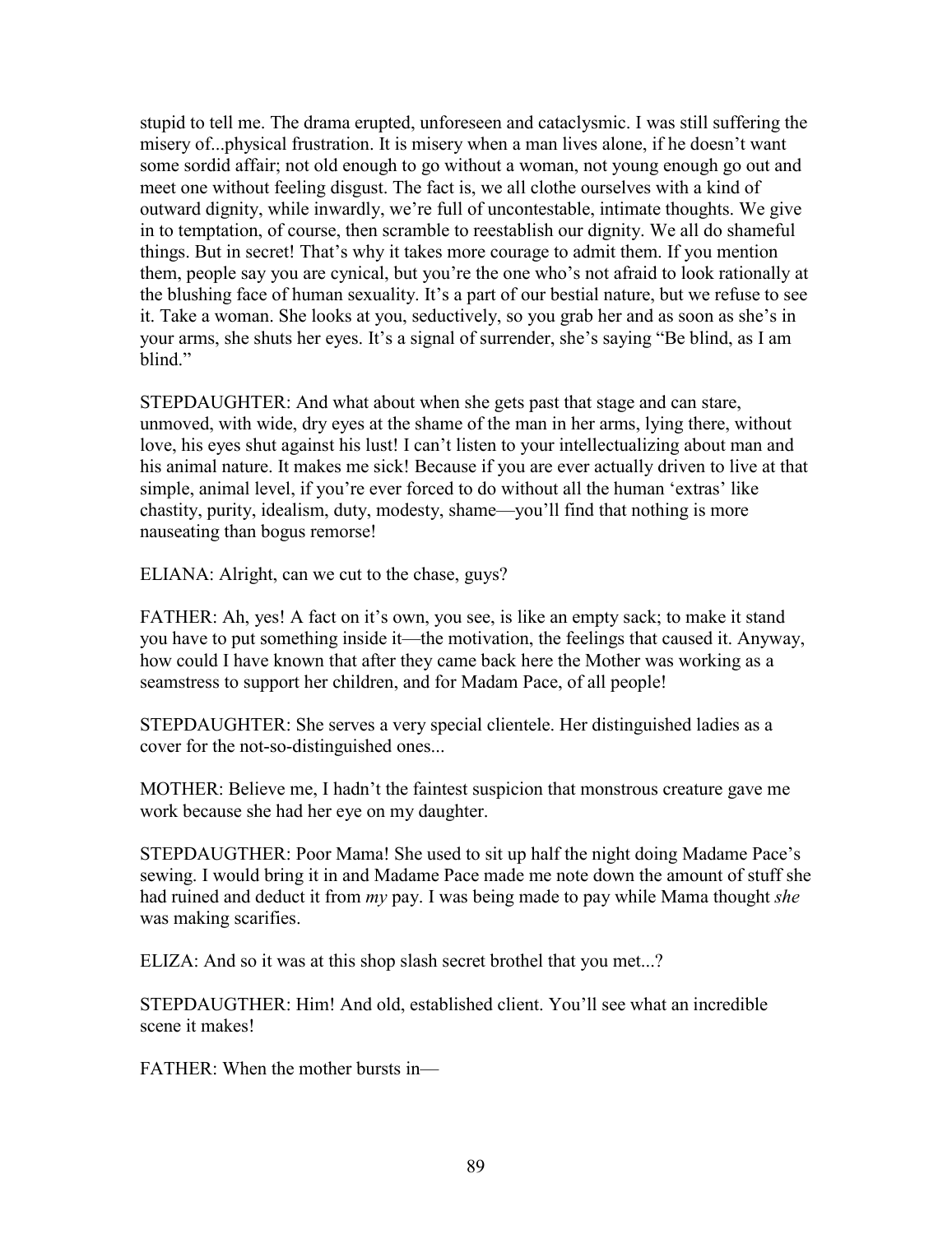STEPDAUGTHER (*Quickly, treacherously*): Almost in time!

FATHER: No! *Just* in time. Because luckily, I recognize her before it's too late. And then I take them all back to my home. Try and imagine that scene with the way things are between us now! She's behaving...well, just like this! I can't even look her in the face!

STEPDAUGTHER: That's a laugh. There's no way—after that—that I can pass myself off as a nice young lady in order to justify his damned notions of 'moral wholesomeness.'

FATHER: And this is the heart of the drama: we think of ourselves as just one person. But this is wrong; each one of us is many different people. We go around thinking we're exactly the same person for everybody, but this isn't the case at all! We discover this when we are caught doing something, and we hang there, in that moment, as if dangling by a hook. We can see our whole self isn't in this act. It would be a savage injustice to judge us on this act alone, never to let us off the hook, chained up for life, for all to see, as if the one action summed up our whole existence! Now do you see how treacherous she is being? She caught me in a compromising situation, in a place I should never have been, doing something, which in her eyes, I should not have been able to do. And now she insists on identifying me with a single fleeting moment of my life, fixing this single, shameful moment as my reality. This is what hurts the most! You'll see this is really what gives the play its power. And then of course there's the situation of the others. His, for instance...(*Points to the SON*.).

SON (*With a contemptuous shrug*): Leave me out of it; this has nothing to do with me!

FATHER: What do you mean, this has nothing to do with you?

SON: I don't come into it. I don't want to! I was never meant to be mixed up with you all...

STEPDAUGTHER: He thinks he's better than us. Though you'll notice whenever our eyes meet, his shifts his gaze away. He knows what he's done to me, all right.

#### SON (*Not looking at her*:) What *I've* done?

STEPDAUGHTER: Yes, you! You were the one who put me on the streets! (*The COMPANY reacts.*) Did you, or didn't you make sure we never felt at home in your house? We were intruders, invading your legitimate territory. (*To ELIANA*) I'd like to show you certain little private scenes that took place between him and me. According to him we had no right to move into his house with my mother—but she's his mother, too!

SON: You see how it is? They gang up on me. But try and see it my way. You're at home one day, and in marches some insolent girl who looks down at you, and says she has some sort of business with your father! She waltzes in as if she owns the place, with that little girl, and proceeds to treat your father, God knows why, in the most suggestive and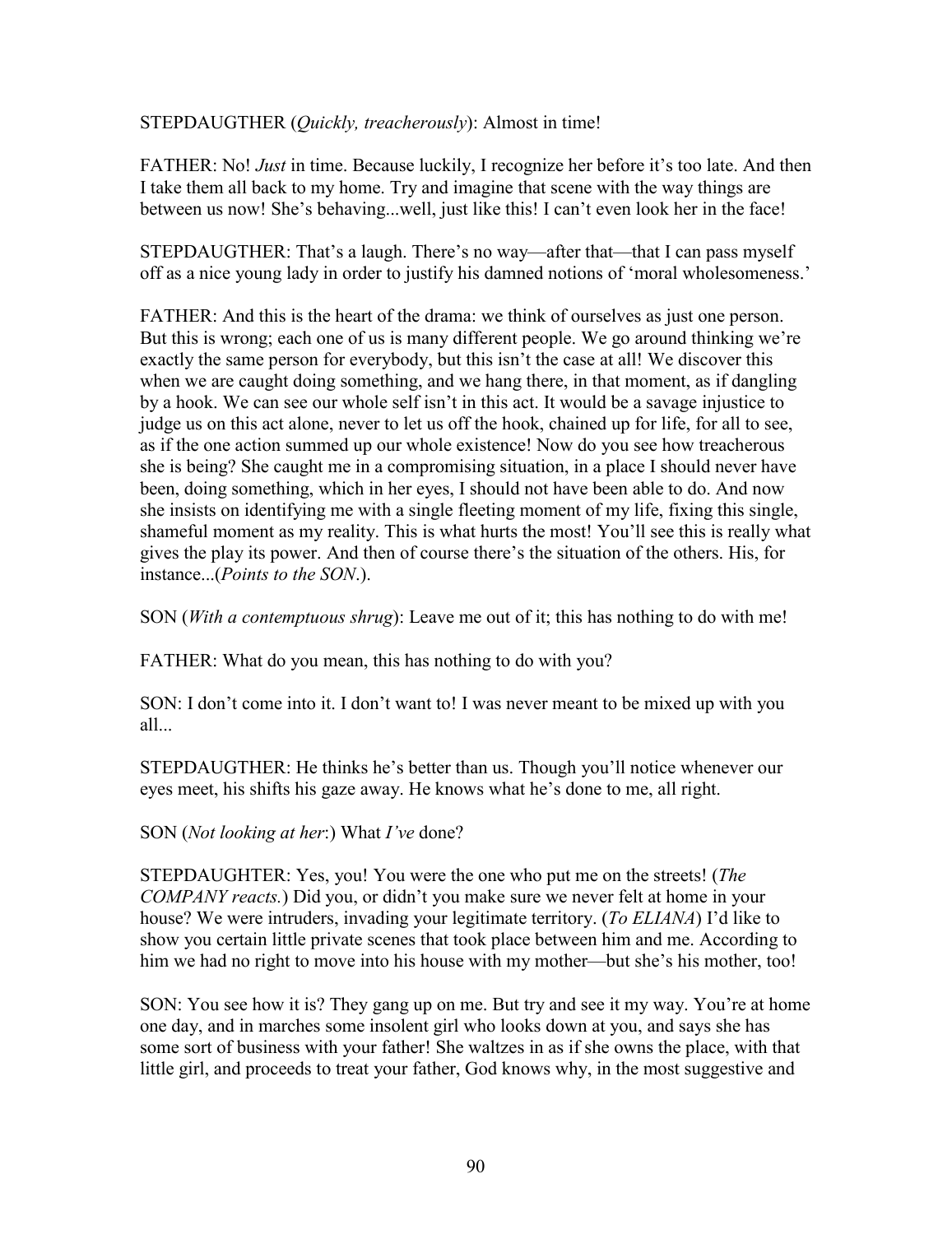forward way, asking him for money in a voice which suggests he has no choice but to give it to her, that's he's in no position to refuse.

FATHER: But that's right. I can't refuse. It's for your mother.

SON: How am I supposed to know that? When have I ever seen my mother? When have I ever heard her name mentioned? She just turns up one day with her, (*the STEPDAUGHER*), that boy, and that little girl. They say, 'Oh, didn't you know? She's your mother, too!' And then I start to get it, how they came to live with us just like that.... (*to ELIANA*) What I feel, what I'm going through, I can't express and I don't want to. I can't even bring myself to think about it. So you see, no action can possibly be got out of me. Believe me, in dramatic terms, I'm an 'unrealized' character. I'm just not one of them, I really don't belong. So leave me out of it, will you?

FATHER: How can we! Just because you're like that—

SON (*In violent exasperation*): How the hell do you know what I'm like? When have you paid any attention to me?

FATHER: I agree, you're right. But isn't this a dramatic situation in itself? This cutting yourself off, this coldness is so cruel; both to me and your mother. Think of her, coming home and meeting you for the first time, this fully-grown stranger who she just knows is her son...(*He draws ELIANA's attention to the MOTHER*.) Look at her now, she's crying.

STEPDAUGHTER (*Angrily*): She's sobbing!

FATHER: He says he doesn't come into it, but in many ways he's the crux of the action! Look at this little boy clinging to his mother all the time. Do you see how abject and hopeless he is? Well, that's his fault! (*indicating the SON*) Perhaps this poor little boy is in the most hurtful situation of all; more than any of them he feels he doesn't belong. He finds it painfully humiliating to have been taken in, out of charity...(*confidentially*) He's just like his father. Rather dim...never spoke.

LILY: There are kids in this play? Eliana, I don't do babysitting.

FATHER: Don't worry; the nuisance removes itself pretty quickly. And so does the little girl. In fact, she goes first...

ELIANA: I gotta say, you guys have got me hooked. The relationships, it's pretty intriguing. I think this would actually be a pretty good play.

STEPDAUGHTER (*Butting in*): Especially with a character like me.

FATHER (*Pushing her out of the way in his anxiety to hear ELIANA's decision*): Stay out of it!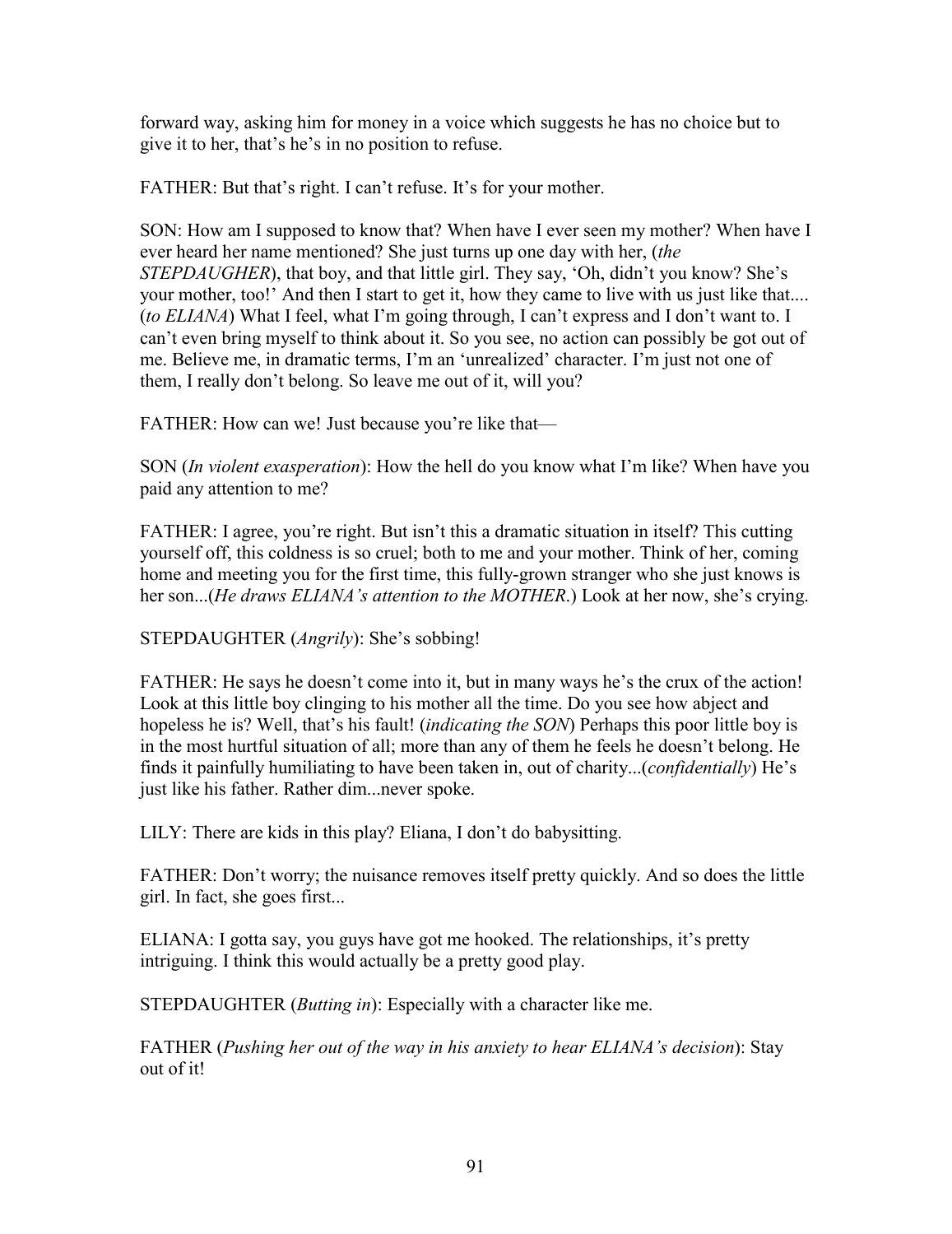ELIANA (*Ignoring the interruption*): Well, it's definitely original, unlike anything we've done.

FATHER: Oh yes, quite original.

ELIANA: And props to you guys for just coming in and presenting it to us.

FATHER: You must understand madam; born, as we are, for the stage—

ELIZA: That's a pretty bold claim. We haven't even seen you guys act yet.

EMILY: Still, you must've had some professional acting training.

FATHER: None at all. Only the acting everybody does, in the parts we give ourselves in life or that other people give us. In my case, I'd say the theatricality comes from passion. Strong feelings do that, you know, when one gets worked up...

ELIANA: That's so true. So listen, the story is fascinating but to make it into a play, you'll need an author, a playwright. Why don't you talk to—

FATHER: Oh, no. Don't do that. You be the author!

ELIANA: I don't think that's a good idea.

FATHER: Yes, you. And your company. Why not?

BRADLEY: I'll write it.

ELIZA: Oh, please, Bradley.

ELIANA: I mean, I've never written a play before.

FATHER: Well why not start now? There's nothing to it! Look at all the people who do. And your job will be that much easier with all the characters alive and in front of you.

ELIANA: I just think there's more to it than that.

FATHER: Is there? After seeing us actually live our play...

ELIANA: Fine, sure, but we'll still need someone to actually write it.

FATHER: Write it down, you mean. All you need to do is transcribe it, scene by scene, as it unfolds before you.

ELIANA: Well, it's certainly tempting...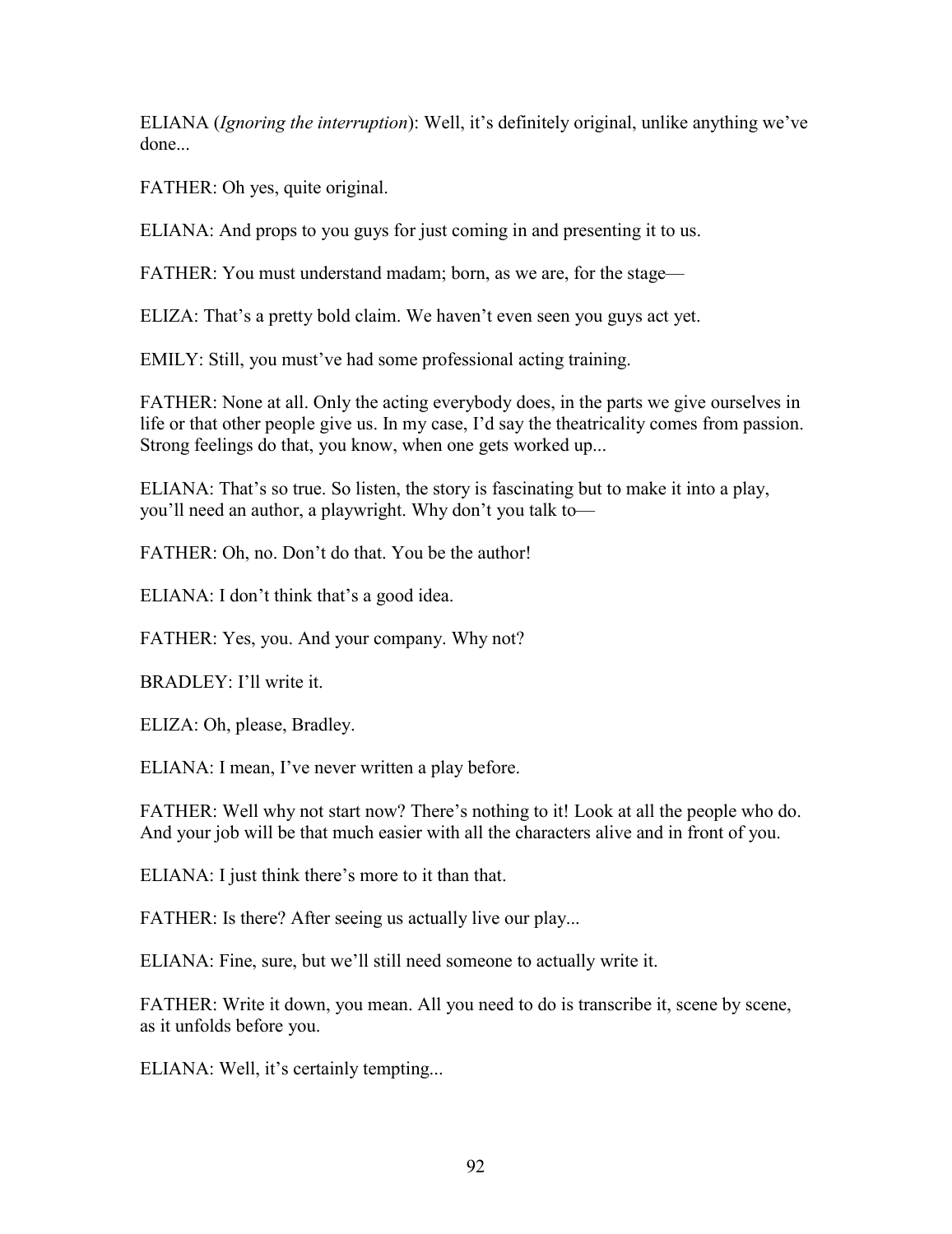ROYI: And it's not like Hamlet is going anywhere.

ELIANA: I mean, I guess we could try it...

FATHER: Oh, you must. You'll be amazed with the scenes that come out of it. I can give you a rough outline straight away.

ELIANA: Well, it's a big risk...but I want it. I wanna do this. What do you guys think? (*The ACTORS respond accordingly*.) Okay, we're doing this. (*To the ACTORS*) Okay, I think we should go on a break and then dive in. (*To the FATHER*) Maybe you and I should go take a look at this outline. Okay, this is happening.

FATHER: They had better come too, don't you think? (*He refers to the other CHARACTERS.*)

ELIANA: Oh, yeah, good call. Okay, you guys all wanna follow me? (*On her way out, back to the ACTORS*) Guys, just 15 minutes, ok? Royi, 15 minutes is not enough time for the Campus Center. And if someone's going to Jumbo and if could get me a Diet Coke that would be fabulous.

ROYI: I, I got it, Eliana.

ELIANA: Great, thanks. Okay, let's go.

*ELIANA and the CHARACTERS exit and the moment hangs for a bit. The ACTORS are unsure what to say.*

BRADLEY: And Eliana was never heard from again.

ELIZA: Wha—

ROYI: What the hell was that?

ELIZA: Is she serious? Lily, I'm sorry but—we're giving up *Hamlet*? We're doing some other like, random play—

LILY: Like I understand anything she's done for the past hour.

ROYI: What the hell is she thinking?!

ELIZA: Holy—Who are they? Wha—what is this?!

ROYI: Wait, seriously, who are they?

EMILY: I have no clue, but they really—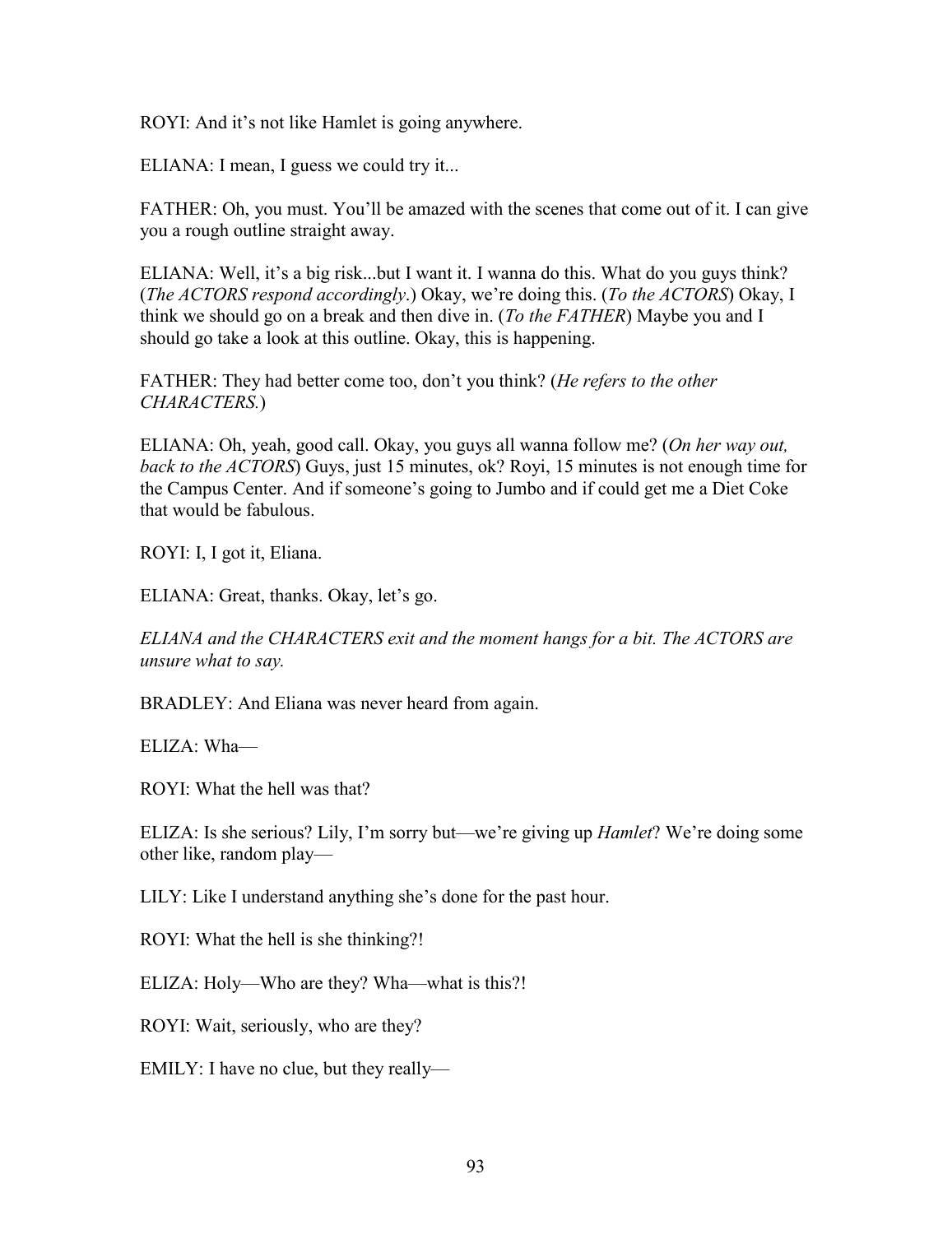LILY: They're like a group of traveling...thespians. Like the Von Trapps. But on Jerry Springer.

ELIZA: I thought they were just some random club that just needed the space for a while.

ROYI: Uh-uh. You know what they are? You know what they are? They're one of those freaking, one of those goddamn guerilla theatre groups that come up to you—

BRADLEY: Easy, Royi, easy.

EMILY: Guys, listen, if they were a theatre group—

ELIZA: I'm just...I'm very frustrated right now. Seeing as we all just got off-book for Hamlet—

BRADLEY: Ah ah ah ah.

ROYI: Define all.

BRADLEY: Yeah, really.

LILY: Guys, you were all supposed to be off-book today.

BRADLEY: Okay, you bring up a good point because there's a very big difference between supposed to be and actually are.

LILY: Thank you Mister Philosophy major.

ELIZA: Does anyone even know what play this is? I've never heard of it.

EMILY: Does that really matter, Eliza?

LILY: There's no play! It's just talking and talking and talking!

EMILY: You guys, is it really gonna kill us to try something new?

ELIZA: Well, I just don't understand how we're gonna...make up some play during the rest of rehearsal.

EMILY: I dunno you guys, there's just something about them. Their drama...

ELIZA: I am not just gonna get on stage with six random people.

ROYI: Well, if there is a play, they stayed in it the whole time.

EMILY: It was intense.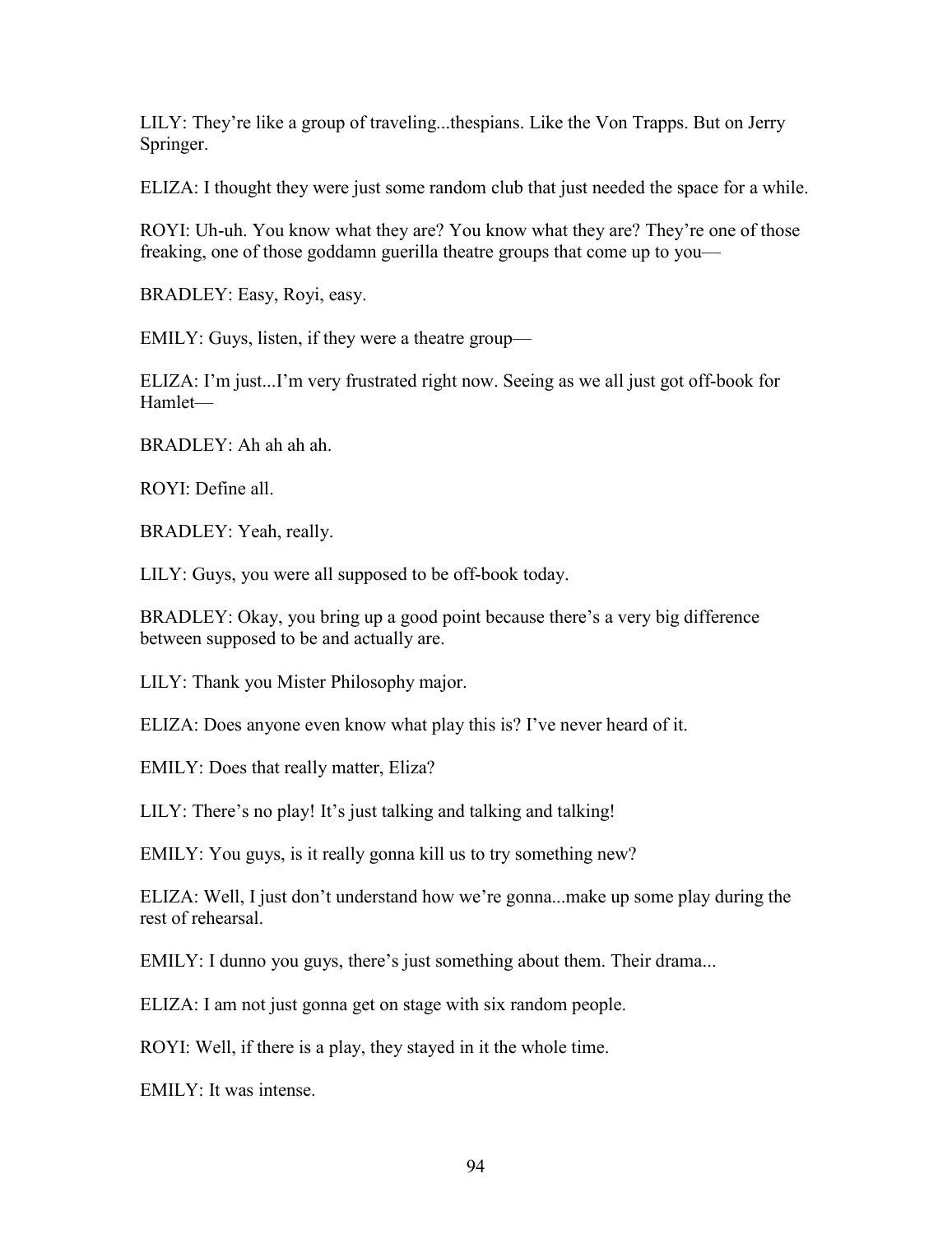ROYI: That really emo dude and those two kids—

LILY: Ugh, those kids!

ROYI: I don't think they said a word the entire time.

BRADLEY: I didn't hear anything.

ELIZA: And what about that song and dance number?

BRADLEY: That was some hot shit.

ELIZA and EMILY: Bradley.

ROYI: I did not appreciate that.

ELIZA: They're all just fucking with us now.

LILY: Well, I don't think we have any choice. Eliana's already decided we're doing their play.

ELIZA: I dunno. You guys going to Jumbo? I'm gonna go.

BRADLEY: Let's go.

EMILY: Yeah.

ROYI: Hey, does anybody have any money for me to buy Eliana her Diet Coke

*The ACTORS are annoyed with ROYI's request for money. It is not the first time he has done so.*

ROYI: Come on, she's gonna get mad at me because I'm not off book, I need to get her a Diet Coke.

*As the ACTORS exit the theatre, they continue to put ROYI down for not having money on him. As they near the exit, we hear:*

ROYI: Come on, don't you guys remember what happened the last time she didn't get her Diet Coke?

*The ACTORS exit the theater. Meanwhile, LILY has been collecting her things and calls her mother.*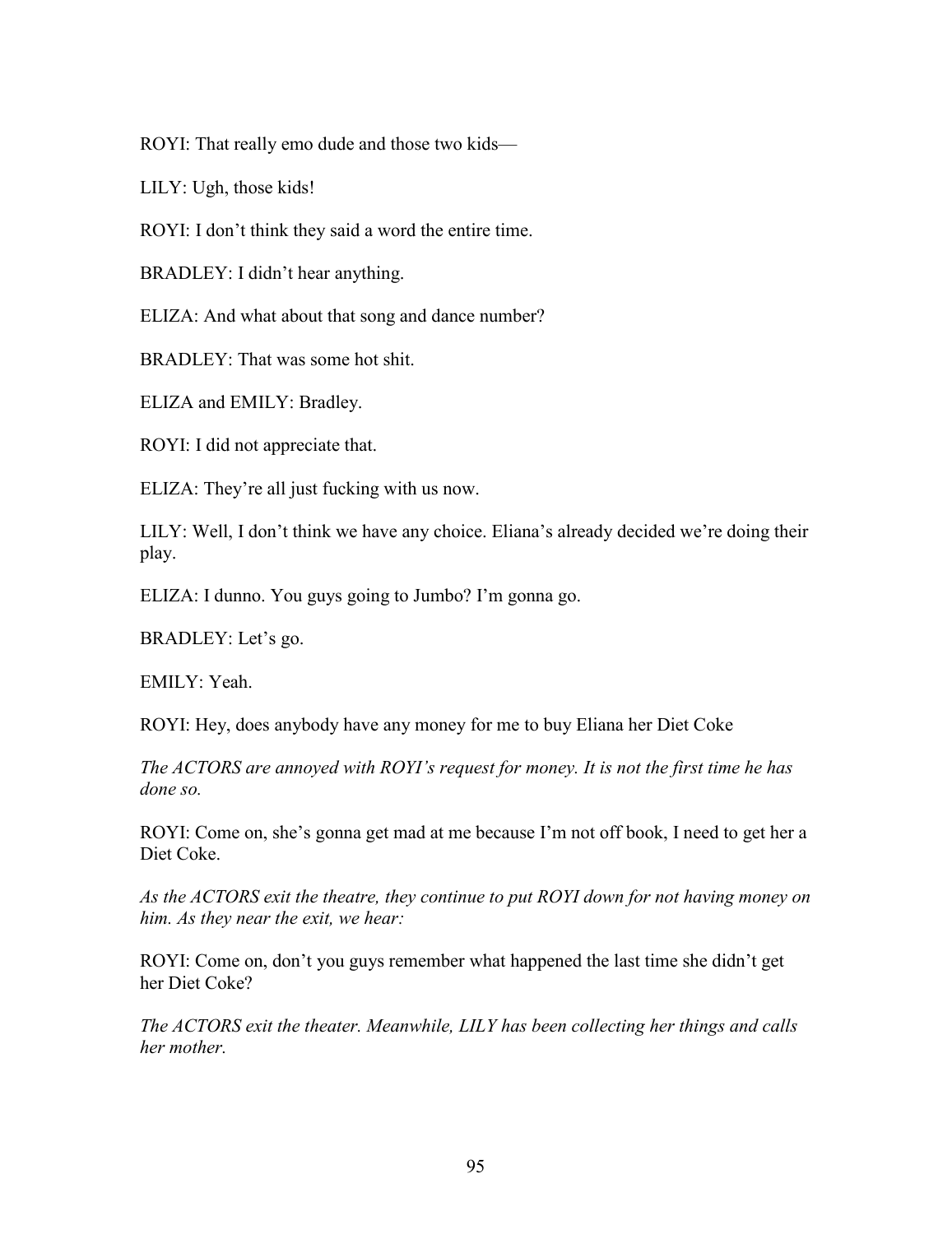LILY: Hi Mom. Good. (*As she exits*) Yeah, it's really messed up today. There are these people who...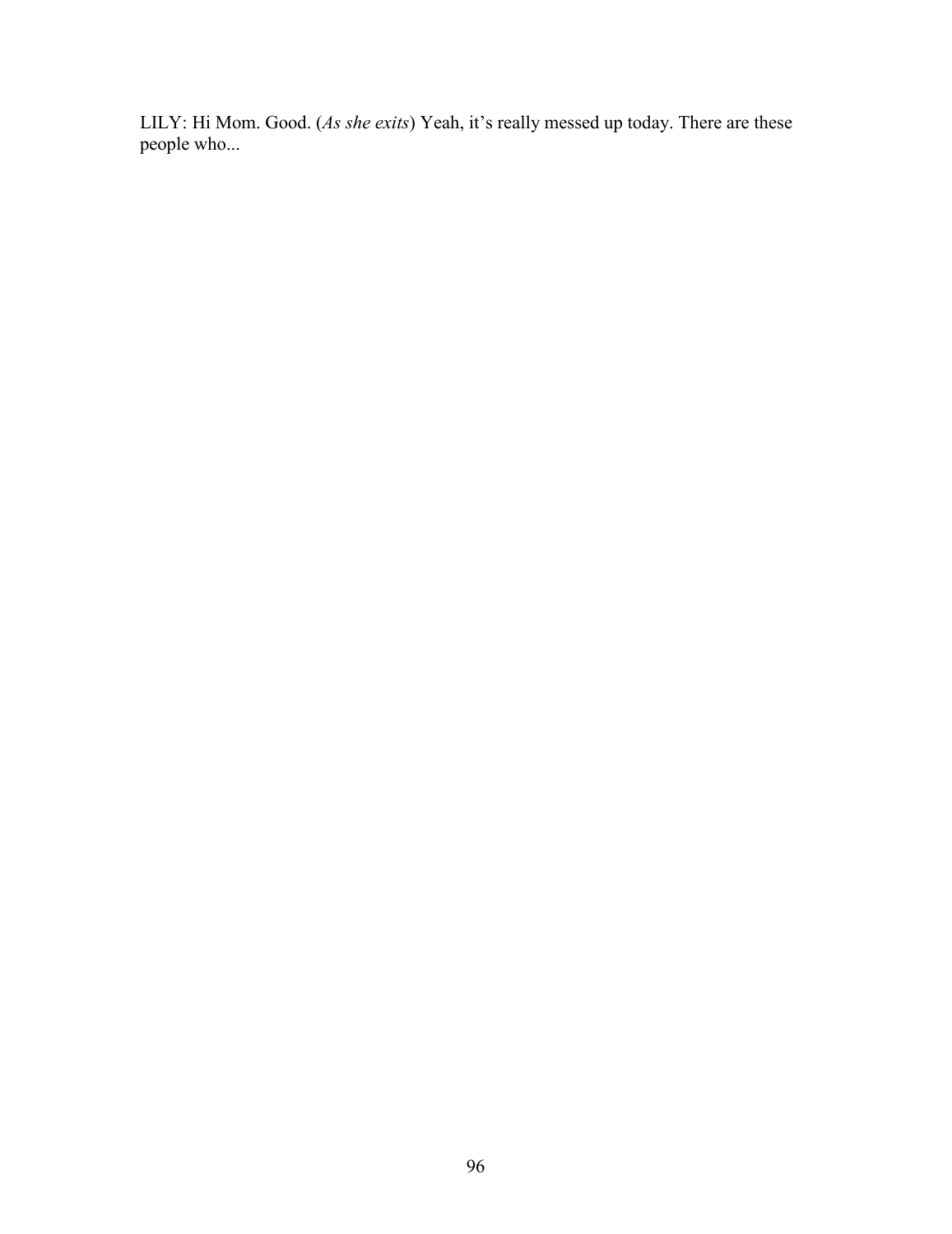### **ACT II**

*During the intermission, the COMPANY, less ELIANA, returns from their break with food and drink. THEY hang around the stage, waiting for rehearsal to begin again. The act opens with:*

ELIANA (*Excited*): OK, guys, let's do it. Hey, Lily, come on. The lights.

LILY (*Shouting up to the booth*): Jeremy! Lights!

ELIANA: Thank you. Okay, let's get started. Are we all back?

LILY: (*She looks around and checks*.) Yup.

ELIANA: Wow, almost a miracle. Okay, this is gonna be fun, but may take some work, so I really need everyone to focus. So, Lily, here's the ground plan for the scene, and they need some props and furniture and costumes.

LILY: Well...we can use what's lying around.

ELIANA: Do we have a divan or a chaise lounge?

LILY: Yeah, I think we have that old beige one backstage.

STEPDAUGHTER: We can't have a beige one! It was yellow plush with flowers on it. Very comfortable.

LILY: We have nothing like that.

ELIANA: Just give us whatever's back there, it doesn't matter.

LILY (*Getting BRADLEY to help*): Hey, Bradley.

*LILY and BRADLEY exit to retrieve the chaise lounge.*

STEPDAUGTHER: Doesn't matter? That's Madam Pace's famous couch!

ELIANA: It's just a rehearsal, don't worry. (*to LILY, who is entering, carrying on the chaise*) Oh, and they want long, narrow display case.

LILY (*Out of breath*): Are you kidding?

ELIANA: Forget the display case.

STEPDAUGHTER: And the table! The little mahogany table for the blue envelope!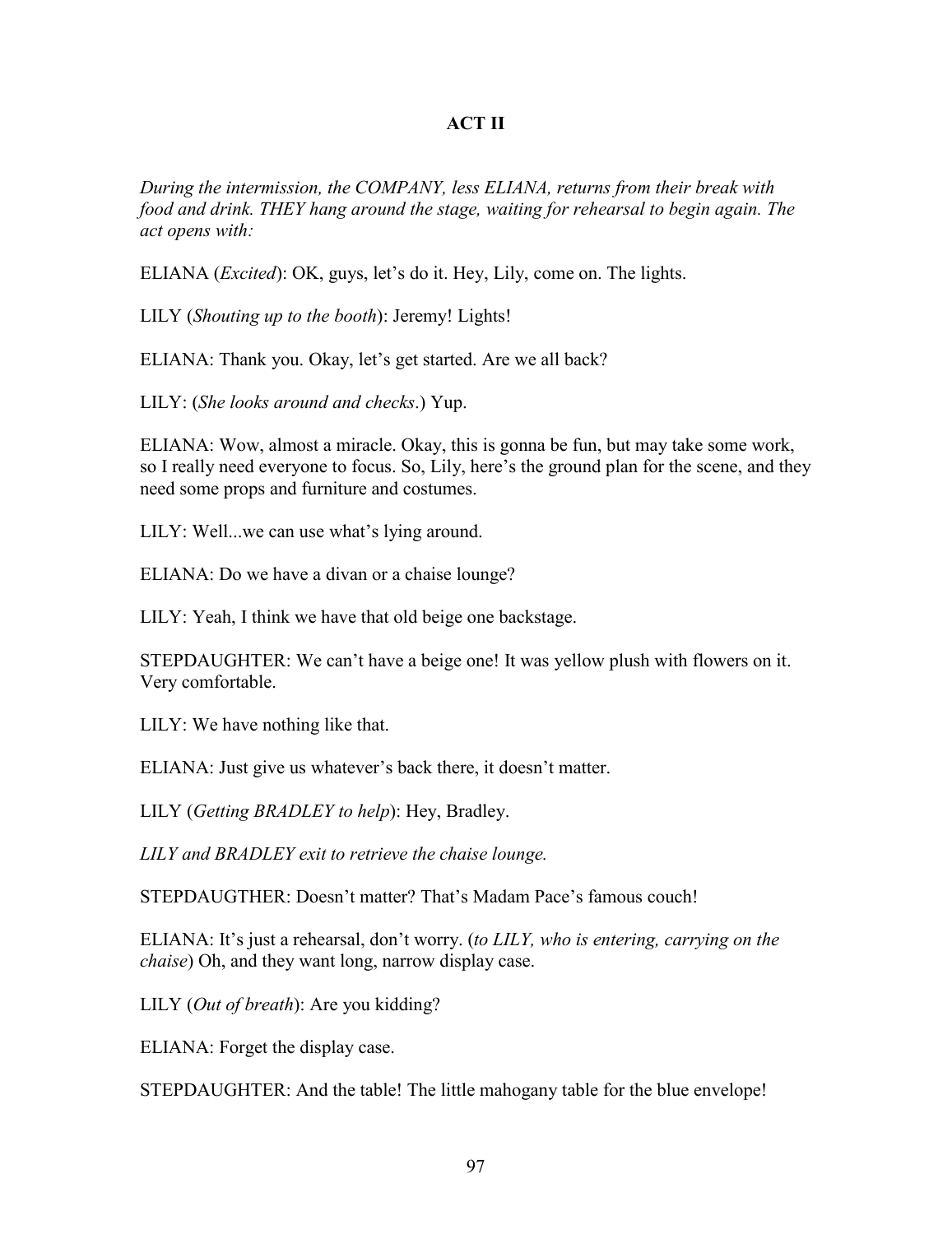LILY: We can just grab on of the prop tables.

ELIANA: Is it mahogany? (*LILY shoots ELIANA a look that, once again, says, "Are you insane, Eliana". Eliana subsides*.) Prop table will do fine.

FATHER: And a long mirror.

STEPDAUGTHER: And the screen! I can't do the scene without it.

LILY: Well, I don't think we're gonna be able to get a mirror out here. They're all in stock. Not sure if we have a screen, per se, but we can find a good substitute.

ELIANA: Awesome. Let's bring it out. And some hat stands, right?

STEPDAUGHTER: Oh, yes, lots of them.

LILY: I can't make any guarantees, but I'll see what I can do. (*LILY exits to gather all of this and arranges it onstage.*)

ELIANA: OK, so as soon as Lily gets back with the furniture and stuff, we'll start. This (*She holds a piece of paper*) is the breakdown of the play, scene by scene, if any of you wanna take a look at it. (*Handing it to Royi*)

ROYI: Sweet, we don't have to learn any lines.

ELIANA: Right, Lily is gonna write down the lines as we go along.

*Lily returns on this line and reacts another or Eliana's bold requests. EMILY and BRADLEY help set up the furniture.*

LILY: I am?

ELIANA: Yes, please. Just try to get down the lines, as they say them, as best as possible.

*LILY and BRADLEY finish arranging the furniture.*

ELIANA: OK, can I have everyone's attention?

ELIZA: Sorry Eliana, but I'm not sure I understand what we're—

ELIANA (*Anticipating her*): It's fine Eliza, relax. You won't have to do any improv.

BRADLEY: So what are we doing then?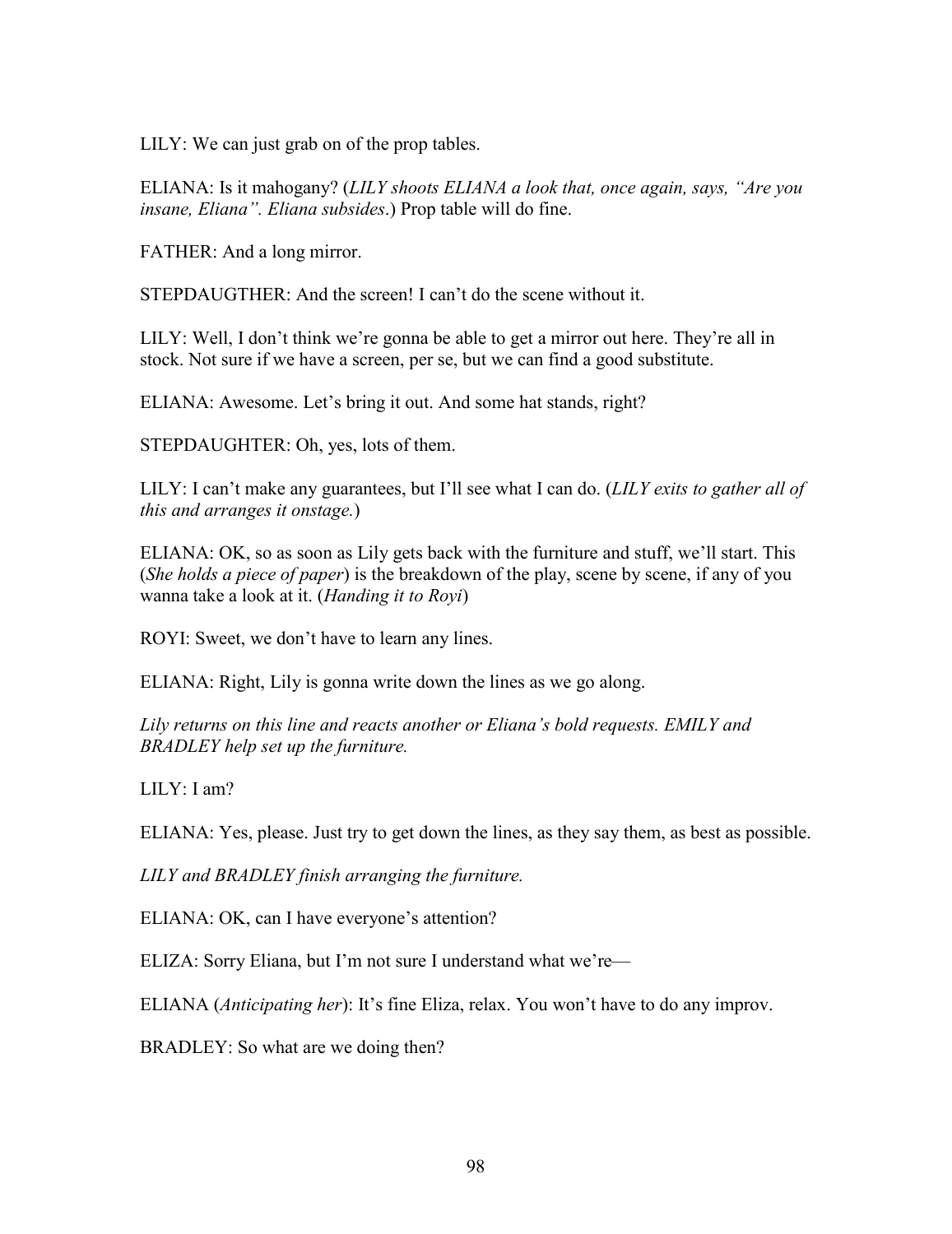ELIANA (*Growing impatient*): Just watching and listening for now. We're gonna start the rehearsal now, and they're (*the CHARACTERS*) gonna do it first.

FATHER (*Bewildered*): Us? But what do you mean, a rehearsal?

ELIANA: You're going to rehearse for the benefit of the actors.

 $FATHER: But if we are the characters.$ 

ELIANA: Sure. Fine. You're the characters. But characters don't do the acting here. The actors do the acting. The characters belong in the script—when there is a script.

FATHER: Exactly! But since there isn't one and you people are lucky enough to have the characters here in person...

ROYI: Oh, great. They wanna write it, act in it, even direct it, probably. They're gonna do everything themselves.

FATHER: Of course. That's why we're here.

ROYI: So why are we here...

BRADLEY: To be Eliana's puppets. Duh.

*The ACTORS laugh.*

ELIANA: Alright let's get on with it. We need to cast this thing. OK, let's have...Emily playing the mother. (*to the FATHER*) We gotta give her name.

FATHER: Her name's Amalia.

ELIANA: Oh, no, we don't want to use her real name.

FATHER: Why ever not? If that's her name. But if this lady here has to play the part...(*Looks bleakly in the direction of EMILY*.) Though I really see her (*the MOTHER*) as Amalia. But it's up to you...(*getting confused*) I don't really know what to say...I'm beginning to feel...well, as if my own words sounded false, not really mine, somehow.

EMILY: Don't worry about it. That can happen sometimes.

BRADLEY: Yeah, Royi gets confused all the time.

ELIANA: That's right, nothing to worry about. If you want to call her Amalia, she's Amalia. You know what, let's not even use names right now. So you (*ROYI*) can play the son, and then let's have...., ah, of course, you (*ELIZA*) as the Stepdaughter.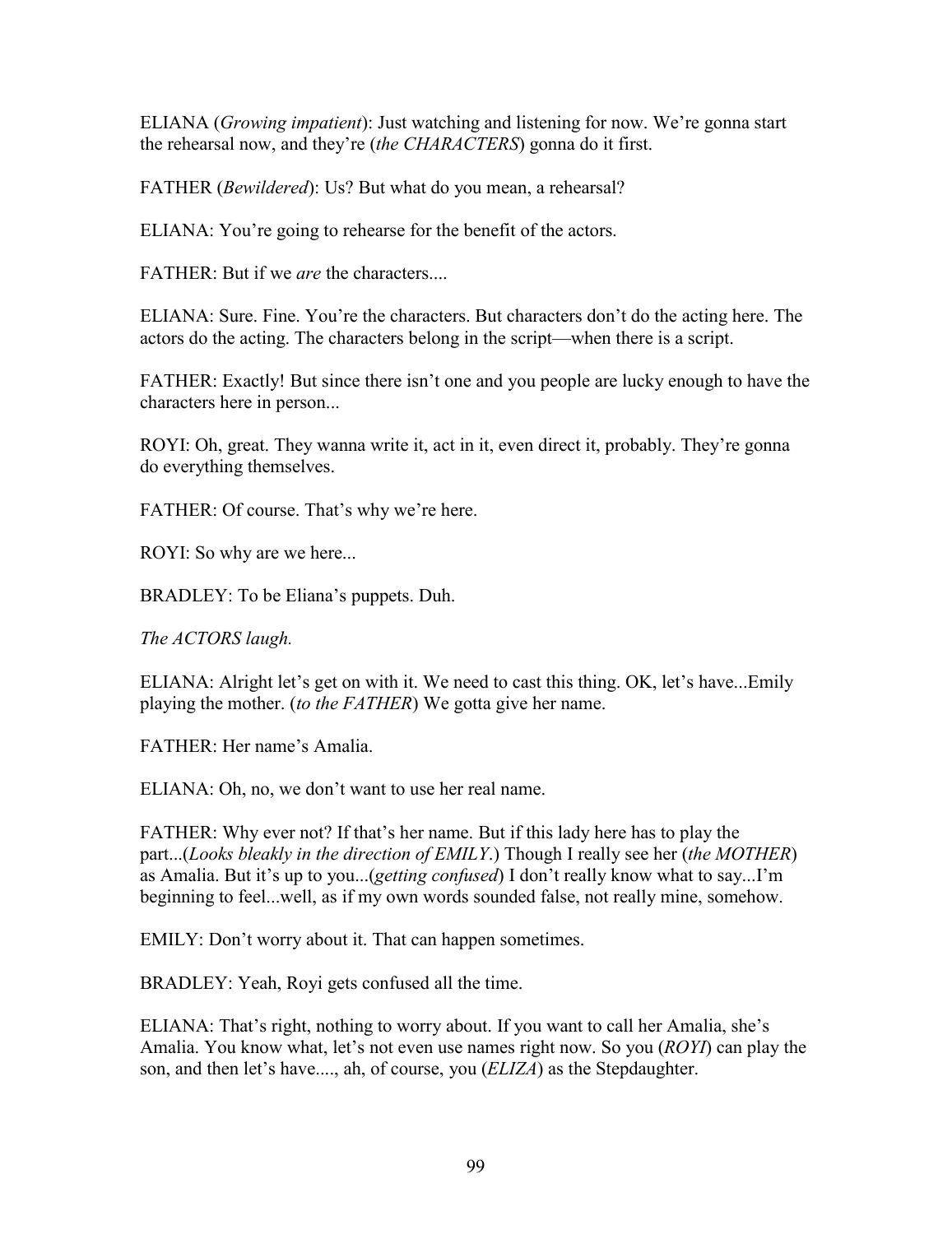STEPDAUGHTER (*Galvanized*): What? That woman is going to play me? (*She bursts out laughing*.)

ELIANA: What's so funny?

BRADLEY: Cat fight.

ELIZA (*Indignantly*): Why is that so hard to believe? This is bullshit, I'm not just gonna stand here while she laughs at me.

*The other ACTORS, primarily BRADLEY, are amused.*

STEPDAUGHTER: Oh, I'm sorry. I'm not laughing at you.

ELIANA: Hey, Eliza is a wonderful actress. You should be proud to be played by—

ELIZA (*Mocking the STEPDAUGHTER, quickly and scornfully*): 'That woman'.

STEPDAUGHTER: It wasn't you I was thinking of. It's me. I just don't see myself in you at all. That's all. You're nothing like me.

FATHER: That's just it. (*to ELIANA*) Look, what we want to express...

ELIANA: Wait—what you want to express? Do you really think that you, the characters, can provide your own means of expression?

FATHER: What? Are you saying we haven't even got it in us to express ourselves?

ELIANA: Not in the way that is necessary for the theatre. You're the raw material. Anything you express on stage needs to be given its own reality. The actors know how to do that. They give it Body and Shape, Voice and Gesture.

ELIZA: And we've done far more difficult plays with incredible characters.

ELIANA: Yeah, if it actually works on stage, it'll be because of them.

FATHER: Well, I don't want to contradict you, but for us, this is an extremely painful process. This is what we look like. These are our bodies, these are our faces.

ROYI: That's why we have stage makeup.

FATHER: All right. But what about voices, gestures...

ELIANA (*Quickly losing patience*): Listen to us! There is no place for you, as yourself, on the stage. Here you don't exist. The actors play your parts, and that's just how it is!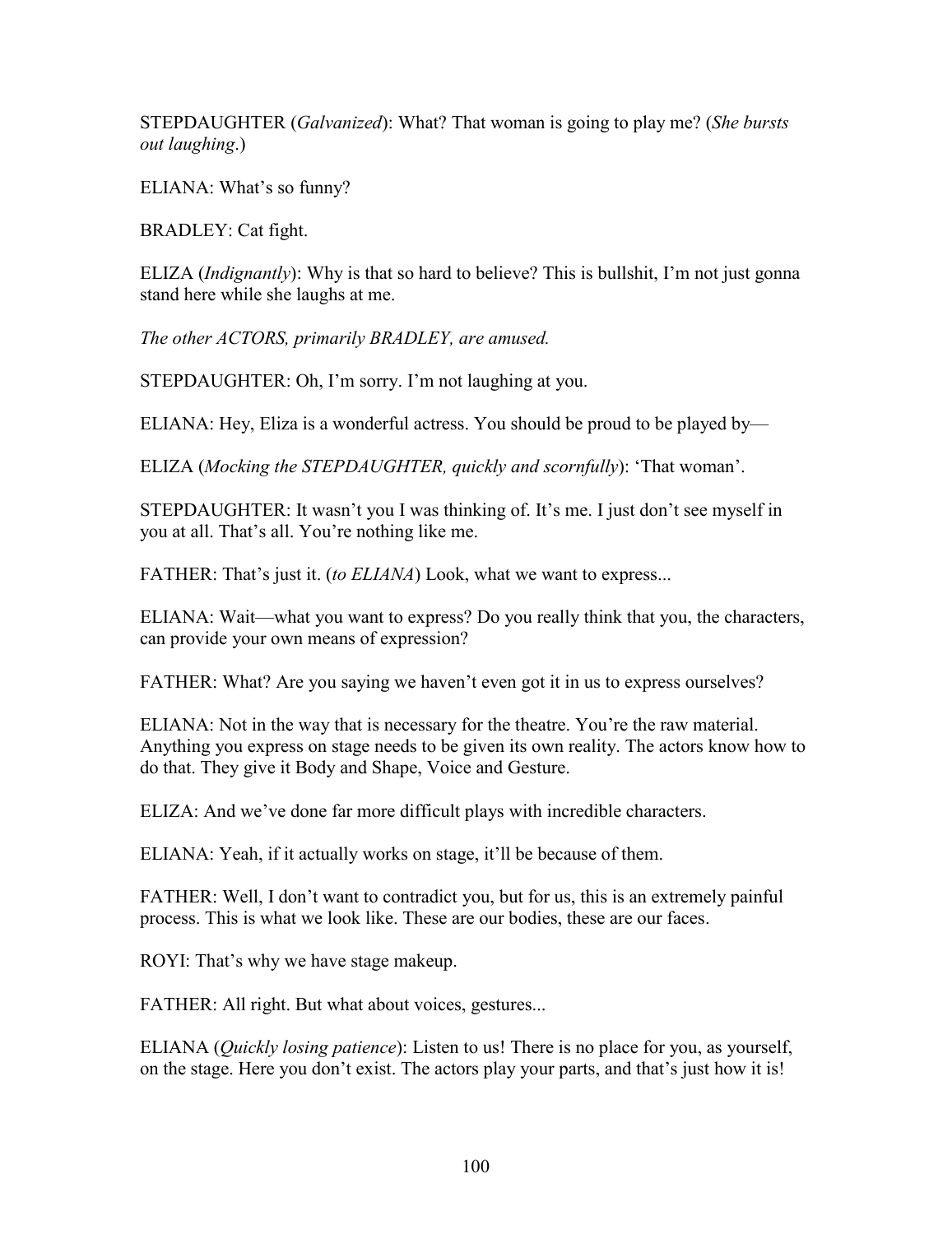ELIZA: Thank you.

FATHER: I understand. And I think I'm beginning to get an inkling as to why our author decided not to write us into a play. He saw us, as we are, alive...I'm, by no means, attempting to insult your profession, but the idea of seeing myself played by someone else, some actor...

BRADLEY (*Rising proudly*): By me, actually.

FATHER (*With honeyed deference*): I'm deeply honored. (*He bows*.) (*to ELIANA*.) The fact is, however hard our friend here tries to absorb my being...(*He gets confused*.)

BRADLEY: Go ahead...

FATHER: Well, I mean, his portrayal of me, even with the help of make-up....well, with his build ...

BRADLEY: You callin' me fat?

FATHER: It will hardly be me, as I really am. It will be more of a personal interpretation of what I'm like. It won't be me, as I feel myself to be.

ROYI: Or not to be.

ELIANA: Royi, c'mon. (*To the FATHER*) But that's just how it is. Look, we need to keep moving. So... the set is in place. (*To the STEPDAUGHTER*) Look good to you?

STEPDAUGHTER: Frankly, no. I don't recognize it at all. Where's the white flowered wallpaper?

ELIANA: Can't do walls in the round. Come on, you can't expect us to create an exact replica of Madame Pace's for you on the spot. I think it's good enough. Let's move the table forward a little. (*LILY does so*.)

LILY: Look good?

ELIANA: Just about—(*remembering*) Ah, yes! He (*the FATHER*) needs that envelope. Blue, if possible, Lily.

LILY: A business envelope or a letter envelope?

FATHER and ELIANA: A letter envelope.

LILY: Right....(*She goes to get it*.)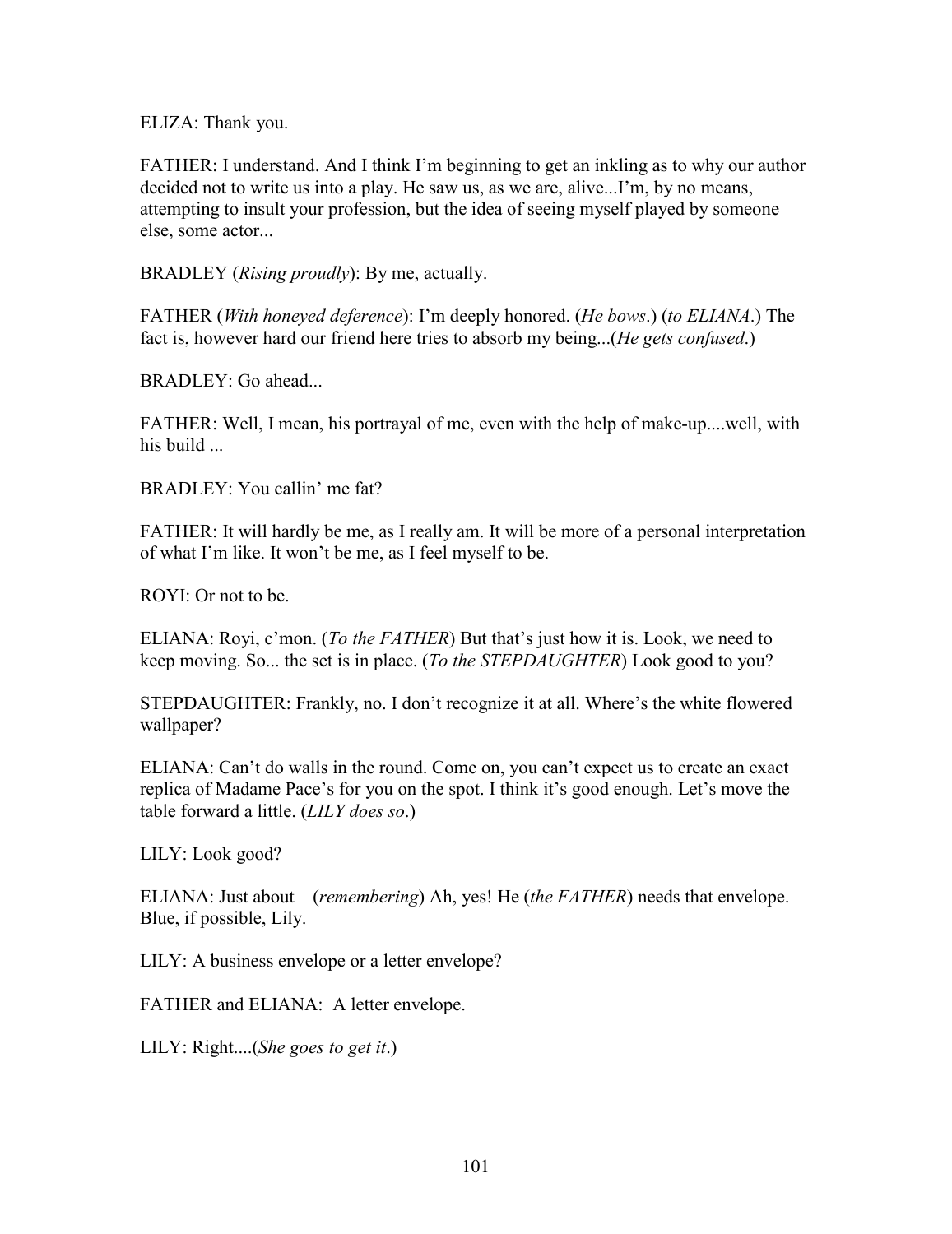ELIANA: All right, let's do it. So, the scene opens with the young lady on alone. (*ELIZA steps forward, proud and eager*.) Oh, sorry, not you. We'll start with her (*the STEPDAUGHTER*) Just watch this time.

STEPDAUGHTER: Watch how I bring it...to life!

ELIZA (*Hurt, mocking her*): Don't worry, I know how to bring a part...to life! And I'm only...a freshman.

ELIANA: OK, let's just focus, now. OK, so. Scene I: the Young Lady and Madame Pace. Oh...(*She looks around worriedly*.) So...where's Madame Pace?

FATHER: She isn't with us.

ELIANA: How the hell are we supposed to do the scene?

FATHER: But she's alive, just as alive as we are!

ELIANA: That's great. Where is she living?

FATHER: (*Realizing ELIANA is right, thinking on the fly*) Let me try something. Ladies, would you be good enough to let me have some of your belongings for a moment? Just the few things you have, that hat. Some scarves.

BRADLEY: What do you need our stuff for?

FATHER: Nothing much. Just to hang them here on the pegs.

ELIZA: Fine, but this is my favorite pashmina, so please be careful.

FATHER: I certainly will, madam. Thank you.

EMILY: Can I ask what all this is for?

FATHER: Indeed you may. If we prepare the scene a little more authentically, Madame Pace may be drawn towards the implements of her trade and appear among us. (*Quiet and conspiratorial*) Now, everyone be very quiet. Watch. Watch...

*Suddenly, MADAME PACE emerges from behind the screen and advances a few paces onto the stage. She is a hideous old lady, fat, with an ugly wig perched above her face and a rose stuck over one ear. She wears a tasteless but modish gown of gaudy red silk, and carries a fan made of feathers in one hang while holding a cigarette in the other. At the sight of this apparition, ELIANA and the ACTORS back away horrified, possibly leaving the actual stage. The STEPDAUGHTER, however, runs up to MADAME PACE and greets her respectfully.*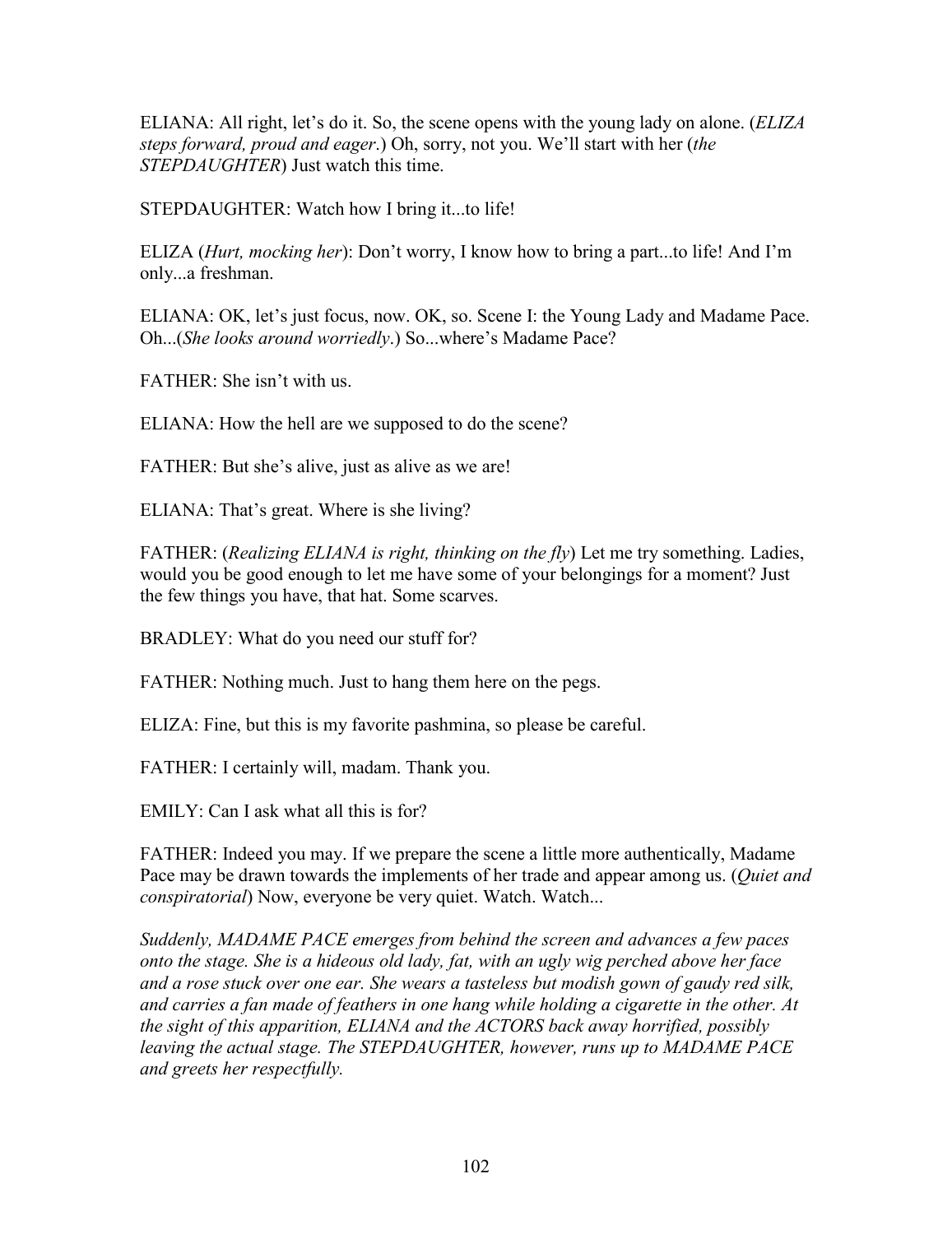STEPDAUGHTER (*As she runs up to her*): She's here! She's here!

FATHER (*Glowing with pleasure*): It's Madame Pace! Didn't I tell you?

ELIANA (*Still shocked and amazed*): You did...Yes. How did that...

ROYI: How did she get in here?

BRADLEY: Magic, Royi!

EMILY: No, she must have been hiding. Something with the door and the—

FATHER (*Cutting them off*): Please. Why do you have to be so small-minded and pick everything to pieces? You're destroying the miracle! Reality itself kindled into life, conjured up, brought into being by the scene itself and drawn towards it, with more right to life in this place than you have. She has more truth that any of you! Which of you actresses is going to play Madame Pace? You? You? Well, here *is* Madame Pace. No actor will be as authentic, as true as she is, for she is the real Madame Pace! See how my daughter recognized her! Now watch, just watch this scene.

*With some hesitation, ELIANA and the ACTORS return to the stage to watch. The STEPDAUGHTER and MADAME PACE have by now been engaged in their scene together for some time (the preceding dialogue). Their low, whispered conversation is naturalistic, obviously too small for the stage. When the ACTORS' attention has been drawn to the scene by the FATHER and they turn to watch it, they see MADAME PACE, her hand under the STEPDAUGHTER's chin, gabbling away unintelligibly into the girl's raised face. After attempting to listen for a few moments, they give up, and dismiss the scene.*

ROYI: I can't hear one word they're saying.

EMILY: Not a thing.

LILY: I know, how the hell am I supposed to write this down?

ELIANA: Just try!

ELIZA: You guys it's called projection.

STEPDAUGHTER (*Leaving MADAME PACE, who has a mysterious smile on her face, and coming down to the actors*): Projection? What do you mean, "projection"? These aren't things that can be said out loud. Oh, I could say them out loud to shame him (t*he FATHER*). But that would be for the sake of revenge. For Madame Pace, it's an entirely different matter; she could go to prison!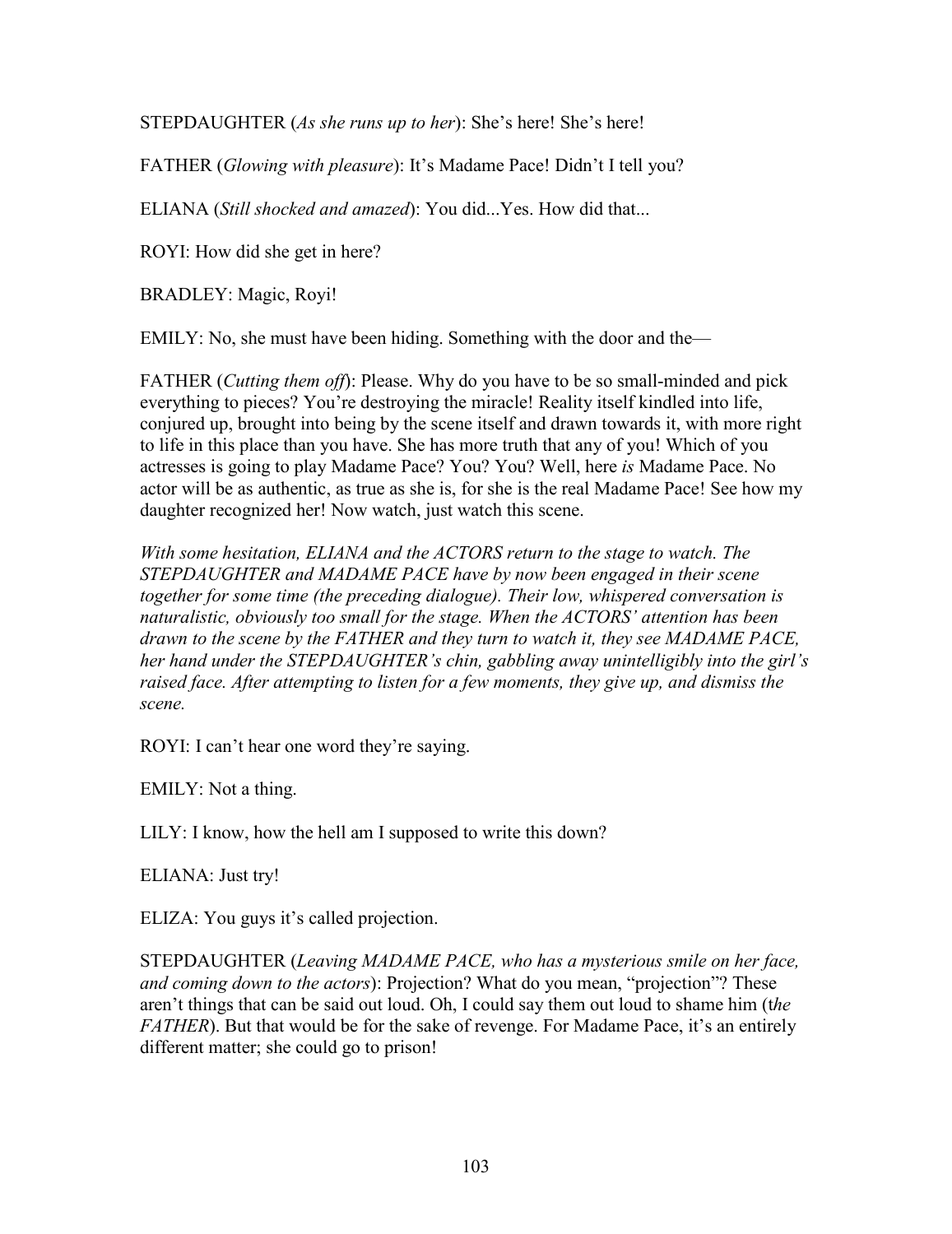BRADLEY: That's...awful for her. But still, you have to project so the audience can hear you.

EMILY: Yeah, we're sitting in the first row and we can't even hear you.

ELIANA: Right. Every single person needs to be able to understand you.

ELIZA: Use a stage whisper.

ELIANA: Right, you have to imagine, pretend, the two of you are alone in the back room talking.

*The STEPDAUGHTER wags her finger and smiles sardonically in disagreement.*

ELIANA: K...why not?

STEPDAUGHTER (*In a loud, knowing whisper*): Because there's someone who will hear us if she says it all out loud!

ROYI: Oh jeez, there isn't someone else who's gonna jump out at us, is there? (*The ACTORS are ready to run away again.*)

FATHER: Oh, no! She means me. I would be on the other side of that door, waiting. And Madame knows this. In fact you must excuse me, so I don't miss my cue. (*He starts to go.*)

ELIANA (*Stopping him*): Hold up a second. You can't just jump right into that scene; you've gotta—

STEPDAUGHTER (*Interrupting*): Yes! Let's do it now! I'm dying to live that scene, I'm mad to live that scene! If he's ready for it, I'm ready too.

ELIANA (*Shouting*): No! Before we get there, we have to do the scene with you and Madame Pace!

STEPDAUGHTER: For heaven's sake; she's just telling me what you know already; that once again my mothers sewing has been bad, the stuff's ruined, and that I must be patient if I still want her to help us out of our financial difficulties.

PACE (*Advancing with an air of great importance*): It is so senora. Porque never would I try to profit myself...

BRADLEY: Wait, I'm sorry, seriously? Like. Seriously?!

*The ACTORS laugh.*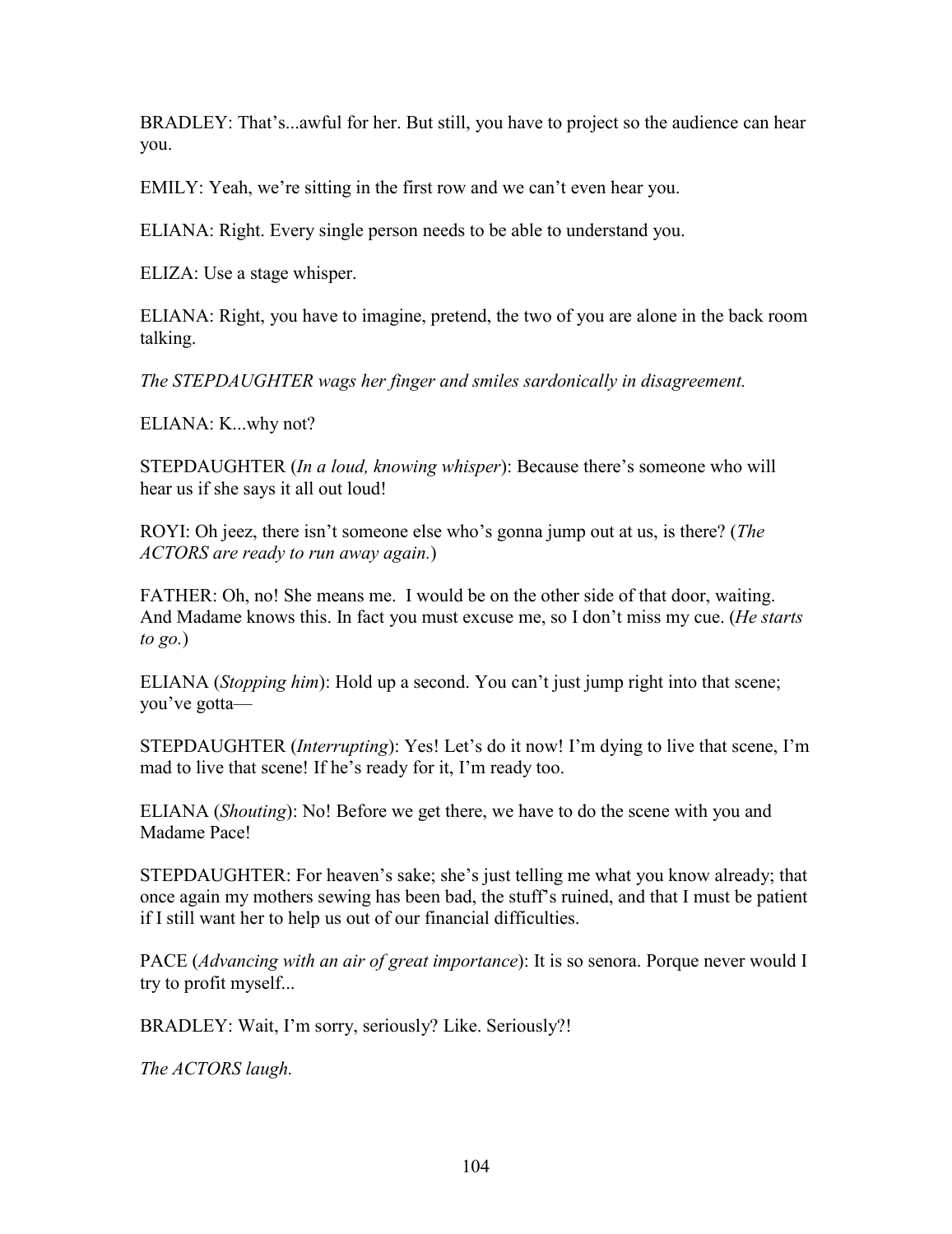STEPDAUGHTER (*Laughing too*): That's how she speaks ! It's funny, isn't it?

PACE: It does not seem to me buena crianza, how you say—good manners, that you laugh of me. I try to hablar your language como puedo, senora!

ELIANA: No, stop, she's right. Don't laugh at her, you guys. This'll be a nice bit of comic relief. Speak just like that, please. That'll be great.

STEPDAUGHTER: Of course it will be great. It'll be hilarious to hear her give me my special instructions in that language. Imagine hearing there's a viejo senor who's looking to have a good time con migo! Don't you agree, Madame?

PACE: Not 'viejo', linda, 'viejito', a little bit old! But mejor para ti, all the better! If you don't like him, at least he will have a prudencia.

*The ACTORS laugh.*

*The MOTHER rises from her seat, to the astonishment of the ACTORS who haven't really noticed her until now. She hobbles over to MADAME PACE, furious, and pulls the wig off of her head. The ACTORS don't know if it's appropriate to laugh or not. They try to stop the violence*.

MOTHER: You devil! You devil! You monster! Oh, my poor child!

STEPDAUGTHER (*Trying to hold her back*): No, mama! Please! Stop!

FATHER (*At the same time as the STEPDAUGHTER*): Just calm down now, calm down. Take a seat.

MOTHER: Get her out of my sight!

STEPDAUGHTER (*To ELIANA, who has hurried over*): We can't have my mother here, we just can't!

FATHER: They can't be in the same place! That's the reason why Madame Pace wasn't with us when we first arrived. If you put them together it all happens to soon.

ELIANA: It's fine, don't worry about it. We're not doing it full out. We're just sort of walking through the scene, here, exploring and seeing what we discover. (*Turning to the MOTHER and helping her back to her seat*) OK, here ya go ma'am. Sit down, now. Just relax.

*Meanwhile the STEPDAUGHTER and MADAME PACE have begun their scene again.*

STEPDAUGHTER: Come on, Madame.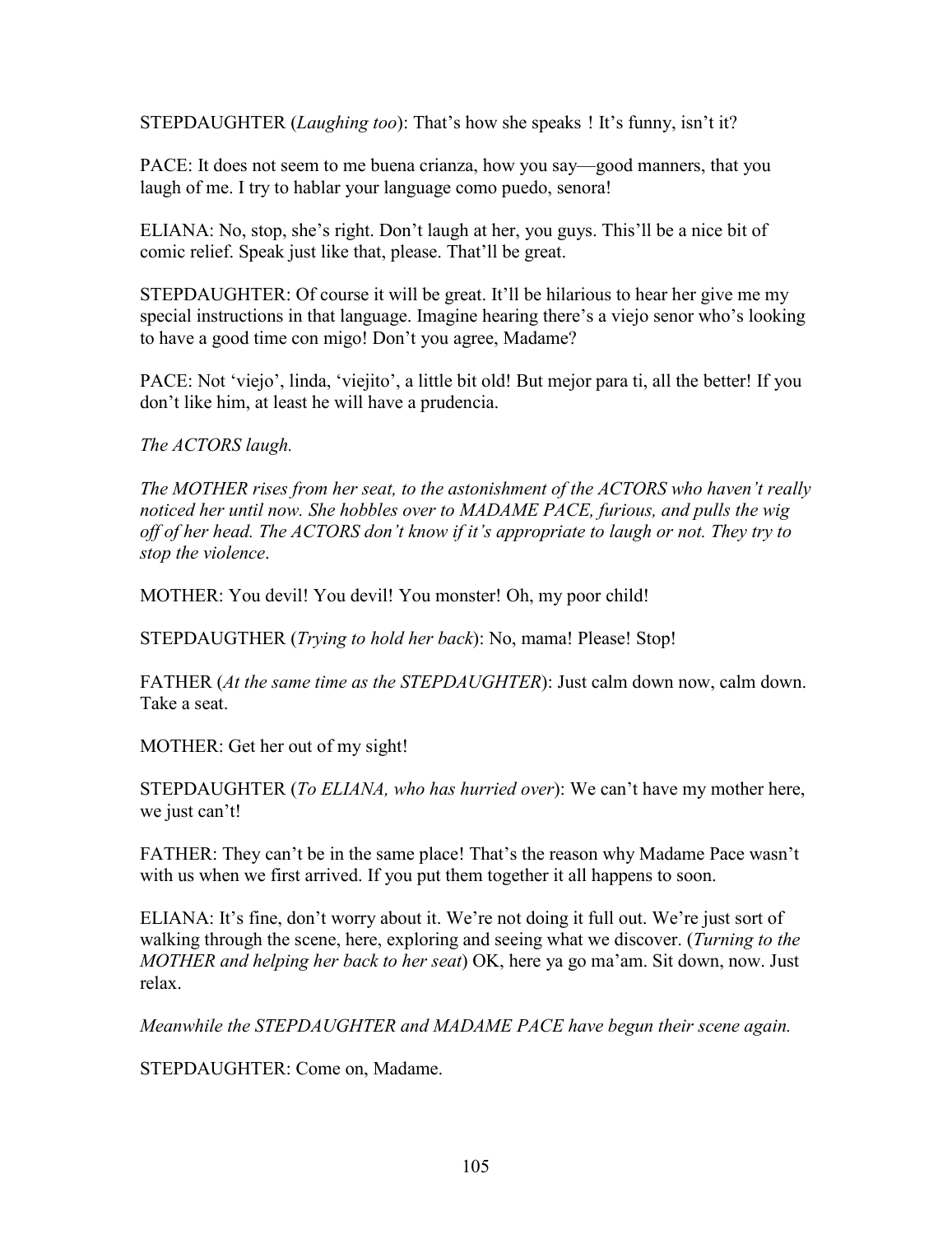PACE (*Offended*): Oh, no! Gracias, no! I do not do nada if there is your Mother.

STEPDAUGHTER: Come on, show in the viejo senor, who's looking to have a good time con migo. (*turning to the others, announcing*) It's time for the scene; it has to be played now. (*to MADAME PACE*) You can go.

PACE: I go, I go! Most seguramente I go! (*She leaves in a huff, picking up her wig, and glaring at the actors who snigger and clap*.)

STEPDAUGTHER: Now, make your entrance! No need to go off again! Come here! Let's say you're on already. Right. Now I'm standing here, all modest, with my head down like this. Okay then. Nice and loud. Sort of fresh-sounding, like someone coming in from the outside, 'Good afternoon, my dear...'

ELIANA: Whoa, whoa, whoa, are you directing this show, or am I? Go ahead, back to where you were. Nope, no need to exit. Just a little upstage. Good.

*The FATHER does this almost hypnotically. He is very pale, fully immersed in the reality of his created life. He smiles as he nears the stage, as if not yet touched by the drama, which is about to burst upon him. The ACTORS watch the scene attentively.*

# **THE SCENE**

FATHER (*In an insinuating manner*): Good afternoon, my dear.

STEPDAUGHTER (*Her head down, frightened, barely controlling her disgust*): Good afternoon.

FATHER: *(He eyes her tentatively, peering under that hat which hides her face. He notices how young she is and is half-delighted, half-fearful of this risky situation).* Now...it won't be the first time, will it?... I mean, it won't be your first time here?

STEPDAUGTHER (*Head still bowed*): No.

FATHER: You've been here before? (*The STEPDAUGHTER nods*.) More than once? (*She doesn't reply; peers again at her face, he smiles, then speaks*.) Well, then...you shouldn't be so...Would you let me talk your shawl off?

STEPDAUGTHER (*Quickly, to stop him, with a shudder of disgust*): No. I'll take it off myself. (*She does so, trembling*.)

*The MOTHER watches all this in a state of extreme agitation. She sits with the SON and the younger children who cling to her closely all the time, on the opposite side of the stage from the ACTORS. As she watches the scene, her face registers pain, outrage, anxiety and horror. From time to time, she hides her face or utters a moan.*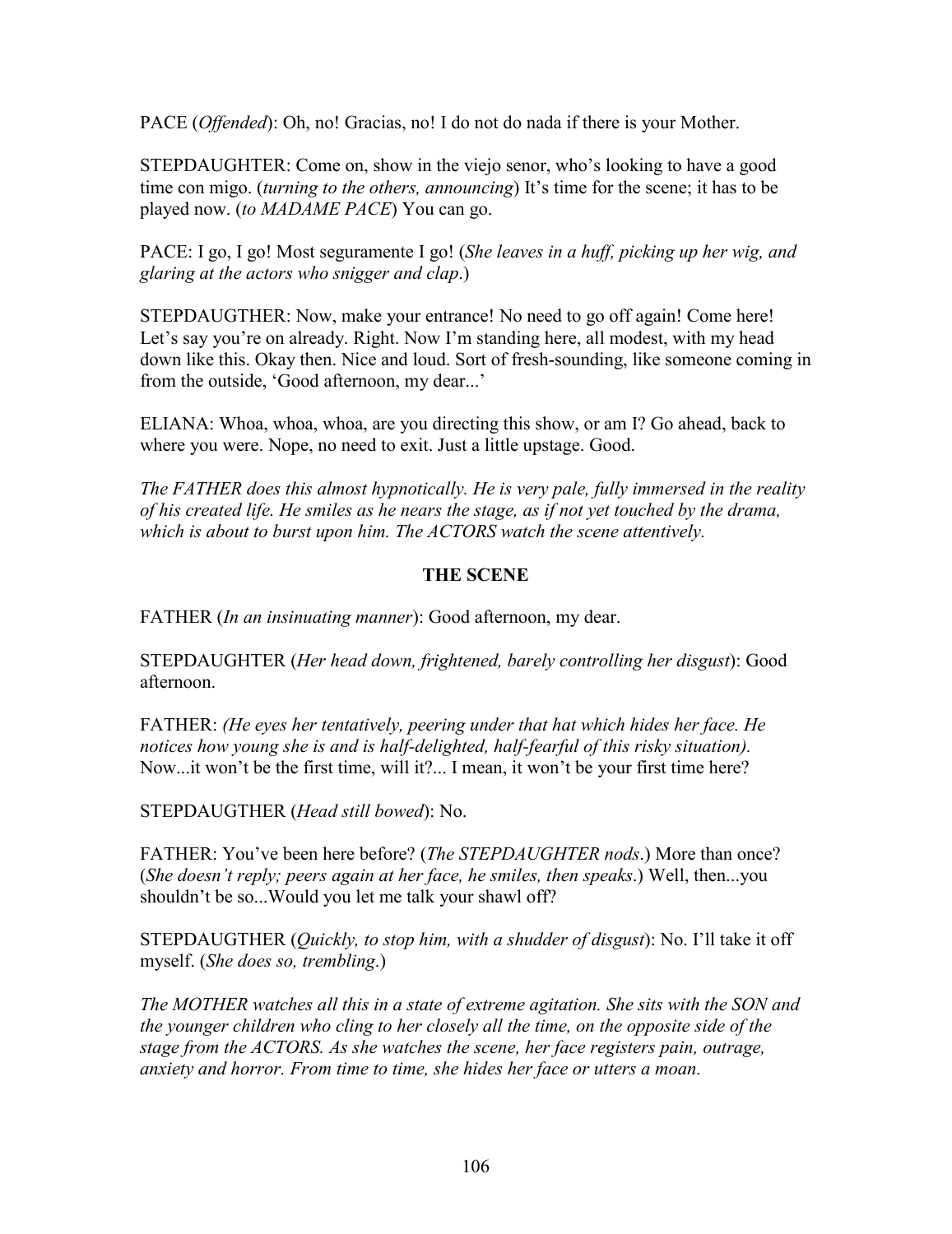MOTHER: Oh God! Oh my God!

FATHER: (*He seems momentarily stunned by this sob from the MOTHER, after a pause he resumes his earlier tone*.) Here, give it to me. (*He takes the shawl from her*.) A pretty little creature like you needs something a bit more special, I think. Why don't you come over here and help me choose you one of Madame Pace's confections?

ELIZA (*Interrupting*): OK, that's my pashmina, so please be careful!

ELIANA (*Quickly and angrily*): Eliza, chill out. Don't interrupt them now! (*to the STEPDAUGTHER*) I'm sorry about that, just go right on from there.

STEPDAUGHTER (*To the FATHER*): No, really, I couldn't.

FATHER: You must accept! I'll be so disappointed. Look, they really are extremely pretty. Madame Pace would be so pleased. She puts them out for you, you know.

STEPDAUGHTER: Oh no, sir. You see...I can't wear it.

FATHER: What's the trouble? Are you worried about what they will think when you come home in a new shawl? Shall I tell you what to say?

STEPDAUGHTER (*Desperate, finding all this unbearable*): No, that's not it! I can't wear it because I'm...well, look at what I'm wearing. (*She shows him her black dress*.)

FATHER: You're in mourning! I'm sorry my dear, I see now. Believe me I'm most desperately sorry.

STEPDAUGHTER (*Mustering all her strength in an effort to conquer her abhorrence and disgust*): All right, all right, it doesn't matter. I should be thanking you, really. There's absolutely no need for you to apologize and get upset. Please don't think about it anymore. As for me, well, obviously, (*She forces herself to smile*.) I've really got to stop thinking about it, these clothes, I mean.

ELIANA (*Interrupting, coming back to the stage*): OK, great. Let's hold please. (*To the FATHER and the STEPDAUGHTER*) You guys are doing great. Nice work there. (*To the FATHER*) And then we'll just go straight on to that next part, like we talked about. (*To the ACTORS*) Great scene, isn't it?

STEPDAUGHTER: But the best part is coming up! Can't we go on?

ELIANA: Hold on just one sec. (*To the ACTORS*) So obviously it needs something to lighten it up a bit....

EMILY: A little quicker, perhaps.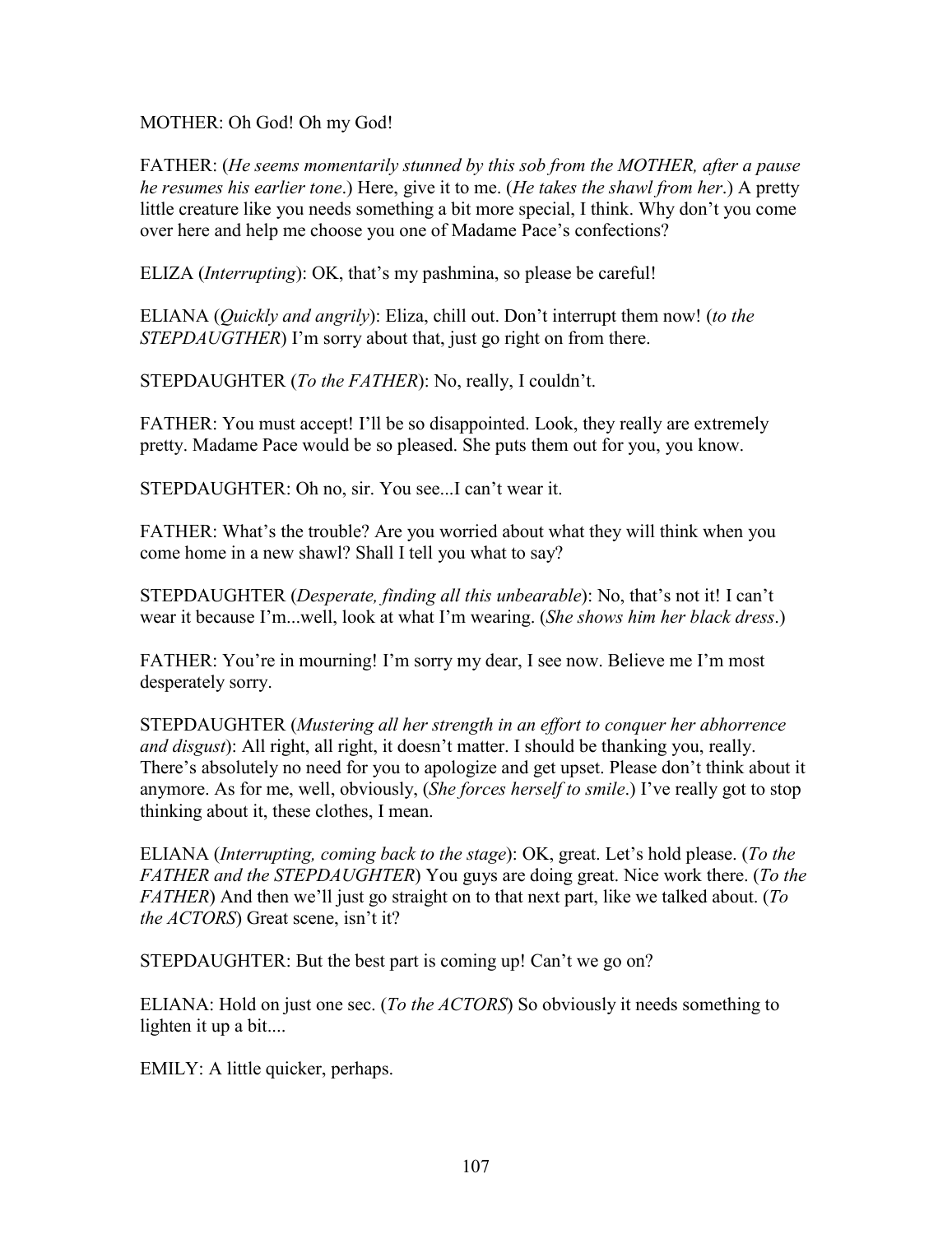ELIANA: Yeah, could pick up the tempo a bit.

ELIZA: It shouldn't be too difficult. (*To BRADLEY*) Shall we try it?

BRADLEY: Let's do it. (*He goes off to prepare for his entrance*)

ELIANA (*To ELIZA*): K, great. So Eliza, you'll start right over here.

ELIZA: Yeah lemme just grab my pashmina. (*She does so and puts it on*.)

ELIANA: Looks great. So you start over here, facing out. A little left. Good. And looking down, of course

STEPDAUGHTER (*Amused*): But she's not wearing black!

ELIZA: Don't worry, I will be. And trust me, I look great in a black cocktail dress.

ELIANA (*To the STEPDAUGHTER*): Hey, this is our time now, ok? Just watch. Maybe you'll actually learn something. (*She claps her hands*.) Alright. So, let's take it from Bradley's entrance.

*ELIANA climbs up the stairs to get the audience's view again. BRADLEY enters with the knowing air of an aging lecher. The way in which the ACTORS play with subsequent scene must be very different, but not a parody in any way. It is supposed to be the new and improved version with embellishments. When the STEPDAUGTHER and the FATHER hear their own words uttered by the ACTORS, they obviously fail to recognize themselves. And so, during the scene, they express surprise, amazement through gesture, laughter and protest. LILY feeds the BRADLEY and ELIZA their lines.*

ELIANA: We ready? OK, and...scene!

BRADLEY: 'Good afternoon, my dear.'

FATHER (*Unable to restrain himself*): No, no no!

*The STEPDAUGHTER bursts into laughter.*

ELIANA: Shut up, okay? And stop laughing at us. How the hell are we supposed to do this play with you guys mocking us the entire time?

STEPDAUGHTER (*Coming forward*): I'm sorry, but I can't help it. That actress stood in her place, but if I heard someone say 'good afternoon' to me in that voice, I'd burst out laughing—as I did.

FATHER (*Coming forward, as well*): She's absolutely right. It's the manner, and the tone of voice...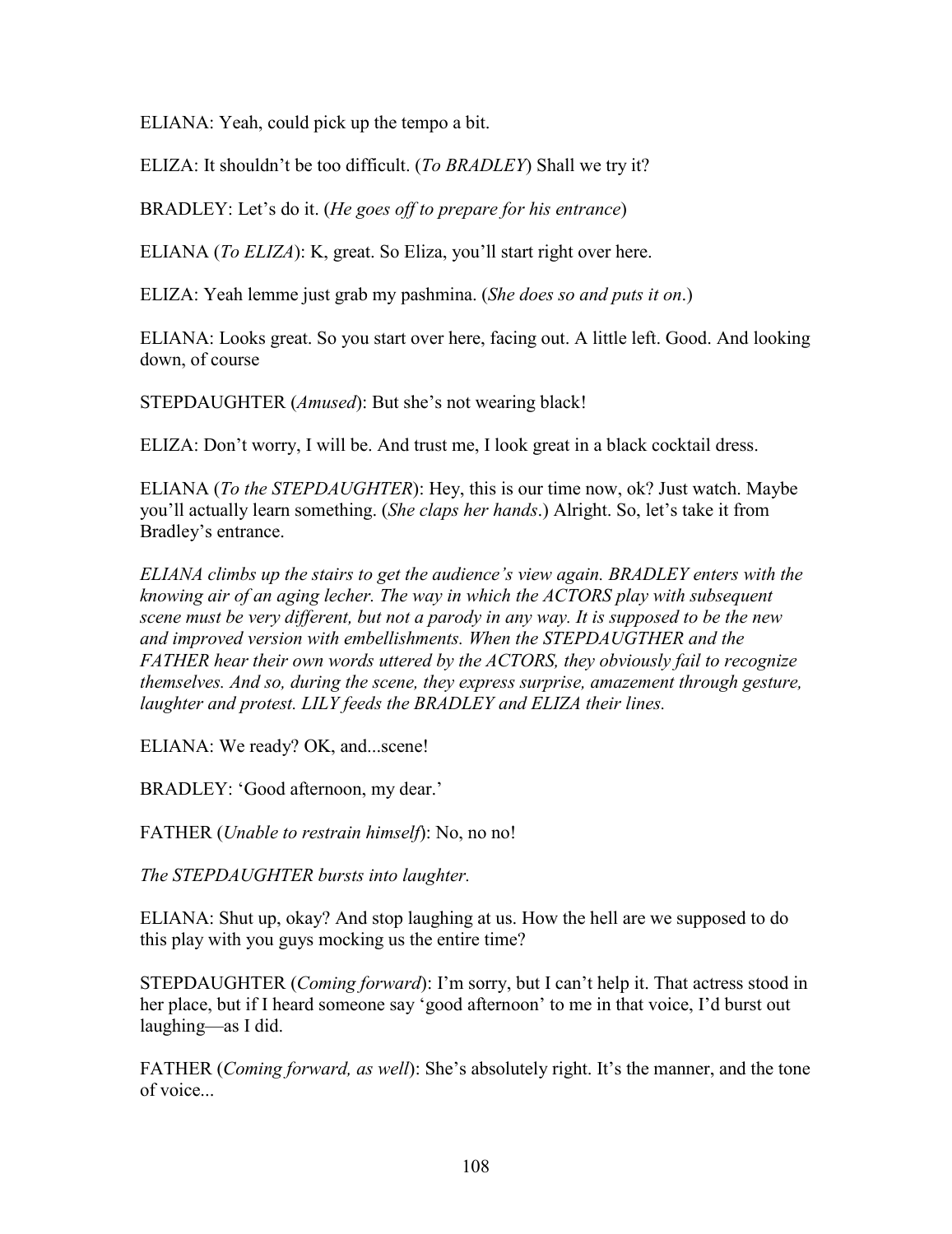ELIANA: Alright, we'll work on his tone and manner.

BRADLEY (*Coming forward*): I mean, I'm just supposed to be some creepy old guy, right?

ELIANA: And you're doing a wonderful job. OK, let's take it again. Same place. And...scene!

BRADLEY: 'Good afternoon, my dear.'

ELIZA: 'Good afternoon.'

BRADLEY (*He goes through the same motions as the FATHER, peering down at ELIZA, then distinctly experiencing, first, satisfaction, and then, apprehension.*) 'Ah!...but, I say, this won't be the first time, I hope...'

FATHER (*Unable to not correcting him*): Not 'I hope.' 'Will it?' 'Will it?'

ELIANA: K, so it's a question. 'Will it?'

BRADLEY: (*Looking to LILY*) I heard 'I hope'

ROYI: Yeah, me too.

EMILY: I think it may have been a question—

LILY: I'll bracket it.

ELIANA: Whatever. It's the same thing! Let's just keep going. A little lighter, maybe.

ELIZA: What do you mean lighter? Like on our feet, the pitch of our voice?

BRADLEY: I don't really know what you mean either.

ELIANA: It's not so literal, guys. The feel of the scene must be.....just lemme show you! (*She goes onstage and plays the entrance through to...*) 'Good afternoon, my dear'.

ELIZA: 'Good afternoon.'

BRADLEY (*To ROYI*): So now she's giving me line readings?

*ELIANA give the appropriate reaction. She turns to BRADLEY*.

ELIANA: See what I mean now? It's gotta be surprise and anxiety and satisfaction all at once. (*Back in the scene*) 'Now...it won't be the first time, will it?...I mean, it won't be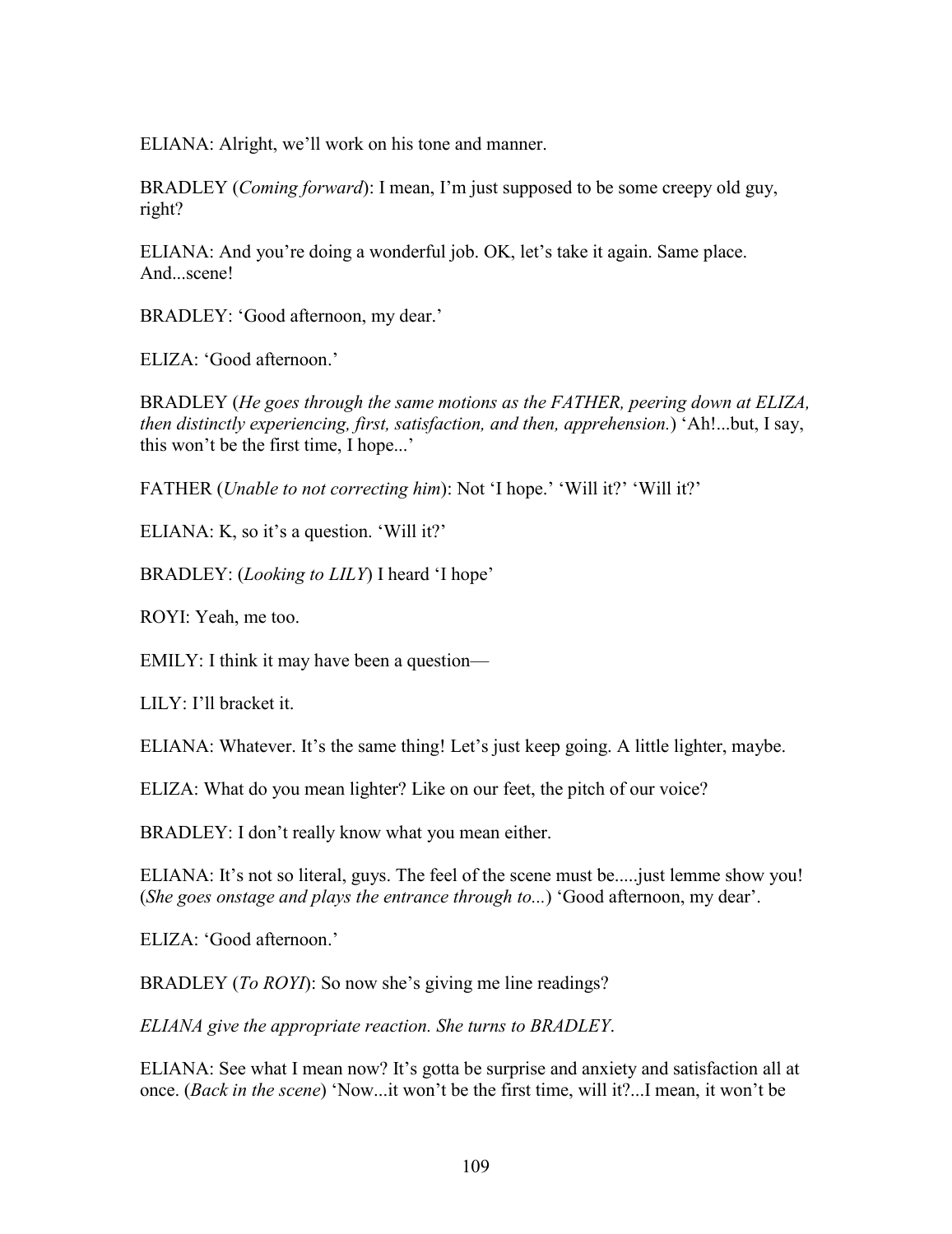your first time here? (*Back to BRADLEY*) You see what I mean? A little more creepy, a little less dude, a little more (she gives a ridiculous gesture....k?

BRADLEY: Sure...

ELIANA: Just do it Bradley. And....scene!

BRADLEY: 'Now...it won't be the first time, will it? I mean, it won't be your first time here?'

ELIANA: Hold on that's a two-part question. "it won't be the first time will it?" Then Eliza, you have to nod, and then ask "I mean it won't be your first time here" It's a twoparter.

ROYI: One and two.

*BRADLEY sighs loudly.*

ELIANA: Would you rather do Hamlet?

BRADLEY: No. No. Absolutely not.

LILY: Same place.

ELIANA: And scene!

BRADLEY: 'it won't be the first time, will it?

ELIANA: Nod. (*ELIZA simultaneously nods very violently*.)

BRADLEY: 'I mean, it won't be your first time here?'

STEPDAUGHTER (*Involuntarily*): Oh my God! (*She claps a hand to her mouth to stifle her laughter.*)

EMILY (*Annoyed*): Ugh, what now?!

STEPDAUGHTER (*Quickly*): Nothing, nothing.

ELIANA: Bradley, it's your cue.

BRADLEY: 'More than once? Well, then...you shouldn't be so...Would you let me talk your shawl off?'

*BRADLEY says this line in such a way that the STEPDAUGHTER can't help but burst out laughing, despite her genuine attempt not to.*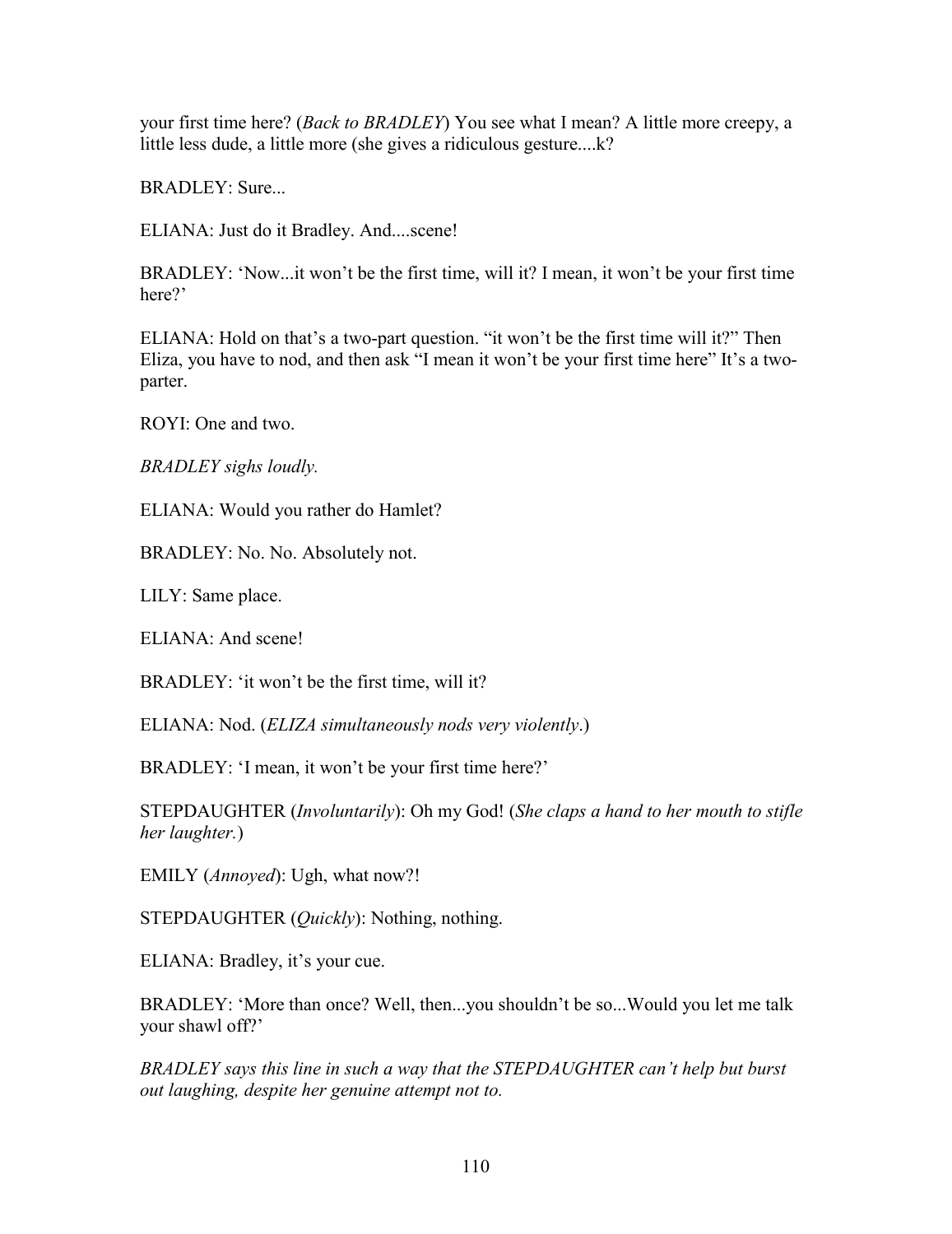ELIZA: I'm not gonna stand up here while she just laughs at us!

BRADLEY: Yeah, it's impossible for me to work on it with her here.

 $ELIANA \cdot For the last time!  $SHUIT!$   $UP!$$ 

STEPDAUGHTER: Yes, of course. I'm sorry. I'm sorry.

EMILY: I'm sorry, but she is so rude!

FATHER: Yes, I know. But don't be too hard on her.

ELIANA: Why not? She's laughing at everything we do! Her rehearsal manners are ridiculous!

FATHER: You're right, of course, but you know it really is such a strange sensation...

ELIANA: What's such a strange sensation? What's so strange? Why?

FATHER: I admire your actors. This gentleman (*BRADLEY*) and this lady here (*ELIZA*). But there's no doubt about it—they're not us!

ELIANA: Of course not. They're actors.

FATHER: That's it! Actors! And they both do a very nice job playing our parts. But to us it's quite different; it's supposed to be the same and it just isn't!

ELIANA: It's the exact same lines. Come on, they just got the scene.

FATHER: It has turned into something ..., which belongs to them now; it's not ours anymore.

ROYI: Come on, you guys know you can't play these parts yourselves.

FATHER: Yes, I understand. I do.

ELIANA: OK, well there's no need for anyone to get upset. We'll rehearse this later, you guys—by ourselves. It's just impossible to get anything done with the creators here.

ELIZA: I'm not sure this was such a good idea, Eliana. We made so much progress with—

ELIANA: It's a great idea. You'll see. (*To the FATHER and STEPDAUGTHER*) Let's try it again with you two. But without the obnoxious laughter.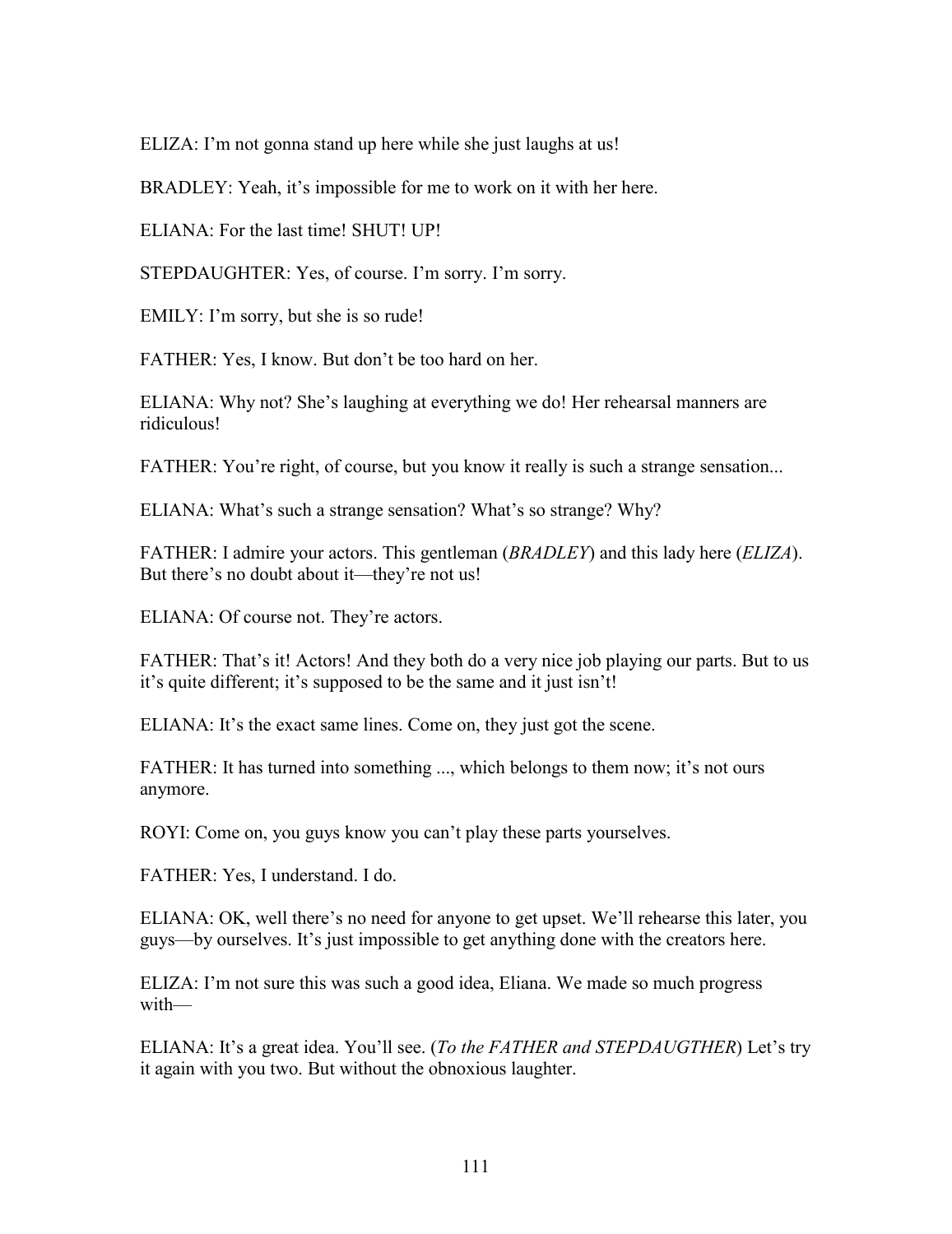STEPDAUGHTER: Oh, I won't laugh now. My best bit is coming up, don't you worry!

ELIANA: Okay, so she says, 'I've obviously got to stop thinking about these clothes' and so on, and then you (*to the FATHER*) come in with 'Oh, yes, I understand, I understand' and then you immediately ask her—

STEPDAUGTHER (*Interrupting*): What! What does he ask?

ELIANA: Why you're wearing black.

STEPDAUGHTER: But he didn't. You're so wrong! Look, when I said to him to ignore my dress, do you know what he said? He said, 'Well, let's take this little dress off, shall we, as quickly as we can!'

ELIANA: Whoa...I'm not so sure we can go that far. If it's implied that's one thing, but—

STEPDAUGHTER: But it's the truth!

ELIANA: Listen, that may be your truth, but we're after the theatre's truth. We don't need to put your entire truth on stage.

STEPDAUGHTER: How do you want to do it, then?

ELIANA: You don't need to worry about that, I'll handle it.

STEPDAUGHTER: Oh, no, you won't. You want to use my feelings of disgust, my most humiliating moments, to concoct a sentimental little romantic sob-story; you want him to ask me why I'm in mourning and me to tell him that my Daddy died two months ago. Well, we are not having it. Not on your life! He has got to say to me exactly what he did say 'Let's take this little dress off, shall we, as quickly as we can' And I, still grieving for my Father, went over there, do you see? Behind that screen. And with my fingers trembling with embarrassment and loathing, I unhooked the top half of my dress....

ELIZA: Jeez, how far is she gonna go?

EMILY: And in front of her little siblings!

ELIANA: Yeah, I'm sorry. I love to push the envelope, but this is way to far; we can't put that moment on stage. It's just not possible.

STEPDAUGTHER: Not possible? Well! In that case...thank you very much.

ELIANA: No, wait a sec, listen—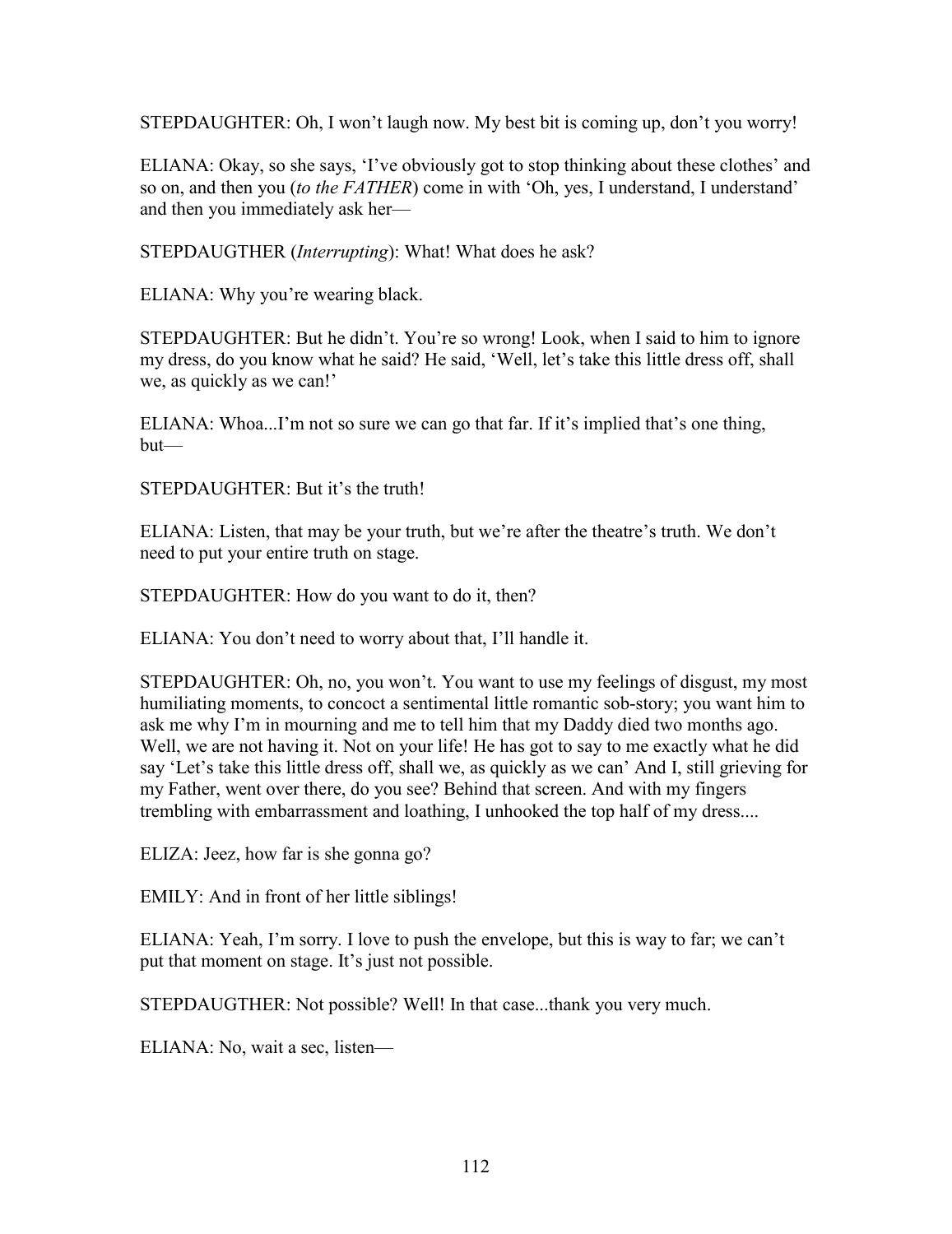STEPDAUGHTER: You can count me out. You two (*ELIANA and the FATHER*) have decided what's possible on the stage; you've fixed it together back in that room. I know exactly what's happened! I know what he's after! He wants a chance to flaunt his spiritual agonies. Well, I want to put on my drama! My drama!

ELIANA: Your drama? But it's not just your drama. What about everybody else's? What about his? (*She points to the FATHER*.) What about your Mother's? I see what you're trying to do, you just wanna hog the stage for yourself, and upstage the rest of your family. I'm sorry, but that's not right. That's not the drama your author wanted to convey—

STEPDAUGHTER: How dare you?

ELIANA: I'm just saying that it might not be acceptable to people for you to run around the stage, with your outbursts and protests when you said yourself you've been with other men at Madame Pace's.

STEPDAUGHTER (*She pauses to recollect herself; then in a low voice, her head bowed*): That's true. But can't you see that for me, all those other men are him!

ROYI: What's that supposed to mean?

STEPDAUGHTER: When somebody goes wrong, isn't it always the responsibility of the person who set the whole thing going in the first place? All the blame goes back to him, before I was even born. Look at him, you can see it's true!

BRADLEY: Look, the guy seems to have a whole lot on his mind and he's said he's sorry. Why don't you give him a chance to act out his guilt?

STEPDAUGHTER: What? How can he present himself as a man of conscience, tormented by moral scruples, if you're going to skip the other bit?...If you're going to skip the horror. The moment when he realizes that the woman in his arms, the prostitute, whom he's just asked if she will remove her black dress is the little girl...the little girl he used to go and watch coming out of school? (*These last words have been spoken in a voice shaking with emotion. The MOTHER, hearing them, is overcome by an excess of irrepressible anguish, which finds expression first in a kind of stifled moaning and then erupts into uncontrollable sobbing. Her emotion silences everyone. There is a long pause.*)

STEPDAUGTHER (*as soon as her MOTHER's sobs allow, in a somber resolute tone*): Tomorrow you will make your own play out of us and put it together however you like. But do you want to see it really, our drama? Shall we let it explode for you, as it really happened?

LILY: Yes!! Please!!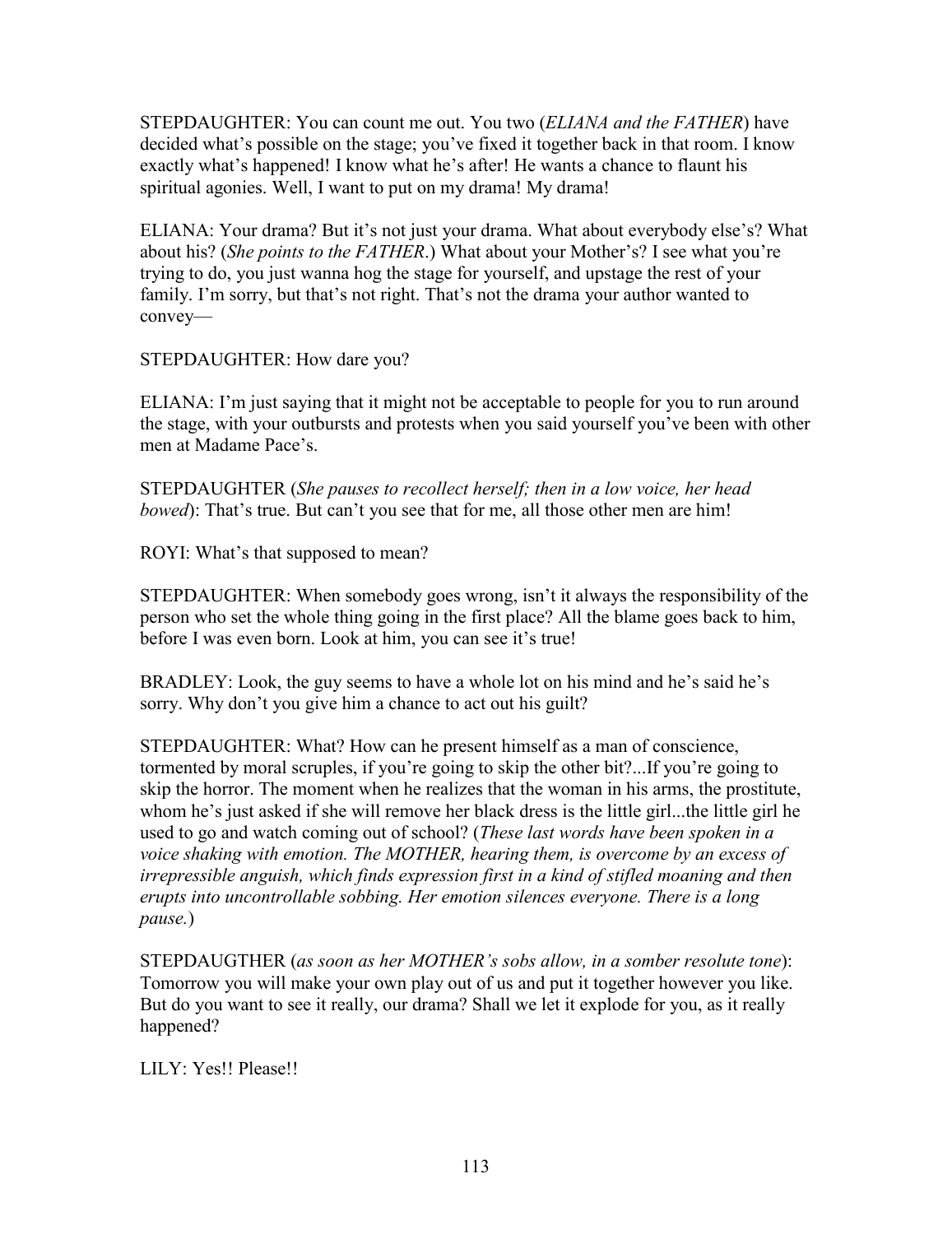STEPDAUGHTER: All right, then. Get that Mother on stage.

MOTHER (*with a loud cry*): No, no! Don't let them do it! I can't! I can't!

ELIZA: What's the big deal if everything has happened already?

MOTHER: You don't understand. It's happening now! It's happening all the time! My agony isn't made up! I am living my agony constantly, every moment; it keeps coming back, as fresh as the first time. Those two children there, have you heard them speak? They can't speak, not now. All they can do is cling to me, all the time, to keep the pain alive. In themselves, they don't exist anymore! And my elder girl has run away, left me, and now she's lost...lost...If I see her standing here before me now, it's for the same reason: to keep my agony, my suffering alive forever.

FATHER *(solemnly)*: The eternal moment! I told you about it. She's here to hang me up on that hook, to keep me trapped in that one shaming, fleeting moment of my life. It's what she has to do. And you, madam (*ELIANA*) can't save me from it.

ELIANA: Oh, no I think we definitely should show that moment. It'll be the climax of the first act, when she (*the MOTHER*) discovers you...with her (*the STEPDAUGHTER).*

FATHER: That's right. The moment that seals my fate; that final scream of hers that marks the culmination of all our suffering.

STEPDAUGHTER: I can still hear it now. That scream sent me out of my mind. You can do whatever you like with my part, I don't care. Have me in clothes, if you like. As long as my arms are bare, just the arms. They have got to be bare because, you see, standing like this ... (*She goes to the FATHER and places her head against his breast*.) ... with my head here like this, and my arms around his neck like this, I could see a vein throbbing, just here in my arm. And then, as if that single palpitating vein filled me with revulsion, I scrunched up my eyes like this...like this...and buried my head in his chest. (*turning towards the MOTHER*) Scream, Mama, scream! (*She buries her head in the FATHER's breast again, and with her shoulders tensed as if to protect herself from the scream, she adds in tones of muffled anguish*.) Scream like you screamed then!

MOTHER (*flinging herself onto them to separate them*): No! Oh, my child! My child! (*She tears the STEPDAUGHTER away*.) Oh, you beast, you filthy beast! Can't you see she's my daughter?!

*The ACTORS appear flabbergasted.*

ELIANA: And...blackout! Wow, you guys. This is some amazing stuff, that's great.

FATHER (*hurrying over, distraught*): Yes, because that's exactly how it happened!

LILY: Hey, guys, sorry to interrupt, but we really need to keep moving.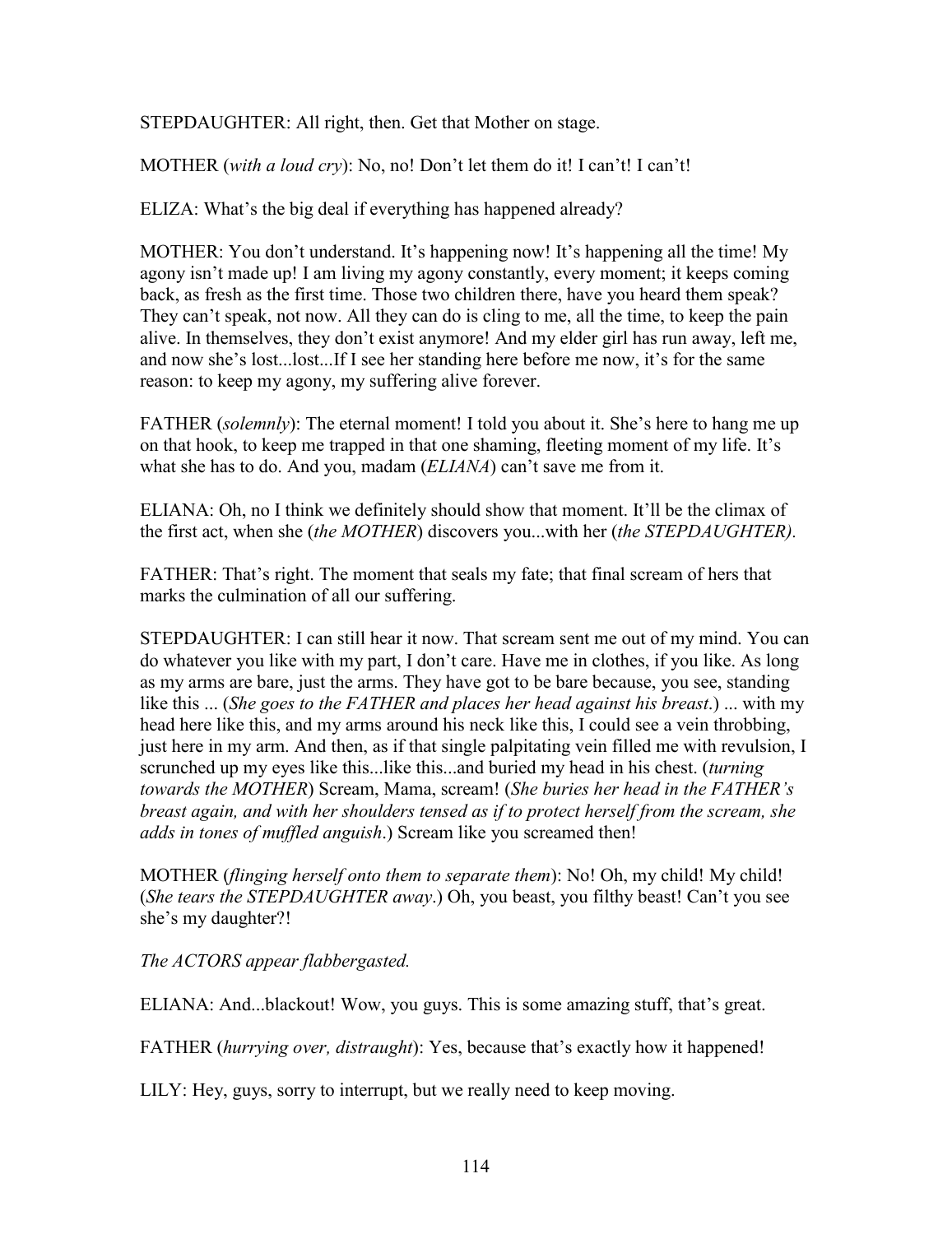EMILY: Yeah, so what happens in the second act?

STEPDAUGHTER: It's when we go to live with him (*the FATHER*) much to his (*the SON's*) disgust over there!

ELIANA: Sure. Of course. But please, let me handle that.

STEPDAUGHTER: As long as you make it clear how much he loathed us coming.

MOTHER: Not that it did us any good.

STEPDAUGHTER: That's not the point! The worse it was for us, the guiltier he felt about it.

ELIANA (Placating THEM): Okay, don't worry. I'll keep all this in mind. But we need to figure out where exactly the second act takes place.

STEPDAUGTHER: In a garden—the garden behind his (*the FATHER's*) house.

ELIANA: That's right, the garden. With the fountain—

STEPDAUGHTER: And, some trees. But putting the whole thing in the garden isn't going to work!

ELIANA: Why not?

STEPDAUGHTER: Because of him! (*She points to the SON*.) He spends the whole time shut up in his room, on his own! And anyway, my little brother's scene happens in the house. Poor little soul.

ELIANA: Well we can't keep changing the set every five minutes like a movie.

ROYI: Yeah, it's no big deal. People will accept the illusion.

FATHER (*Jumping up suddenly*): I beg you not to use that word. For us it has a particularly cruel ring.

BRADLEY: Why?

ELIZA: Yeah, isn't that our job? To create illusions?

EMILY: Yeah, that's what makes the play come to life.

ELIANA: Exactly, Come to life for the audience, to create the illusion of reality.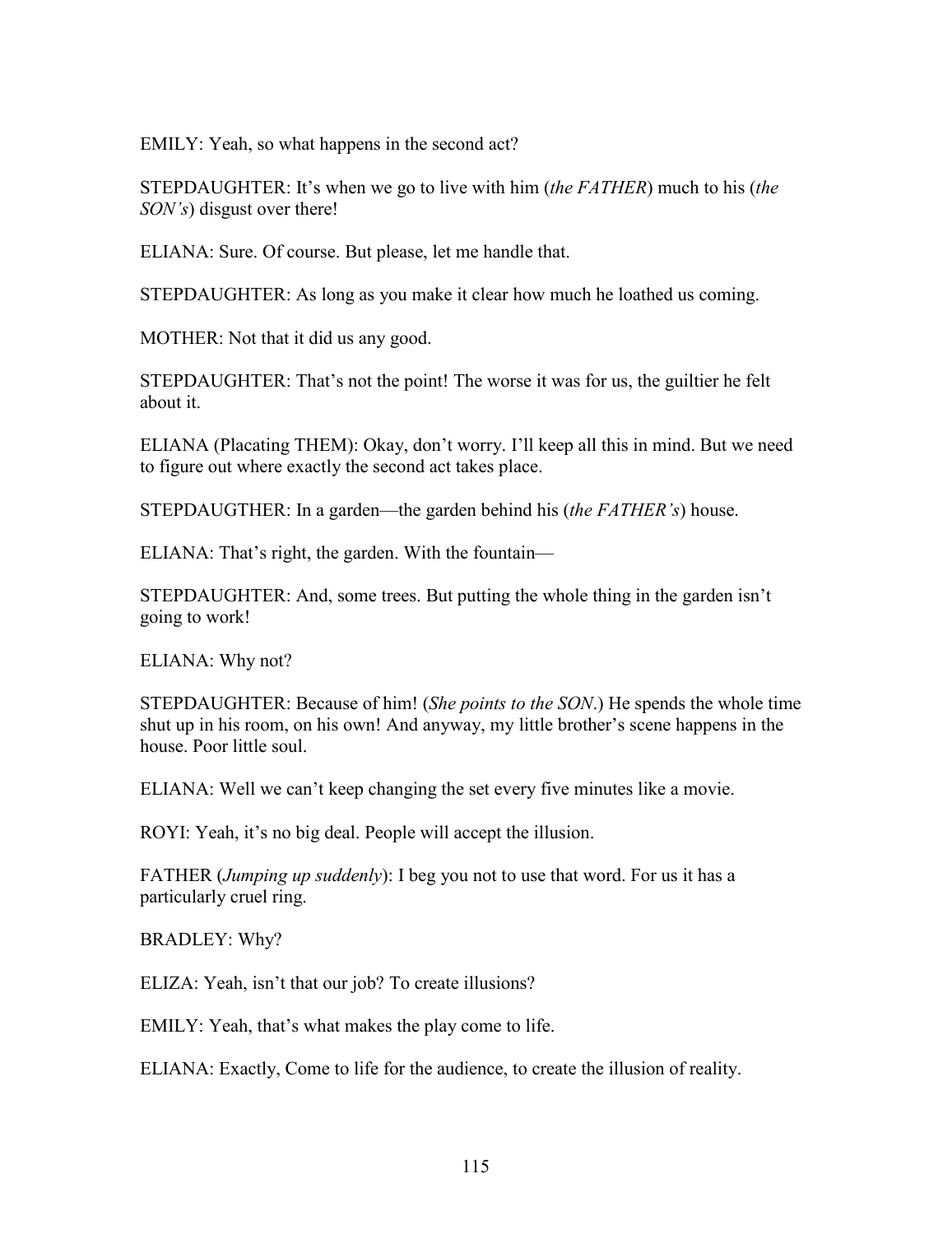FATHER: But what if you consider that we, the six of us (*He gestures briefly to indicate the six.*) have no other reality; we don't exist outside this illusion. What for you is an illusion, that has got to be created, for us is our only reality.

LILY: I can't handle this guy anymore!

ELIANA: Sir, please, where does all this get us?

FATHER: Oh, nowhere. I just wanted to show you that if we have no reality outside illusion then perhaps you ought not to place too much faith in your reality either—on the grounds that like yesterday's reality, today's too will turn out to be illusion by tomorrow.

ROYI: Oh, great. So now he's trying to tell us that he's more real than we are.

FATHER (*with the utmost seriousness*): Of that there can be no doubt at all.

BRADLEY: I've got a few doubts.

ELIZA: Yeah, me too.

FATHER: I thought you understood that all along.

ELIZA: That you're more real than we are?

FATHER: Doesn't your reality change from one day to the next?

ELIANA: Of course it does. It's always changing. Everybody's is.

FATHER: But not ours! Don't you see, that's the difference! It doesn't change, it can't change, because it's fixed. And therein lies the horror. We are stuck within an immutable reality. You should find our presence chilling.

ELIZA: Well, I've never heard of a character jumping off the page and making speeches about how "chilling" we're supposed to find him.

FATHER: No, you've never heard of such a thing because authors keep quiet about the pains of creation. Once an author's characters come to life and stand before him as living beings, they decide what to say and do, and he simply follows their suggestions. If you can imagine the disaster it is for a character to go through what I've described, to be born in the imagination of an author who refuses him life—can you say that such a character, abandoned, is wrong to do what we are doing? To come and beg of all of you the thing we begged of him, beseeching him, urging him, appearing before him. I would go, she (*the STEPDAUGHTER*) would go, sometimes this poor Mother—

STEPDAUGHTER (*Coming forward in a kind of trance*): It's true. I used to go tempt him in that cheerless study where he did his writing, just after dark. The room would get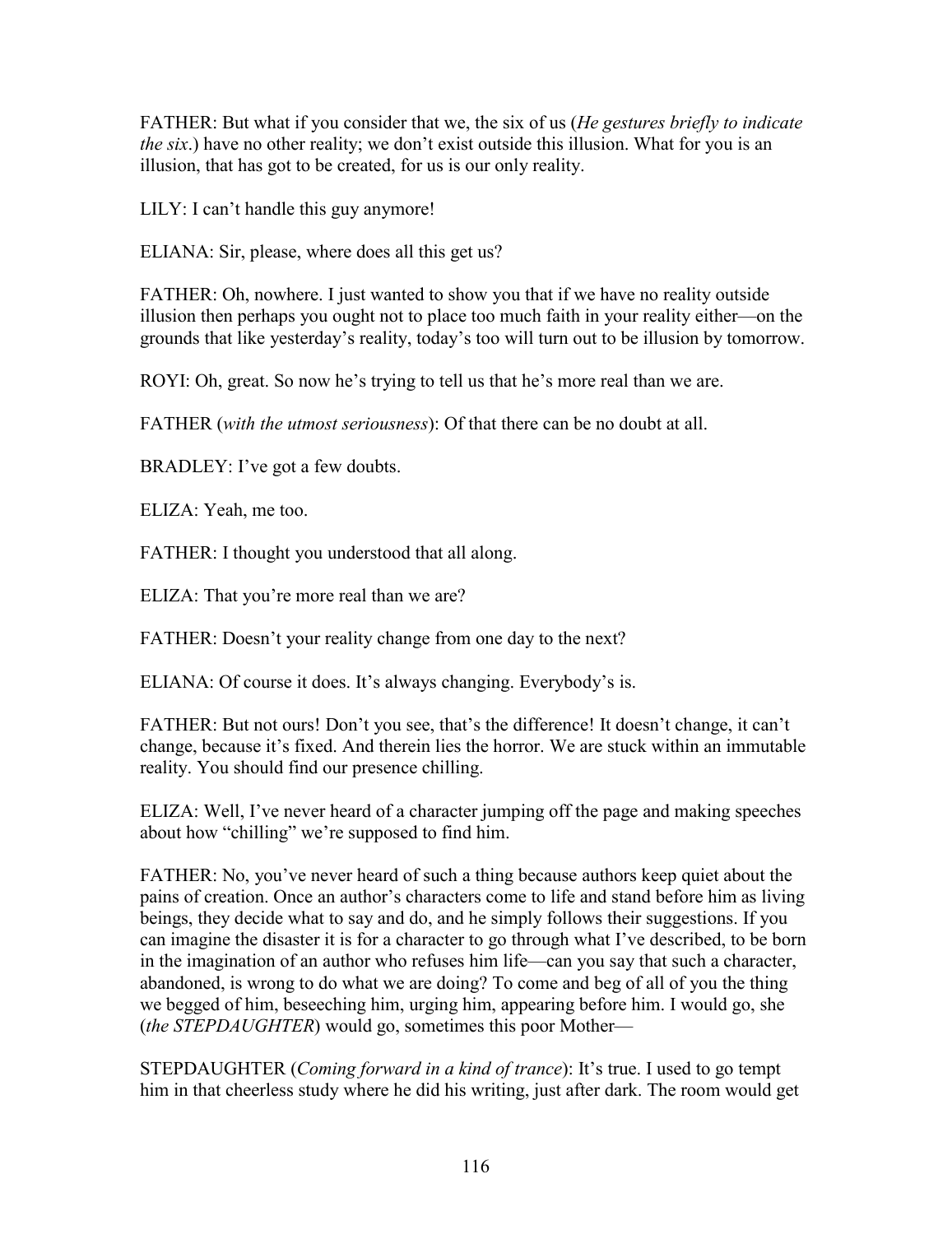darker and darker and the darkness would be teeming with our presence. (*She seems to be back in the study she is describing. The actors' presence appears to irritate her*.) Go away, can't you? Can't you leave us be?

ACTOR: What? You came here?

STEPDAUGHTER: Mom's there with that 'son'. I'm there with the little one...that kid always on his own...and then me with *him* (the FATHER) and then me alone in the dark again. (*She gives a sudden start as if anxious to grasp hold of that vision she has of herself, glowing with life in that darkness*.) Oh, my life! What scenes we used to suggest to him! And I was the one who tempted him most!

FATHER: You did. But maybe that was it. Perhaps it was your fault; you tried to hard and overdid it.

STEPDAUGTHER: He made me like this, didn't he! (*to ELIANA, confidentially*) I think the real reason was discouragement, disgust with the theatre—the way it let itself be dictated by public taste.

ELIANA: OK, there's no need to bash today's Theatre. Enough talking; let's get to the action of the play. To make this work I think we'll need to edit a few things so the action of the play flows better. It's just not be possible to show your little brother coming home from school, and then wandering around the house, hiding behind doors, brooding over his plan, how did you describe it?

STEPDAUGHTER: A plan that drained the life out of him.

ELIANA: OK. Yeah, I kinda like that. And then we see the plan "looming larger and larger in his eyes", is that right?

STEPDAUGHTER: That's right. Just look at him. (*She points to the BOY, standing beside his MOTHER.*)

ELIANA: Right. And then, at the same time, you want to show the little girl playing innocently in the fountain. I really don't think we can do that.

STEPDAUGHTER: Oh yes, having a lovely time in the sun. That's my one satisfaction, to see her playing so happily in that garden, after the misery and squalor of the horrible bedroom where the four of us slept together. She and I shared a bed—think about that! My horrible contaminated body next to hers! She used to hold me ever so tight in her loving, innocent little arms! And whenever she saw me in the garden she used to come running up to me and hold my hand. She had no time for the big flowers, only the little baby ones'. She used to love showing them to me, she'd get so excited! (*At this point she breaks off, overwhelmed by the "memory", and gives way to a long and desperate fit of crying. She buries her face in her arms. Her emotion silences everyone*.)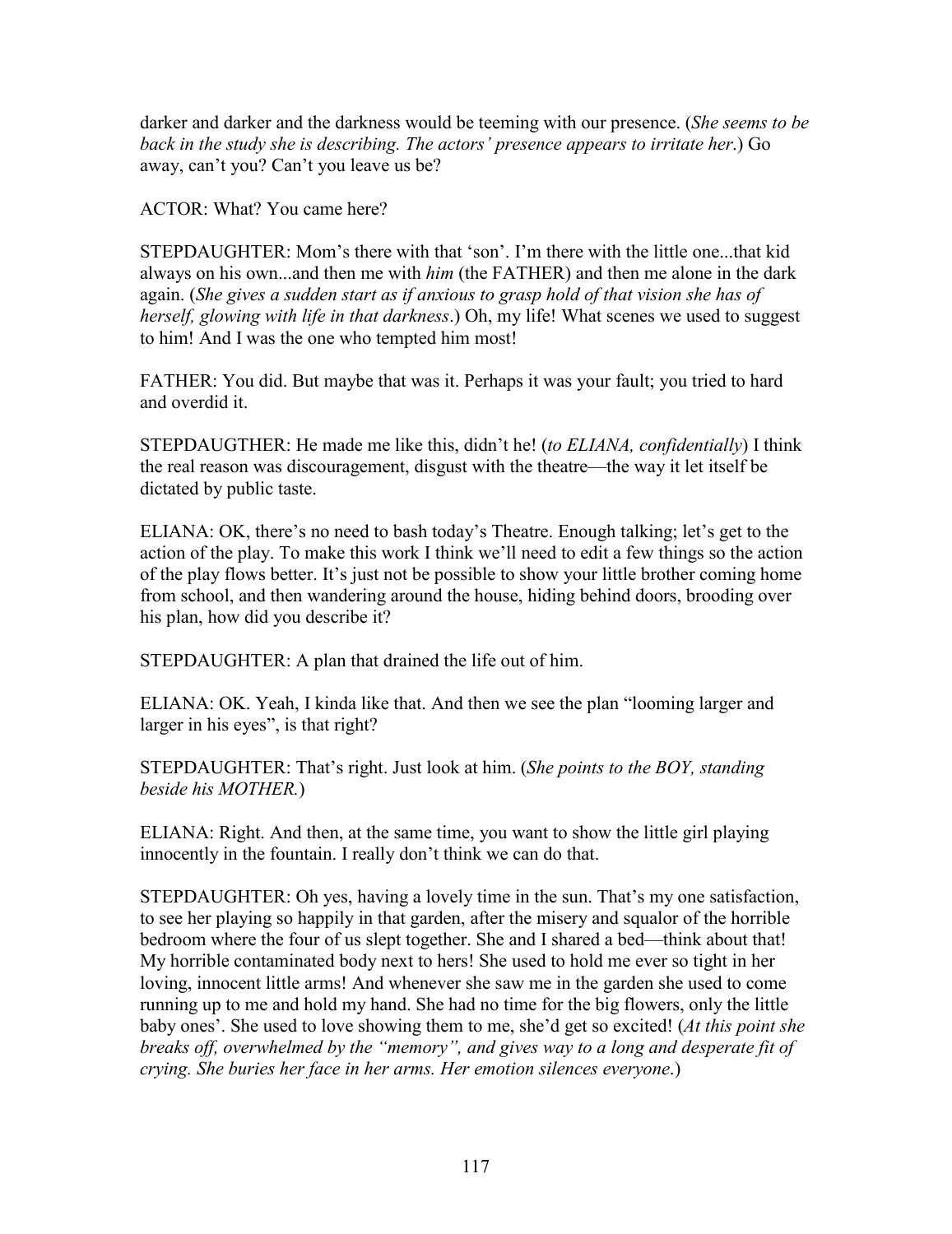ELIANA (*Motherly, comforting her*): Ok, sweetheart, it's gonna be okay. We'll have the garden, I promise. We'll uh...we'll just put all the action in the garden. (*to LILY*) Let's clear this stuff and start to set up the garden.

## *LILY begins to clear the furniture. A few ACTORS help.*

ELIANA: And instead of hiding in the house, the little boy can just...hide behind some trees. I'm sure that'll be fine. And how 'bout for the fountain?

LILY: Right. The fountain. Um, I think there's something backstage

ELIANA: Great, let's bring it out. (*to the BOY*) Alright c'mere. It's time for your scene, buddy. (*The BOY doesn't move*.) Royi, you're good with kids, can you handle this, please?

ROYI: Sure, where do you want him?

ELIANA: Over there.

ROYI: Alright, pal, let's do this. My name's Royi, what's yours? (*No response*.) Okay. Why don't you just follow me? (*The BOY doesn't move*.) It's not that scary, come on, we're just gonna play a little game. (*The BOY still doesn't move*.) What the hell's the matter with this kid? Is he mute or just shy? Ma'am I'm just gonna take him over here, he'll be fine. (*ROYI puts a hand on the BOY's shoulder and brings him out on the stage. ROYI lifts the BOY's head up, but it keeps falling down on his chest*.) Come on now, you gotta show everyone your nice little face. Okay, you see this open space that's called a vom for some reason that nobody knows? You're gonna stand in it. Just pretend like you're hiding back here, watching all these people do all these crazy things. You can see them, but they can't see you. Okay, good, just stay right there. (*Walking back toward the other ACTORS*) Weird kid.

ELIANA: Ooh! Idea! Maybe...we could have the little girl run over to him. Maybe that would make him talk.

STEPDAUGHTER: It's no good hoping he will say anything as long as he's (*the SON*) around. You would have to get rid of him, first.

SON (*Moving towards the staircase*): My pleasure! What could be better?

ELIANA: Hey, where are you going? You can't leave now. Guys—(*She gestures for the ACTORS near the SON to stop him from leaving*.)

*The MOTHER, gets up, horrified, deeply distressed at the thought of the SON leaving. She instinctively reaches out her arms to stop him, but without leaving her place.*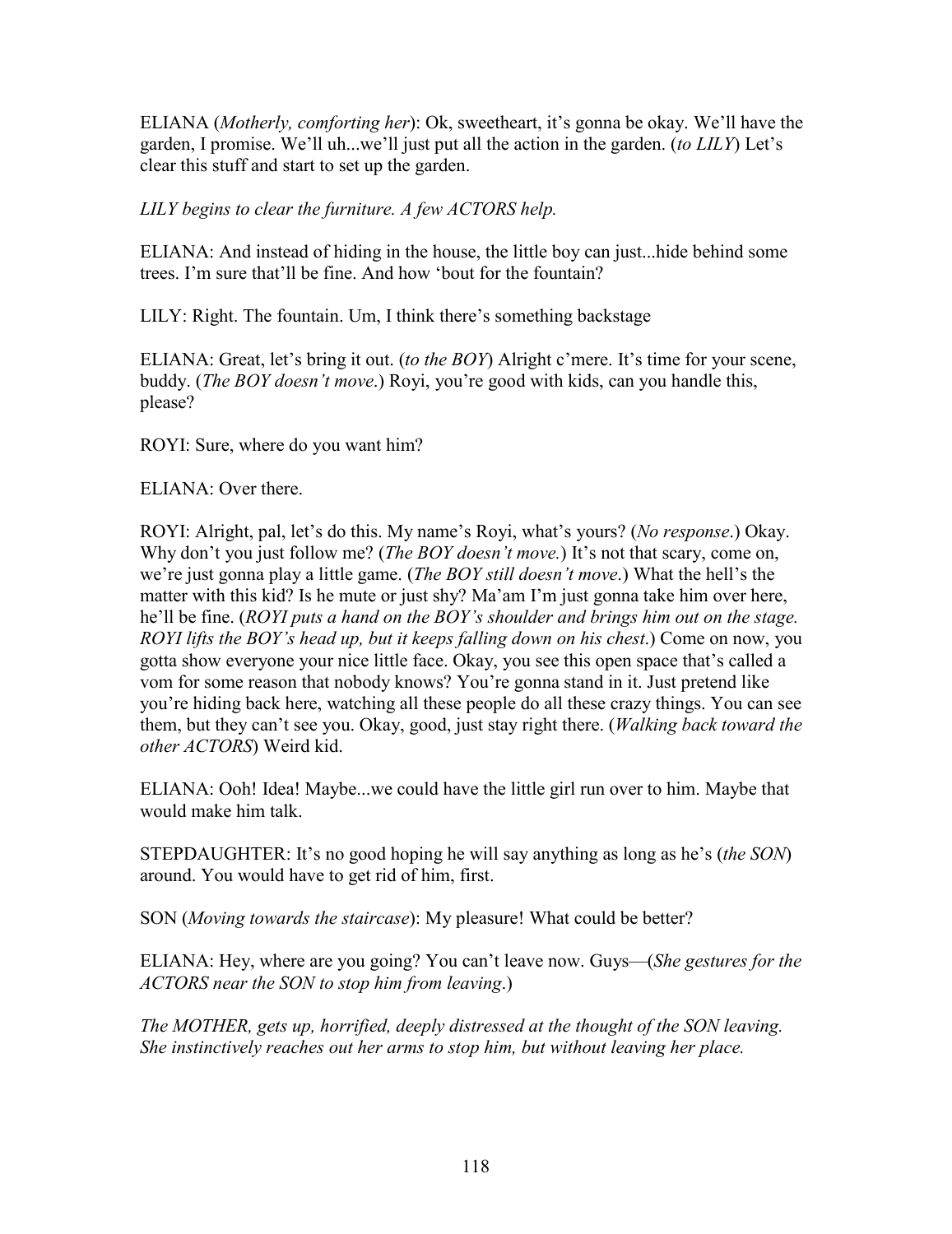SON (*At the edge of the stage, while held by an ACTOR*): I've got nothing to do with all this! Will you please let me go? Let me go!

EMILY: What do you mean you've got nothing to do with it? Of course you do!

STEPDAUGHTER (*In a cool, ironic tone*): Don't worry about it. He can't leave.

FATHER: He has to play the dreadful scene in the garden with is Mother.

SON (*Quickly, with fierce resolution*): I'm not acting in any play! I've said that from the start! Let me go!

STEPDAUGHTER: It's alright, let him go. (*The ACTOR holding the SON does so*.) All right then, off you go.

*THE SON attempts to leave but his held back by some mysterious force. He moves to another set of stairs, and the same thing. The STEPDAUGHTER, who has followed his movements as though challenging him to go, bursts out laughing.*

STEPDAUGHTER: He can't , you see. He can't get away! He is chained to us by a bond that is unbreakable. I'm the one who gets away in the end because I hate him so much and can't bear the sight of him. But he can't leave, so he's got to stay here with that delightful father of his, and that mother, and be their only child again...(*to the MOTHER*) Come on, then, Mommy. (*Explaining the MOTHER's movements to ELIANA*) Look, she got up already to try and stop him from going. (*to the MOTHER, as if exercising some strange power*) Come along, that's the way...(*to ELIANA*) Imagine what it's costing her to show her feelings like this in front of your company—look! See? (*Gesturing towards the MOTHER who has come towards the SON.*) She's even willing to go through that scene again!

*The MOTHER has indeed crept up to the SON, and the moment her daughter finishes speaking, she stretches out her arms towards him to indicate her readiness to play the scene.*

SON (*Quickly*): No! Not me! If I can't leave, then I'll stay here, but for the umpteenth time, I'm not acting in any play!

FATHER (*seething with fury, to ELIANA*): Make him, can't you?

SON: No one can make me!

FATHER: Then I will!

STEPDAUGHTER: Wait a minute! Wait! First we've got to get the little one over to the fountain. (*She runs to the LITTLE GIRL, falls to her knees in front of her, and takes her little face between her hands*): Oh, my poor darling. Such a lost look in your beautiful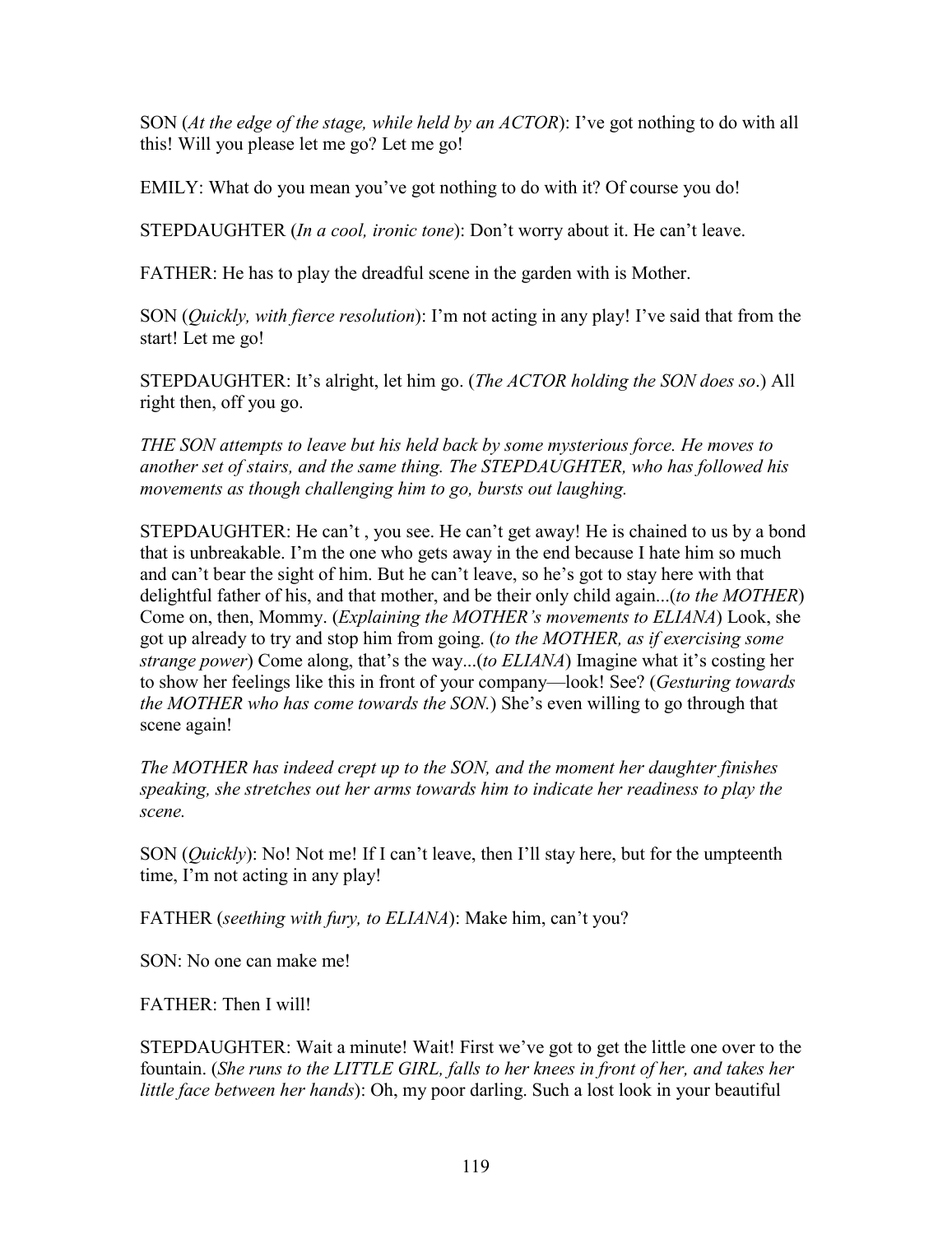eyes. You don't know where you are, do you? It's a stage, my darling. (*The LITTLE GIRL appears confused.*) What's a stage? Well, it's a place where people play at being serious. And we're going to act a play. That's right, even you... (*She takes her in her arms, holding her tightly, and begins to rock her gently*) Oh, my darling, my little darling, what a horrid play it's going to be for you. What an awful thing they've thought up for you! The garden...the fountain...yes, of course, it's a pretend fountain! That's the trouble, my darling, that everything here is pretend. Perhaps for you a pretend fountain is more fun than a real one, because you can play in it, can't you? But it's only a game for the others; for you, darling, it's all too real. You are really playing in a real pond, a lovely, big green one, looking at your own reflection, and lots of baby ducks swimming about, making ripples your own image. Then you want to catch one of the baby ducks—(*She gives a shriek which files everyone with horror*.) No, Rosetta, my darling, no. Your mama's not looking after you, because of that swine of a son. And that boy there...(*She leaves the LITTLE GIRL and turns with her usual impatience to the BOY*.) What do you think you're doing out here, skulking around with that pitiful face? It will be your fault if that poor little thing drowns. (*The BOY's arm begins to tremble. She seizes him by the arm to try and drag his arm out of his pocket*.) What have you got there? What are you hiding? (*She wrenches his hand out and to everyone's horror, reveals that he is grasping a revolver. She registers momentary satisfaction, and then adds grimly*) Ah! Where did you get that gun? (*The BOY seems stunned. HE stares vacantly and does not answer.*) You stupid idiot! Instead of killing yourself, I would have killed one of those two. Or both of them. Father and son together! (*She pushes him back into his hiding place behind the trees. She helps lift the little girl into the fountain, who vanishes form sight. She then sinks wearily down beside the fountain and buries her face in her arms.*)

ELIANA: That's really beautiful stuff. So then at the exact same time—

SON (*Scornfully*): What do you mean "at the exact same time"? There never was a scene between her and me (*referring to the MOTHER*) It's a lie! She'll tell you what happened! Guys—

*At ELIANA's request, ROYI and EMILY have left the other actors to study their roles, the SON and MOTHER.*

MOTHER: Oh yes, it's true. I had gone to his room.

SON: To my room, understand! Not the garden at all!

ELIANA: Doesn't matter. I told you we'll have to change where it takes place.

SON (*Noticing ROYI*): What the hell do you want?

ROYI: Uh...nothing.

SON (*To EMILY*): And I suppose you're playing her part?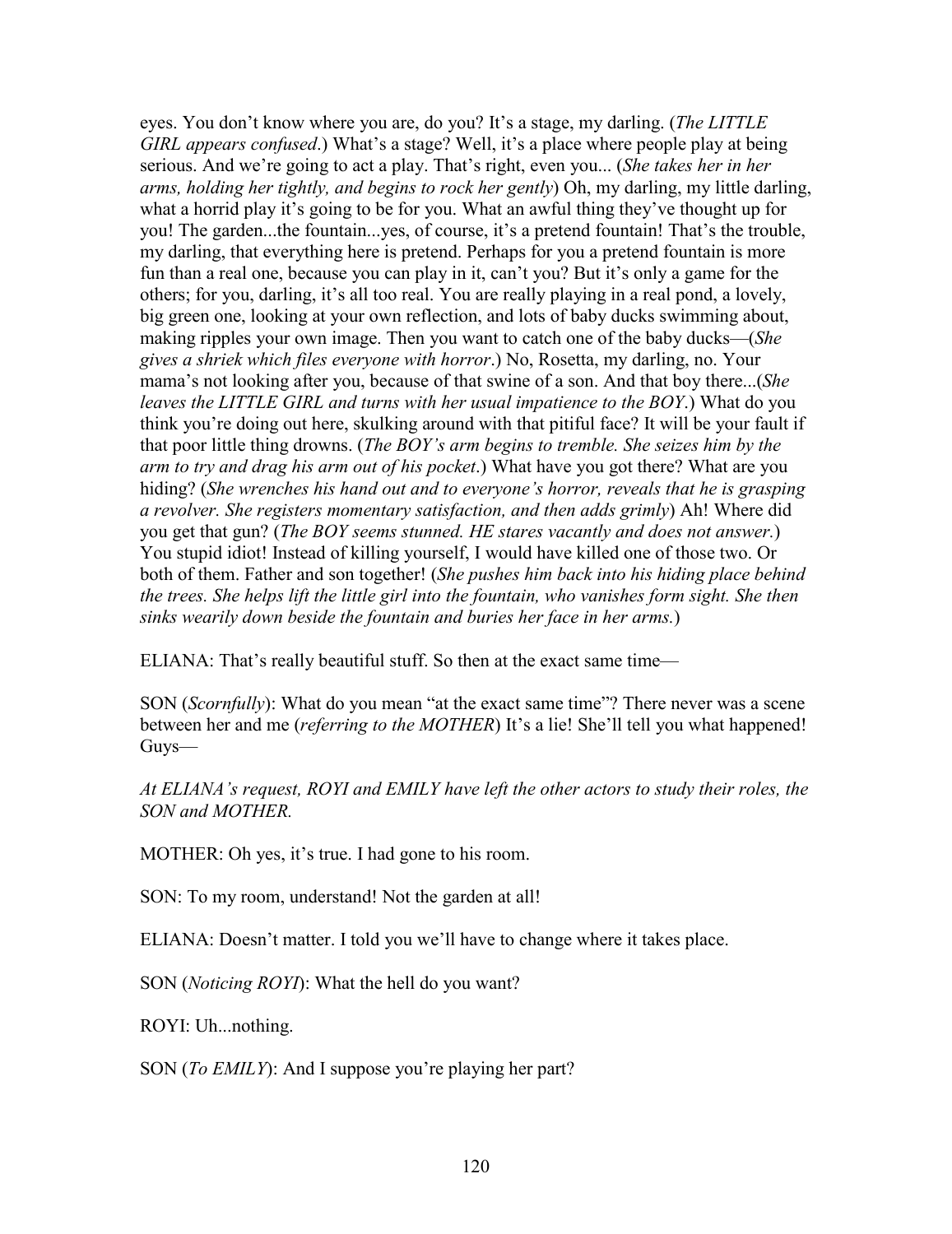EMILY: Yeah.

ELIANA: Yes. She is. And she'll do a great job.

SON: Well thanks very much! But haven't you realized yet that you're not going to be able to do this play? You haven't got us inside you! Your actors can only look at us from the outside! How could we live our life in front of a mirror, which doesn't just reflect our frozen expression, but twists it into a travesty, which we don't even recognize?

FATHER: He's right! He really is, you know!

ELIANA: OK, fine. Emily. Royi. Take a seat guys.

SON: It's all useless, anyway. I'm staying out of it.

ELIANA: Oh, shut up already and let us hear what your Mother has to say. (*to the MOTHER*) So, you'd gone into his room?

MOTHER: Yes, I had. I couldn't bear it any longer. I was sick with anxiety. I had to get it off my chest. But as soon as he saw me come in....

SON: I didn't want a scene! I left the room because I didn't want a scene! I've never been a part of it, do you understand?

MOTHER: That's true.

EMILY: Look, I'm sorry, but we have to play the scene. It's crucial to the entire play.

MOTHER: I'm here. I'll do it. Oh, if you could only find some way for me to speak to him a moment, and pour my heart out to him!

FATHER (*Violently, coming towards the SON*): You're doing this scene, boy. Do it for your mother.

SON (*More determined than ever*): I'm not doing anything!

FATHER (*Seizing him and shaking him*): Oh, yes you are! Can't you hear what she's saying to you? Don't you have any feelings for her at all?

SON (*Grabbing in turn his FATHER*): I won't! I won't! That's all there is to it!

*There is a general uproar. The MOTHER, horrified, tries to separate them.*

MOTHER: Don't fight! For God's sake please don't fight!

FATHER (*not letting go*): You'll do as you're told. As you're told!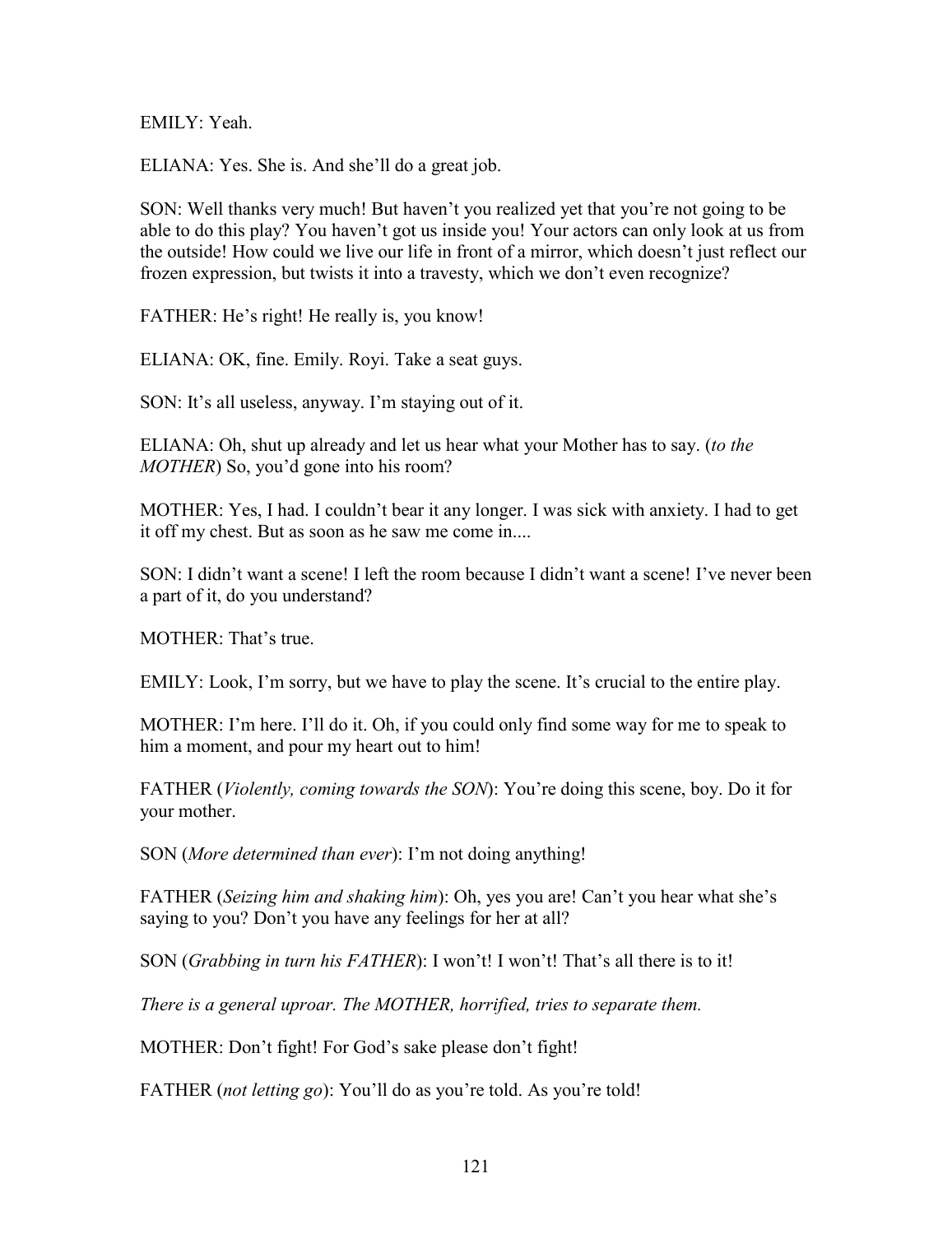SON (*Struggling with him and finally throwing him to the ground*): What the hell's got into you? Aren't you ashamed to flaunting your disgrace—our disgrace—in front of people? I'm keeping out of it! that's what he wanted, isn't it? Our author who wouldn't put us on a stage!

ELIZA: So why did you come here then?

SON: He wanted to! (*the FATHER*) I didn't!

ELIANA: But you're hear now....

SON: He's the one who dragged us all here. And he's the one who went into that little room with you to dream up not just what happened, but a whole bunch of stuff that never happened at all!

ELIANA: Then tell me what did happen. You left your room, did you say anything?

SON: Nothing. I told you, I didn't want a scene.

BRADLEY: And then...what happened then....?

SON: Nothing. I went across the garden...(*He begins walking across the stage and breaks off, lost in dark thoughts*.)

EMILY: And what happened when you walked in to the garden?

SON (*Exasperated*): Why must you make me talk about it? It's horrible!

*The MOTHER is shaking all over. A stifled moaning sound comes from her as she looks toward the fountain.*

ELIANA (*Softly, following the MOTHER's glance, and turning to the SON with rising apprehension*): The little girl?

SON (*Staring straight in front of him*): There, in the fountain . . .

FATHER (*On the floor still, pointing towards the MOTHER, his voice full of pity*): She followed him out there.

ELIANA (*to the SON, anxiously*): And then what happened?

SON (*Slowly, staring straight in front of him*): I ran to the fountain. I rushed over to fish her out . . . but suddenly I stopped, because behind those trees I saw a sight which made my blood run cold. It was the boy. He was standing there staring at the drowned body of his little sister in the fountain. (*The STEPDAUGHTER is sill huddle up against the*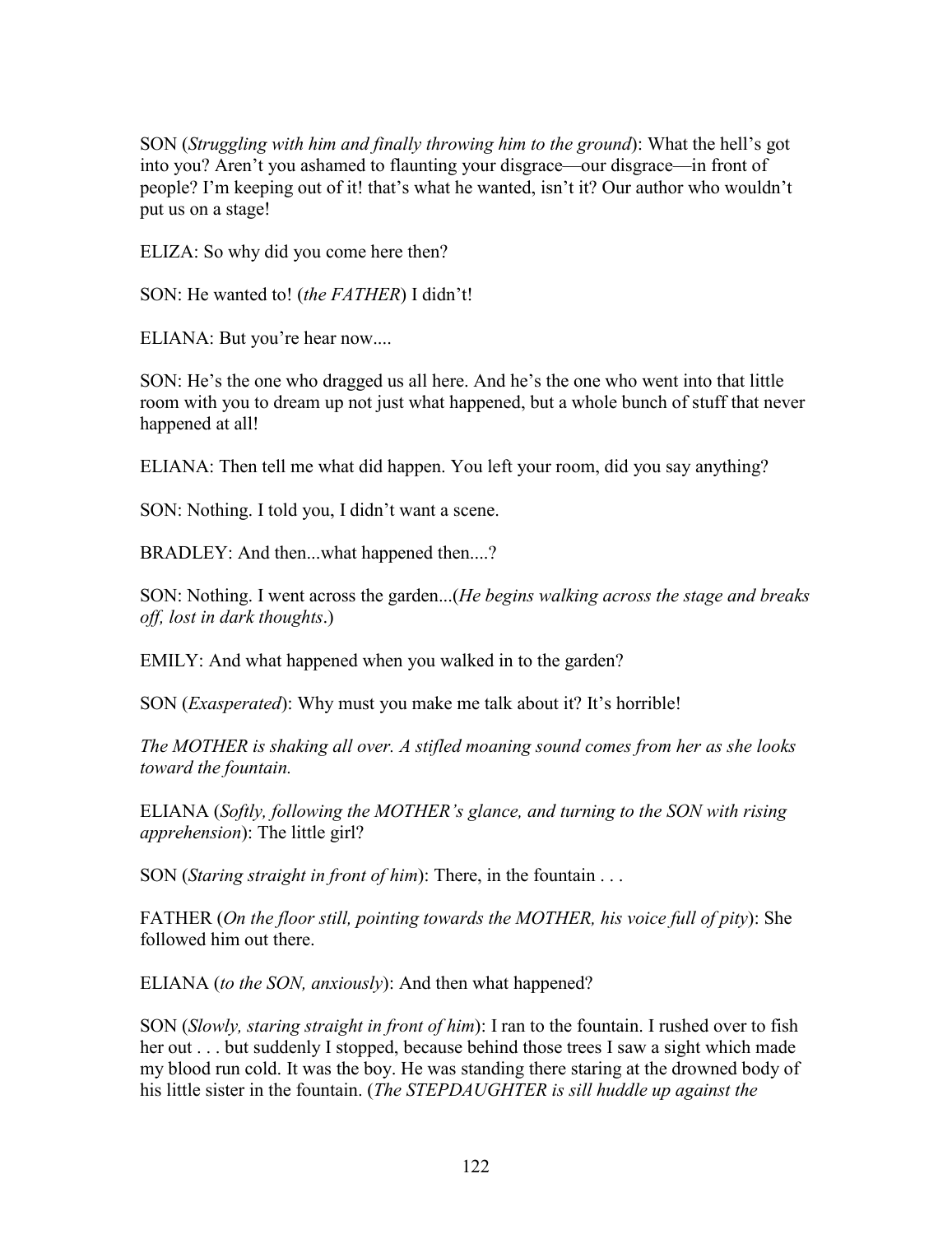*fountain, her sobs ringing out like an echo. Pause*.) I went up to him, and.... (*The BOY has raised the gun to his head and at this moment pulls the trigger*.)

*A loud gunshot rings out. The lights black out.*

MOTHER (*The first thing we hear in the blackout*): My son! My son! Help me!

*General confusion, including:*

ELIZA: Oh, shit! What the hell?

ROYI: Oh...

EMILY: Oh my--!

ELIANA: Oh God!

BRADLEY: Is everyone okay?

ROYI: Yeah.

ELIANA: Lily! Someone! Turn the fucking lights back on!

LILY: Jeremy! What the hell?! The lights!

ELIZA: Here. I have a flashlight!

*ELIZA runs over to the BOY with the flashlight. HE is lying dead on the ground.*

ELIZA: Oh my God!

BRADLEY: Holy shit!

ELIZA: Eliana. He shot himself!

ROYI: No, no. He didn't shoot himself. He couldn't've—

EMILY: I think he actually did—

BRADLEY: That looks really real, Royi.

ROYI: It's fake, you guys c'mon.

ELIZA: What do you mean, it's fake?! Look at his head! He's bleeding!

ROYI: It's part of their fucking play!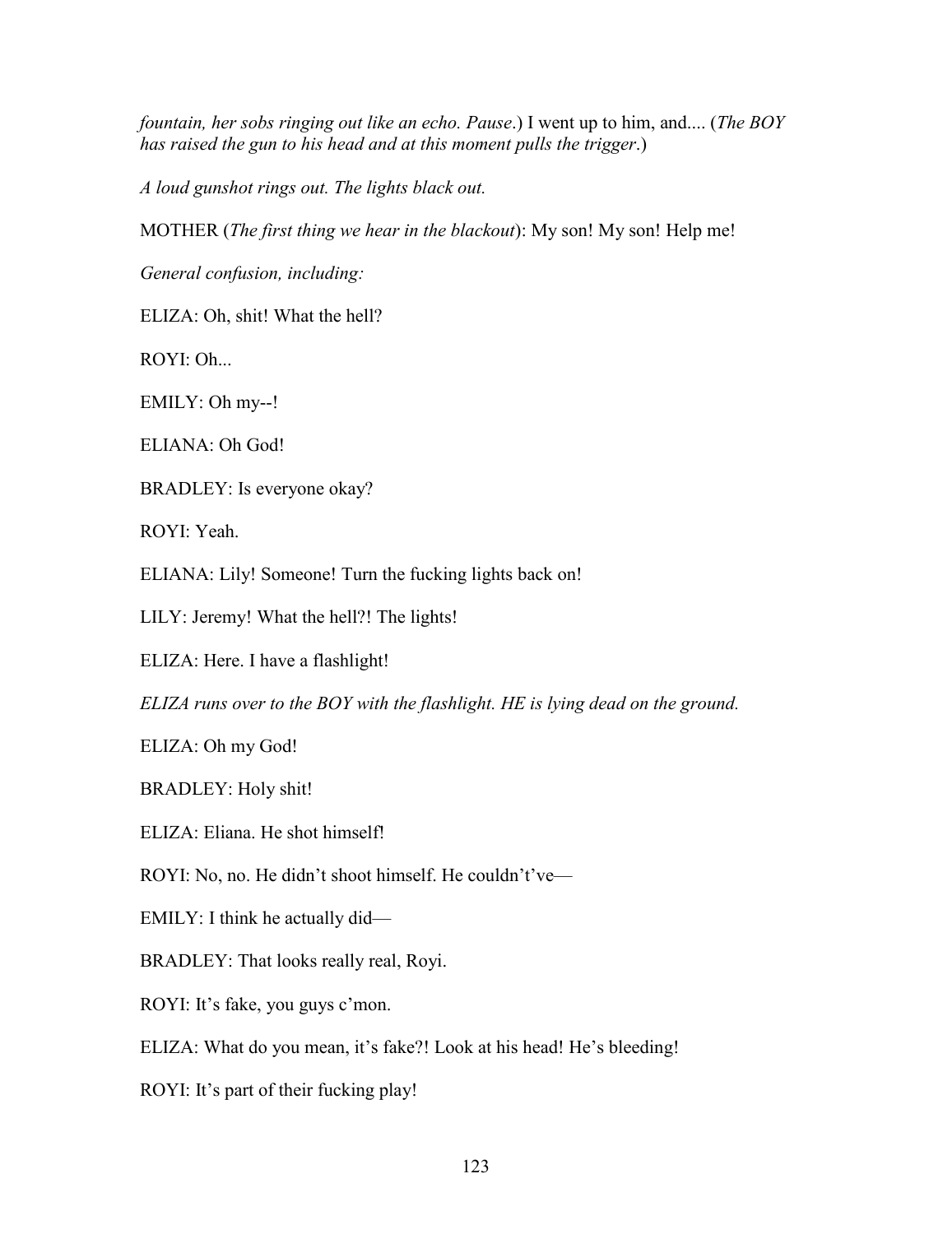EMILY: No. Eliza's right. It really happened. He actually killed himself.

ELIZA: What the hell are we gonna do? There's a dead person in here!

ROYI: It's fake! He's pretending!

FATHER (*From far off*): There's no pretence! It's the truth; it's real! That ladies and gentlemen, is reality!

*ELIZA shines the flashlight away from the BOY in order to find out where the FATHER's voice is coming from. The lights flicker and return. The CHARACTERS have disappeared.*

BRADLEY: Oh my God, you guys, look!

EMILY: He's gone!

*EMILY runs into Dog to look for the BOY.*

LILY: Who found the lights?

ELIZA: Holy shit! Eliana, they're all gone!

ROYI: Where did they go?

EMILY (*Returning*): He's not back there. I—

ELIANA: Lily, you didn't see anyone?

LILY: No—

ELIZA: How the hell do six people disappear?

ELIANA: Shit!

LILY: I checked the door, it's locked.

BRADLEY: That all happened, right?

ROYI: Yes. Yeah. Right? We all saw it.

EMILY: That poor kid!

ROYI: Emily, it was fake, relax!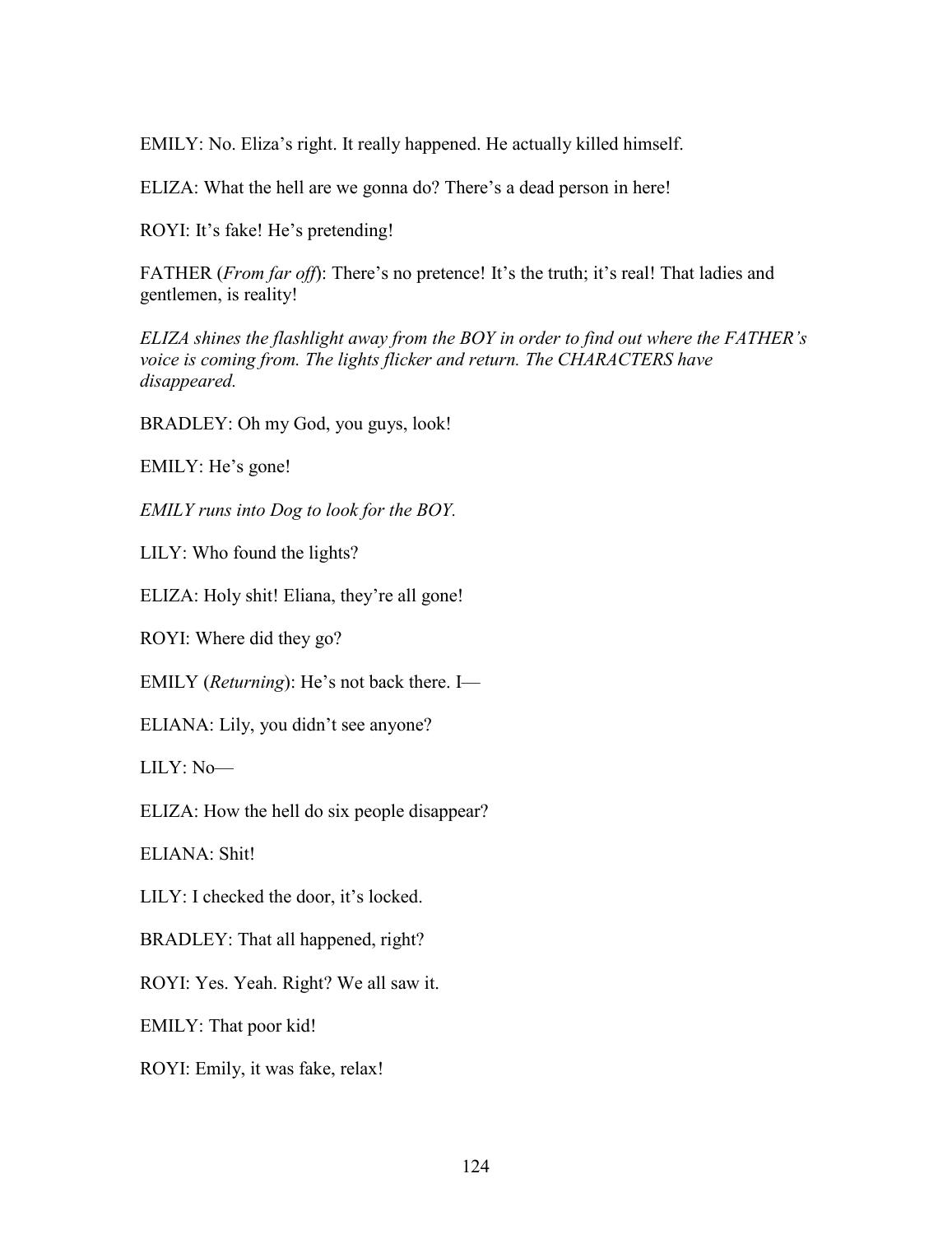ELIANA: Fake! Real! Who the hell cares anymore?!

LILY: Did they tell you about this?

ELIANA: No!

ROYI: Was this in the script?

ELIANA: No! I had no idea...

EMILY: Who were those people?!

ELIZA: What the hell are we gonna do now? We just wasted today's rehearsal—

ROYI: Eliza, Jesus.

EMILY: Yeah, really.

ELIANA: Lil, what time is it?

LILY*: Reads off he actual time.*

ELIANA (*Under her breath*): Fuck.

ROYI: Um...Ellie, you did say we'd be done by ten...

ELIZA: Yeah...

LILY: Like that's ever stopped her before.

ELIANA: Okay, we'll just...we'll just pick up where we left off tomorrow. We'll just do everything we didn't do yesterday tod—I mean, today, tomorrow.

ROYI: With what?

ELIZA: Yeah, what play?

ELIANA: Hamlet, we're back to Hamlet.

EMILY: We are?

ELIZA: You sure you didn't invite six more people to come tomorrow

BRADLEY: Can Royi and I trade parts?

ROYI: I'm not even off-book for my own part.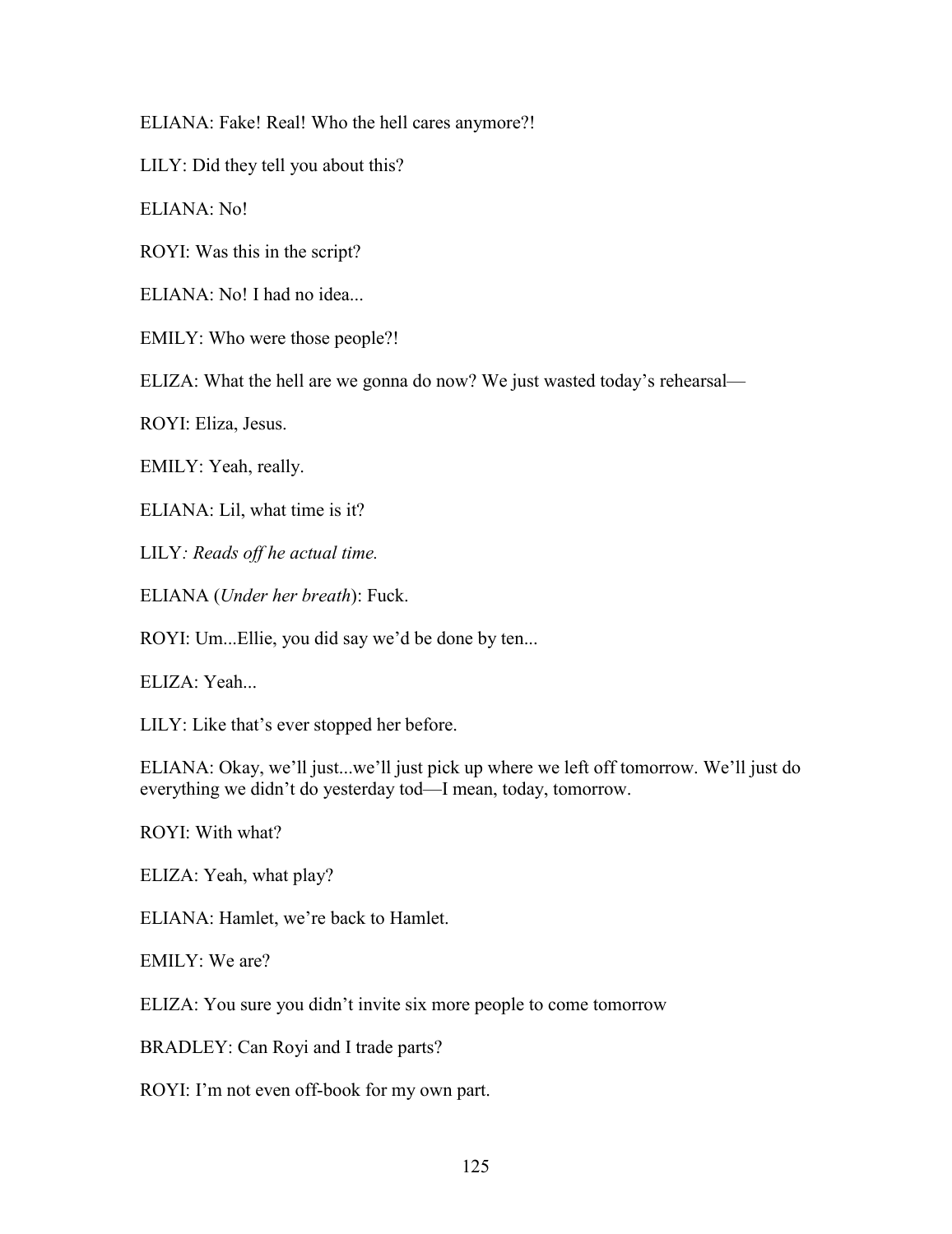ELIANA (*Definitively*): Tomorrow. Hamlet rehearsal. Back to normal. If you are not offbook, I will freak out! We'll start with Hamlet/Ophelia, and then we'll go back to the opening scene.

ROYI: Wait, I'm not in that scene, am I...?

*ELIANA shoots ROYI a look of death. ROYI subsides.*

BRADLEY: You are if we trade parts.

ELIANA: Royi, Bradley. Can you guys just get rid of this (*the well*)?

BRADLEY: Sure. Just have the men do it.

ROYI: That's very sexist, Eliana.

*BRADLEY and ROYI exit with the well.*

ELIZA: So we're back to Hamlet?

ELIANA: Yes, Eliza.

LILY: Eliana, do we tell someone about what happened? Cause I mean, there were people here. I mean, I don't know where that kid went, but he coulda been hurt and we're liable—

ELIANA: Well, they're not here now, so...we'll just pretend this never happened.

ELIZA: So can we go?

ELIANA: Yes. Go.

*The ACTORS begin to collect their things and leave. We hear such things as—"Is anyone going to the library?" "Yeah. I am" "Let's walk together, I'm not sure I wanna walk alone." "I'm gonna go to the Rez." "I dunno, I don't have that much work. I may just go back to West and watch TV," etc.*

*EMILY has gathered her things but appears lost in thought.*

BRADLEY: Uh. Emily. Hello, you comin?

EMILY: Yeah. I just...Yeah. Yeah, let's go.

*Meanwhile, Eliana has begun collecting the giant masses of tree on the stage.*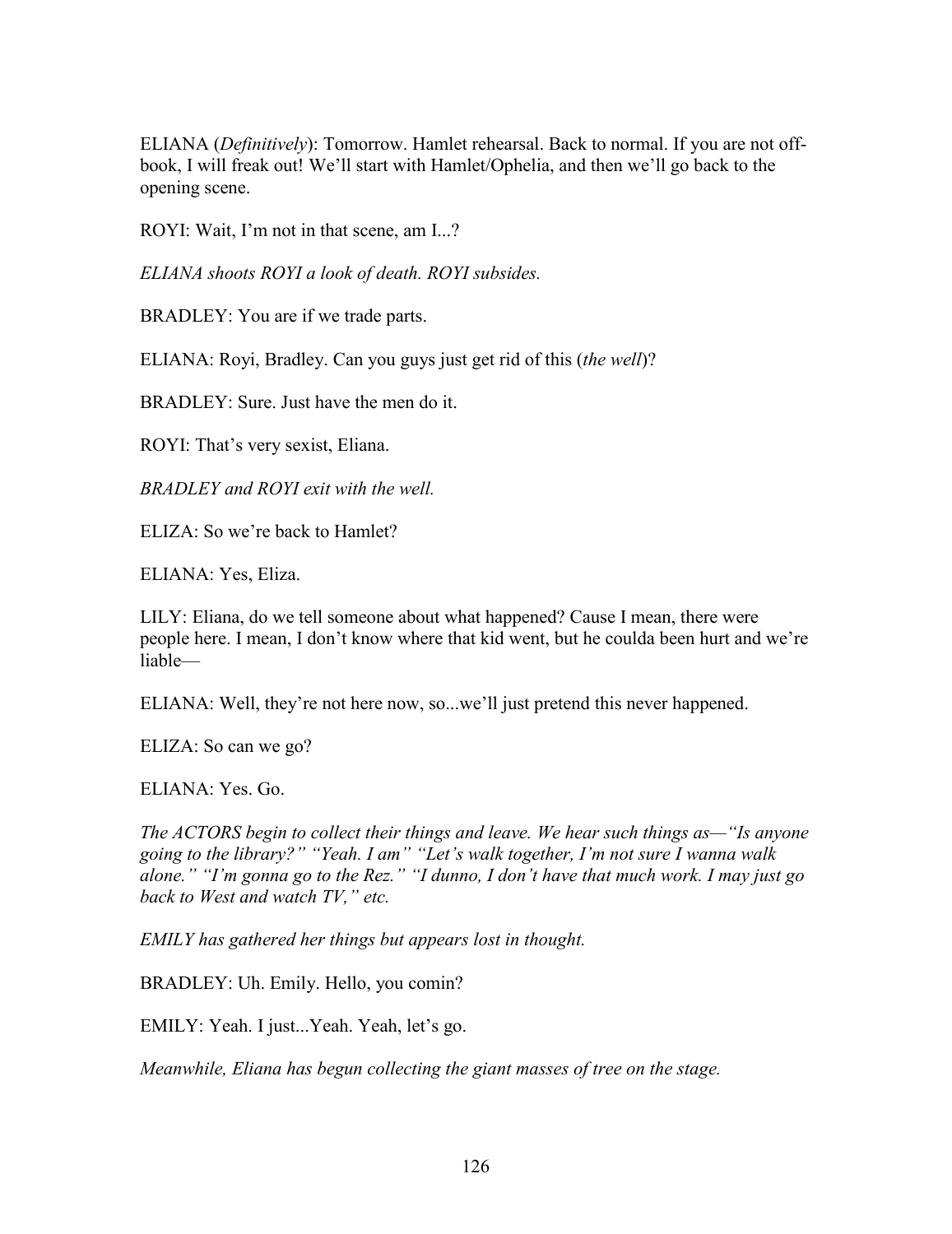ELIANA: Hey, you guys wanna help me with this?

*The following lines are delivered simultaneously from the landing above Dog.*

BRADLEY: I need caffeine.

ROYI: I have a ton of work to do.

EMILY: Oh, I gotta go to the library.

ELIZA: Oh, sorry, I can't

*The ACTORS exit the theater via the main doors. LILY begins to help ELIANA clean up.*

ELIANA: No, don't worry about it.

LILY: No, really, I'm here—

ELIANA: It's fine I got it. Thank you, though.

LILY: Yeah, no problem. You alright?

ELIANA: Yeah. Uh...sure.

LILY: Okay. Call me tomorrow?

ELIANA: Yeah, sure.

LILY: Okay.

*LILY begins to exit.*

ELIANA: Oh, Lil, can you just hit the lights on your way out?

LILY: Sure.

ELIANA: Thanks.

*All the lights go out leaving ELIANA in pitch darkness.*

ELIANA: Oh, wait not everything—oooh-kay.

*Suddenly a strange, dim, light fills the stage. It seems a mistake. Four figures of the characters (less the BOY and LITTLE GIRL) appear. ELIANA looks at them, horrified, and runs out of the theatre. As she dos so the strange dim light is replaced by the blue moonlight effect from before. The characters remain frozen, but are now revealed more*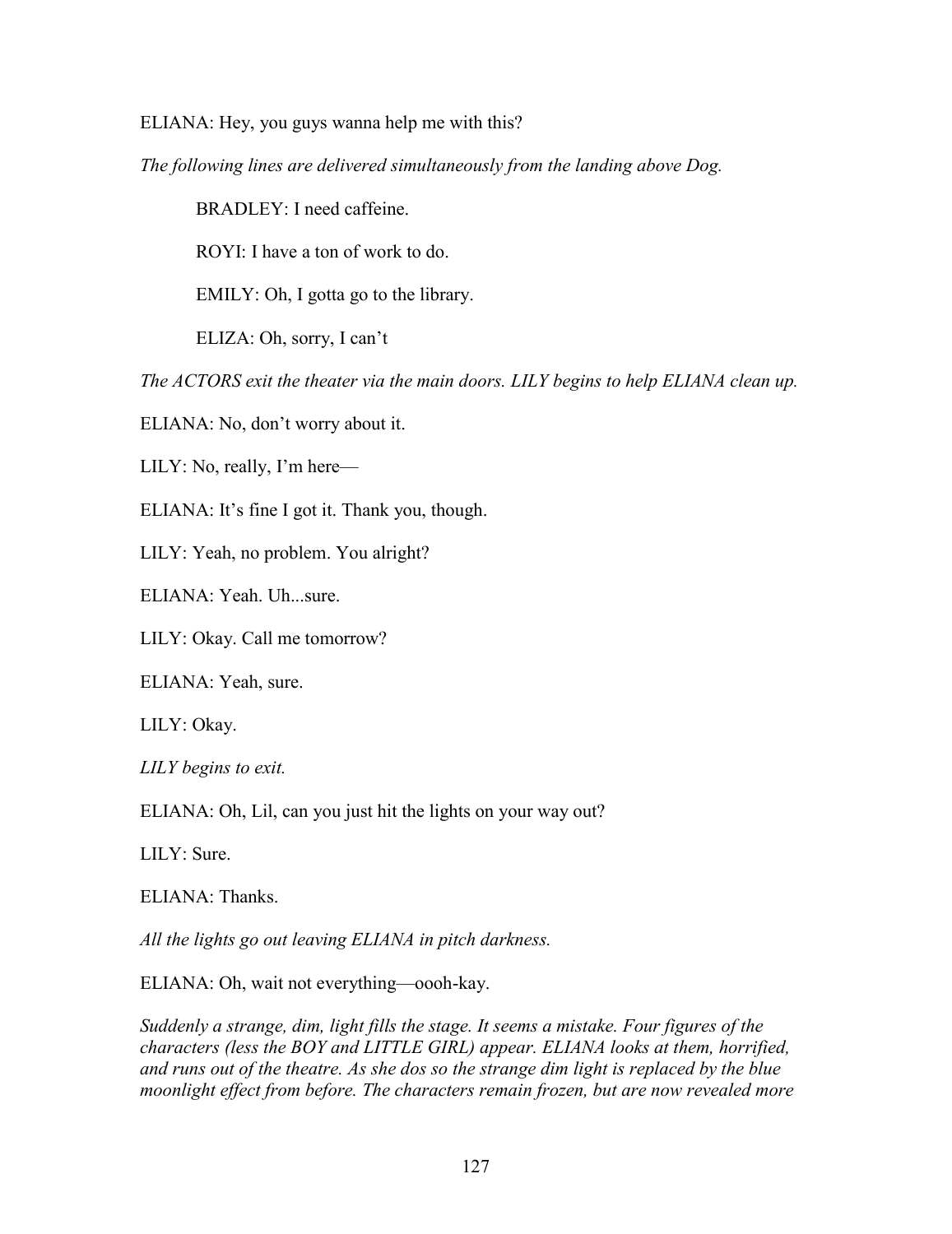*fully. The STEPDAUGHTER lets out a piercing squeal of laughter. The lights cut to black, we hear a final laugh from the STEPDAUGHTER and then the works and house lights bump on slowly. No curtain call.*

*End of play.*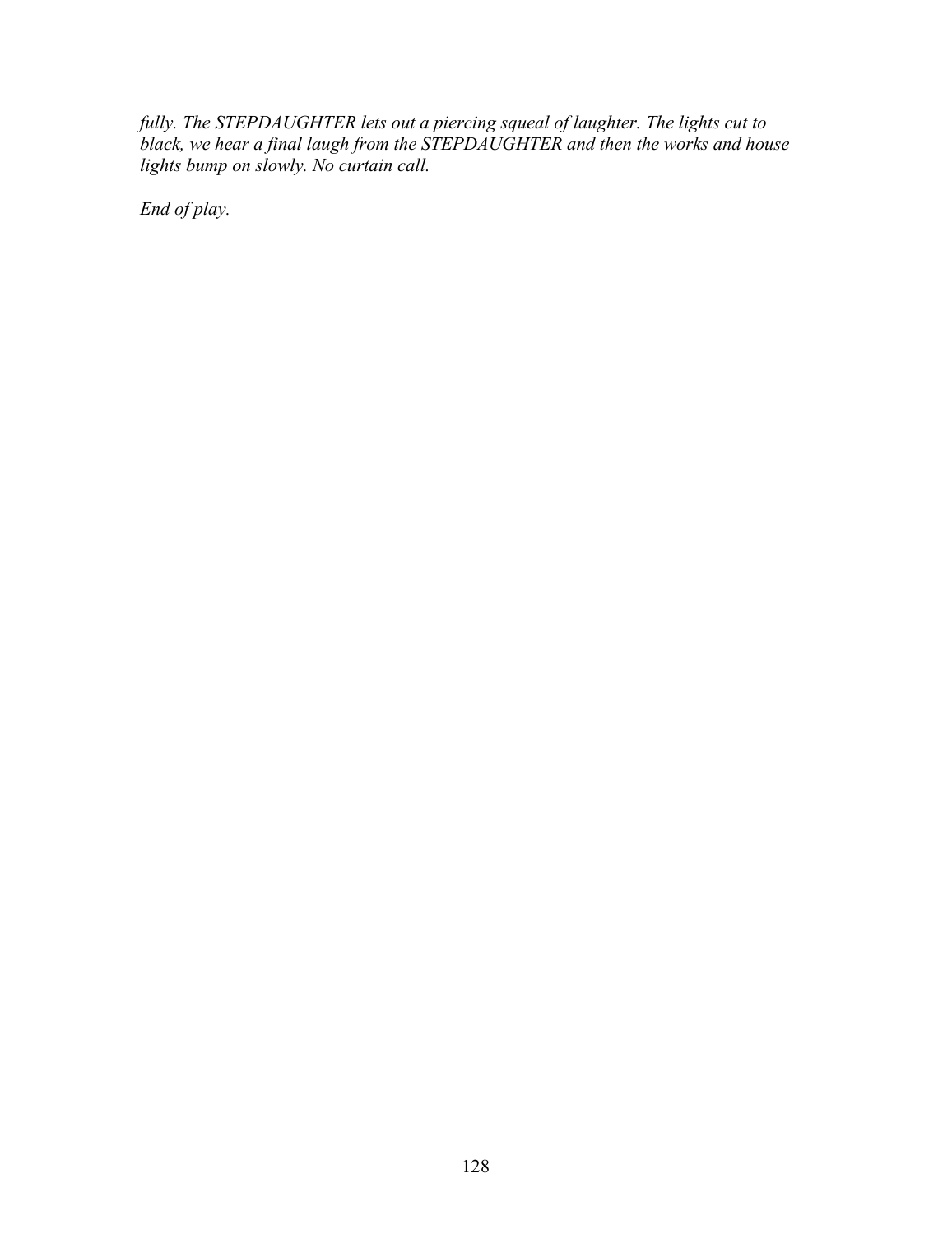## **List of Acknowledgments**

Barbara Grossman, *thesis advisor and committee chair*

Downing Cless, *academic advisor and thesis committee member*

Virginia Anderson, *directing mentor*

Ted Simpson, *design mentor*

Joanne Barnett, *theatre manager*

The Department of Drama and Dance

Pen, Paint & Pretzels

Kelsey Ettman, *3Ps president*

Sarakate Astrove, Natalie Buzzeo, Eliza Earle, Lyle Friedman, Royi Gavrielov, Jeff Gottlieb, Todd Rizley, Emily Rosen, Elizabeth Sharpe-Levine, Eliana Sigel-Epstein, Harrison Stamell, Bradley Starr, Lily Zahn, *the cast of Six Characters*

Troy Bedik, *stage manager*

Alex Cheser, *set designer*

Jeremy Guterl, *lighting designer*

Francesca Cerullo, *costume, hair, and make-up designer*

Julia Izumi, *sound and poster designer*

Riley Kim, *producer and program designer*

Molly Yarn, *properties designer*

Dave Kutalek, *technical director*

Meron Langsner, *stunt coordinator*

Jeff Beers, *photographer*

Ben Samuels, *videographer*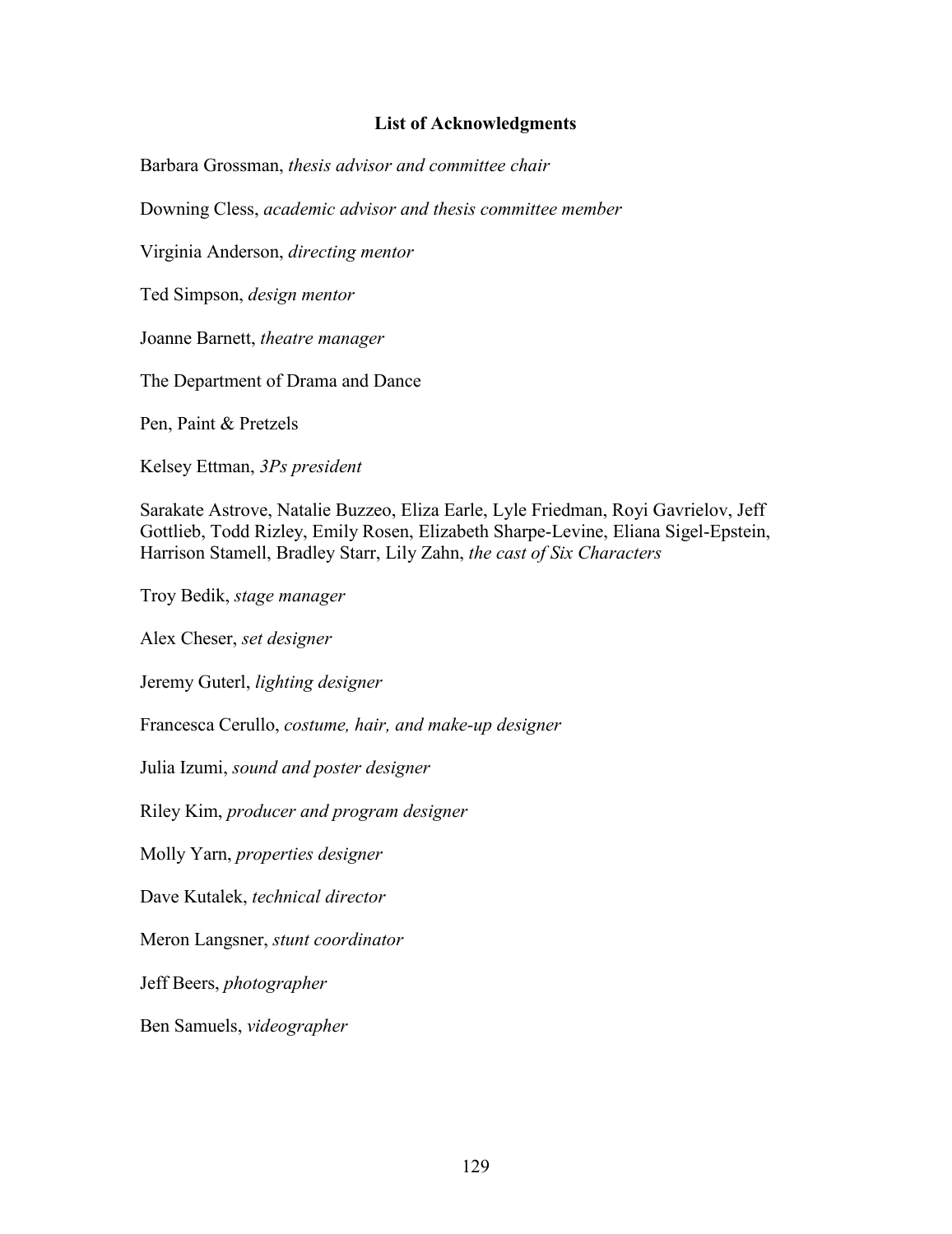## **Bibliography**

Anderson, Virginia. Personal Discussion. 12 Nov. 2008.

Bassnett-McGuire. Luigi Pirandello. London: Macmillan, 1983.

- Biasin, Gian-Paolo and Gieri, Manuela. "Pirandello at 360 Degrees." Luigi Pirandello: Contemporary Perspectives. Ed. Gian-Paolo Biasin and Manuela Gieri. Toronto: University of Toronto Press, 1999.
- Bloom, Harold. "Introduction." Luigi Pirandello: Bloom's Major Dramatists. Ed. Harold Bloom. New York: Chelsea House Publishers, 2002.
- Bogart, Anne and Landau, Tina. The Viewpoints Book: A Practical Guide to Viewpoints and Composition. New York: Theatre Communications Group, Inc., 2005.
- Brustein, Robert. Six Characters in Search of an Author, Luigi Pirandello; in a new adaptation by Robert Brustein and The American Repertory Theatre. Chicago, Ivan R. Dee, 1998.
- Caputi, Anthony. Pirandello and the Crisis of the Modern Consciousness. Chicago: University of Illinois Press, 1988.
- Cless, Downing. Personal Discussion. 12 Nov. 2008.
- Fergusson, Francis. "Action as Theatrical: Six Characters in Search of an Author." Pirandello: A Collection of Critical Essays. Ed. Glauco Cambon. Englewood Cliffs: Prentice-Hall Inc., 1967.
- Giudice, Gaspare. Pirandello: A Biography. Trans. Alastair Hamilton. London: Oxford University Press, 1975.
- Grossman, Barbara. "Other Thoughts." Email to the author. 7 Nov. 2008.
- Hagen, Uta. A Challenge for the Actor. New York: Scribner, 1991.
- Halpern, Charna, Close, Del and Johnson, Kim "Howard". Truth in Comedy: the manual for improvisation. Colorado Springs: Meriwether Publishing Ltd., 1994.
- Leo, Ulrich. "Pirandello Between Fiction and Drama." Pirandello: A Collection of Critical Essays. Ed. Glauco Cambon. Englewood Cliffs: Prentice-Hall Inc., 1967.
- Lorch, Jennifer. Pirandello: Six Characters in Search of an Author (Plays in Production). London: Cambridge University Press, 2005.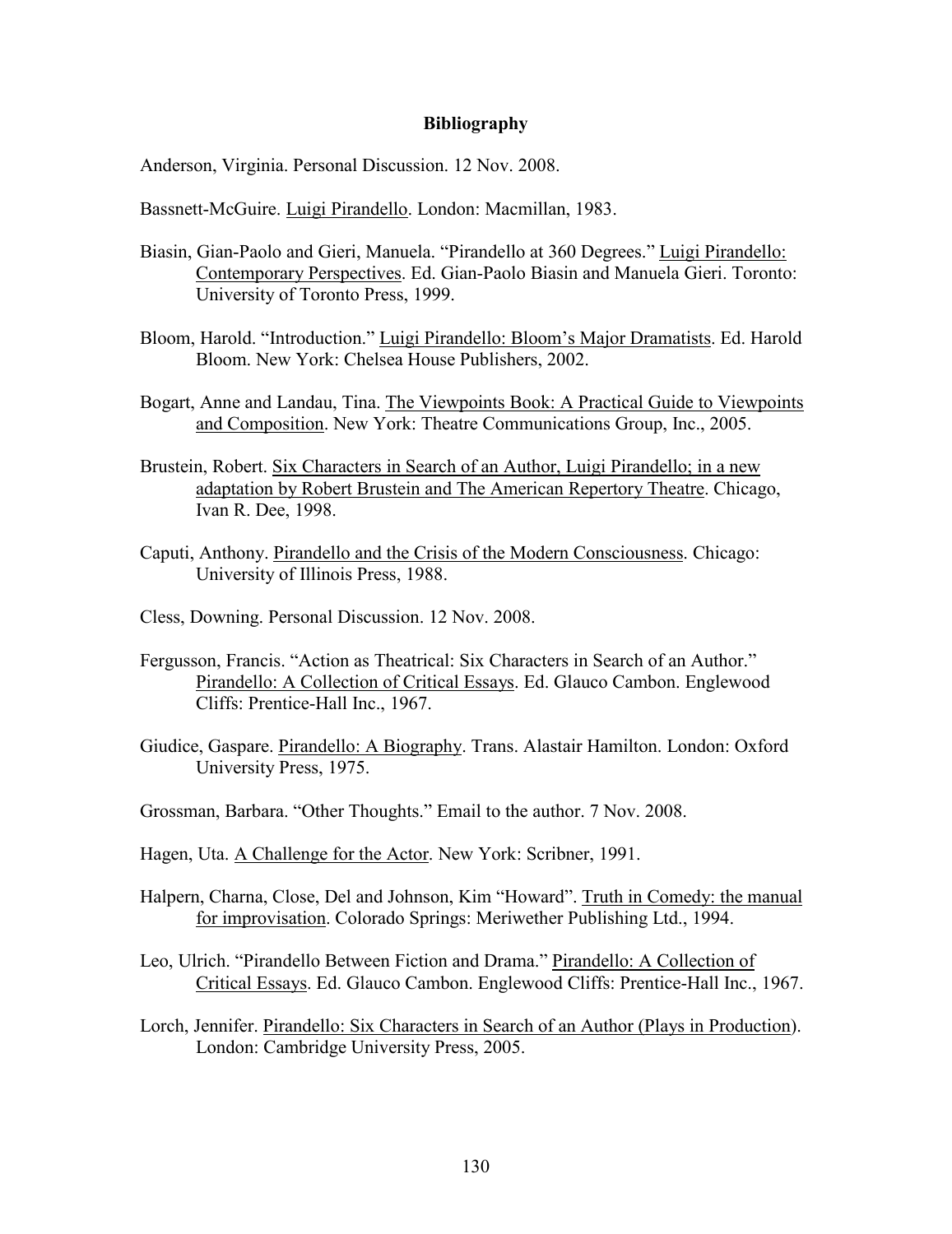- Paolucci, Anne. Pirandello's Theatre: The Recovery of the Modern Stage for Dramatic Art. Carbondale: Southern Illinois University Press, 1974.
- Pharamond. "Review: Six Characters in Search of an Author." British newspaper. Harvard Theatre Collection, clippings.
- Pirandello, Luigi. Collected Plays: Six Characters in Search of an Author. Trans. Felicity Firth. New York: Riverrun Press Inc., 1988.
- Puppa, Paolo. "Families of Characters and Families of Actors on the Pirandellian Stage." Luigi Pirandello: Contemporary Perspectives. Ed. Gian-Paolo Biasin and Manuela Gieri. Toronto: University of Toronto Press, 1999.
- Ragusa, Olga. Luigi Pirandello: An approach to his theatre. Edinburgh: Edinburgh University Press, 1980.
- Santermo, Donato. "Pirandello's Quest for Truth: Sei personaggi in cera d'autore." Luigi Pirandello: Contemporary Perspectives. Ed. Gian-Paolo Biasin and Manuela Gieri. Toronto: University of Toronto Press, 1999.
- Severgnini, Beppe. La Bella Figura: A Field Guide to the Italian Mind. New York: Broadway, 2006.
- Shakespeare, William. Hamlet. New York: Penguin Classics, 2007.
- Shakespeare, William. Macbeth. New York: Penguin Classics, 2007.
- Shklovsky, Viktor. "Art as Technique." Russian Formalist Criticism: Four Essays. Ed. Lemon, Lee T. and Reis, Marion J. Trans. Lee T. Lemon and Marion J. Reis. Lincoln: University of Nebraska Press, 1965.
- Siegel, Ed. "Illusion, reality mix masterly in 'Six Characters'." Boston Globe. 10 Dec. 1996.
- Sogliuzzo, A. Richard. Luigi Pirandello director: the playwright in the theatre. Metuchen: Scarecrow Press, 1982.
- Squarzina, Luigi and Rizzo, Gina. "Directing Pirandello Today." Pirandello: A Collection of Critical Essays. Ed. Glauco Cambon. Englewood Cliffs: Prentice-Hall Inc., 1967.
- Tilgher, Adriano. "Life Versus Form." Pirandello: A Collection of Critical Essays. Ed. Glauco Cambon. Englewood Cliffs: Prentice-Hall Inc., 1967.

Wilder, Thornton. The Skin of Our Teeth. New York: Harper Collins, 2003.